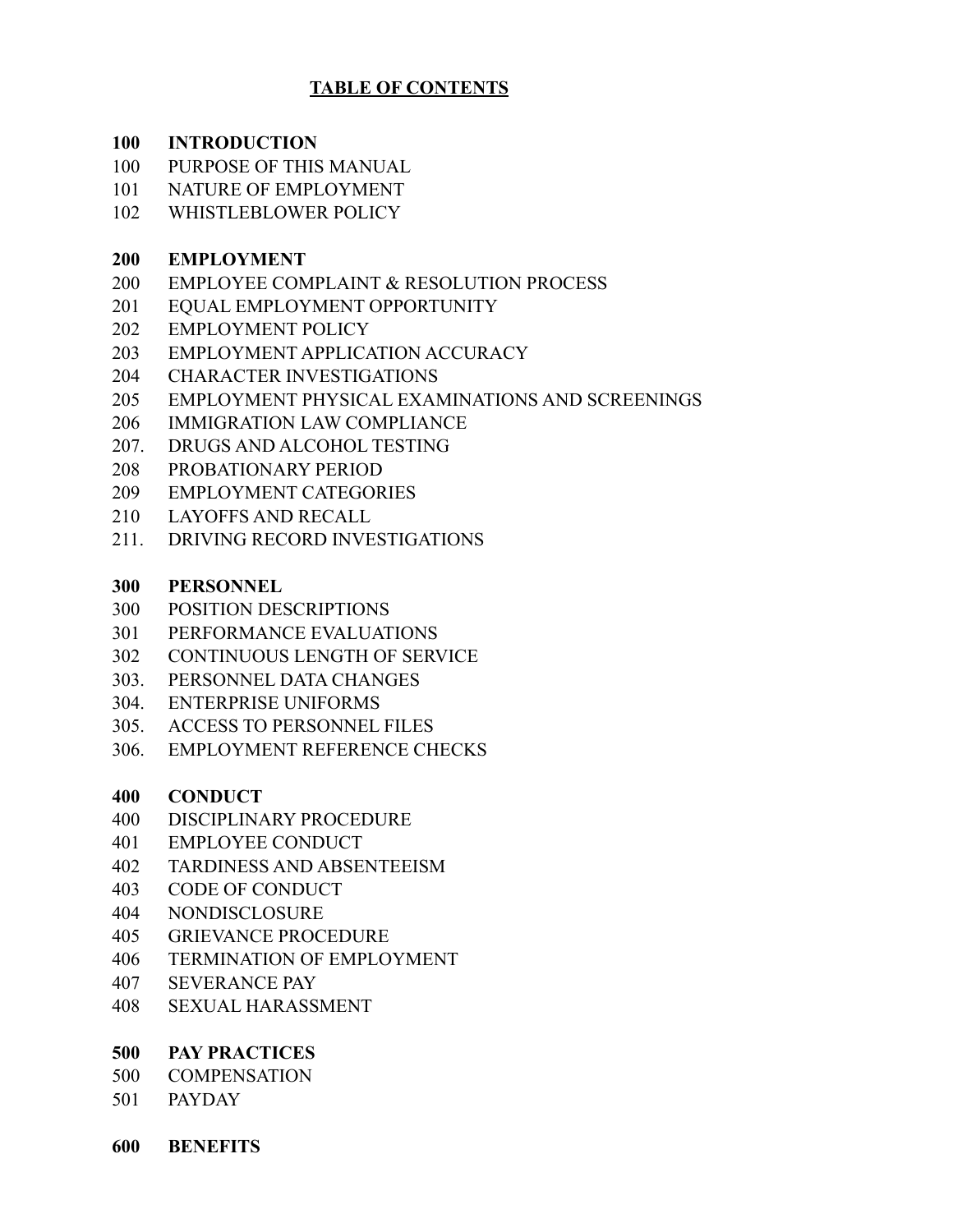- EMPLOYEE BENEFITS
- FEDERAL AND STATE TAXES / INSURANCES
- BAY MILLS INDIAN COMMUNITY 401 (K) RETIREMENT PLAN
- HEALTH INSURANCE
- LIFE INSURANCE
- WORKERS' COMPENSATION
- DISABILITY COVERAGE AND LIFE INSURANCE GENERAL
- 607 HOLIDAYS

## **LEAVE / ABSENCE**

- ANNUAL LEAVE BENEFITS GOVERNMENTAL
- VACATION LEAVE ENTERPRISE
- SICK LEAVE BENEFITS GOVERNMENTAL
- SICK LEAVE BENEFITS ENTERPRISE
- PERSONAL LEAVE GOVERNMENTAL
- JURY AND WITNESS DUTY
- BEREAVEMENT LEAVE
- EDUCATIONAL LEAVE
- MEDICAL LEAVE
- MATERNITY LEAVE
- MILITARY LEAVE
- LEAVE OF ABSENCE
- FAMILY AND MEDICAL LEAVE OF ABSENCES
- EMPLOYEE BIRTHDAY LEAVE
- DONATED LEAVE

#### **WORK RULES**

- WORK SCHEDULES
- WORK HOURS
- MEAL AND BREAK PERIODS
- TIMEKEEPING
- OUTSIDE EMPLOYMENT
- SAFETY
- SECURITY INSPECTIONS
- USE OF PHONE, COMPUTER AND MAIL SYSTEMS
- 808 SOCIAL MEDIA POLICIES
- SMOKING
- REMOTE WORK
- BREASTFEEDING

# **MISCELLANEOUS**

- TRAVEL POLICY
- USE OF EQUIPMENT AND VEHICLES
- RETURN OF PROPERTY
- 903. PAY ADVANCES
- 904. EMPLOYEE RECEIVABLES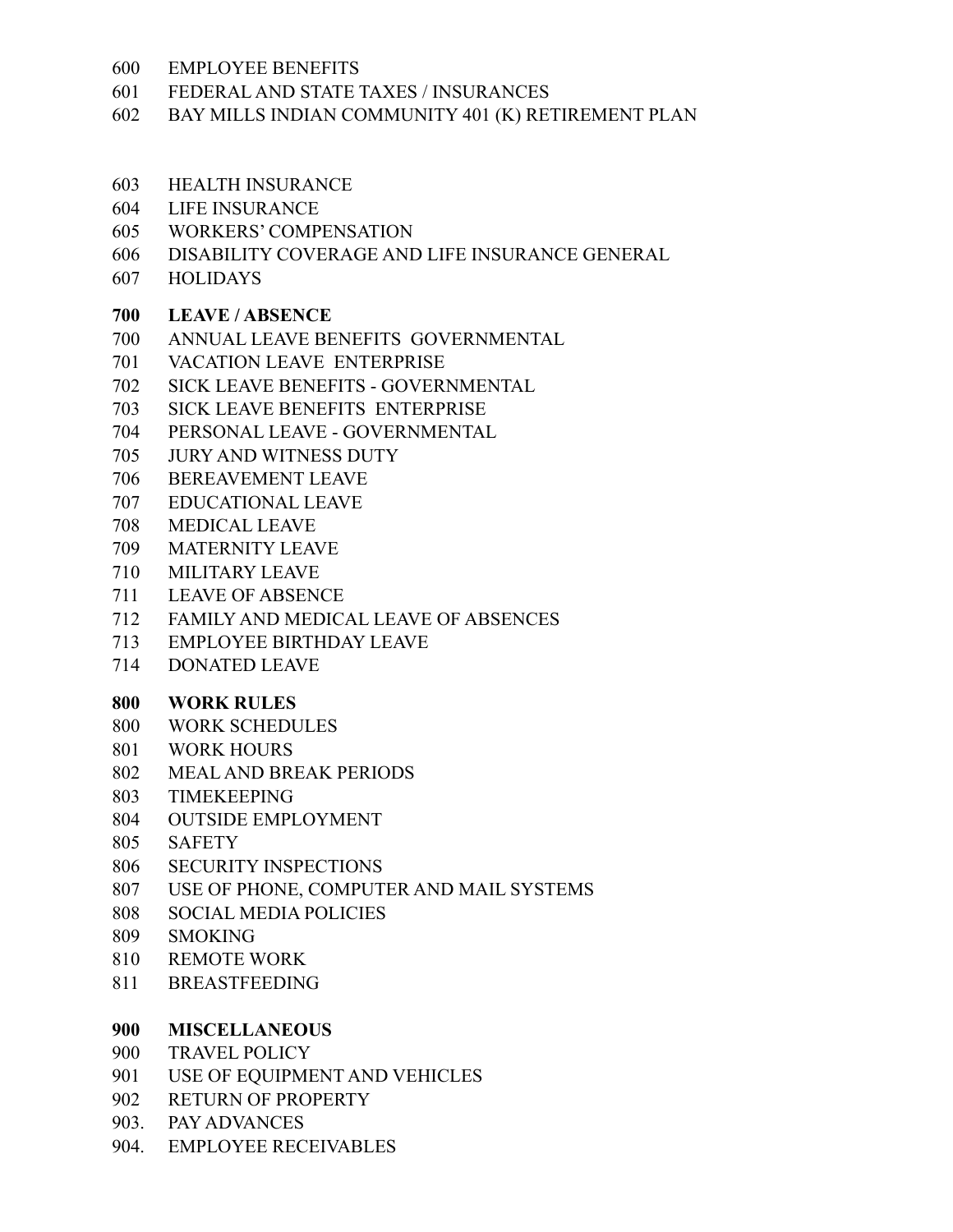#### 905. CREDIT CARD POLICY

#### **1000 INCLEMENT WEATHER**

#### **100 PURPOSE OF THIS MANUAL**

**100.1** This manual is designed to acquaint you with the organization and provide you with information about working conditions, employee benefits, and the policies affecting your employment. You should read, understand, and comply with all provisions of the handbook. It describes many of your responsibilities as an employee and outlines the programs developed by the Bay Mills Indian Community to benefit employees. One of our objectives is to provide a work environment that is conducive to both personal and professional growth.

**100.2** No policy manual can anticipate every circumstance or question about policy. As the administration of Bay Mills Indian Community continues to grow, the need may arise to change policies described in this manual. The Executive Council therefore reserves the right to revise, supplement, or rescind any policies or portion of this manual as it deems appropriate, in its sole and absolute discretion. Employees will be notified of such changes as they are approved.

**100.3** Management is primarily charged with implementing the Personnel Policies and Department procedures for the Tribe. Human Resources will assist executive management with ensuring these policies and procedures are implemented fairly and consistently between departments by offering training and assistance, and notifying executive management of any inconsistent application or lack of adherence to these policies.

**100.4** The day to day administration has been delegated to the various Department or Enterprise managers for implementation.

#### **MISSION STATEMENT**

Through our business operations, we aim *to conserve our common property, develop our common resources, promote the welfare*, self-sustainability, and progress *of ourselves, and our descendants—*The Anishinaabe People of Gnoozhekanning, the Place of the Pike, Bay Mills Indian Community.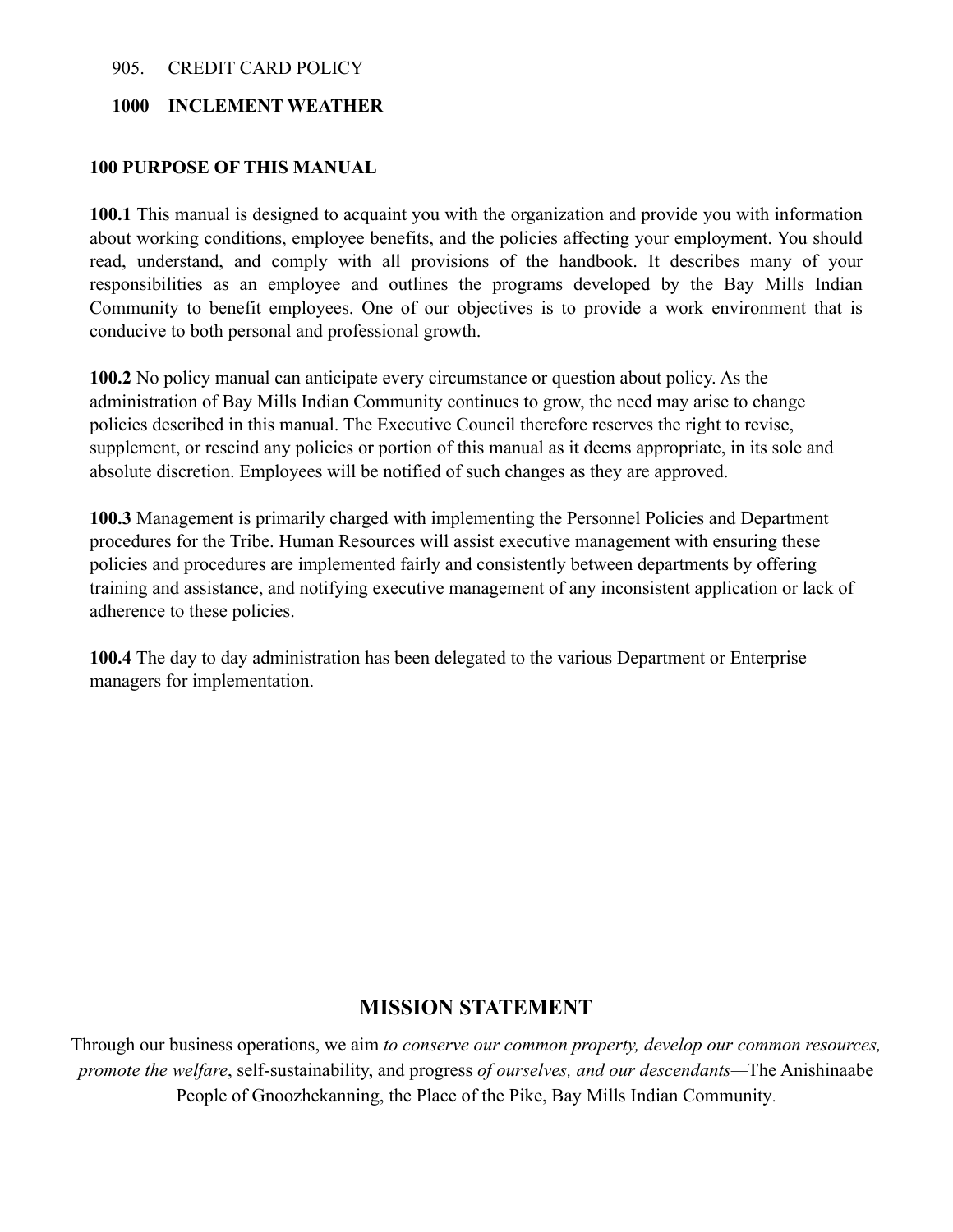# **101 NATURE OF EMPLOYMENT**

**101.1** Employment with the Bay Mills Indian Community is voluntarily entered into, and the employee is free to resign at any time. Similarly, Bay Mills Indian Community may terminate the employment relationship at any time, with cause as outlined under the policies and procedures listed herein this manual.

**101.2** Policies set forth in this manual are not intended to create a contract, nor are they to be construed to constitute contractual obligations of any kind or a contract of employment between Bay Mills Indian Community and any of its employees. The provisions of the manual have been developed with management and may be amended or canceled at any time, by the Executive Council.

**101.3** These provisions supersede all existing personnel policies and practices and may not be amended or added to without the express written approval of the Executive Council.

**101.4** These policies shall apply to all tribal positions except those listed below:

- A. Tribal officers elected by popular vote and persons appointed to fill vacancies in such tribal offices when acting in an elected capacity.
- B. Tribal judges when acting in an official capacity.

**101.5** These policies may be supplemented by specific program or department procedures of the Bay Mills Indian Community. Any such department specific procedures are provided to those employees subject to them, as long as they do not stringent nor conflict with any policy listed within this manual. Management must ensure all grant requirements, legal or gaming compliance requirements are met prior to implementing any departmental procedure.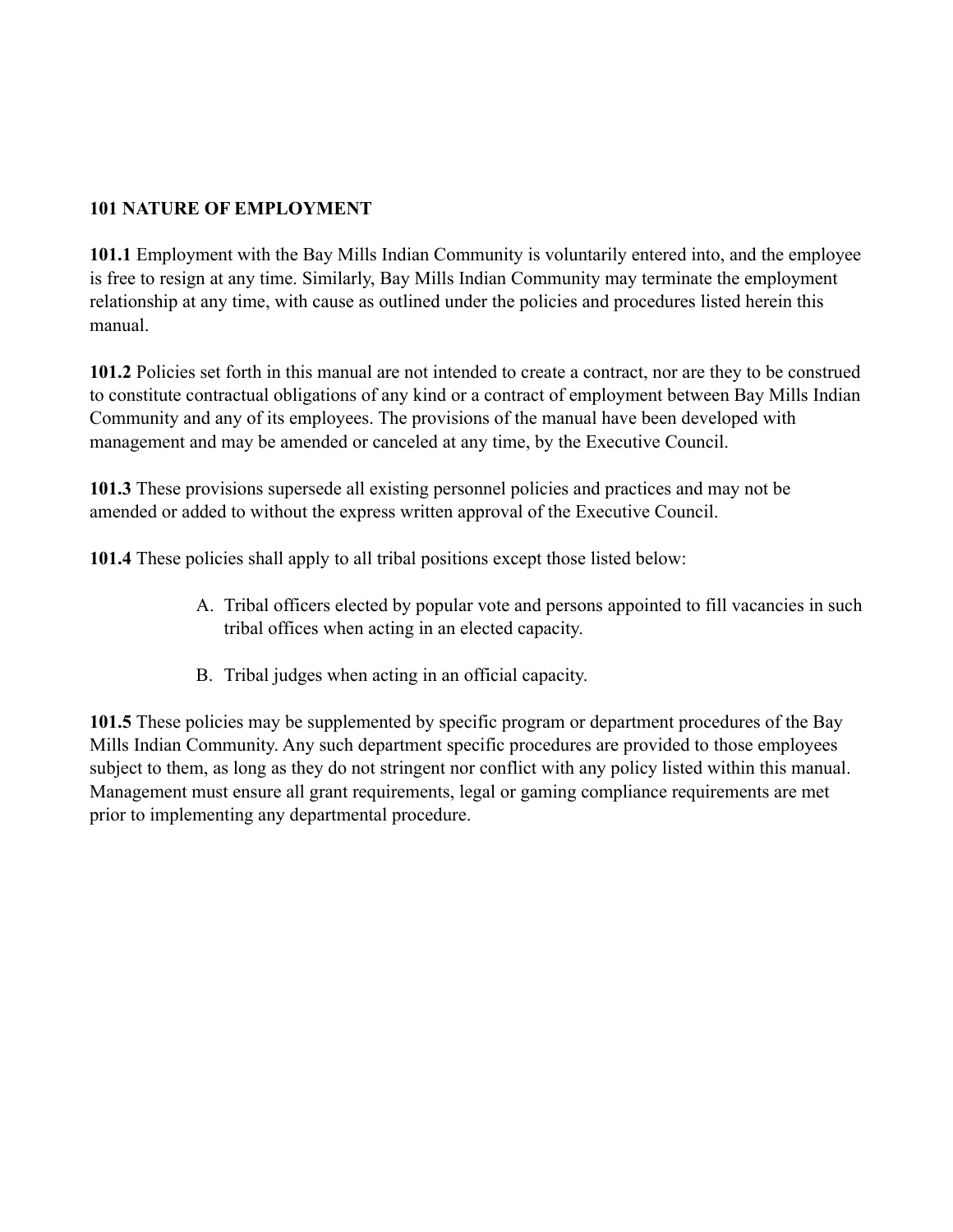## **102 WHISTLEBLOWER POLICY** *(revised 1/24/22)*

**102.1** Bay Mills Indian Community is committed to maintaining compliance with all Federal, State, Tribal laws, rules, regulations, and policies and procedures. The Tribe encourages employees to bring forward noncompliance reports that have factual basis.

**102.2** If employees have any concerns about work conditions, they must follow the policy guidelines under section 200 Employee Complaints and Resolution Process.

**102.3** In the event of any concerns regarding actual or potential non-compliance, employees are encouraged to first express their concerns through their departmental chain of command. If unresolved, employees are encouraged to forward their concerns to the Human Resources Director, or appropriate law enforcement agency in a timely manner. Anonymous reports are discouraged for they make it difficult to assess reliability.

**102.4** Any employee, who in good faith, report suspected violations of Federal, State, or Tribal laws, rules or regulations, policies or procedures will be treated as confidential to the extent that a full investigation may be conducted, consistent with applicable laws, regulations or policies.

**102.5** The Tribe prohibits the discharge, threatening, demotion, suspension or other discrimination or retaliation against any employee for disclosing information, in good faith, of suspected violations of Federal, State, or Tribal laws, rules or regulations, policies or procedures.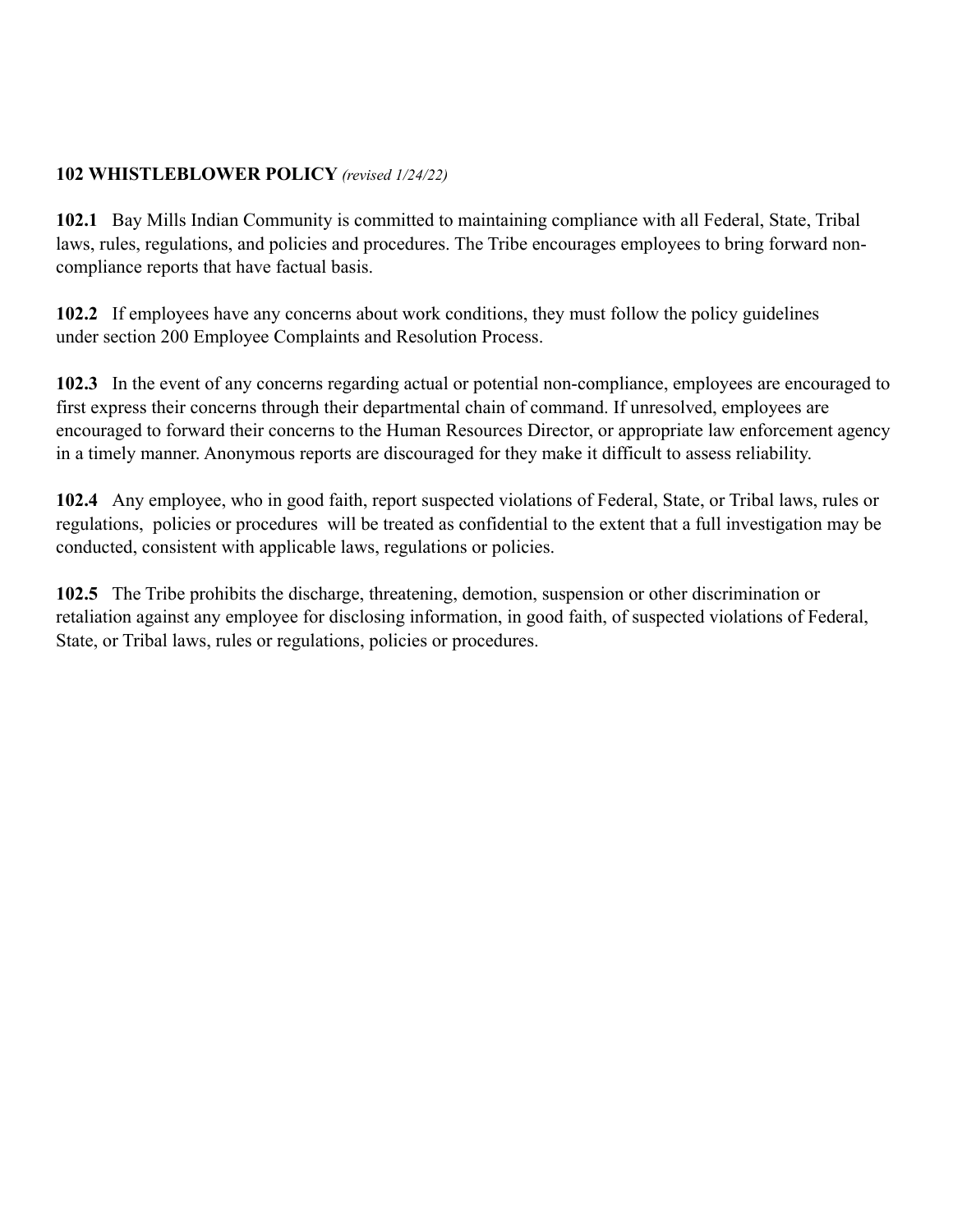## **200 EMPLOYEE COMPLAINTS AND RESOLUTION PROCESS**

**200.1** The employer believes that the work conditions, wages, and benefits it offers to its employees are competitive with those offered by other employers in this area. If employees have any concerns about work conditions or compensation, they should voice these concerns privately and directly to their supervisors.

**200.2** Experience has shown that when employees deal directly with supervisors, and management keeps an open door policy with its employees, the work environment is excellent, communication is clear, and attitudes are positive. We strongly encourage open, honest communication between Management and Employees. Employees should first attempt to resolve any internal employment issues by following the chain of command. Employees should do so in writing to their department manager.

**200.3** However, if an employee cannot resolve their complaint within the organizations chain of command, or have an internal conflict that would warrant bypassing this step, he or she can contact the Human Resources Director for assistance with the resolution of their specific complaint. Employees must do so, in writing, using the *"Employee Complaint & Resolution Form"* provided by the Human Resources Department.

**200.4** The Human Resources Director will determine if the employee first attempted to resolve his or her complaint within his or her department, or have good cause to bypass the chain of command, prior to moving forward with the "*Employee Complaint & Resolution Form*. If the employee has satisfied that requirement, the Human Resources Director will accept the official complaint and forward a copy of the complaint form to the department manager and executive management to further facilitate the resolution.

**200.5** The Human Resources Director will work in conjunction with the employee, the manager, and executive management to resolve such complaints. The Human Resources Director, in consultation with Executive Management, will issue a written notice to the Department Manager of the proper resolution of the employee complaint. Resolution to any specific complaint may require additional training, counseling, employment changes, disciplinary action or no action at all.

**200.6** The Department Manager will follow up and issue a written notice to the employee of the proper resolution of this complaint, while copying Executive Management and the Human Resources Director. Such notices will exclude any specifics of actions that may have been taken against other employees to resolve this complaint. If the Department Manager is a participant of the employee's original complaint, then Executive Management will issue such notice to the employee.

**200.7** A copy of the complaint, and follow up from the Human Resources Director & Manager will be placed in the employees file.

**200.8** Complaints are limited to issues that affect an employee's ability to safely and consistently perform his/her employment functions within the Bay Mills Indian Community. Employees wishing to appeal employment disciplinary actions must do so under the tribe's grievance procedure.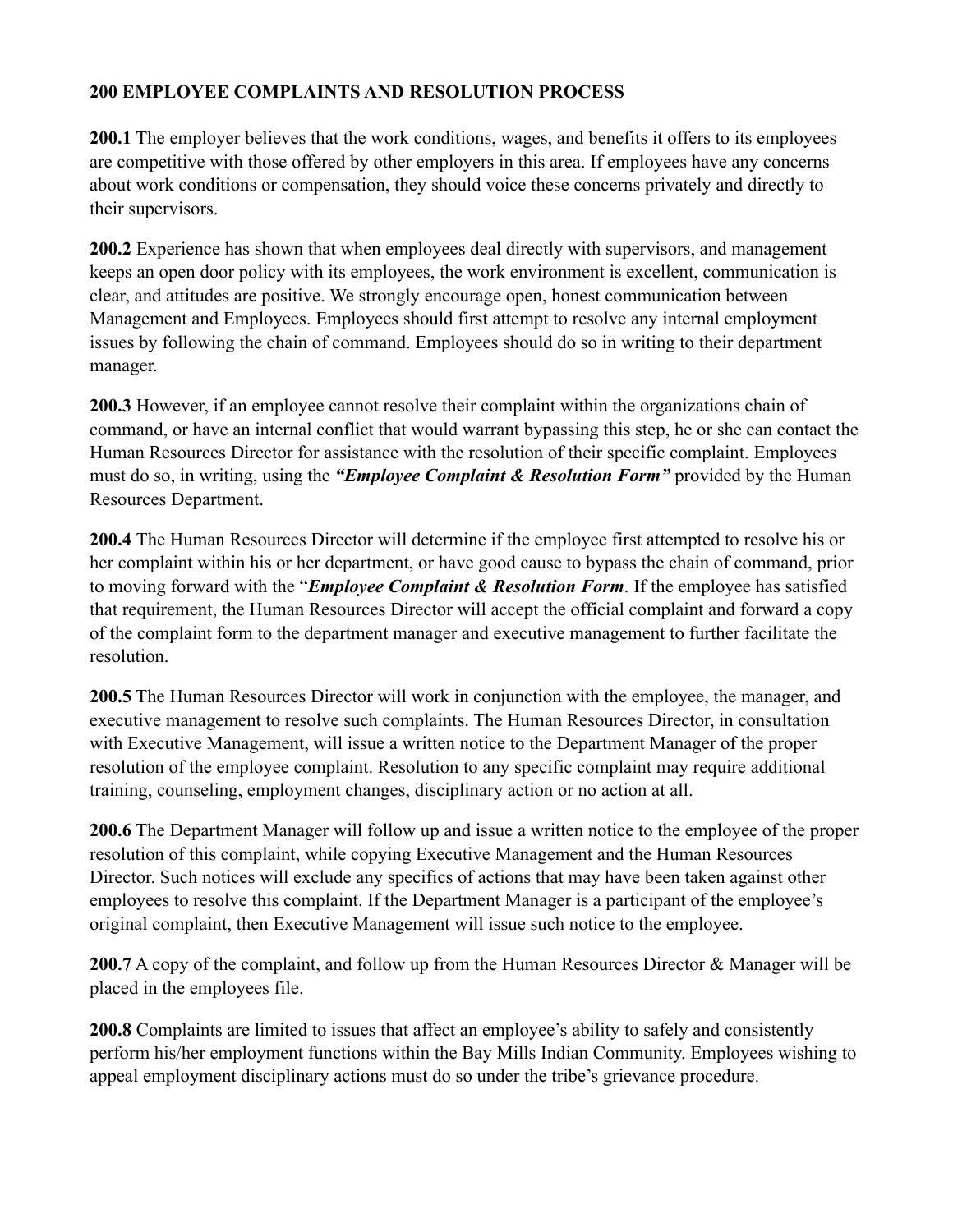## **201 EQUAL EMPLOYMENT OPPORTUNITY**

**201.1** It is the policy of the Bay Mills Indian Community that employment decisions shall be based on merit, qualifications, and competence. In accordance with the spirit of Title VII of the Civil Rights Act of 1964, as amended, 42 U.S.C. §§2000e(b), 2000e-2(i), we may grant first consideration for employment to people of Indian ancestry. Except where required or permitted by law, employment practices shall not be influenced or affected by virtue of an applicant's or employee's race, color, religion, sex, national origin, age, or any other characteristic protected by law. In addition, it is the employer's policy to provide an environment that is free of unlawful harassment of any kind, including that which is sexual, agerelated, or ethnic. This policy governs all aspects of employment, promotion, assignment, discharge, and other terms and conditions of employment.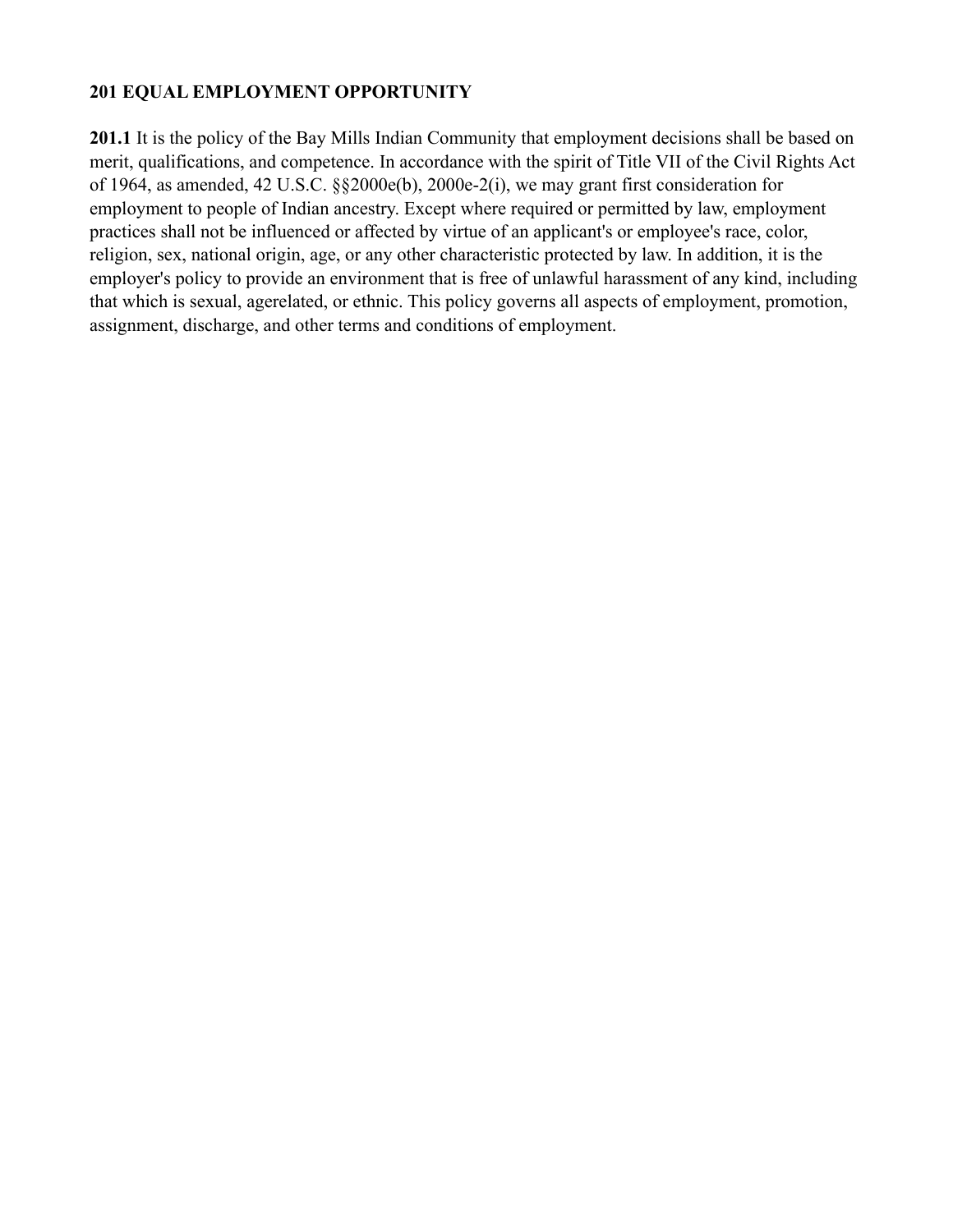### **202 EMPLOYMENT POLICY** *(revised 1/24/22)*

**202.1 RECRUITMENT** When any vacancy occurs, the department manager will submit an approved labor request to the Human Resources Department to fill such vacancy. All current and new positions must have an approved job description on file prior to posting. The Human Resource Department, in conjunction with the Department Manager, will utilize any resources it deems appropriate for the recruitment of candidates.

**202.2** All new or existing open positions must follow the Employment Policy, and be posted in accordance with the following guidelines. Changes to presently filled positions that simply consist of clerical changes in comparable job duties, title, or grant changes do not require the manager to post the filled position with modifications. Managers shall submit a justification memo to the Human Resources Department and shall work with the Human Resources Department to determine if position changes are significant enough to require the position to be posted as a new position.

**202.3** All persons seeking Tribal employment must submit an accurate employment application to the Bay Mills Human Resources Department. Those submitting resumes must do so in conjunction with an application if not currently on file. Applicants must submit their application/resume for any specific posted position prior to its deadline. Applications & resumes will be maintained on file for one year.

**202.4 POSTING** The Human Resources Department will post all approved positions for a minimum of five working days at readily accessible locations throughout the tribe as well as any external method deemed appropriate by the Human Resources Director and Department Manager. Applicants not submitting ALL required materials listed in job announcement by deadline risk not being considered for the position.

**202.5** After the closing deadline, the Human Resources Department will review the applications and files with the Department Manager. Management can exclude applicants from the interviewing process that clearly do not meet the posted requirements of the position. Applicants that managers cannot clearly determine whether or not the applicant meets the posted qualifications should be extended an interview to better determine their qualifications. The Department Manager will provide Human Resources, in writing, a list of those applicants he or she would like to interview, and those he or she excluded, along with documentation of both qualifying and disqualifying attributes of each applicant.

**202.6 SELECTION** The tribe has adopted the Preference Policy that gives preference to applicants who meet or exceed the *minimum qualifications* for a posted position in the following order:

- 1. Bay Mills Tribal Members.
- 2. Spouses\Parents of Bay Mills Tribal Members
- a. Native Parents\Spouses
- b. Non-Native Parents\Spouses
- 3. Native Americans (Other tribes)
- 4. Non-Native

**202.7** The Human Resources Director, or designee, and the Department Manager will determine if the applicants meet the *minimum qualifications* based solely on the posted requirements of the position and the interview process. Department Managers are responsible for updating annually the position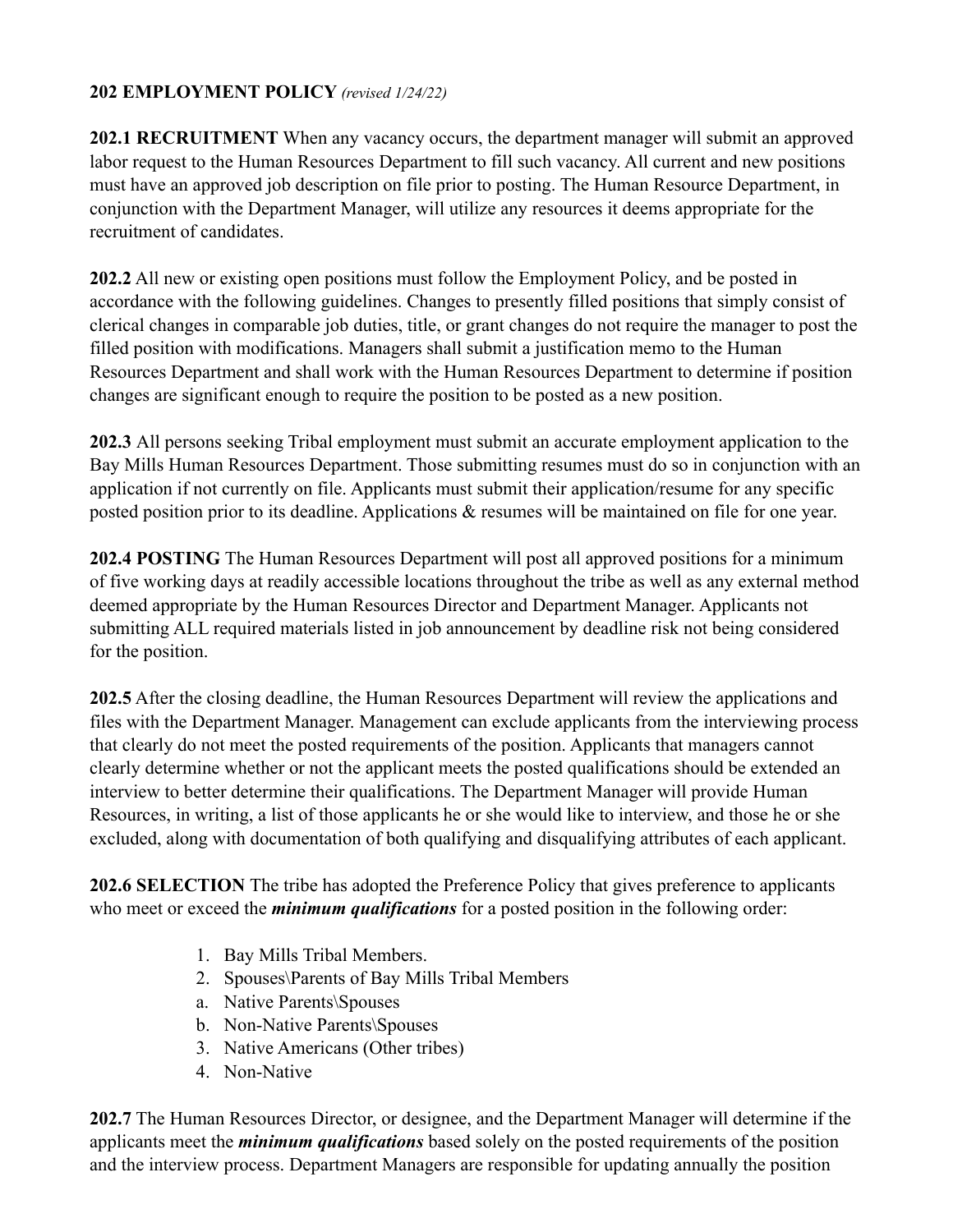descriptions along with minimum qualifications of the position. If more than one tribal applicant meets the minimum qualifications, the department manager assumes the responsibility to select the best candidate suited for the position and department. The Human Resources Director, along with the department managers, will be responsible for ensuring compliance with this Employment Policy.

**202.8** Internal non-probationary employees, with exemplary work records may be given preference for any posted position during the selection process over external applicants. Demotions to a previously held position do not have to follow this employment policy. All other hiring decisions must follow this policy, unless the department manager obtains a policy exception from the Executive Council to bypass this policy.

**202.9** Human Resources Department will assume responsibility for communicating all hiring decision, as soon as possible. Communications can be official letter, phone call, email, or in person and should be completed within two (2) business days from the date an official selection has been made.

**202.10 IMMEDIATE FAMILY MEMBERS** The Tribe discourages the hiring of immediate family members, or significant others that would create either a direct or indirect supervisor/subordinate relationship or that would create either an actual conflict of interest or the appearance of a conflict of interest. Department Managers will be responsible for making efforts to prevent such conflicts of interest.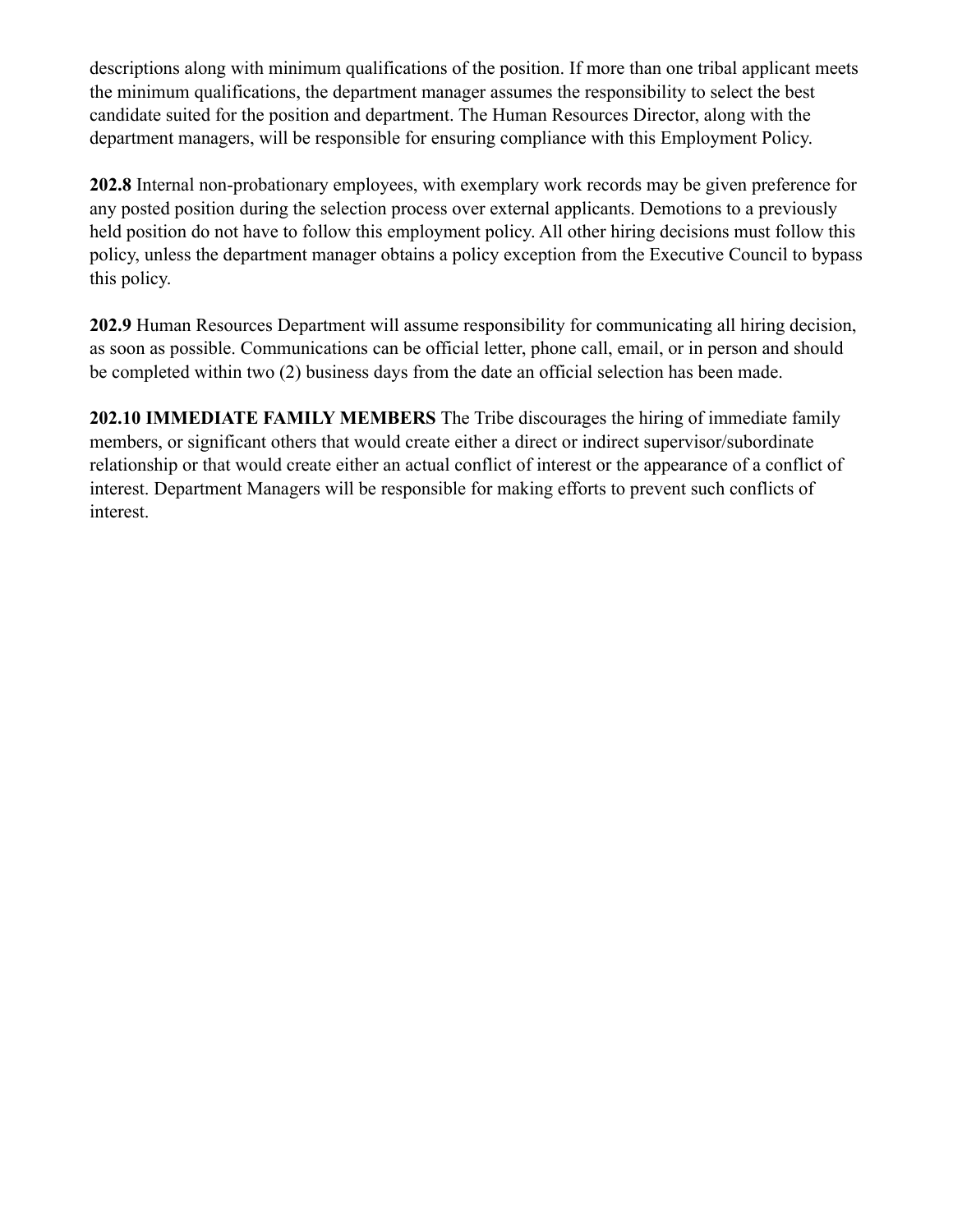## **203 EMPLOYMENT APPLICATION ACCURACY**

203.1 Employment Application Accuracy: This Section contains one provision that applies to all employees [§203.1], and two which only apply to "Gaming Enterprise" employees [§§203.2 and 203.3. Instead, the difference is that those persons have to be licensed by the Tribe's Gaming Commission. It is the Commission which has its own application for the requisite license, which includes the required background investigation (mostly criminal history, with a need for fingerprints), as well as a privacy notice and very specific language relating to the consequences of providing false or misleading information on the application for the license.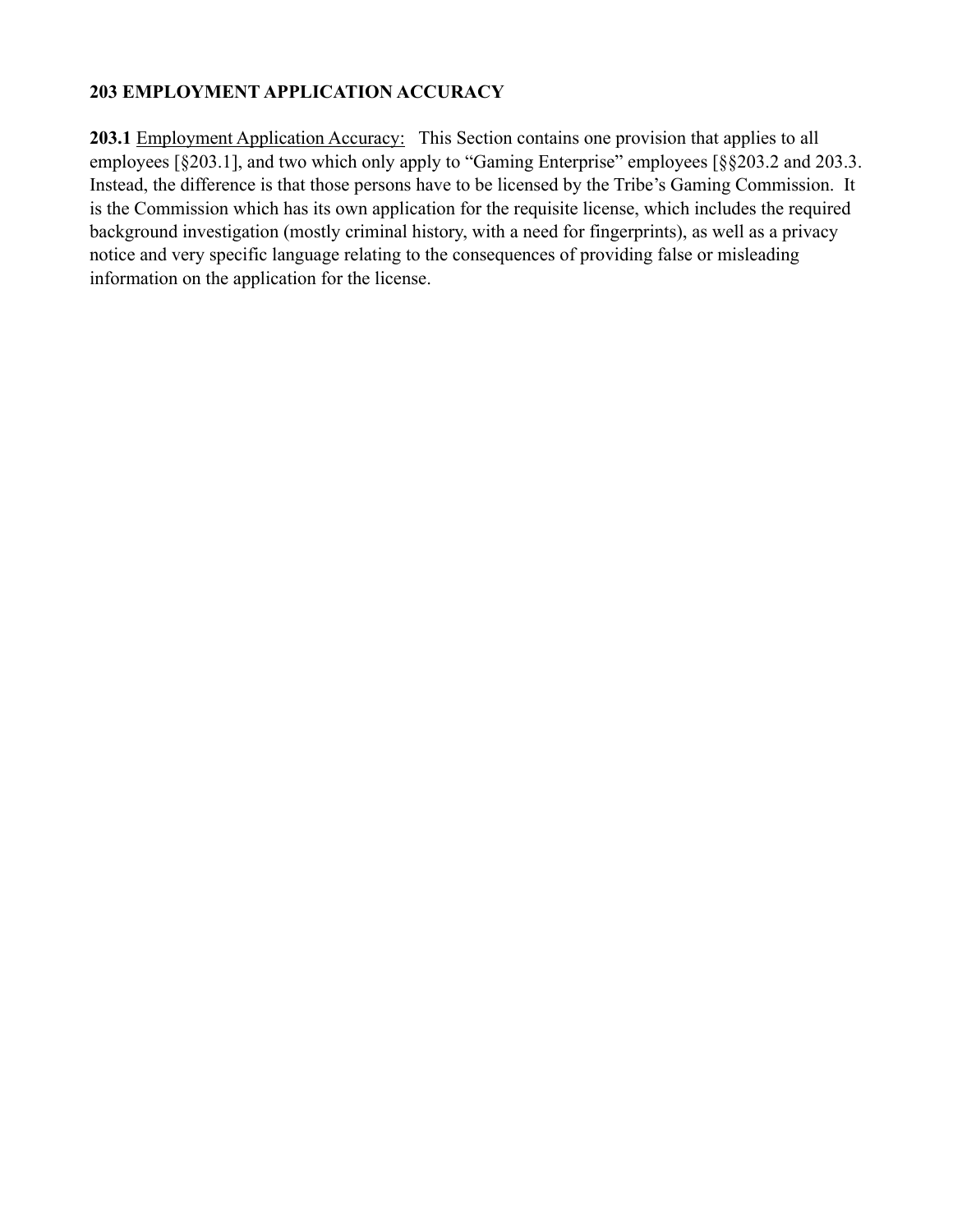### **204 CHARACTER INVESTIGATIONS**

**204.1** Certain positions within the Bay Mills Indian Community require a character investigation. Hiring and continued employment in these positions is contingent upon meeting the standard of character the Tribe has adopted or the StateTribal Compact and Federal Statute impose.

**204.2** The Tribe will conduct a background investigation on applicants and employees applying for positions considered to be sensitive, whether law enforcement, human services, medical or gaming. The depth of background investigations will depend on the position, and will be outlined in the positions job description, employment contract or hiring agreement. This investigation will, at a minimum, require that a criminal history background check be conducted.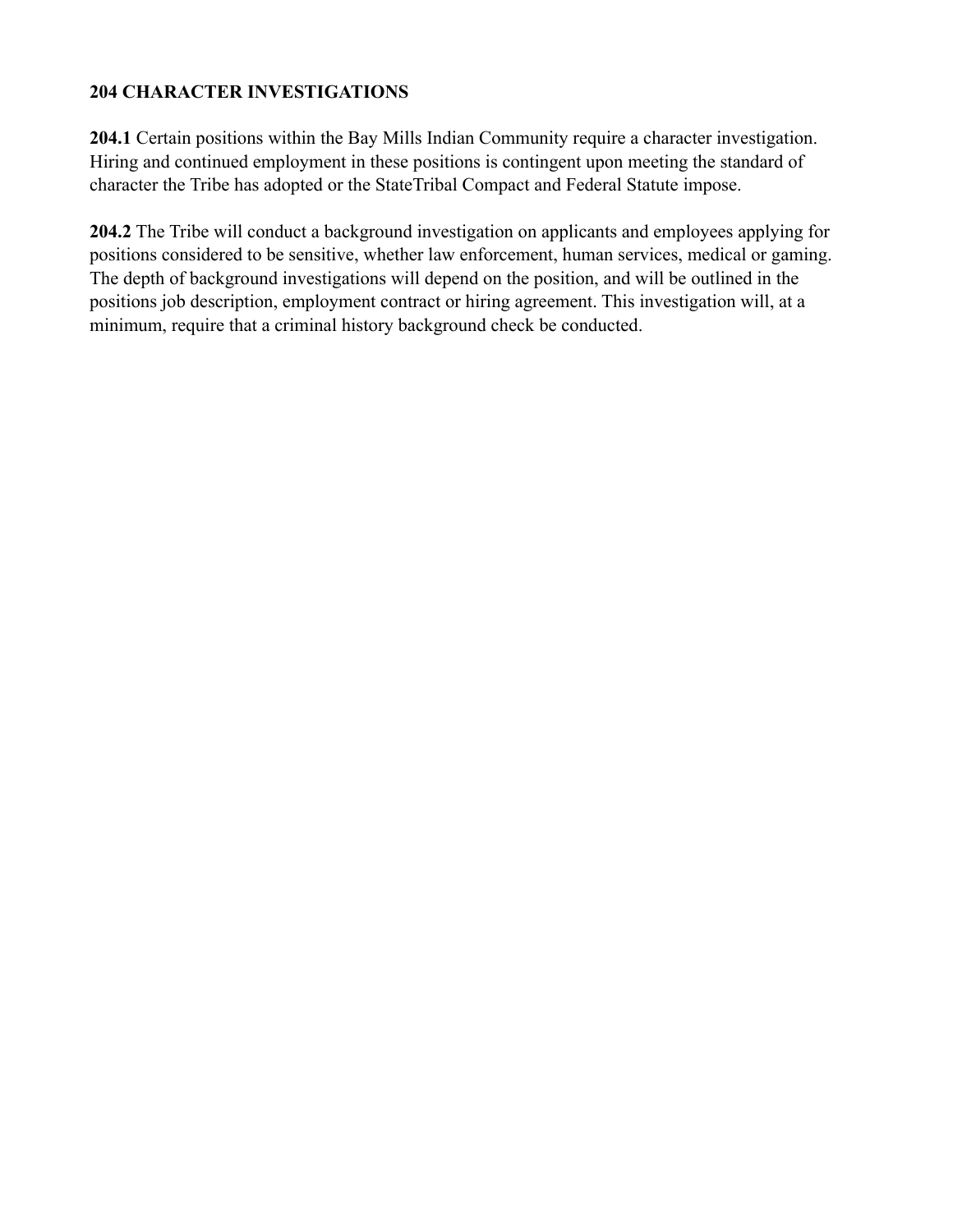# **205 EMPLOYMENT PHYSICAL EXAMINATIONS AND SCREENINGS**

**205.1 All newly hired healthcare workers** will receive Tuberculin skin testing. Medical, Dental, Behavioral Health, Community Health and Emergency Medical Service providers with direct patient contact will receive Tuberculin skin testing per the Center for Disease Control (CDC) guidelines.

**205.2** Employees who fail to follow this policy will be subject to the Tribe's disciplinary policy as outlined in section 400.6 for failure to follow policies and procedures.

## **Procedure:**

- **1.** Community Health will provide the Tuberculin skin tests and the reading of the tests. **It will be the employee's responsibility to complete this procedure.** The actual Tuberculin skin testing and reading of the test is at no cost to the employee.
- 2. Employee files are kept confidential in the Human Resources Department within their safety record and in their medical electronic health record.
- 4. Community Health and/or a Medical Provider will evaluate any **positive** Tuberculin skin test. If necessary, the employee will be referred to their medical provider.
- 5. Any additional testing, evaluation and/or medication will be at the expense of the employee. If test results are positive, the employee will be excluded from work until there is a negative chest x-ray and has started adequate preventive treatment.
- 6. If there is an active TB infection, the employee will not return to work until:
	- Cough is resolved
	- 3 negative lab tests for sputum smears are obtained
	- Adequate treatment regime is instituted.

For active TB disease, it is public law that the entire course of treatment be completed.

**205.3** Employees with frequent absences or difficulty in carrying out their job responsibilities can be required to have a physical exam. Managers will contact the Human Resources Department, to coordinate physical exams, using the duties and responsibilities as well as the physical requiremnts of the positions official job description.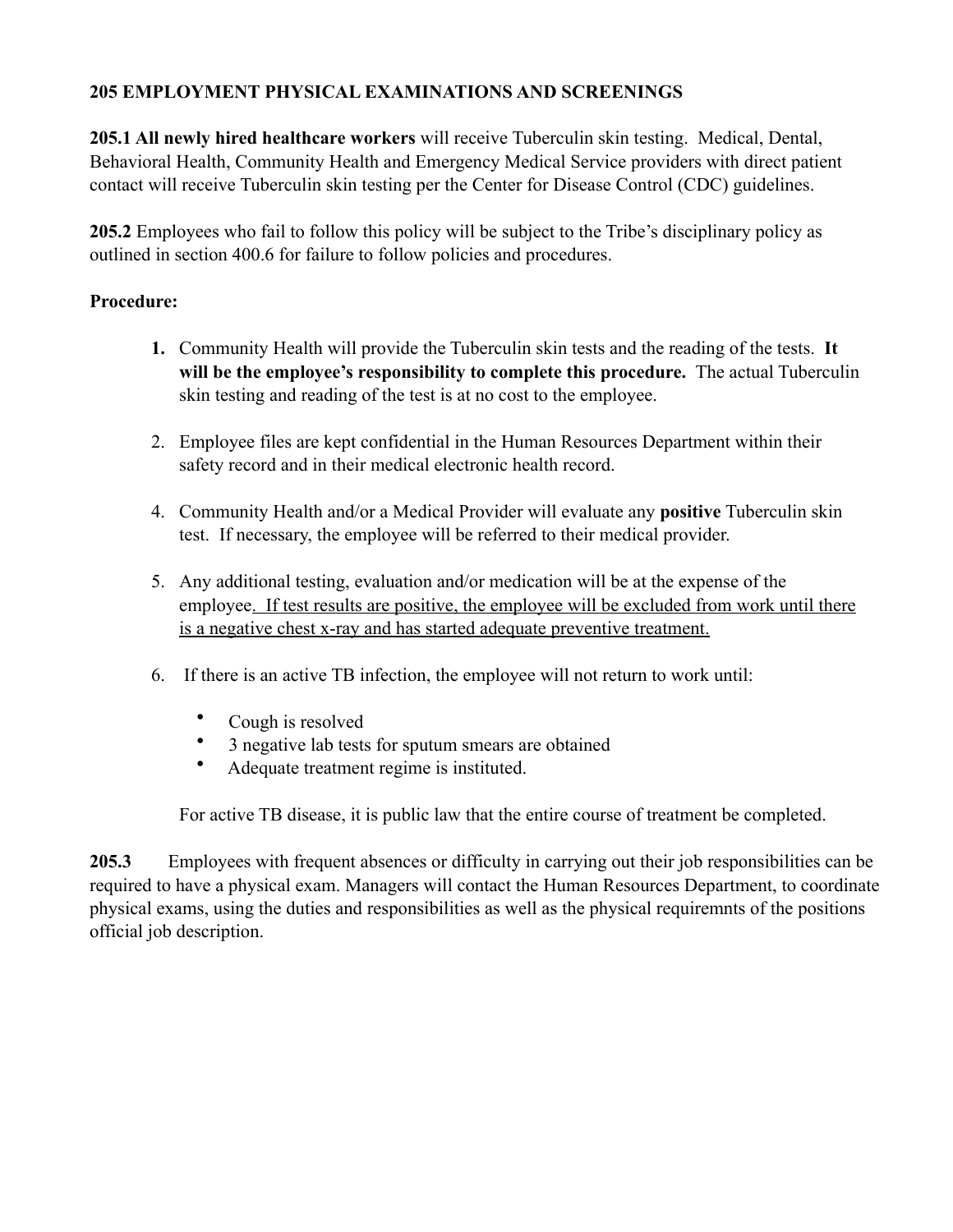## **206 IMMIGRATION LAW COMPLIANCE**

**206.1** Bay Mills Indian Community is committed to employing only United States citizens and aliens who are authorized to work in the United States and the Tribe complies with the Immigration Reform and Control Act of 1986, P.L. 99-603, 8 U.S.C. 1101, et seq., and as it may hereafter be amended.

**206.2** As a condition of employment, each new employee must properly complete, sign, and date the first section of the Immigration and Naturalization Service Form I9. Before commencing work, newly rehired employees must also complete the form if they have not previously filed an I9 with the Bay Mills Indian Community, if their previous I9 is more than three years old or if their previous I9 is no longer valid.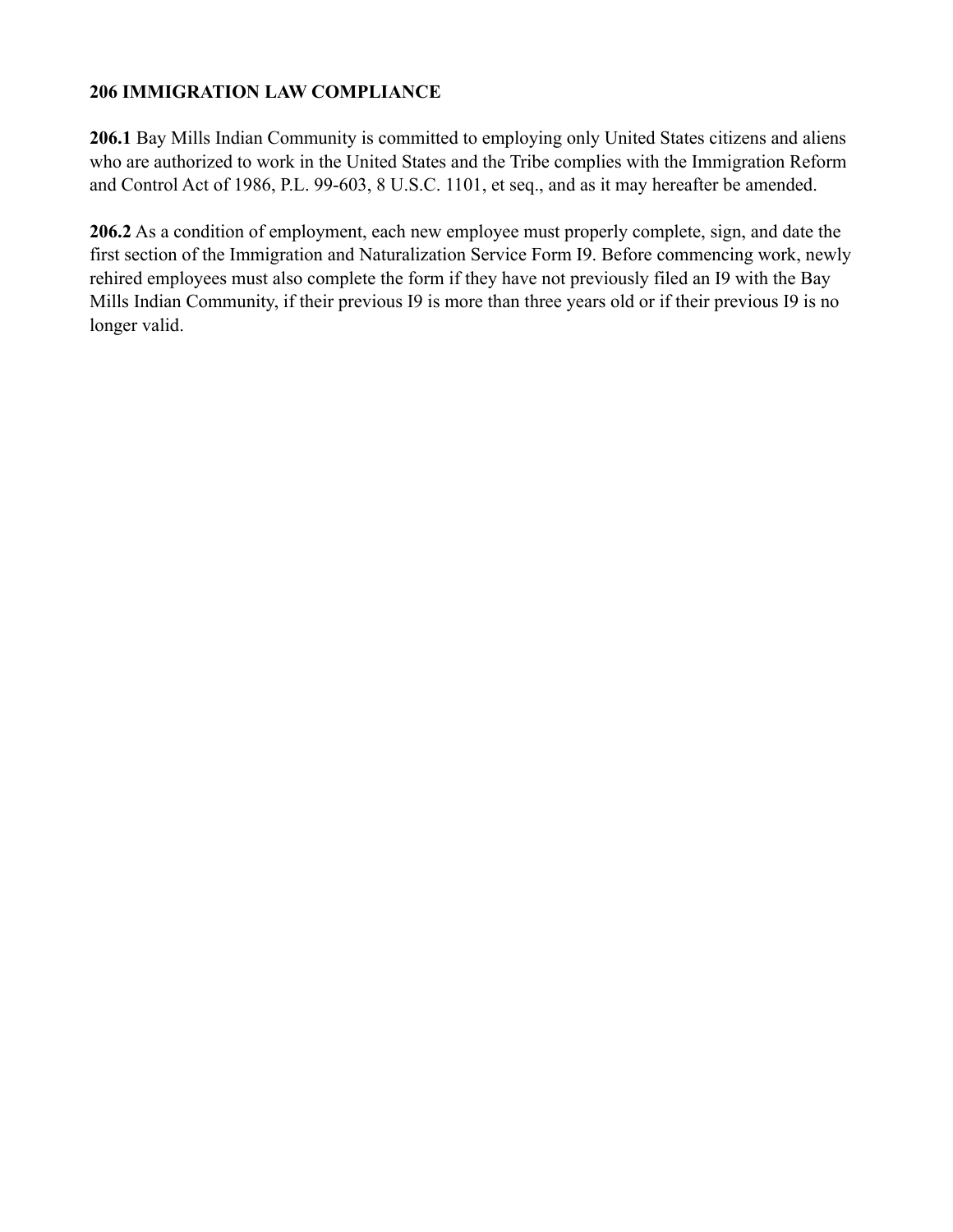## **207 DRUGS AND ALCOHOL TESTING**

**207.1 Purpose.** The purpose of this policy is to implement the Tribe's Plan for a drugfree workplace, as mandated by federal law and regulations, and to enable the Tribe to better carry out its responsibilities to its employees through identification of and assistance to those employees, if any, whose use of illegal drugs on or offduty impairs and impedes the performance of their job responsibilities.

**207.2 Drugs for which Individuals Are Tested.** Using a split sample collection method, the Tribe will test for the following drugs for any employee subject to section 207.3:

- A. Marijuana
- B. Cocaine
- C. Amphetamines
- D. Opiates
- E. Phencyclidine
- F. Barbituates
- G. Benzodiazepines
- H. Methaqualone
- I. Methadone
- J. Propoxyphene

#### **207.3 Sensitive Positions for which Testing Is Mandated.**

- A. Any person employed by the Bay Mills Indian Community as an officer of the law, which empowers said employee to carry sidearm and be certified as a law enforcement officer, shall, as a condition of selection for such position, and as a condition for continued employment, be subject to mandatory testing for the presence of the drugs listed in sec. 207.2, above. Any person employed as a dispatcher for the Bay Mills Indian Community will also be subject to these same requirements of employment. For those persons currently employed, such testing shall occur at least once per year, on a schedule determined by the Human Resources Director.
- B. Any person employed by the Bay Mills Indian Community who prescribes or has access to medication, such as physician, dentist, nurse practitioner, physician's assistant, pharmacist, or any person who picks up, dispenses, or administers medicines, or any other position in the Tribes Health Center designated by Director of Health & Human Services, shall, as a condition of selection for such position, and continued employment, be subject to mandatory testing for the presence of the drugs listed in sec. 207.2, above.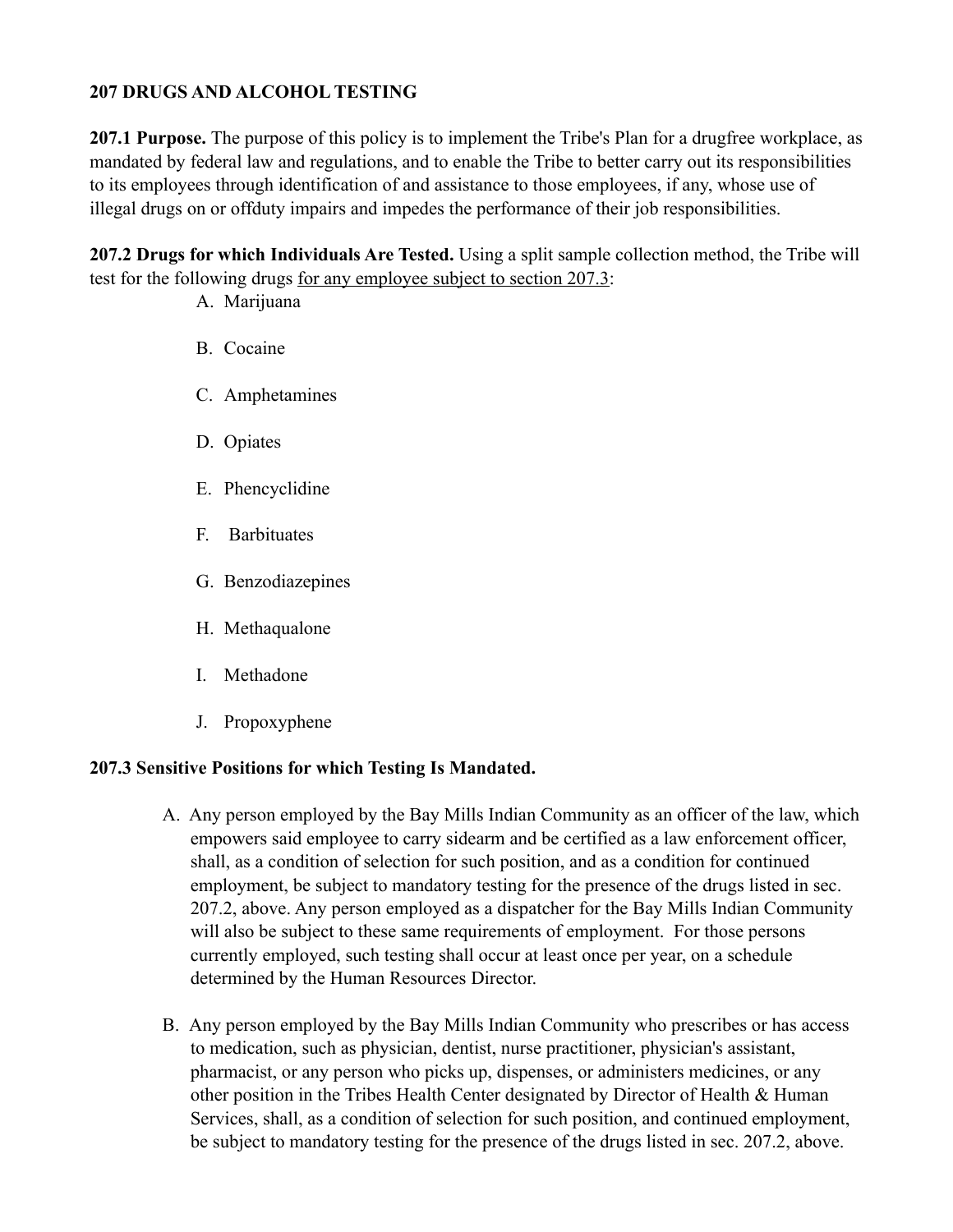For the persons currently employed, such testing shall occur at least once each year, on a schedule determined by the Human Resources Director**.**

- C. Any person whose employment requires them to have regular interaction with children, shall, as a condition of selection for such position, and as a condition of continued employment, be subject to mandatory testing for the presence of the drugs listed in sec. 207.2 above. For the persons currently employed, such testing shall occur at least once each year, on a schedule determined by the Human Resources Director**.**
- D. Any person who works within the Bay Mills Fire Crew, or any other position that requires drug testing as a condition of maintaining grant funding, shall, as a condition of selection for such positions, and as a condition of continued employment, be subject to mandatory testing for the presence of the drugs listed in sec. 207.2 above. For the persons currently employed, such testing shall occur at least once each year, on a schedule determined by the Human Resources Director**.**

**207.4 Reasonable Suspicion Testing.** Drug testing of any employee will be required at the discretion of the Department Manager when one or more of the following exists:

- A. Direct observation of drug use or possession, and/or exhibits an odor or physical symptoms of being under the influence of a drug are present;
- B. The employee exhibits abnormal conduct or erratic behavior;
- C. The employee is identified as the focus of a criminal investigation into illegal drug possession, use or trafficking;
- D. Information is provided either by reliable and credible sources, or independently corroborated, of employee drug use during, or immediately prior to, work hours;
- E. Newly discovered evidence that the employee has tampered with a previous drug test is received;
- F. The employee, during work hours, operated a vehicle or motorized equipment which was involved in an accident or the employee caused the destruction of tribal property/ equipment;
- G. The employee was involved in an incident resulting in personal injury to any person during working hours.

**207.5 Procedures for Reasonable Suspicion Testing.** If an employee is suspected of using or being under the influence of an illegal drug, as cited in section 207.2, the appropriate Department Manager, with the assistance of the Human Resources Director, shall gather and document all information, facts, and circumstances leading to and supporting this suspicion. The report shall detail the circumstances, including the applicable dates and times of reported drugrelated incidents, reliable and/or credible sources of information, and any other supporting information. The appropriate manager shall then bring all documented information justifying the reasonable suspicion testing to the Human Resources Director*.*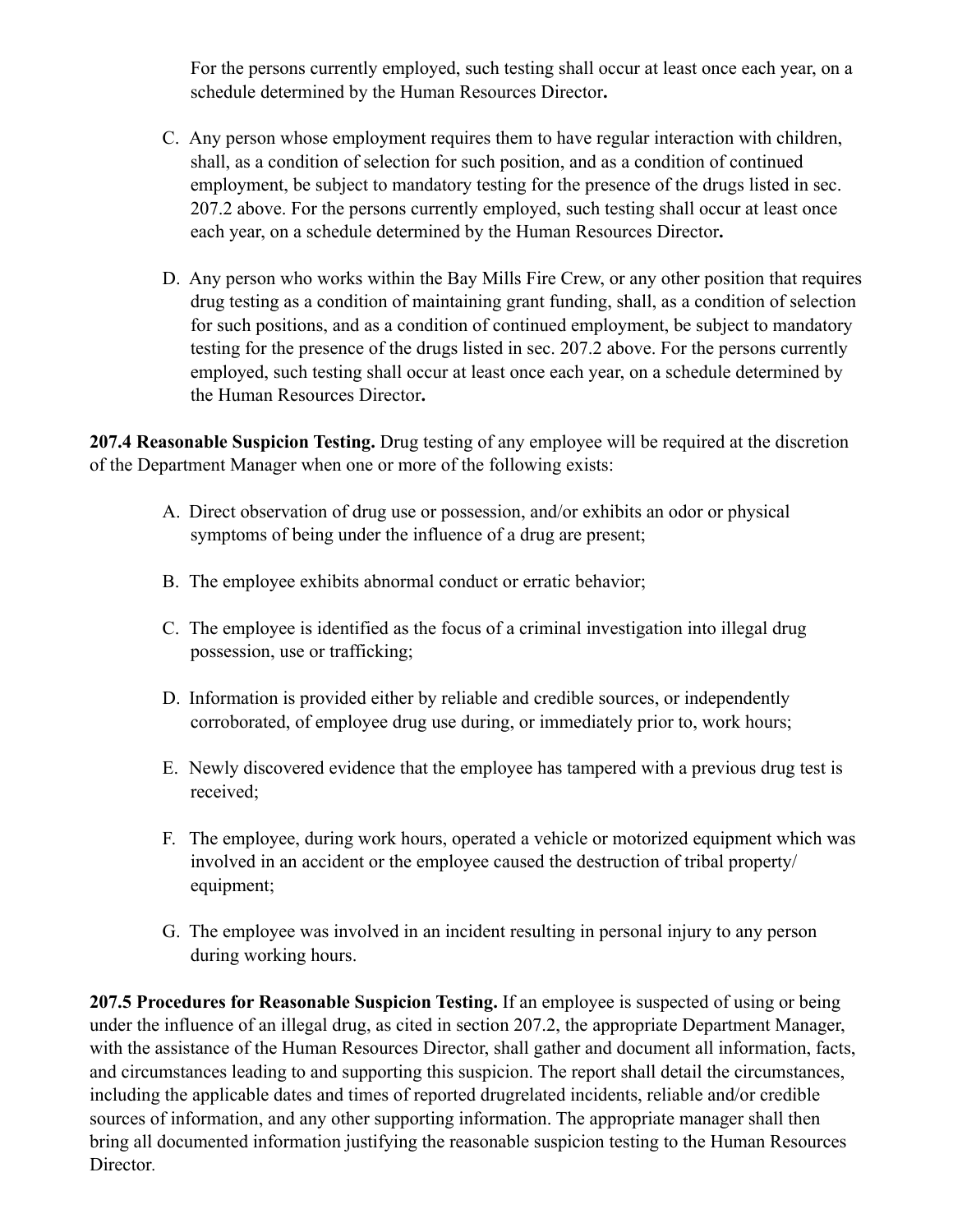The Human Resource Director will review all provided documentation and information. If it is determined that reasonable suspicion exists, the Human Resources Director shall require the employee to submit to a drug test.

If the Human Resources Director is unavailable to review this request, then the manager should bring the request to the Human Resources Director's designee on duty at that time for review and approval.

**207.6 Drug Testing Methods.** Testing for the presence of drugs prescribed by this Rule shall be conducted using urine analysis. A split sample collection method will be utilized when collecting the urine samples.

**207.7 General Rules for Conducting Drug Tests**. The Tribe shall follow the Guidelines for Federal Workplace Testing, established by the U.S. Department of Health and Human Services and published at 73 Fed. Reg. 71858 (Nov. 26, 2008) and as they may be amended and shall ensure that tests are conducted as follows:

- A. The tests shall be conducted by professionally trained collection personnel;
- B. Analysis of specimens shall be undertaken by a laboratory licensed by the appropriate federal and state agencies; and
- C. Test results are treated in a strictly confidential matter.

**207.8 Privacy Ensured during Drug Testing of Urine**. An employee subject to testing shall be permitted to provide urine specimens in private, in a room provided by the lab, or other similar enclosure so that the employee is not observed while providing the sample. Collection site personnel of the same gender, however, may observe the individual provide the urine specimen when such personnel have reason to believe that a particular employee may alter or substitute the specimen provided. Reason to believe exists when:

- A. The specimen has a temperature outside the range of 32.5 37.7 degrees centigrade (90.5 —99.8 degrees Fahrenheit);
- B. The original specimen shows signs of contamination; or
- C. The Medical Review Officer (MRO) requests the collection to be observed.
- D. The employer has knowledge of an employee's attempt to tamper with or alter previous urine samples.

**207.9 Opportunity to Justify a Positive Test Result**. When a confirmed positive test result is received from the testing laboratory, the employee shall be provided the opportunity to justify the results by submitting evidence to the Tribe's Medical Review Officer (MRO) that the results could have been caused by the use of a legally prescribed medication. Justification would require a current valid prescription that would have led to the positive sample. If the employee refuses to contact the MRO or cannot justify the positive results, then the Tribe's Human Resources Director will notify the employee, and the employee's manager, in writing, of their confirmed positive test results.

**207.10 Refusal to Take a Drug Test When Required.** An employee who refuses to be tested when required shall be subject to immediate dismissal from employment with the Bay Mills Indian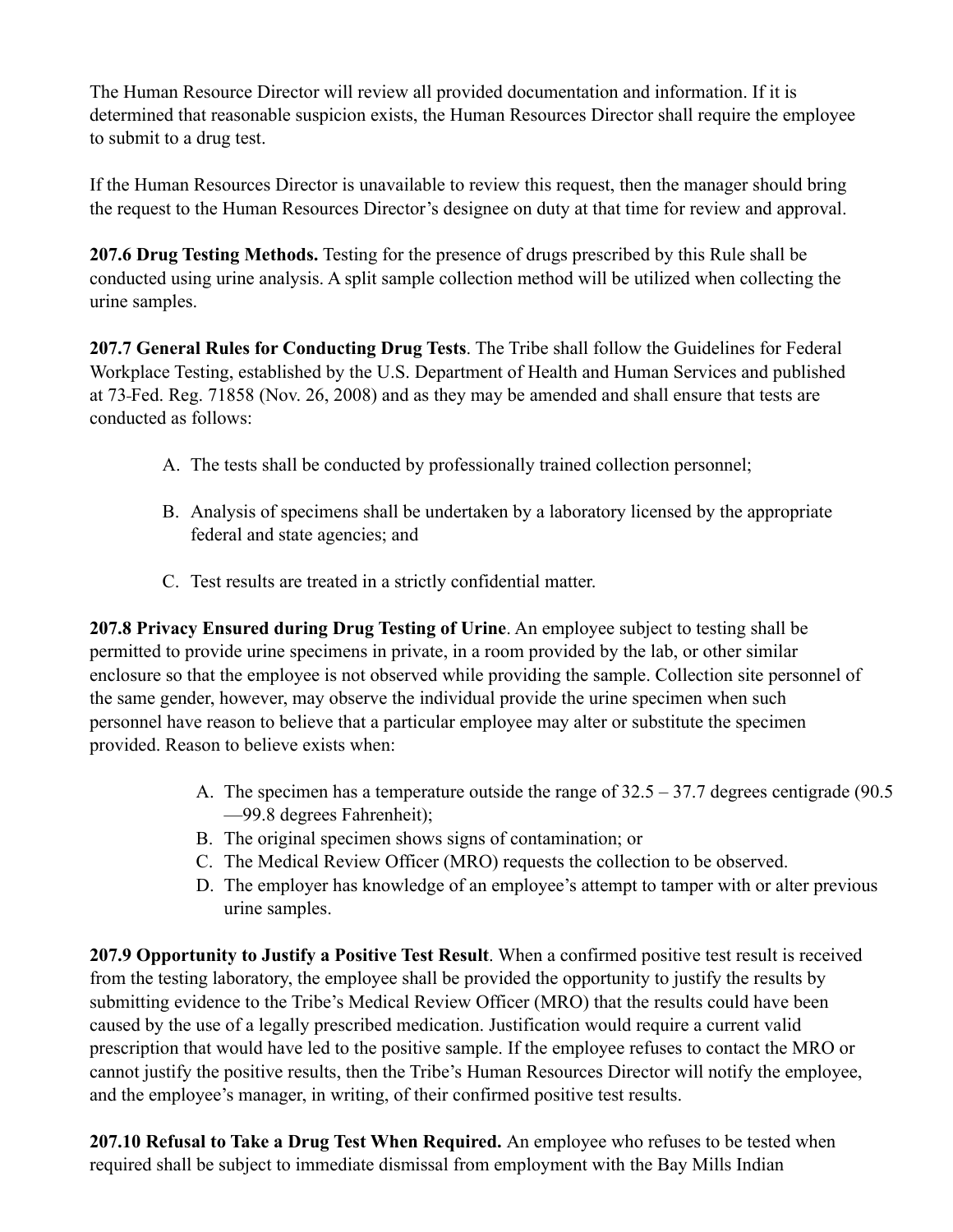Community. Attempts to alter or substitute a specimen provided, or failure to show up to testing site at designated time, is deemed a refusal to take a drug test when required.

**207.11 Mandatory Dismissal.** All sensitive position employees who fall under 207.3 and receive a positive drug sample; without being able to justify results to the Medical review officer as defined in 207.9, will be subject to immediate termination.

All other employees who do not fall under 207.3 and receive a positive drug sample; without being able to justify results to the Medical review officer as defined in 207.9, and that do not request counseling and or rehabilitation within the time frame designated, or fail to complete the designated program, will be subject to immediate termination.

**207.12 Re-Testing.** Any sensitive position employee testing positive may request that the second portion of the original split-sample be re-tested and will not be formally dismissed but will be immediately suspended without pay until the results are received. This request must be received by the Human Resources Director, in writing, within one (1) working day after notification of their positive test results. This second screening will be at the cost of the employee and will be paid in full prior to testing. The results of the re-test shall determine conclusively the presence or absence of an illegal drug.

**207.13 Mandatory Counseling and Rehabilitation.** An employee not listed under section 207.3, who voluntarily admits the use of an illegal drug, or provides a sample which is verified as positive for the presence of an illegal drug shall be immediately suspended. However, the employee is not subject to termination when the employee obtains counseling or rehabilitation and thereafter refrains from using illegal drugs while employed with Bay Mills Indian Community.

Employees who wish to undergo drug counseling and rehabilitation program, must follow the following procedure:

- A. The employee must submit, in writing, to the Human Resources Director a request to enter the Bay Mills Counseling and Rehabilitation program, within one (1) working day after notification of their positive test results from the Human Resources Director.
- B. The Human Resources Director will notify the employee's department manager of the employee's enrollment into the program, and the employee will be placed on an unpaid leave of absence (LOA).
- C. The employee must contact the Bay Mills Substance Abuse program and schedule for assessment within two (2) days after receiving notification of their positive test results from the Human Resources Director.
- D. The employee will undergo assessment through Bay Mills Substance Abuse Program, or other licensed program that the Bay Mills Substance Abuse Program recommends.
- E. Employee will sign a release of information form with the Bay Mills Substance Abuse Program or other licensed counselors, allowing release of pertinent information to the Human Resources Director.
- F. During the assessment, the Bay Mills Substance Abuse Program will issue the Human Resources Director a "Return to Work" form, if the counselor deems the employee able to work.
- G. The Human Resources Director will immediately notify the employee's manager of his or her ability to return to work.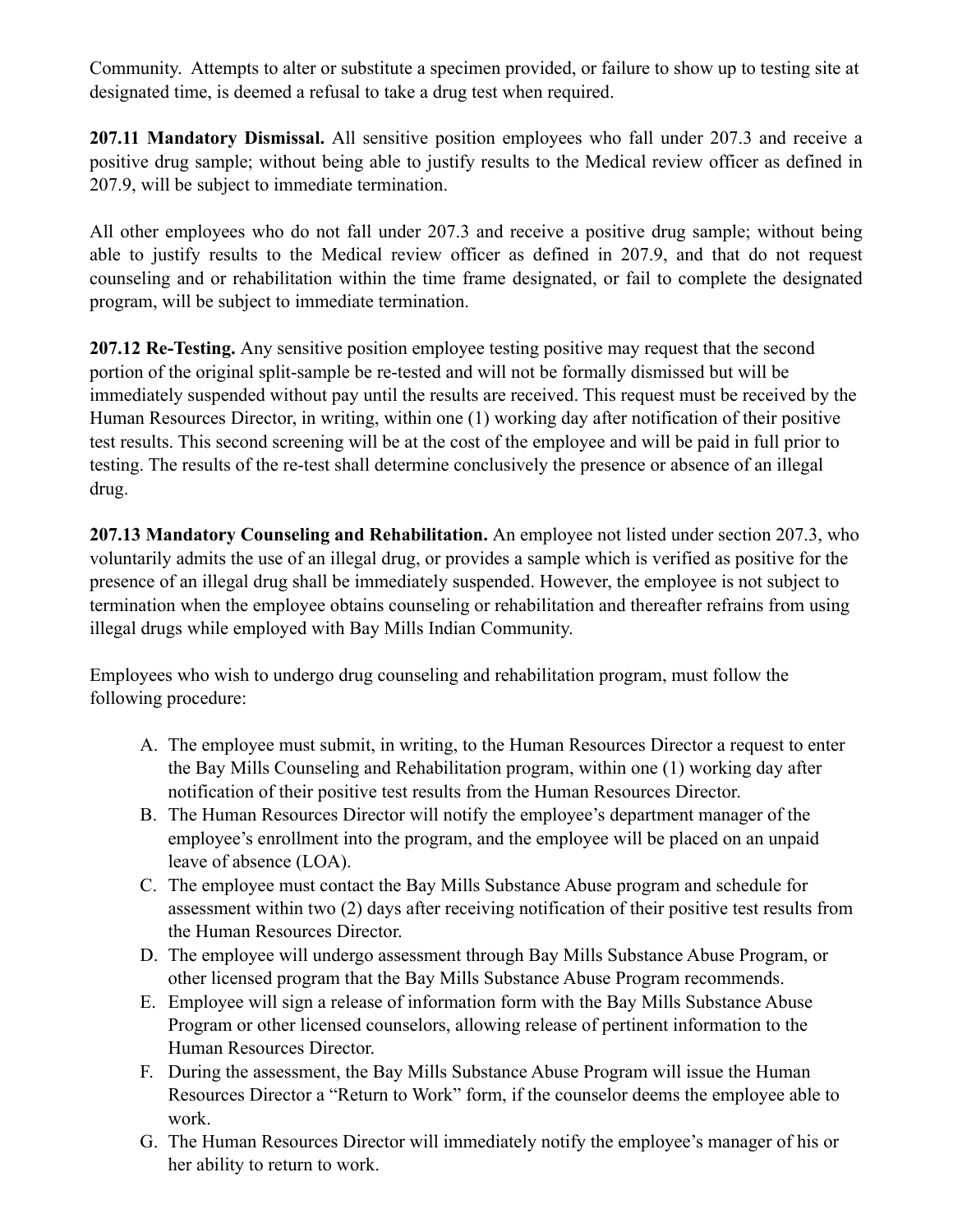- H. The employee will be responsible for successfully undergoing the appropriate action plan, whether inpatient or outpatient, designated by the counselor during the assessment program.
- I. The Bay Mills Substance Abuse Program or other licensed counselor(s) will notify the Human Resources Director if the employee fails to schedule and complete the assessment or fails to complete the recommended action plan designated for rehabilitation and/or counseling, or of the employee's completion of the program.
- J. The employee will be required to submit to an additional drug testing at the completion of his or her recommended program. Employee's again testing positive for the presence of an illegal drug, as cited in section 207.2, will be subject to immediate termination with the Bay Mills Indian Community.
- K. The Human Resources Director will notify the employee's manager of the employee's completion of their rehabilitation/counseling program.

**207.14 Eligibility for Rehire.** Excluding any sensitive position outlined in section 207.3, an employee whose employment was terminated for a violation of part 207 of this policy, is eligible for rehire with the Bay Mills Indian Community after six (6) months; provided that prior to being rehired, the applicant submit to a drug test at the time, date and place specified by the Human Resources Director, and that such test is negative.

**207.15 Alcohol Testing** No employee shall report to work unfit for duty at the beginning of a shift or upon returning from any break, lunch or rest period, as a result of consuming alcohol. Any manager who has reasonable suspicion that an employee has consumed alcohol during work hours or prior to coming to the workplace, can request that employee be subject to breath alcohol testing to determine the Blood alcohol Content (BAC).

The request to subject an employee to a breath alcohol test must be based on specific, reliable observations concerning the appearance, behavior, speech, or body odor of the employee

Department Managers will review the evidence or information and determine whether reasonable suspicion exists to submit an employee to a breath alcohol test. Bay Mills Police Department will be contacted to conduct this testing, and any employee whose Blood Alcohol Content (BAC) is .02 and above will be subject to an immediate three day suspension. Any person working in a position that requires the use of company vehicles and/or equipment, or listed as a sensitive position in section 207.3, are subject to a zero tolerance BAC of .00 and will receive an immediate three day suspension. Second offenses, within a one (1) year period will lead to automatic termination, unless the employee voluntarily enters into and completes the Mandatory Counseling and Rehabilitation Program outlined in 207.13.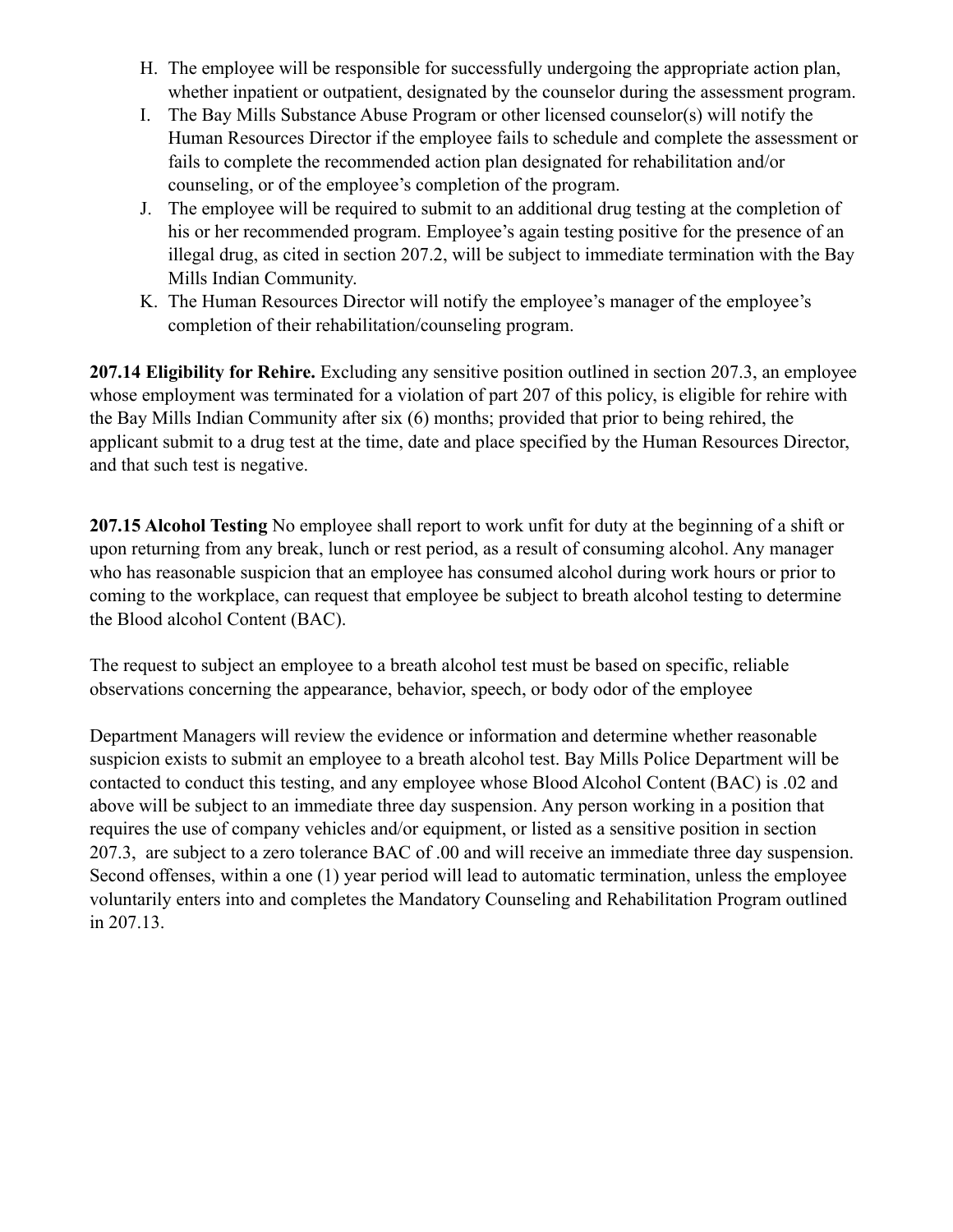#### **208 PROBATIONARY PERIOD**

**208.1** All newly hired, promoted, demoted or transferred employees will be on a probationary period for the first six months after their date of hire. The Employer will use this period to evaluate employee capabilities, attitude, and work habits. Employees who are promoted/demoted/transferred within the organization must complete a probationary period of the same length with every reassignment to a new position.

**208.2** Any absence of more than 14 unpaid days will automatically extend the probationary period by the length of the absence. If the employer determines that the designated probationary period does not allow sufficient time to thoroughly evaluate the employee, the employer may extend the probationary period for a specified period, not to exceed 60 days. Any extension must be done prior to the end of the probationary period.

**208.3** Supervisors overseeing probationary employees are to observe carefully the performance of each employee in a new job position. Employee performance deficiencies, conduct or attitude are to be documented.

**208.4** Immediately prior to the completion of the six-month probationary period, the immediate supervisor will complete a standardized probationary period evaluation. Probationary employees must receive a satisfactory rating or higher at the end of the probationary period for continued employment.

**208.5** Employees dismissed during the probationary period shall have no right to appeal the dismissal as outlined in the grievance policies in Part 406.

**208.6** Probationary employment status does not affect eligibility for employerprovided benefits. Employees are eligible for benefit programs according to the terms and conditions of each program. Probationary employees will assume nonprobationary status upon satisfactory completion of the probationary period, or extended probationary period.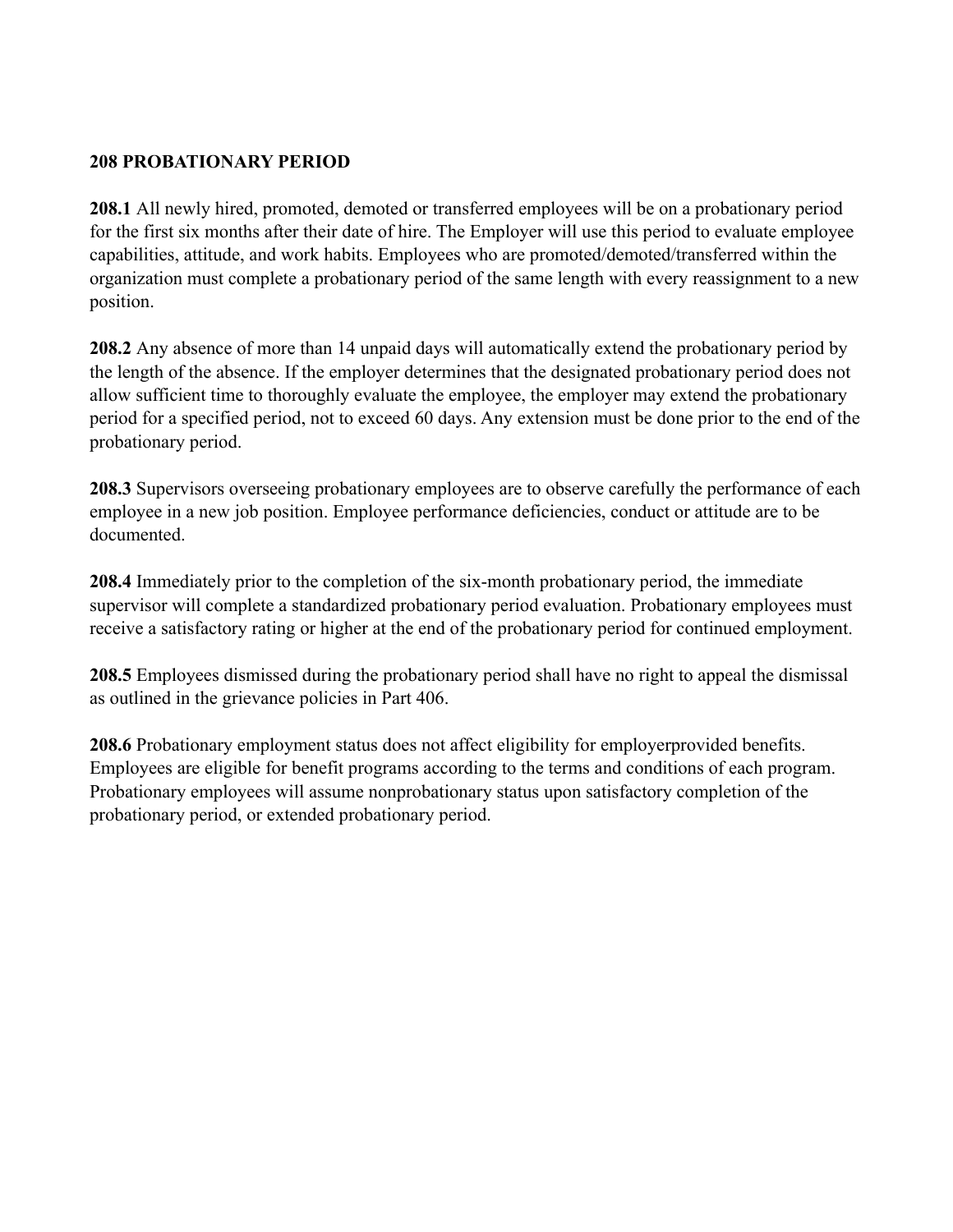## **209 EMPLOYMENT CATEGORIES**

**209.1** It is the intent of the employer to clarify the definitions of employment classifications so that employees understand their employment status and benefit eligibility. Each employee will belong to one of the following employment categories:

**209.2 FULL TIME:** Employees who are regularly scheduled to work at least 30 hours per week are eligible for employer's full benefit package subject to the conditions, and limitations of each benefit.

**209.3 PART TIME:** Employees who are regularly scheduled to work at least than 20 hours but less than 30 hours per week are eligible for leave benefits, but are not eligible for health insurance, disability, or life insurance coverage.

**209.4 VARIABLE TIME:** Employees who are regularly scheduled to work less than 20 hours per week. They receive legally mandated benefits only.

**209.5 TEMPORARY:** Employees are classified as temporary if they are: working under a job training / rehabilitation program; hired as interim replacements; hired to temporarily supplement the work force; or to assist in the completion of a specific project. Temporary status should not extend beyond one year of employment, unless grant/contract provisions apply.

**209.6 SEASONAL:** Employees are classified as seasonal if their annual employment is customarily 6 months or less, and the period should begin each calendar year in approximately the same part of the year.

**209.7 CHILD LABOR PROVISIONS:** Youths 14 and 15 may perform non-hazardous jobs under the following conditions: no more than 3 hours on a school day, 18 hours in a school week, 8 hours on a non-school day, or 40 hours during the summer months. Also, work may not begin before 7 a.m., nor end after 7 p.m. except from June 1 through Labor Day, when evening hours may be extended to 9 p.m.

**209.8** Youths 16 and 17 years of age may perform various jobs under the following conditions: no more than 6 hours on a school day, 24 hours in a school week, 8 hours on a non-school day, or 40 hours during the summer months. Also, work may not begin before 6 a.m., nor end after 11 p.m. except from June 1 through Labor Day, when evening hours may be extended to 2 a.m.

**209.9** Hazardous jobs include any position working with machinery that could possibly cause a loss of a finger, arm, hand, leg, foot or toe. Youths must be over the age of 16 to use lawn mowers, hedge trimmers, power saws or other related power tools.

**209.10** Youths still in school must maintain at minimum a passing GPA (C) to continue employment during school months. Report Cards must be submitted to their immediate supervisor after each semester. Youths who have dropped out of school may not work Full-Time until they are 18 years of age.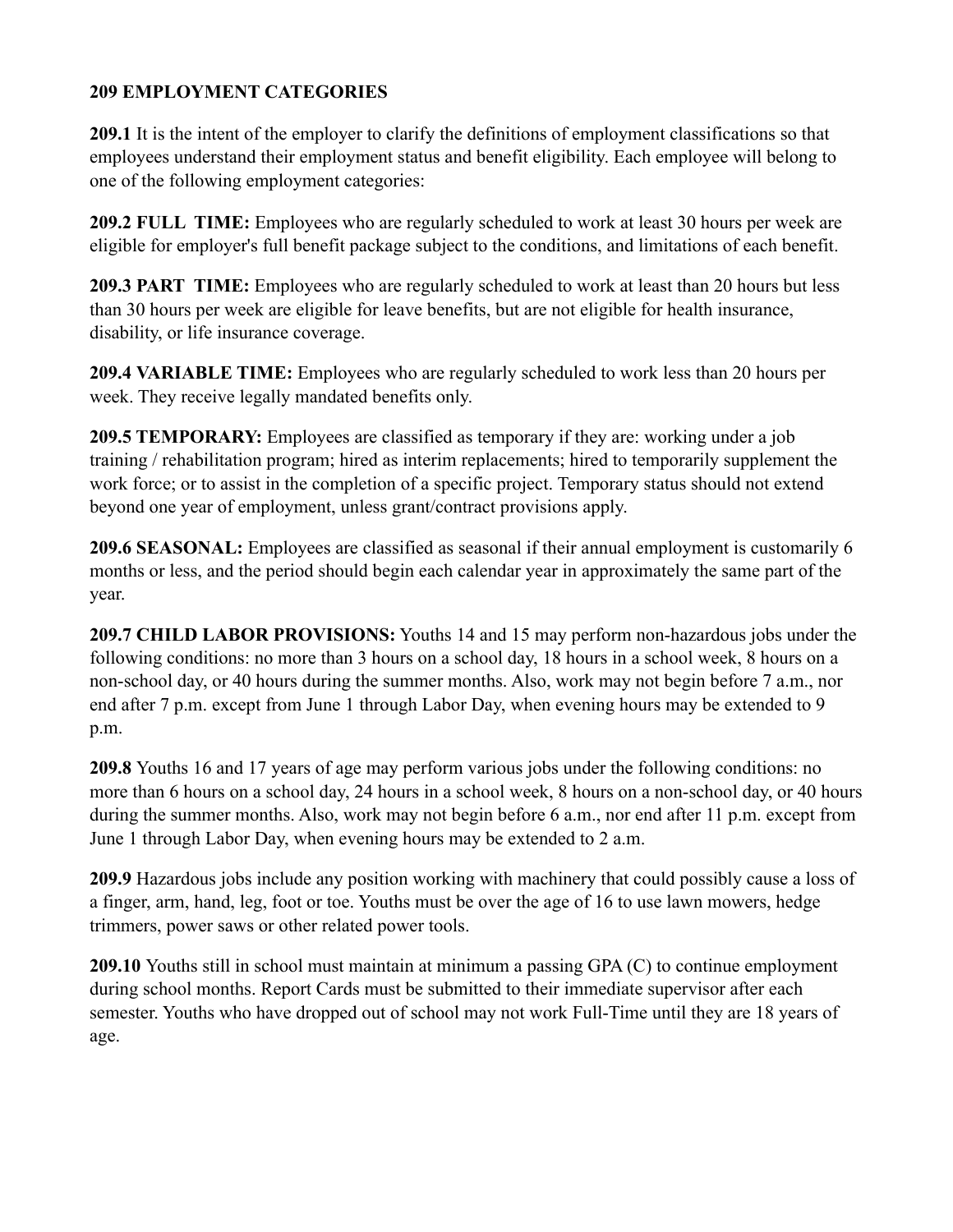# **210 LAYOFFS AND RECALL**

1. Every attempt will be made to notify employees as far in advance as possible about expected layoffs. Both temporary and permanent layoffs will be covered under the provisions of this policy. Generally, there are three reasons for layoffs: seasonal layoffs, reduction in staff due to slower business operations, or the elimination of position.

**210.2 Seasonal:** Employees in this category will be placed on a layoff status at the end of the season. Layoffs and recall will be done at the beginning and the end of each season.

**210.3 Reduction:** Reduction in work force occurs when the staffing levels are not supported by the business operations. Volunteers may be requested first. Secondly, temporary or probationary employees should be laid off next and will maintain no employment status. Lastly, both seniority within the department, and employee performance will be considered prior to layoffs.

**210.4 Position Elimination:** Executive management may eliminate unneeded positions. Attempts will be made to accommodate those into other like positions that he/she may qualify for prior to elimination of the position.

**210.5** Employees who are laid off will be maintained on a recall list for six months. Seasonal employees may remain on the recall list until the beginning of the following season.

**210.6** Employees may be recalled to their previously held positions, or another position with similar level of responsibility and compensation that they qualify for within the organization. The employee will be notified either by phone and/or certified mail of their recall to work. Employees will have up to 5 days from the date notified, or attempted delivery to last known address, to return to work to the position offered; otherwise all rights and employment will be officially terminated. Removal from the recall list terminates all job rights the employee may have. Employees who do not keep a current phone and home address on record with the Human Resources Department will also lose their recall rights.

**210.7** Employees will be recalled according to the needs of the department and their ability to perform the position. The order of recall for employees being reinstated will be in reverse order of the layoff.

**210.8** Any employee on approved leave during a layoff period will be subject to layoff upon returning to work in accordance with the above considerations.

**210.9** Employees laid off will be given the option of selling back their vacation or annual leave. An opportunity to continue coverage under the organizations employee benefit plan will be given to employees receiving benefits at the time of layoff, in accordance with COBRA guidelines.

**210.10** For benefit purposes, an employee's length of service will be reduced by the length of time the employee was laid off.

**210.11** Probationary and temporary employees have no recall rights with the organization. They may be rehired at the discretion of the organization.

**210.12 Note:** Layoffs are not to be used as an alternative to disciplinary action.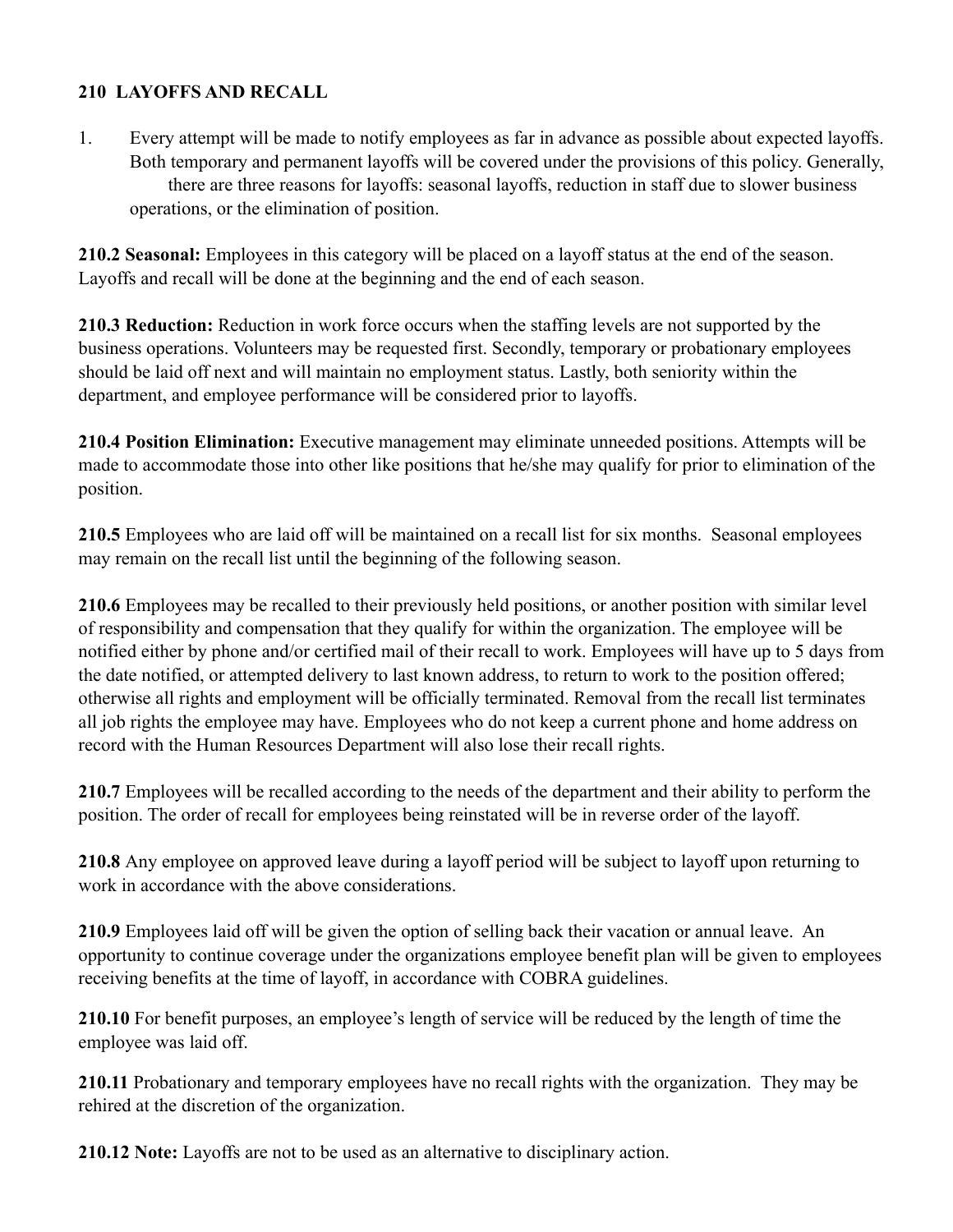# 211 DRIVING RECORD INVESTIGATIONS (Revised 8/27/18)

**211.1** Employees who are required to operate Tribal vehicles or equipment as a function of their position must meet minimum qualifications regarding driving records.

**211.2** As a condition of hire and continued employment, the employee must undergo a pre hire, post driving infraction, and an annual Motor Vehicle Record (MVR) investigation.

**211.3** Employees whose position requires them to utilize a Tribal vehicle or equipment must meet the following standards.

- A. Employee must be a minimum of 18 years of age and;
- B. Employee must not have suspended/expired license;
- C. Employee must have no more than 6 points of non-major moving violations on their MVR within the last 3 years and;
- D. The employee's MVR must be free from points received through major moving violations within the last 5 years; and
- E. The liability insurance carrier will make the final determination on eligibility.

**211.4** If the employee does not meet the above standards, that individual may not operate a company vehicle. Human Resources will notify the department manager, as well as the employee, of their departmental employee's insured eligibility. The manager must not allow the employee to operate vehicles or equipment owned by Bay Mills Indian Community. If this prevents the employee from fulfilling their job duties and responsibilities outlined in the position description, their employment may be terminated.

**211.5** If the employee has 6 points on their MVR from infractions or patterns not deemed to be serious in nature, the employee will be placed on "watch" status. This means the insurance carrier feels there are conditions that would deem the employee acceptable as a driver, but due to the number/type of infractions reflected on the MVR, they will run the MVR more frequently to ensure there are no other violations within a period of time. The employee and the department manager will be notified of this status.

211.6 It is the responsibility of the employee to report any changes in licensure (restrictions, suspension, revocation, additional endorsements, etc.) to Human Resources within 48 hours. Failure to report infractions may result in disciplinary action, up to and including termination.

**211.7** Employees who drive Tribal vehicles or equipment are subject to mandatory drug testing postaccident with any Tribal vehicle/equipment. The department manager should notify the Human Resources Director of such accidents immediately, and Human Resources Director will schedule the employee for testing as soon as possible.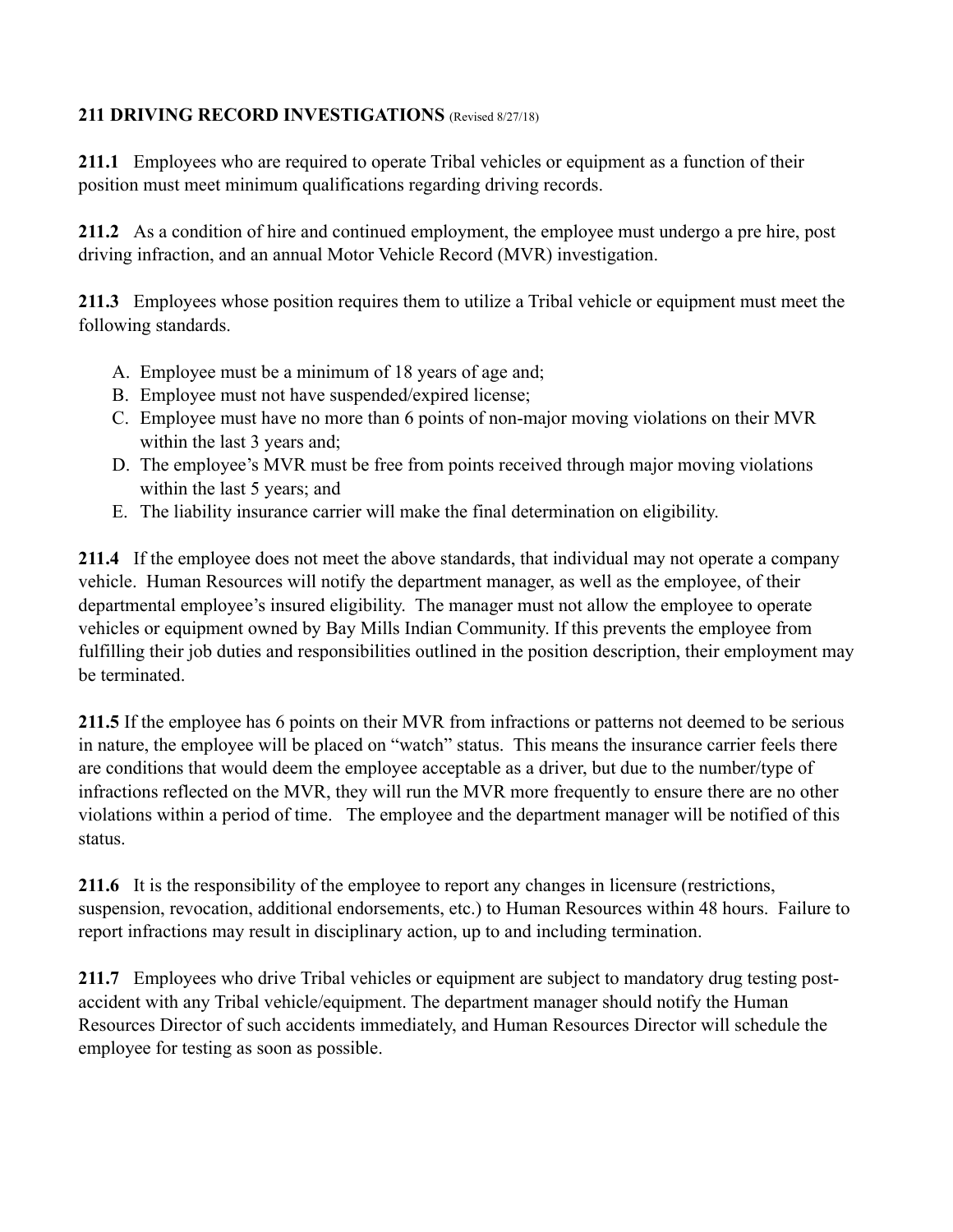#### **300 POSITION DESCRIPTIONS**

**300.1** Each Bay Mills Indian Community position shall have a written position description. The descriptions shall be as comprehensive as deemed necessary and are to be used for defining essential functions, physical requirements, continued performance, and salary increases. Additionally, the position description will provide a summary of the position, the wage grid placement, FLSA status, and placement in the organizational chart.

**300.2** A copy of the position description will be kept in each employee's personnel file. The employee must sign and date a copy of the description to indicate that they understand the duties, responsibilities and requirements of their position.

**300.3** Position descriptions will be written, after thorough job analysis, by the position's Department Manager, with the assistance of Human Resources. Position descriptions may be amended as necessary by the Department Manager. Revised position descriptions must be signed by an employee to signify acknowledgment and understanding of the change in duties. All revisions must be signed by the incumbent, approved by the Department Manager and HR Director, and a copy be placed in the personnel file.

**300.4** Position descriptions will be reviewed and updated if necessary, by the Department Manager annually, or when there is a significant change in duties  $\&$  responsibilities.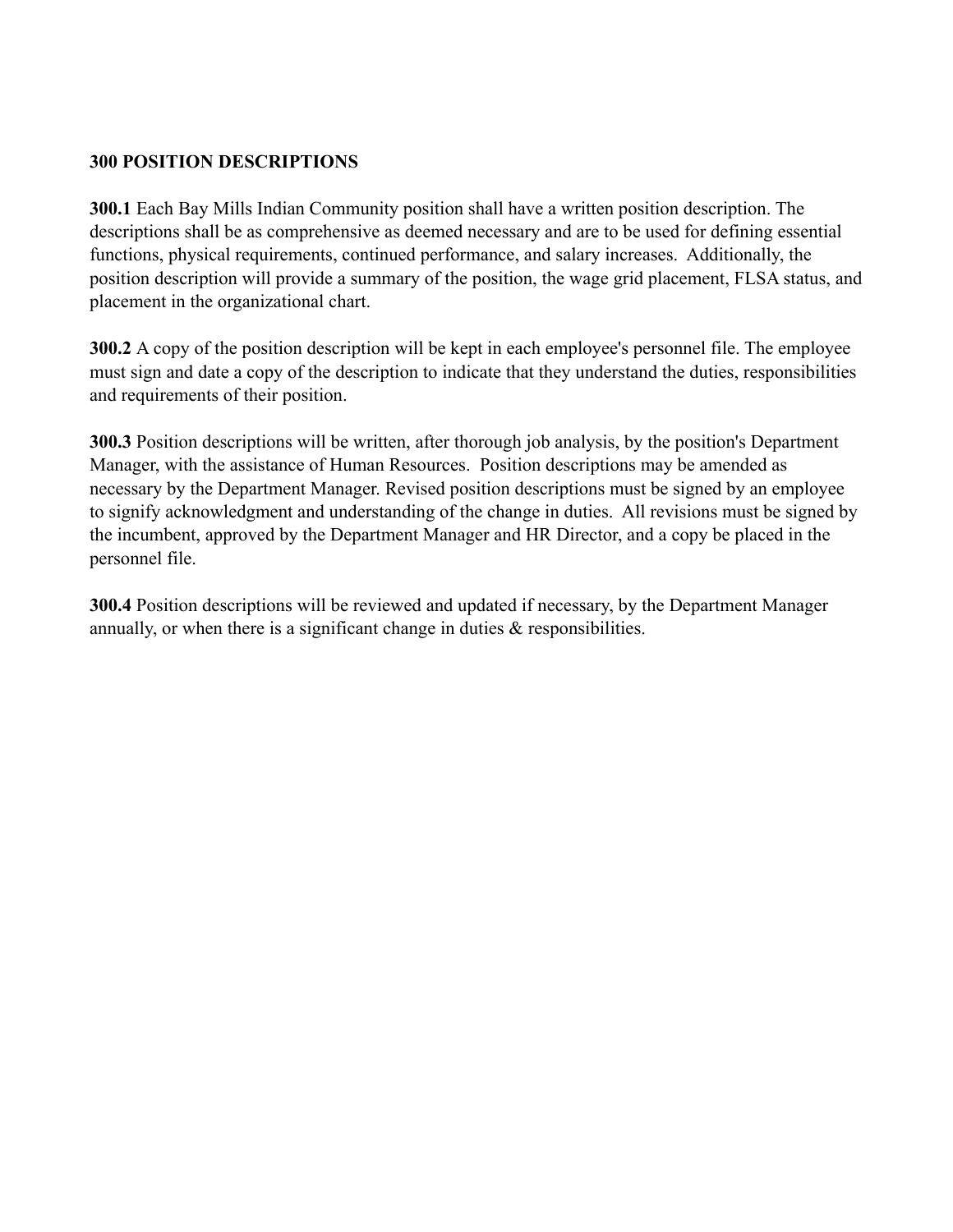## **301 PERFORMANCE EVALUATIONS**

**301.1** Formal performance evaluations must be conducted by the Supervisor at the end of an employee's initial probationary period. This period allows the supervisor and the employee to discuss the job responsibilities, standards, and performance requirements of the new position. (see ppp 208)

**301.2** Six month performance evaluations that include increases in wages should be negotiated prior to hire and are based on funding availability.

**301.3** Performance evaluations are scheduled every anniversary date, on or about the employee's anniversary date of hire in the position. Department Managers may conduct performance evaluations more often if it is deemed necessary.

**301.4** Additional formal performance reviews are conducted, at the discretion of the Department Manager, to provide both supervisors and employees the opportunity to set performance goals, discuss job tasks, encourage and recognize strengths, and identify and correct weaknesses.

**301.5** Performance Evaluations will be reviewed, and updated if necessary, by the Department Manager annually, or when there is a significant change in duties and responsibilities.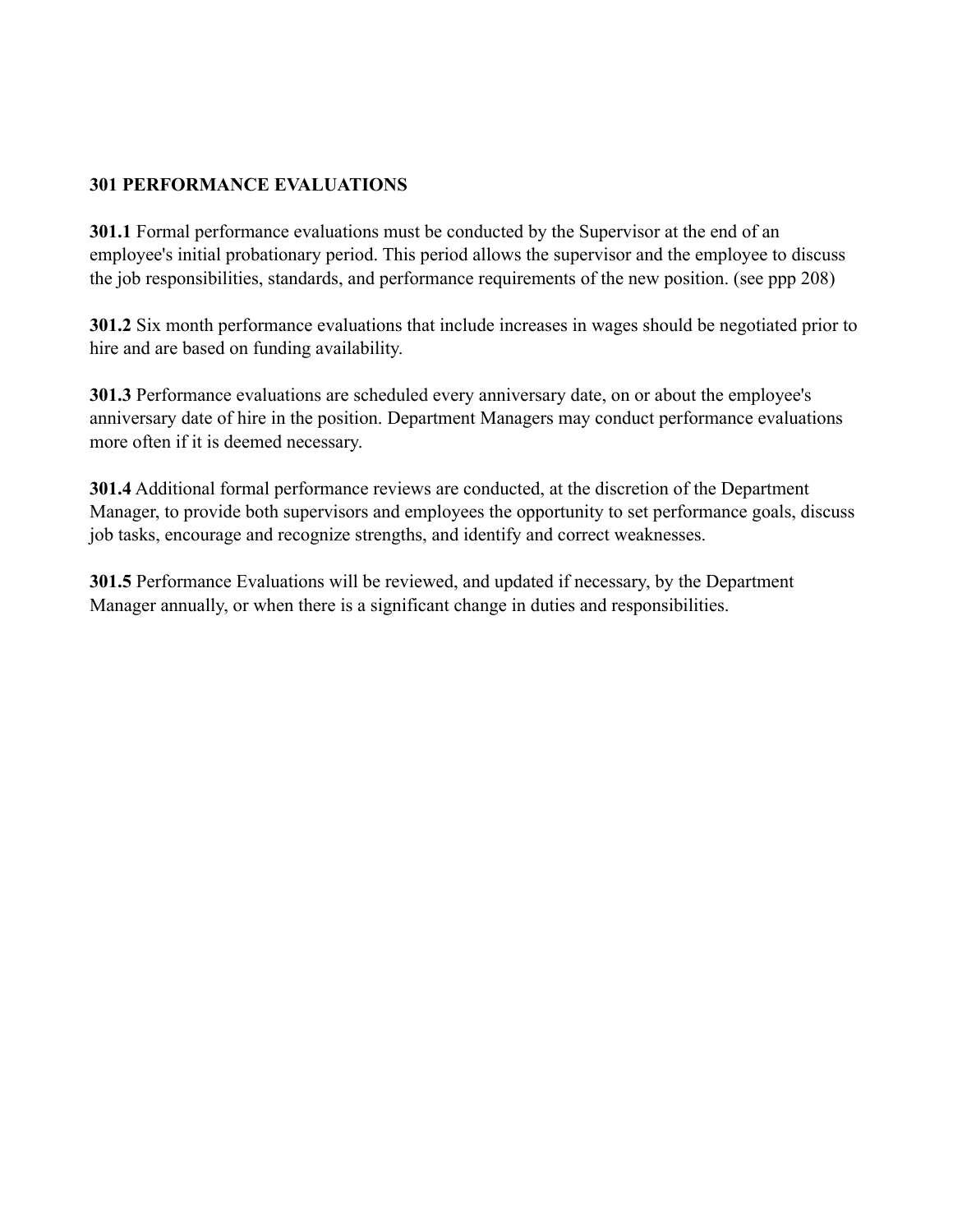#### **302 CONTINUOUS LENGTH OF SERVICE** (Revised 12/9/2019)

**302.1** Continuous length of service for a Tribal employee is that period of employment with the Bay Mills Indian Community that is considered unbroken.

**302.2** Continuous length of service shall be considered broken for the following reasons:

- A. Acceptance of an employee's resignation by their supervisor.
- B. An employee is dismissed.
- C. An employee fails to return at the expiration of an approved leave of absence.
- D. Layoffs in excess of six months.

**302.3** Additionally, continuous length of service from other organizations may be considered for benefit purposes, such as:

> BMCC – Bay Mills Community College CORA – Chippewa Ottawa Resource Authority, (including member Tribes) ITC – Inter-Tribal Council of Michigan BMHA – Bay Mills Housing Authority GLIFWC – Great Lakes Indian Fish and Wildlife Commission, (including member Tribes) IHS – Indian Heath Services BIA – Bureau of Indian Affairs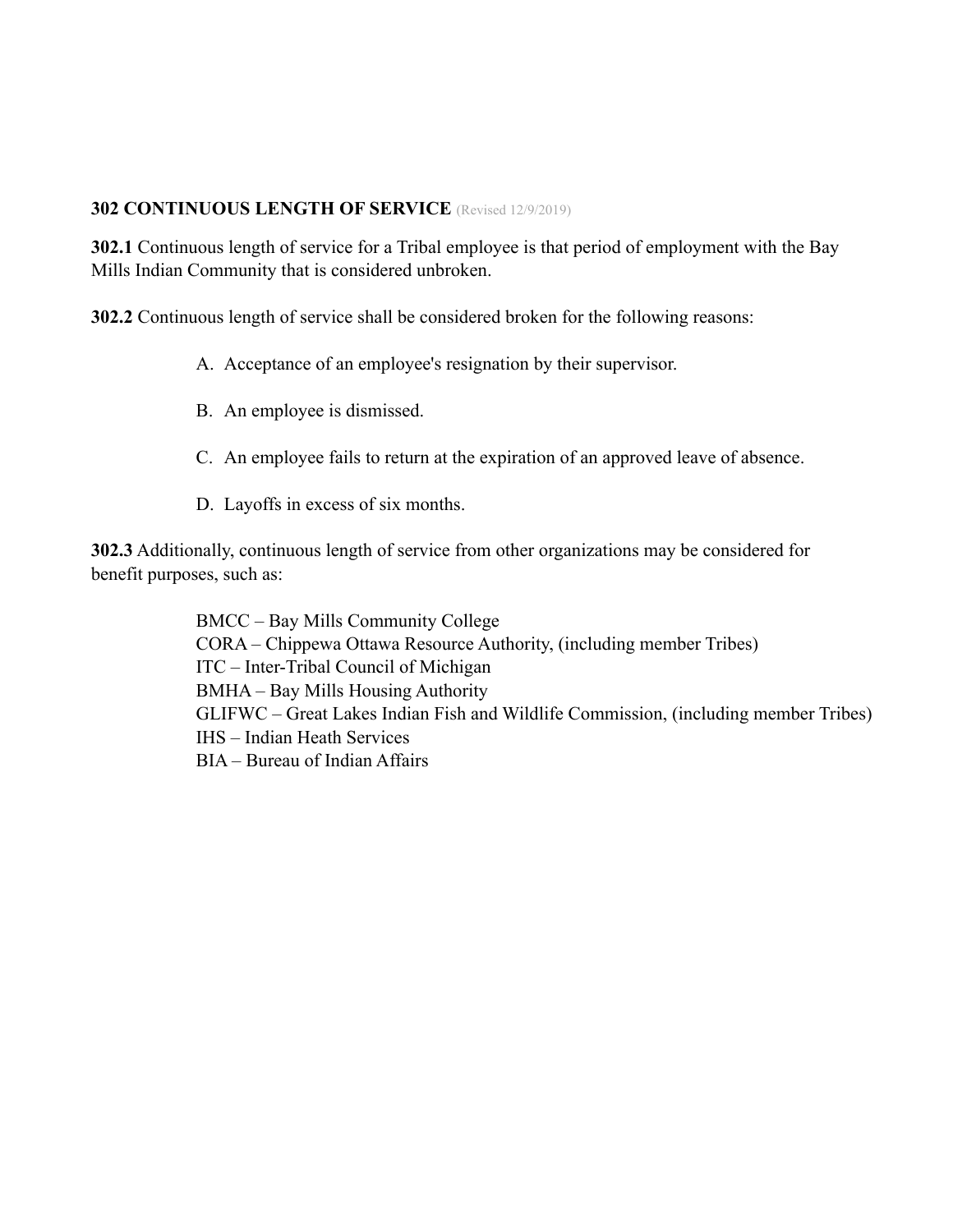Revised 12/9/2019

### **303 EMPLOYEE DATA CHANGES**

**303.1** It is the responsibility of each employee to promptly notify the Human Resources Department of any changes in employee data. Employee mailing addresses, telephone numbers, number and names of dependents, emergency contacts, educational accomplishment, and other such status reports should be accurate and current at all times. All data changes must be turned in to the Human resources Department within 30 days from the date officially changed.

**303.2** Any changes in legal documents require copies of the certified documents to be brought to the Human Resources Department for inclusion in his or her employee file.

**303.3** All future employer documents will be sent to the employee's last known address on file, such as tax forms, pay checks, COBRA notices, and all other employment documents.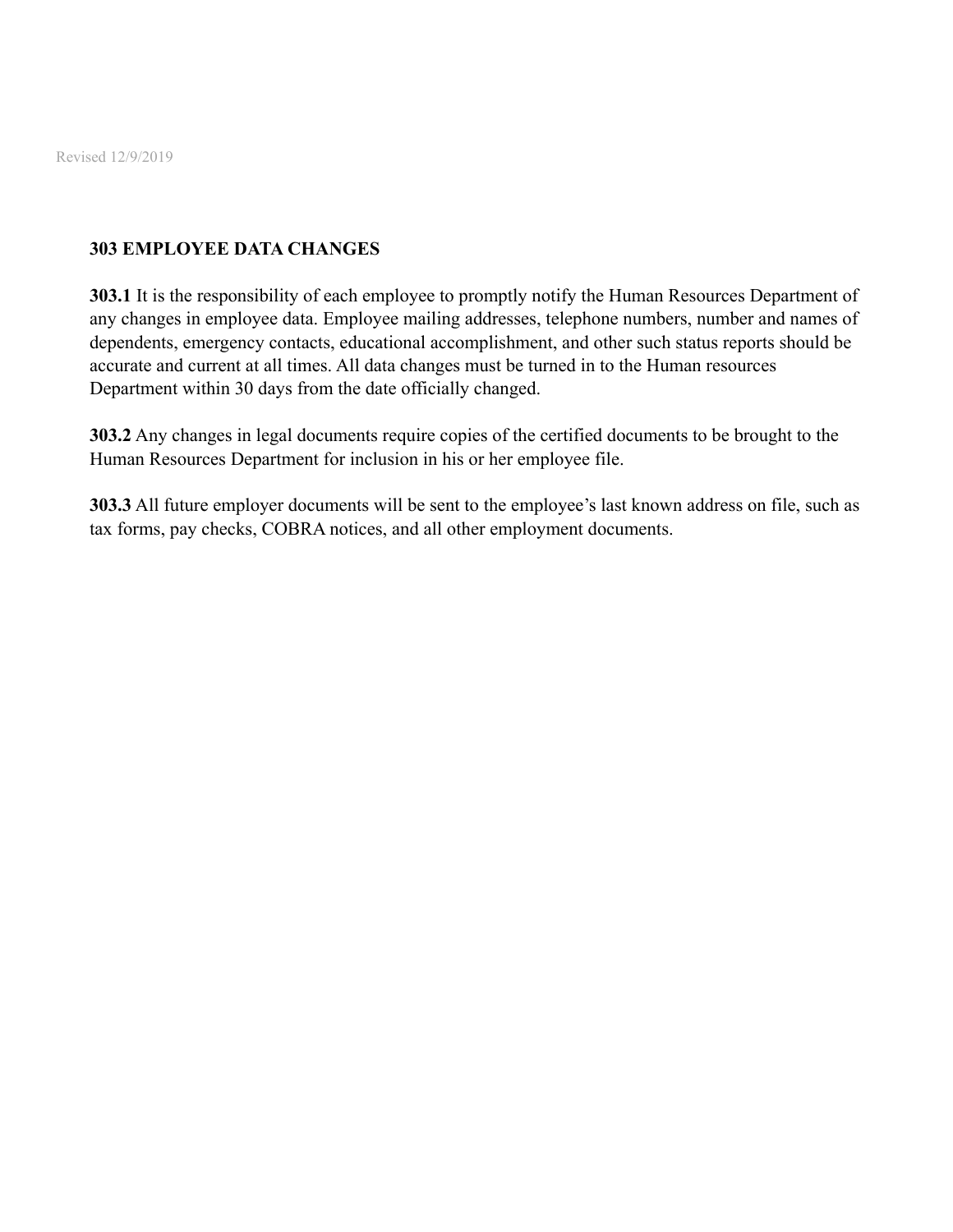# **304 ENTERPRISE UNIFORMS**

**304.1** All Enterprise uniformed employees will be issued two uniforms during employee orientation. The employee will pay for the first uniform and receive the second uniform at no cost. This will be payroll deducted over two installments. In the event that employment is not maintained for the full duration of the two installments, the full amount will be deducted from the employees last pay check.

**304.2** All promotions/transfers/demotions may require the purchase of two new uniforms, again one at the expense of the employee and the other at the expense of the employer.

**304.3** The employee will pay the total cost for any additional uniforms. Management reserves the right to request employees to purchase additional uniforms to maintain a neat and tidy appearance of the department.

**304.4** Employee will be charged a small fee upon hire, transfer or renewal for non-licensed employee identification badges, or for a gaming license through the gaming commission.

**304.5** Employees that have worked in one position for one year may be issued one additional uniform at no cost to the employee. It is the responsibility of the employee to come to the Human Resources Department, in person, to obtain their free annual uniform.

**304.6** Upon resignation/termination, employees may keep their uniforms. Gaming Licensed employees must turn in their gaming badges.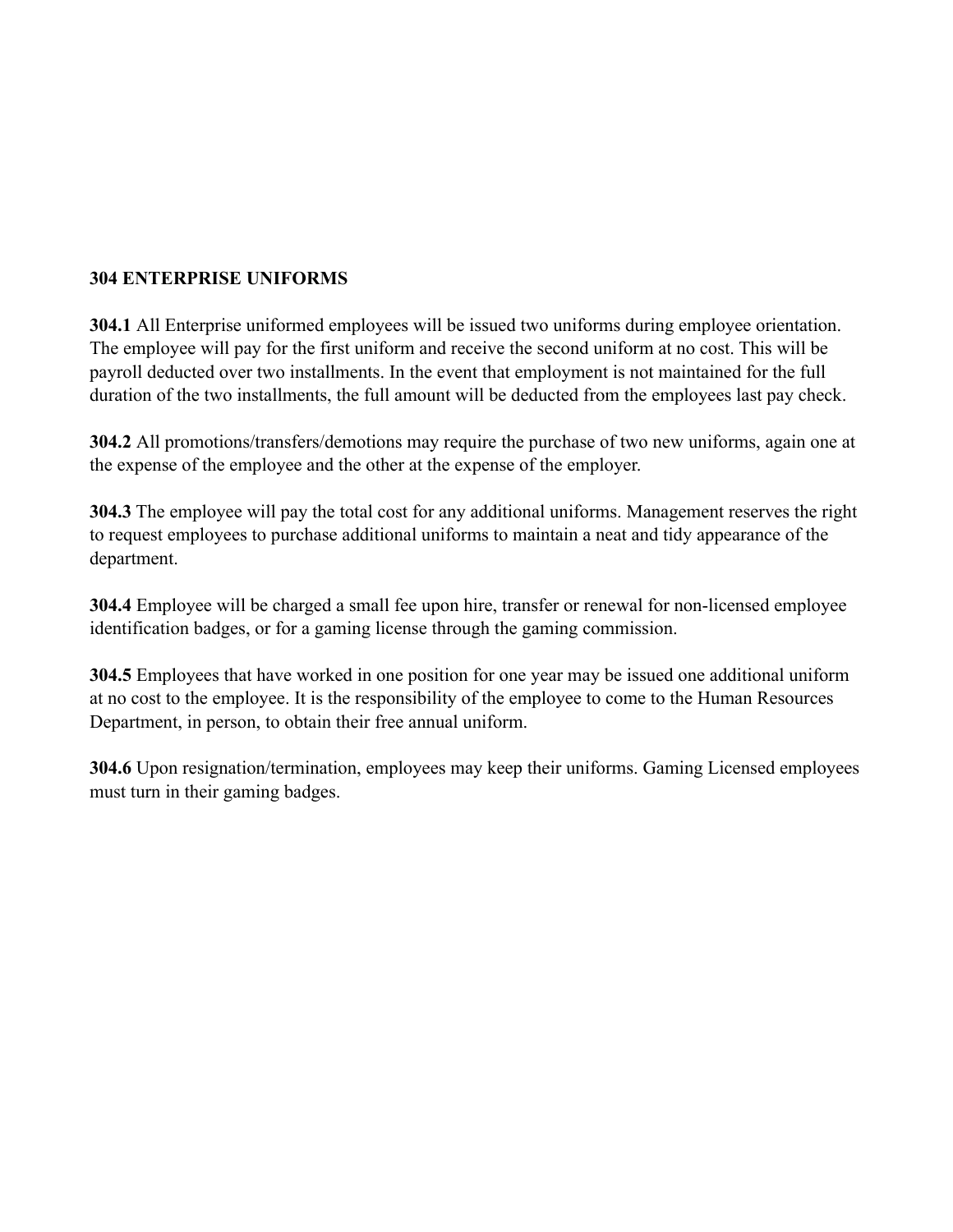#### **305 ACCESS TO PERSONNEL FILES**

**305.1** Human Resources files are the property of the employer, and access to the information they contain is restricted. Only employees who have a legitimate reason to review information in a file are allowed to do so. With reasonable advance notice, an employee may review material in his or her employee file. All reviews will be conducted in the Human Resources Department within the presence of an employee of the department.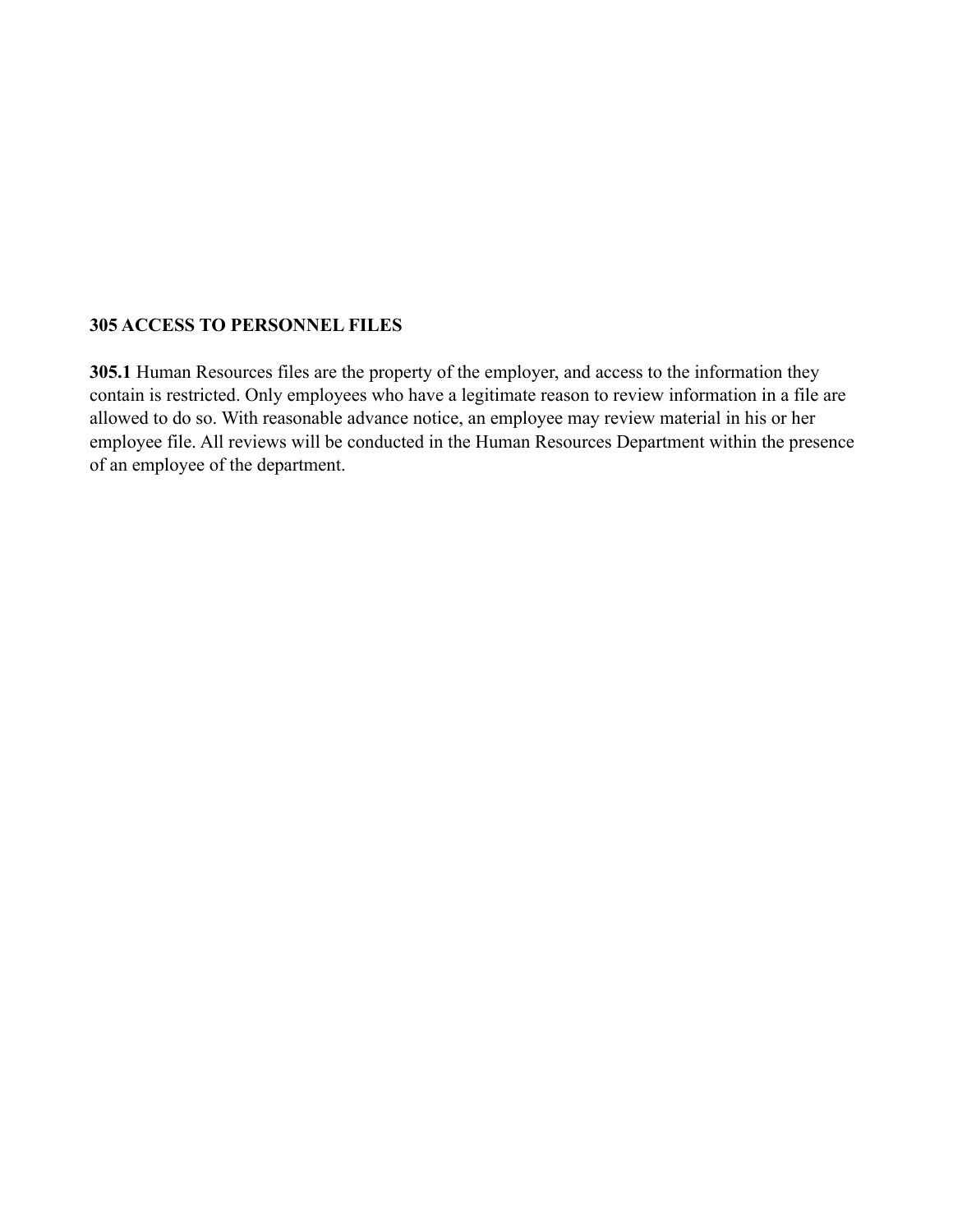#### **306 EMPLOYMENT REFERENCE CHECKS**

**306.1** The Tribe will conduct reference checks on all potential employees requesting employment with the Tribe. The Human Resources Department will require the employee to sign a release of information to obtain such information.

**306.2** All external agencies contacting the Tribe for information about a current or past employee MUST go through the Human Resources Department. Human Resources will ensure they have the necessary signed release of information on the person in question prior to any information being given to the external organizations.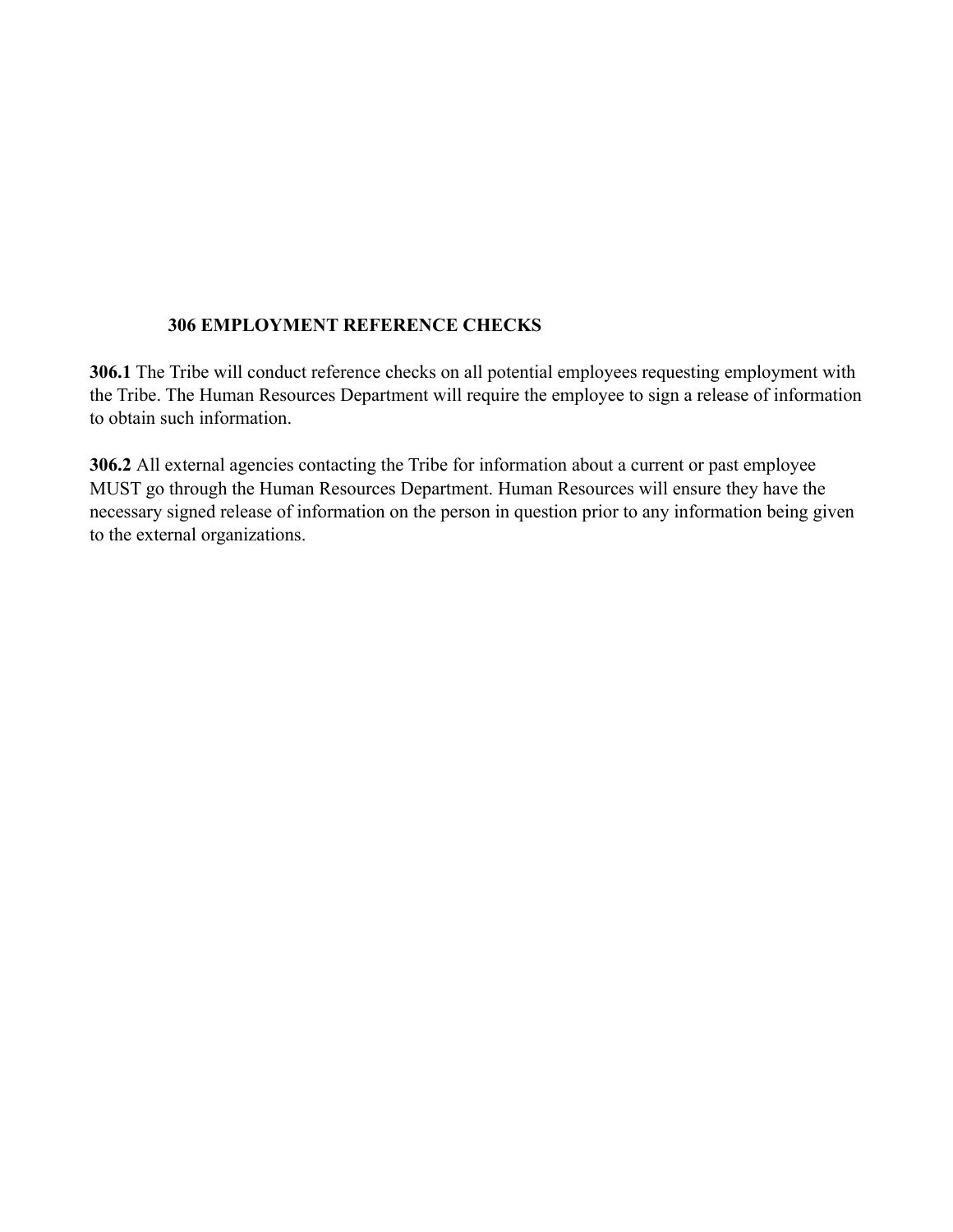## **400 DISCIPLINARY PROCEDURES**

**400.1** Bay Mills Indian Community has adopted a progressive discipline policy to identify and address employee and employment related problems. The purpose of progressive discipline is to assist employees by providing a structured corrective action process to improve and prevent a recurrence of undesirable employee behavior and performance issues. This policy applies to any and all employee conduct that the company, in its sole discretion, determines must be addressed by corrective action.

**400.2** Of course, no discipline policy can be expected to address each and every situation requiring corrective action that may arise in the workplace. Therefore, the Company takes a comprehensive approach regarding corrective action and will attempt to consider all relevant factors before making decisions regarding corrective action. An employee may be subject to disciplinary action for not meeting employer standards of behavior or performance or for violation of a rule or procedure contained within these policies or individual departmental procedures. To assist managers and employees, general policy violations are listed in section 401 of these Personnel Policies and Procedures.

**400.3** In carrying out responsibilities under the progressive discipline procedures outlined in this section, a manager must initiate and complete the disciplinary action as soon as possible. It is important that discipline is applied in a fair and consistent manner. The manager has a critical role in conducting a fair and objective investigation of a situation. An investigation may be as simple as confirming a late arrival through a time clock or more complex with interviewing many employees and reviewing documents. More complex investigations, or for violations listed under sections 401.2, should be conducted in coordination with the Human Resources Director and Senior Management official of the facility.

**400.4** Prior to taking any disciplinary action, the supervisor should first ensure the following;

- A.That the employee had knowledge of the Bay Mills Policy & Procedures and/or Departmental Procedure;
- B.That a fair and adequate investigation has been conducted ensuring that a policy has been violated; including but not limited to, speaking with both parties involved and relevant witnesses; securing witness statements and statement from both parties, getting surveillance reports or other relevant evidence of wrongdoing;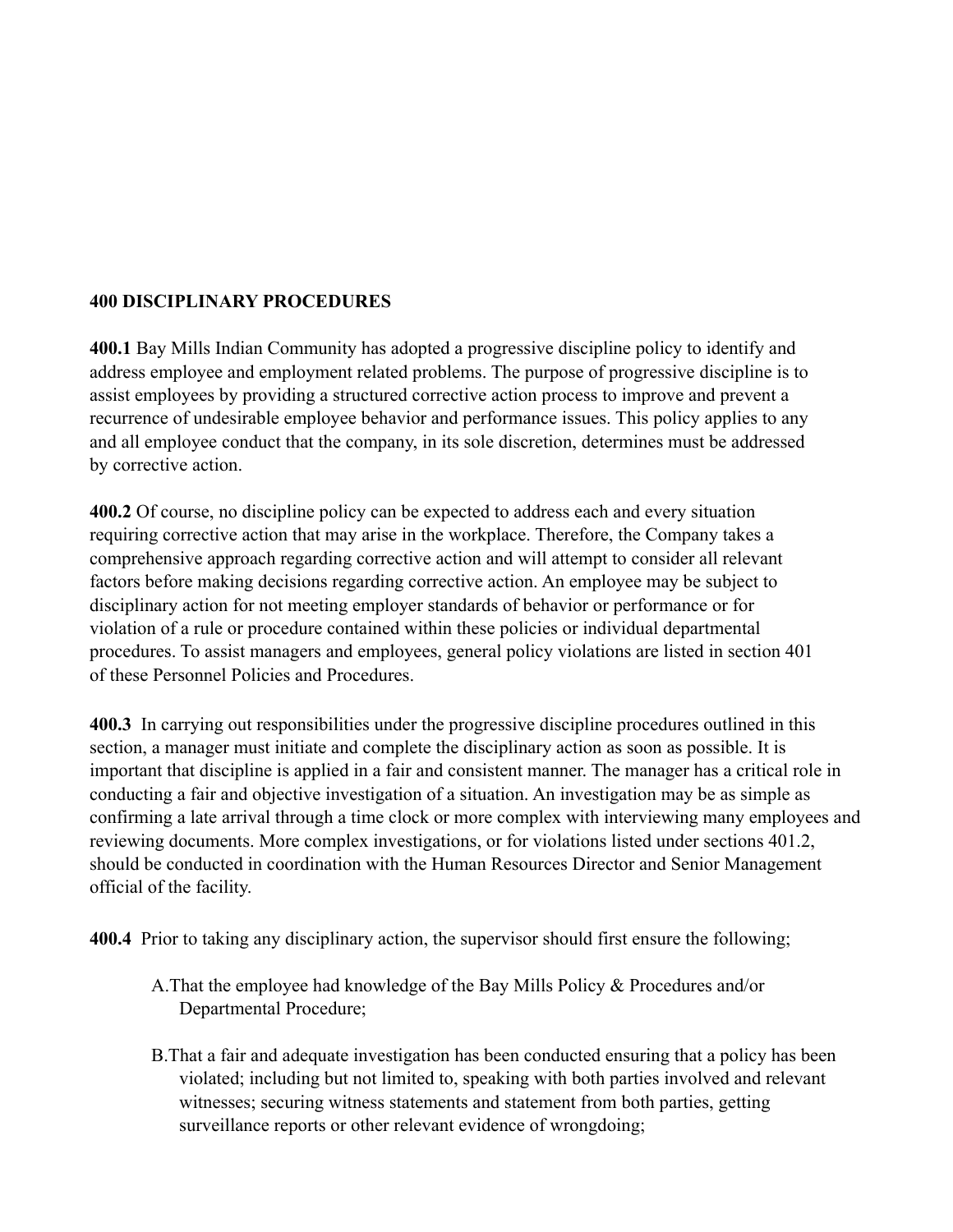C.Prepare a written action notification form, or other acceptable document to give to the employee which cites the policy violated along with the actions necessary to correct it.

**400.5** Progressive discipline should be used for violations outlined in section 401.1 of these policies. Only similar occurrences or policy violations should be used to continue with the progressive disciplinary process. Managers should also document all informal discussions it has with employees on performance issues. Under normal circumstances, the Tribe endorses a policy of progressive discipline outlined below in which it attempts to provide employees with reasonable notice of deficiencies and an opportunity to improve.

**400.6 Informal Discussion(s):** Although not a requirement of management, in many situations informal discussion/verbal counseling is sufficient and highly recommended, especially for probationary employees. The purpose of an informal discussion is to clarify policies and expectations. The manager will document informal discussions in writing on action notifications for his or her records that the conversation occurred. This action is not considered part of the disciplinary process and is not punitive in nature and therefore cannot be grieved by the employee.

**400.7 Step 1 - Written Warning:** The first step in the corrective action process taken by a manager in which he or she notifies an employee of behavior, performance or violation of policy to be corrected. The manager should follow up with a written warning using an Action Notification form or other acceptable format for all employee performance deficiencies or policy violations that fall under 401.1 that occur within a 12 month period. The Action Notification should describe the unacceptable conduct, outline expectations, and state that further disciplinary action will occur if the behavior continues within 12 months.

**400.8 Step 2 - Written Reprimand:** The Second step in the corrective action process taken by a manager when an employee continues to violate the same or similar policy, behavior or performance for which he or she has received a written warning. The manager should again document with a written reprimand using an Action Notification form or other acceptable formats. The Action Notification should again describe the unacceptable conduct, outline expectations, and state that further disciplinary action, including suspension and/or termination will occur if the behavior continues within 12 months.

**400.9 Step 3 - Final Action Notification:** The third and potentially final step in the corrective action process taken by a manager when an employee continues to violate the same or similar policy, behavior or performance for which he or she has received a written reprimand. Depending upon the severity of the infraction the supervisor may: (1) issues a Final Action Notification; (2) suspend the employee; or (3), terminate the employee. Employment may be terminated based on progressive discipline within a 12-month period or based on the severity of a single incident

**400.10** However, a single incident may be so serious in nature that management should bypass progressive discipline and issue a Final Action Notification with suspension and/or termination. As noted above, the supervisor should work in consultation with Human Resources Director and Senior Manager prior to issuing a Final Action Notification with suspension and/or termination.

**400.11** The manager may immediately suspend pending investigation and, if appropriate, terminate the employee. Matters for which violation is considered serious misconduct are outlined in Part 401.2 of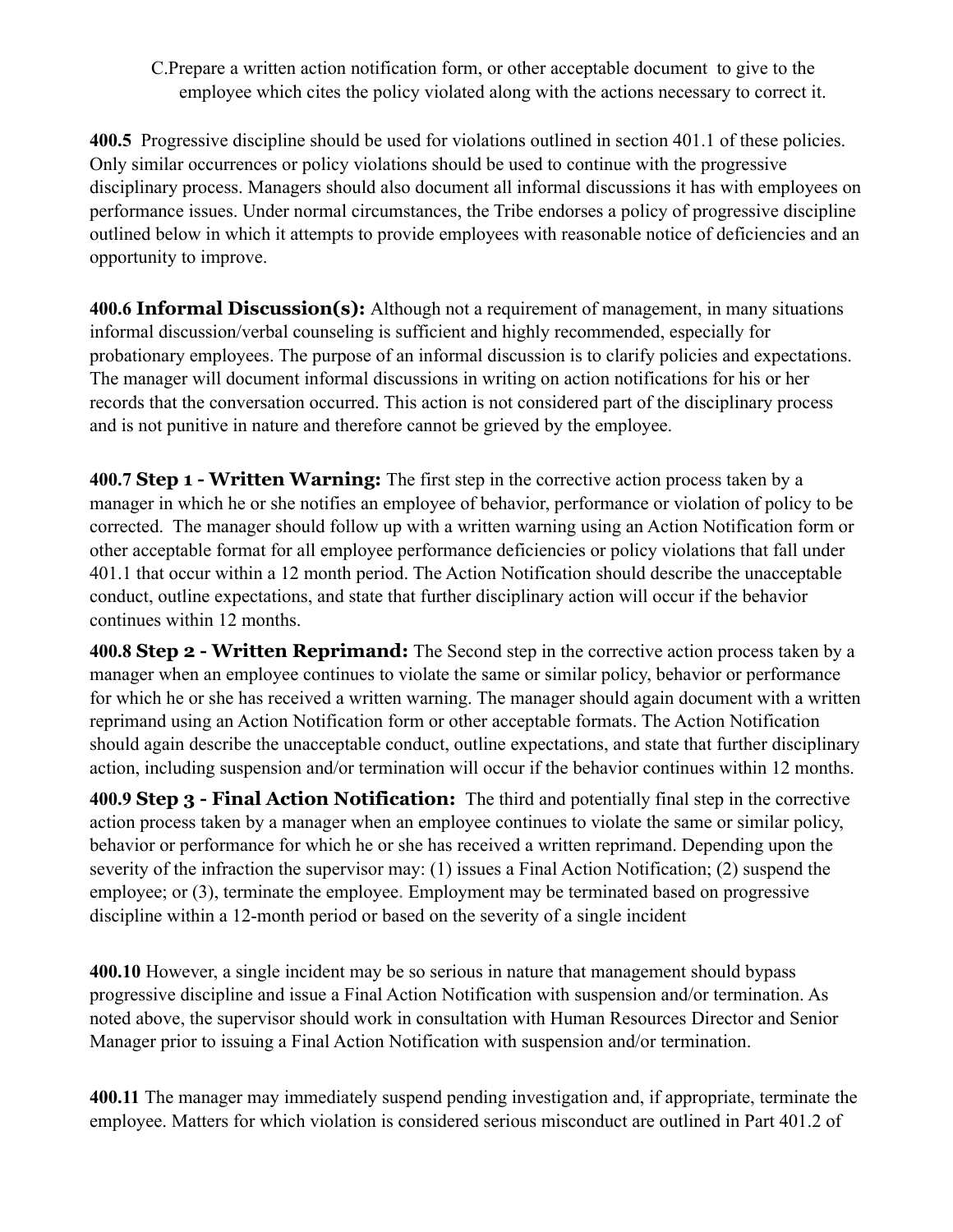these policies. However, the facts and circumstances of each case will determine what action is appropriate.

**400.12** Suspension: The suspension shall be without pay. No holiday or leave benefits will be accrued or used during this time. The length of suspension is based on the severity of the infraction, but in no case more than (5) five days.

**400.13** Termination This action is taken by the Management when an employee has continued with actions or behavior for which he or she has received a written warning and written reprimand or for cases of serious misconduct listed under section 401.2.

**400.14** Managers following the progressive disciplinary process, or issuing a final action notification must:

- A. Ensure all necessary requirements listed under 400.5 are completed;
- B. Meet with the employee *in person* to discuss the matter. If necessary, the manager or employee can request a Human Resources Representative or another management official to be present during this process;
- C. Give the employee the opportunity to make comments, sign the document, and supply the employee with a copy of the written action notification and submit a copy to the Human Resources Department for inclusion in the employee's personnel file.
- D. If the employee fails or refuses to return to the workplace to discuss a Final Action Notification with their manager, then the following steps should be taken:
	- 1. Document attempts made to contact the employee;
	- 2. Mail the employees copy of the action notification to the employee's last known address stating last date of employment and reason for separation.
	- 3. Forward a copy to the Human Resources Department for inclusion in the employee's personnel file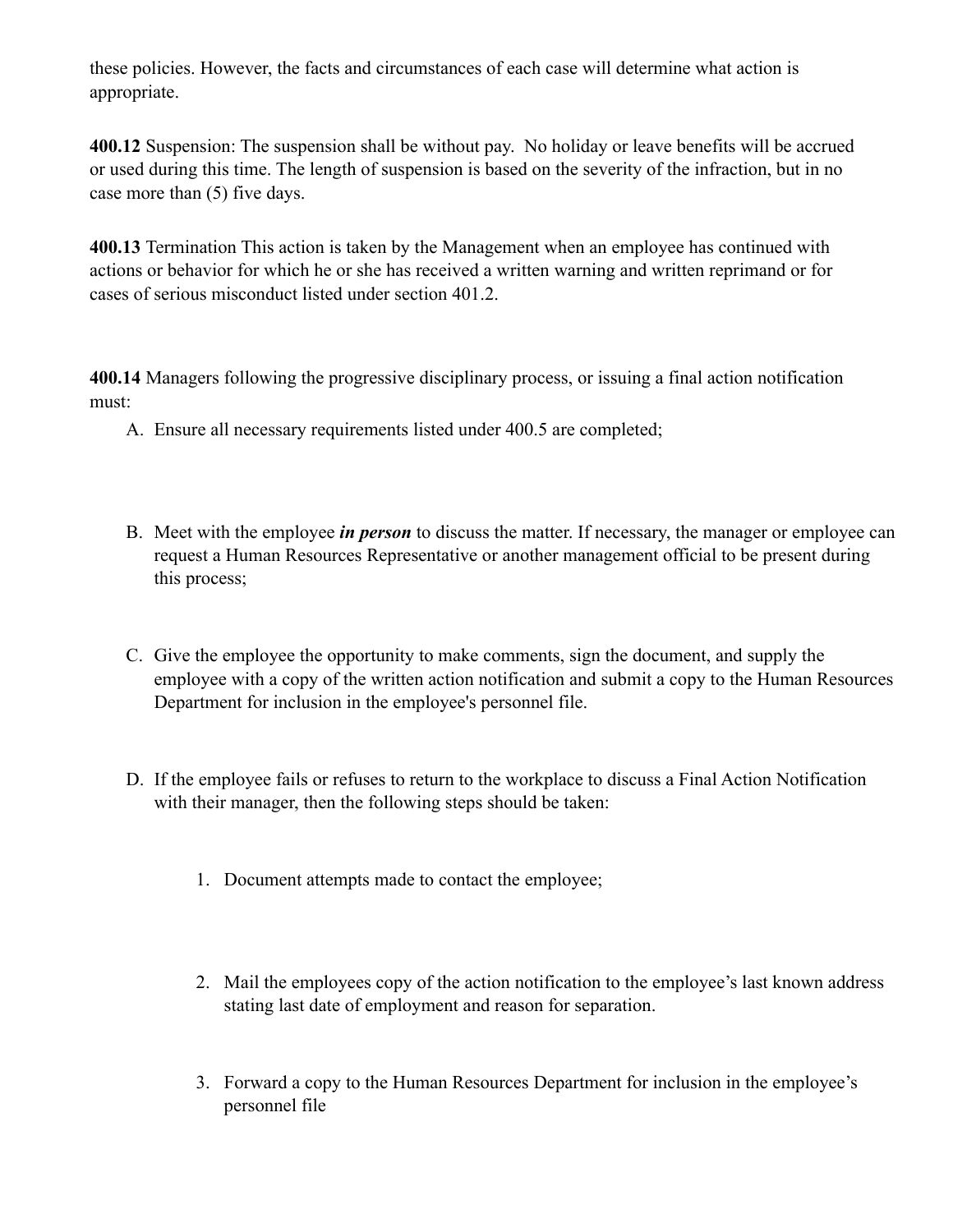**400.15** Employee behavior that is illegal, such as theft, drugs on property, fighting or acts of violence are not subject to progressive discipline and should be dealt with by management as well as then turned over to the appropriate law enforcement authorities.

**400.16** Uniform application of the disciplinary procedure is necessary to ensure fair and consistent treatment of all employees. It is advised that supervisors contact the Human Resources Director when administering or considering disciplinary action under this policy, to review the employees file and to ascertain the type of disciplinary action taken in similar circumstances.

**400.17** An employee's disciplinary record may be cleared of minor infractions listed under the Personnel Policies and Procedures section 401.1 if the employee works one full year without any further violations of rules of conduct. The employee must put his or her request to have action notification removed in writing to the department manager, and both the department manager and HR Director must agree to remove employee action.

# **401 EMPLOYEE CONDUCT** *(revised 1/24/22)*

**401.1** To assure orderly operations and provide the best possible work environment, the employer expects employees to follow rules of conduct that will protect the interests and safety of all employees and the employer. It is not possible to list all the forms of behavior that are considered unacceptable in the work place, but the following are examples of violations of the rules of conduct that may result in progressive disciplinary action. Some minor infractions listed under this section may also be considered more serious in nature depending upon the level of responsibility within the department.

- A. Excessive tardiness/absenteeism or irregular attendance
- B. Abusing break privileges;
- C. Loafing;
- D. Failure to follow instructions;
- E. Substandard quality or quantity of work;
- F. Failure to report or document injuries or accidents in a timely manner;
- G. Failure to follow policies and procedures;
- H. Failure to care for equipment, supplies or inventories;
- I. Horseplay or violations of safety rules;
- J. Improper attitude and/or Disruptive behavior;
- K. Sleeping on the job;
- L. Poor customer service;
- M. Other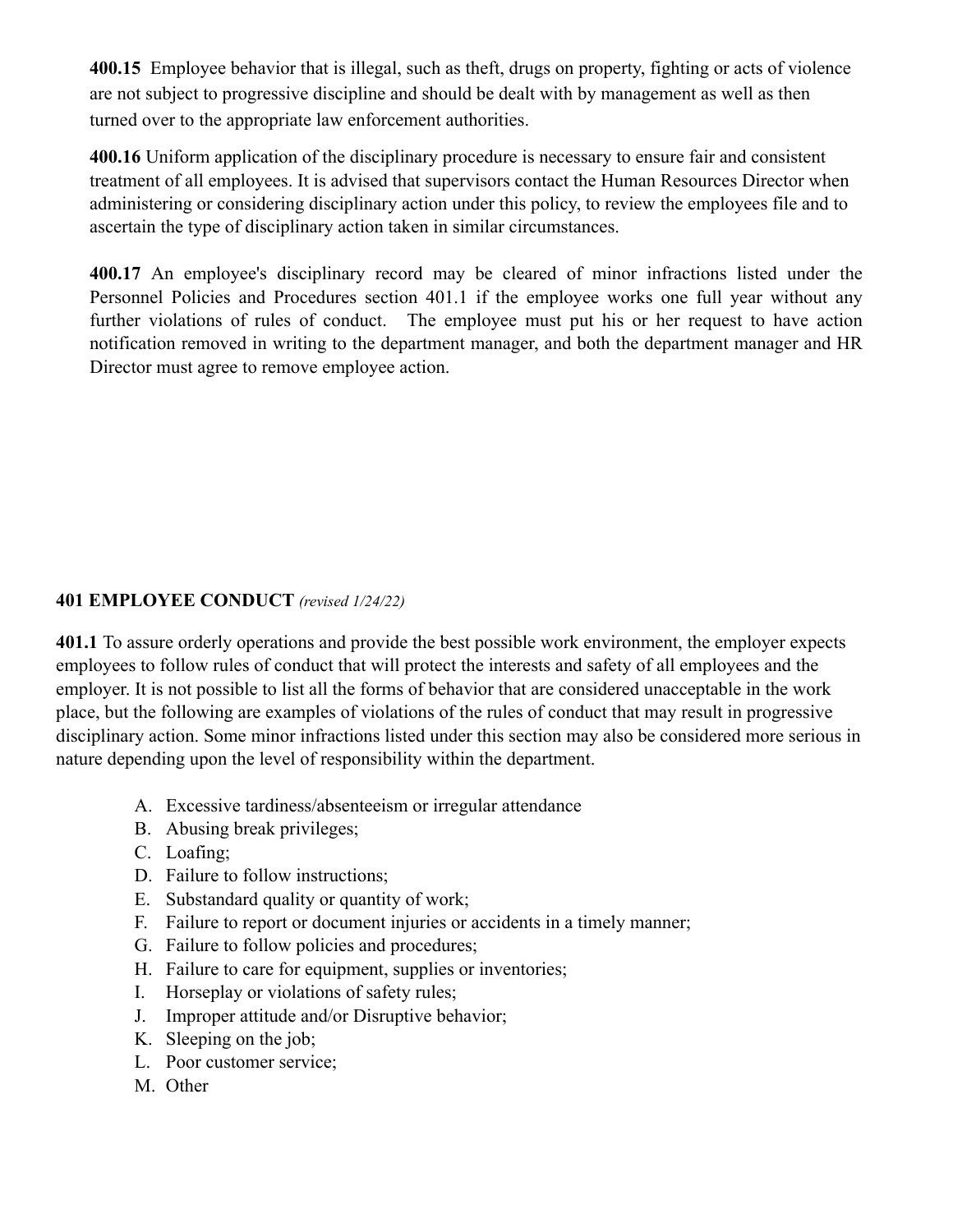**401.2** Certain types of infractions or misconduct are of a more serious nature and may be dealt with in a different manner under the disciplinary procedure. The following list shows examples of infractions that are considered serious misconduct.

- A. Inability to get along with fellow employees
- B. rude or discourteous to guests
- C. Disrupting the operations of the tribe;
- D. Unlawful sale of alcohol/tobacco to minors;
- E. Consumption of alcohol during working hours and/or coming to work under the influence;
- F. Falsifying records or information;
- G. Theft:
- H. Dishonesty;
- I. Leaving job without permission;
- J. Work refusal/insubordination;
- K. Fighting, threats or intimidation;
- L. Gambling on company time;
- M. Use, consumption, possession or solicitation of drugs or drug paraphernalia on property;
- N. Destruction of property or malicious vandalism;
- O. Conviction and/or charge of a serious criminal offense;
- P. Disclosure of confidential information;
- Q. Removing company property without approval;
- R. Possession of weapons on property;
- S. Misuse or unauthorized use of company property;
- T. Sexual harassment *(see section 408*);
- U. Improper language or immoral conduct;
- V. Loss of Gaming license
- W. Other

#### **402 TARDINESS AND ABSENTEEISM**

**402.1** To maintain a safe and productive work environment, the employer expects employees to be reliable and to be punctual in reporting for scheduled work. Absenteeism and tardiness place a burden on other employees and on the employer. In the rare instance when an employee cannot avoid being late to work or is unable to work as scheduled, he or she should notify the supervisor as soon as possible in advance of the anticipated tardiness or absence.

**402.2** Poor attendance and excessive tardiness are disruptive. Either may lead to disciplinary action, including termination of employment.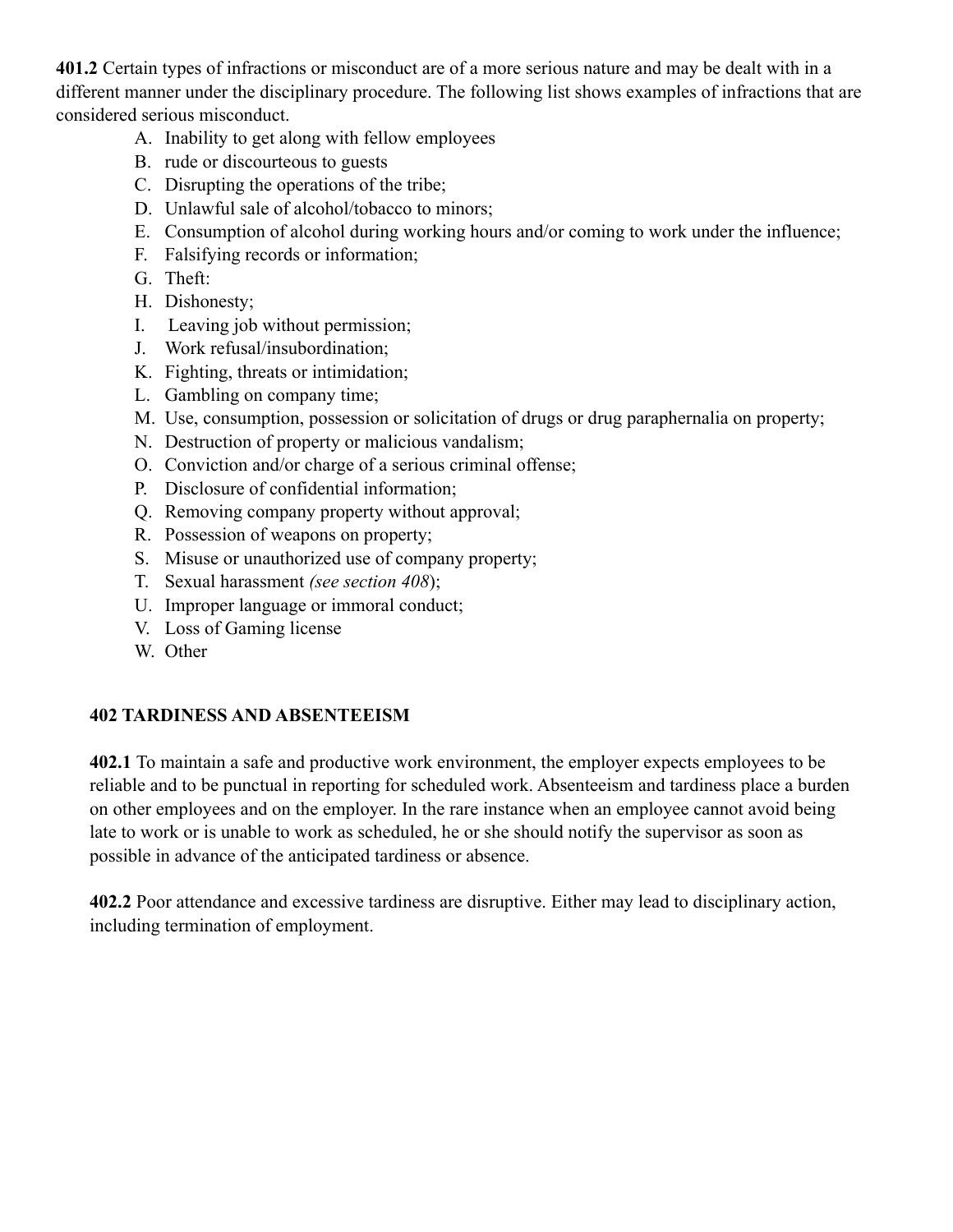#### **403 CODE OF CONDUCT** (revised 2/4/19)

**.**

**403.1** Employees have an obligation to conduct business within guidelines that prohibit actual or potential conflicts of interest. No employee of the Bay Mills Indian Community shall participate in selection or in the award of a contract if a conflict of interest would be involved. Such a conflict would arise when, the employee, or any member of his/her immediate family as defined in section 706.3, or an organization which employs, or is about to employ, any of the above, has a financial or other interest in the selection for award.

**403.2** No employees or agents of Bay Mills Indian Community shall solicit nor accept gratuities, favors, bribes, price breaks, or anything of monetary value from contractors, potential contractors, vendors, or any person or entity which is under consideration by the Tribe to become a contractor or vendor. Depending upon the circumstances, exceptions to this provision may be granted only in situations where the financial interest is less than fifty dollars or the gift is an unsolicited item of nominal intrinsic value.

**403.3** An employee of Bay Mills Indian Community shall be careful to ensure that he or/she is involved in no apparent or potential violations of this provision. Any employee or agent of the Bay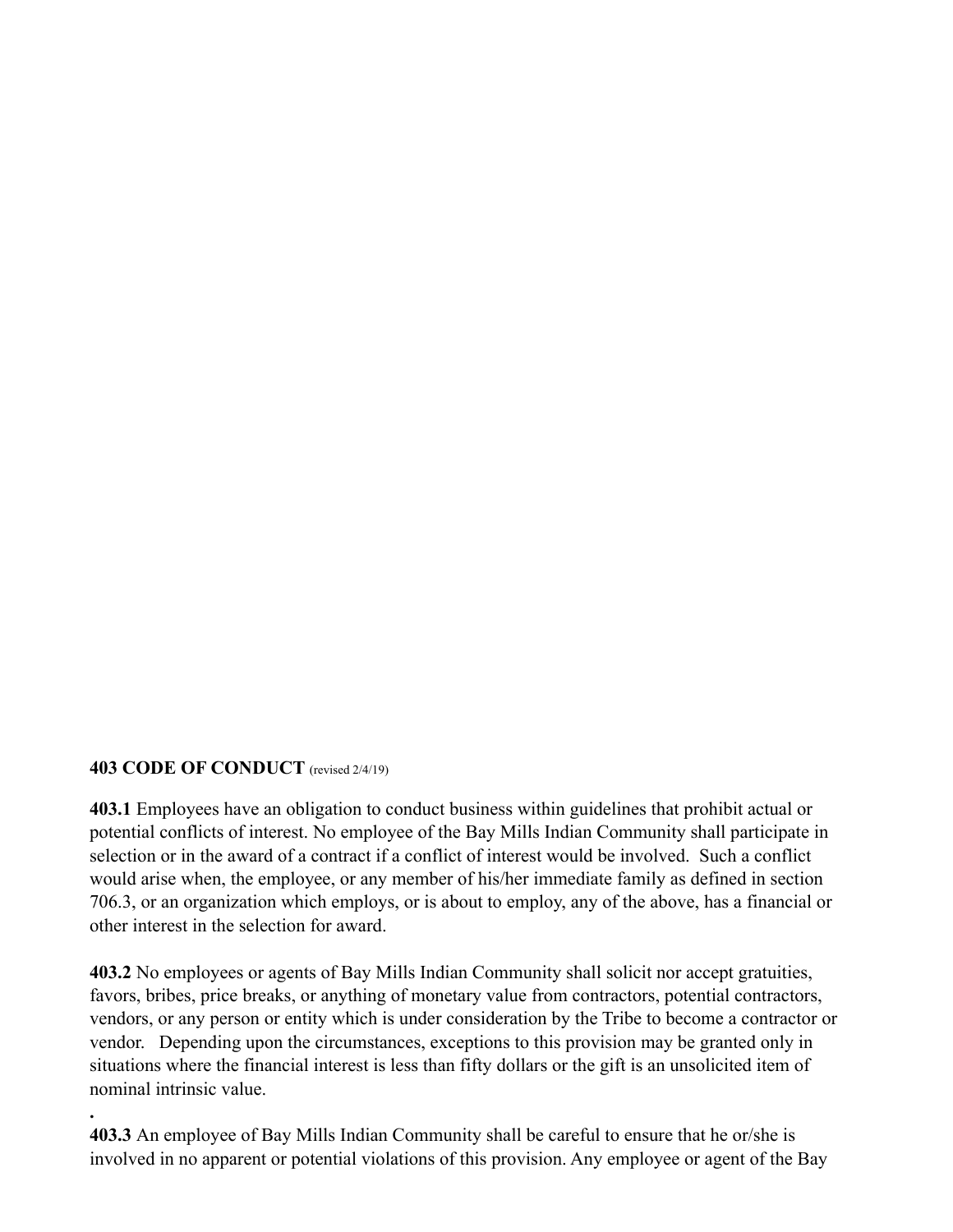Mills Indian Community should report violations of this Code of Conduct to his or/her manager. No "presumption of guilt" is created by the mere existence of a relationship with outside firms. However, if an employee has any influence on transactions involving purchases, contracts, or leases, it is imperative that he or she disclose to his or her manager of the department as soon as possible.

**403.4** There will be no retaliation against any party who makes a good faith complaint concerning violations of this Code of Conduct; nor will there be any retaliation against any party who provides information in the course of an investigation into alleged violations of this Code of Conduct. All departmental managers have a responsibility to be sensitive to and deal with violations of this Code of Conduct.

**403.5** Any employee or agent of the Bay Mills Indian Community, determined to have committed a violation of this Code of Conduct shall be subject to disciplinary action, up to and including termination.

#### **404 NONDISCLOSURE**

**404.1** The protection of confidential and organizational information is vital to the interests of the Tribe.

**404.2** Any employee who discloses confidential information will be subject to disciplinary action (including possible discharge) and legal action, even if he or she does not actually benefit from the disclosed information.

**404.3** Specific departments and/or positions will also be subject to a higher standard of confidentiality in accordance with HIPAA (Health Insurance Portability and Accountability Act) Privacy Rule.

**404.4** Those positions subject to compliance with HIPAA Privacy Rule will be identified on Bay Mills Indian Community "position description".

**404.5** Personnel hired into a position subject to compliance with HIPAA Privacy Rule must complete the HIPAA Privacy Rule training, as set forth by the Bay Mills Medical Center, within their first week of hire.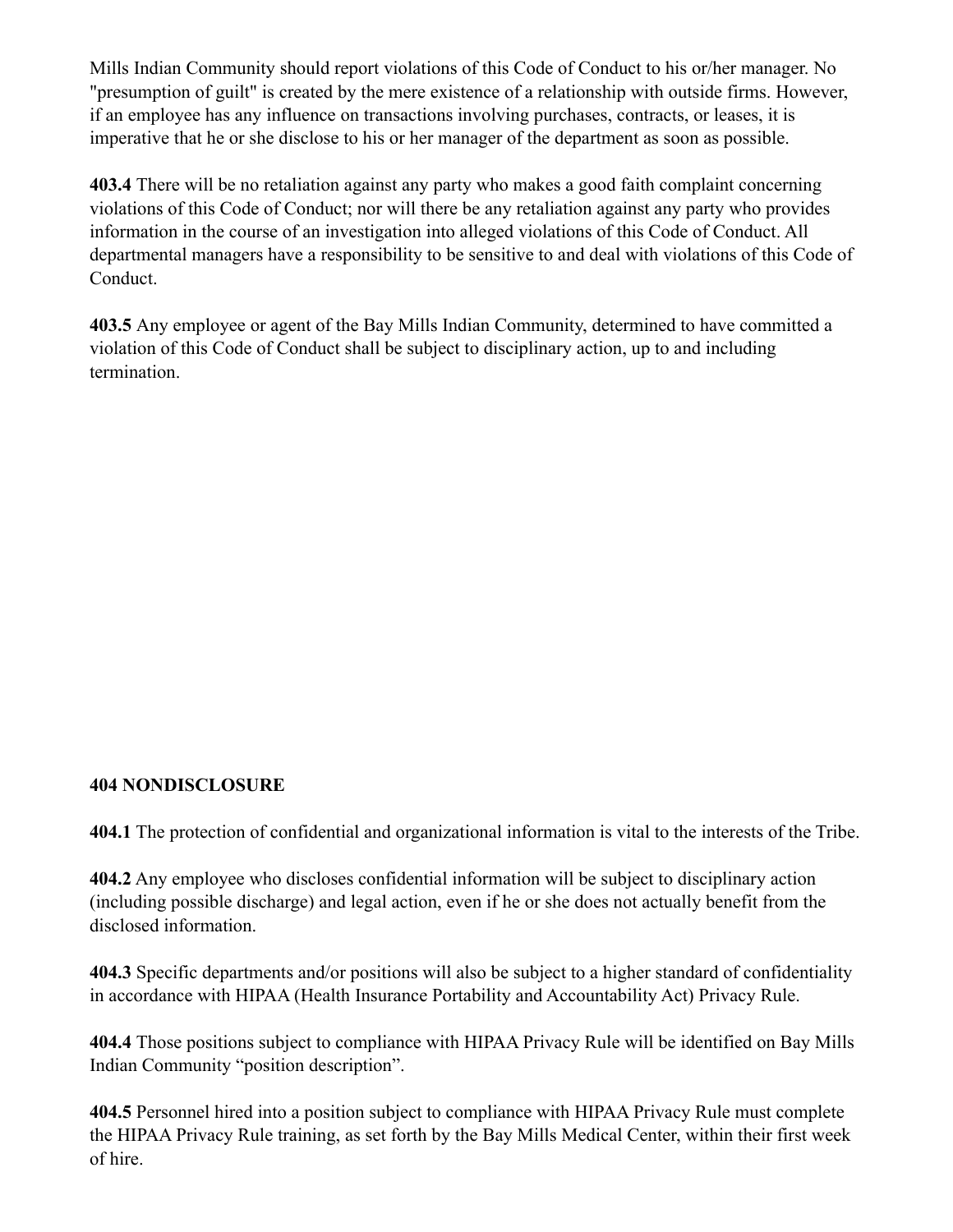### **405 GRIEVANCE PROCEDURE**

**405.1** The Bay Mills Indian Community will do its utmost to insure that working conditions are as pleasant as possible and that each employee receives equal, courteous and fair treatment. The tribe seeks to secure, at the lowest level possible, a fair and timely solution to the complaints or grievances of its employees.

**405.2** A grievance is a dispute, or claim arising under the terms of this policy and filed by an employee of any facility owned and operated by the Bay Mills Indian Community. Grievances are limited to matters of alleged violation, mistaken interpretations, or unfair application of a policy or department procedure. Employees who have not completed his or her original hire probationary period are not eligible to utilize this grievance procedure.

**405.3** There shall be a Grievance Board created for the purpose of hearing grievances as defined above in Section 405.2. The Human Resources Director will post a vacancy announcement at the end of each calendar year. Any employee or community member interested in becoming a member of the Grievance Board will submit a short narrative to the Human Resources Director within 14 days from the date of posting. This narrative will briefly state their individual reasons for wanting to participate in this grievance process. The Human Resources Director will bring all submissions to the Executive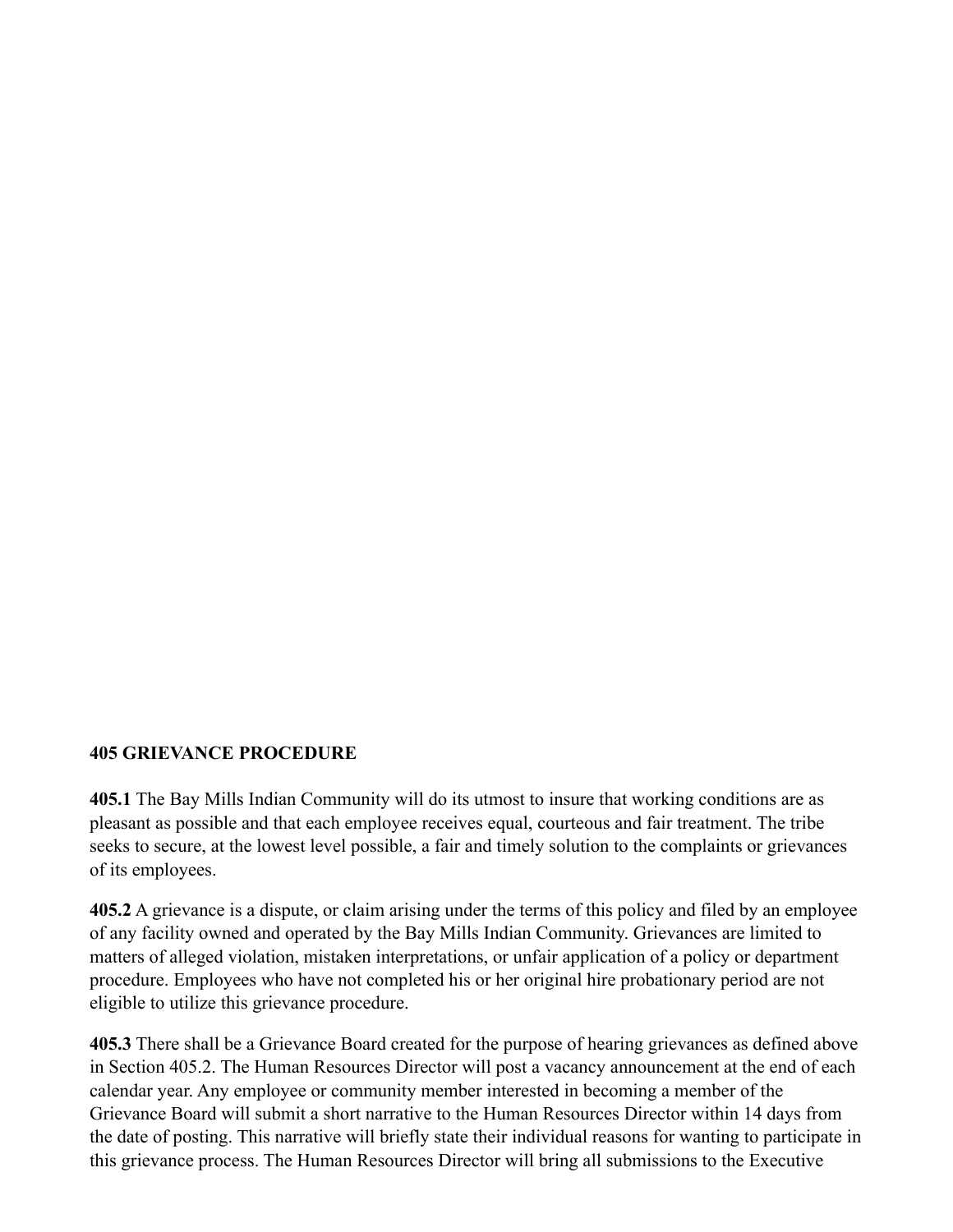Council for review and selection. The Executive Council may select up to 20 candidates, ensuring adequate representation between management/non-management and tribal/non-tribal candidates.

The Human Resources Director will be charged with balancing the Grievance Board to ensure there is a majority of tribal membership on each board. There must be at least one manager on the Grievance board. Five (5) candidates shall serve on each Board.

 **405.4** The Human Resources Director will make the necessary arrangements to assemble an unbiased Grievance board for each individual grievance. The Human Resources Director, or his/her designee, will serve as the moderator of this grievance process. The moderator's role is to assist the grievance board only. He/she has no vote in the outcome of the grievance and can be asked to exit the process at any time by the grievance board.

**405.5** The Human Resources Director will submit a letter to the executive council asking them to remove any board member who is not fulfilling his or her duties as a member of the grievance board.

**405.6** Employees shall be free to use this procedure without restraint, interference, coercion, discrimination, or reprisal. Any employee, whether acting in an official capacity of the Tribe or on any other basis, shall not interfere with or attempt to interfere with another employee's exercise of his or her rights under this procedure. However, employees may be reprimanded for abuse of this procedure for raising grievances in bad faith or for the purpose of delay or harassment.

**405.7** An employee who wishes to file a grievance under these policies must do so in writing, to the Human Resources Director. The employee must file his or her grievance within five (5) working days of the date the employee was officially notified of the action being grieved. Any employee seeking assistance in submitting a grievance should contact the Human Resources Director. A grievance shall be submitted using the provided grievance forms only and must contain, at a minimum, the following information

- A. Nature of the employee's work related grievance;
- B. Policy(s) and/or department procedure(s) that is perceived to have been violated or unfairly applied;
- C. Name(s) of the person or persons involved, if any;
- D. Action requested to be taken by the Grievance Board as pertaining to the personnel policies and procedures;
- E. Ensure all relevant documentation is attached; and
- F. Other information or evidence the employee considers important to the resolution of the grievance.

**405.8** A grievance, once submitted, shall not be altered without the express consent of both parties involved. An employee may withdraw his or her grievance at any time without prejudice.

**405.9** The Human Resources Director will make every attempt to assemble the Grievance Board within ten (10) working days. Working days for purposes of this policy are defined as Monday through Friday.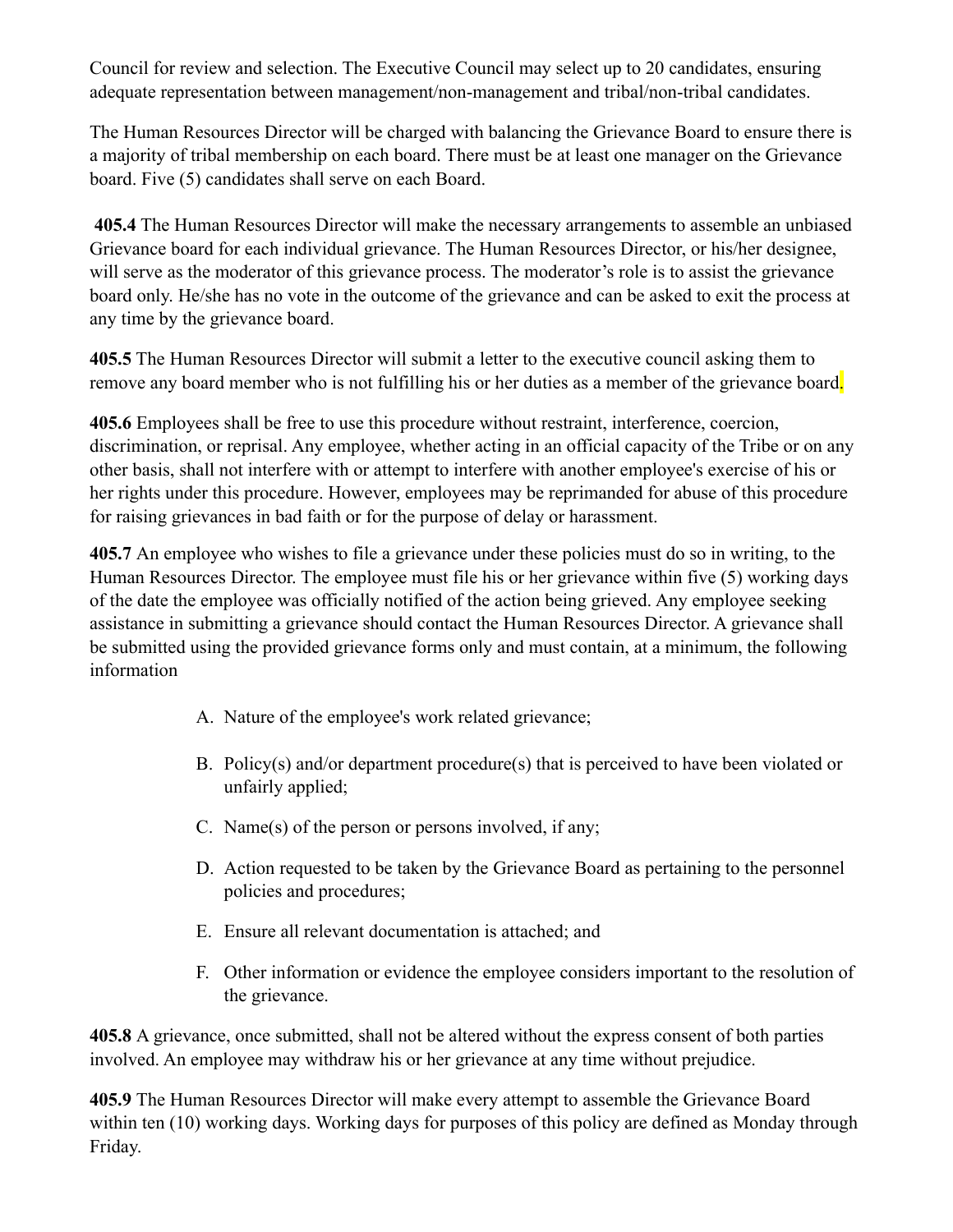**405.10** It shall be the responsibility of the Grievance Board to determine whether the policies contained within this manual and/or Department Procedures were properly applied; or, in the absence of a specific policy, did the manager use good reason and judgment when taking corrective action under these policies and procedures and/or departmental procedures.

**405.11** The Grievance Board shall review the written information presented to it, talk to the employee and any other person(s) involved in the dispute and gather such other information it deems necessary to formulate a decision. Under normal circumstances, the grievance board will:

- **1.** Meet with the employee, reviewing submitted grievance form and documentation as well as hear any relevant witnesses the employee provides;
- **2.** Meet with management, reviewing all documentation provided as well as hear any relevant witnesses the manager provides;
- **3.** If unconfirmed evidence is provided by the employee or manager, the Grievance Board will again speak with the other party allowing them the opportunity to refute the evidence or information.
- **4.** Continue to speak with employee and/or manager until the board has sufficient information to make a decision as to whether the policies were followed.

**405.12** The Grievance Board will forward his or her written decision to the Human Resources Director, who shall forward this decision, in memo form, to both parties within five (5) working days of the completion of its hearing process.

**405.13** By majority vote, the Grievance Board may uphold or reverse any Personnel action taken to ensure fair and consistent application of these policies or department procedures.

**405.14** The decision of the Grievance Board is final. To further ensure fairness and consistency of the process, the Executive Council can appoint an advocate to attend and observe any or all grievances. The Executive Council may also request a copy of any grievance file to review.

**405.15** All information presented to the Grievance Board shall be kept confidential.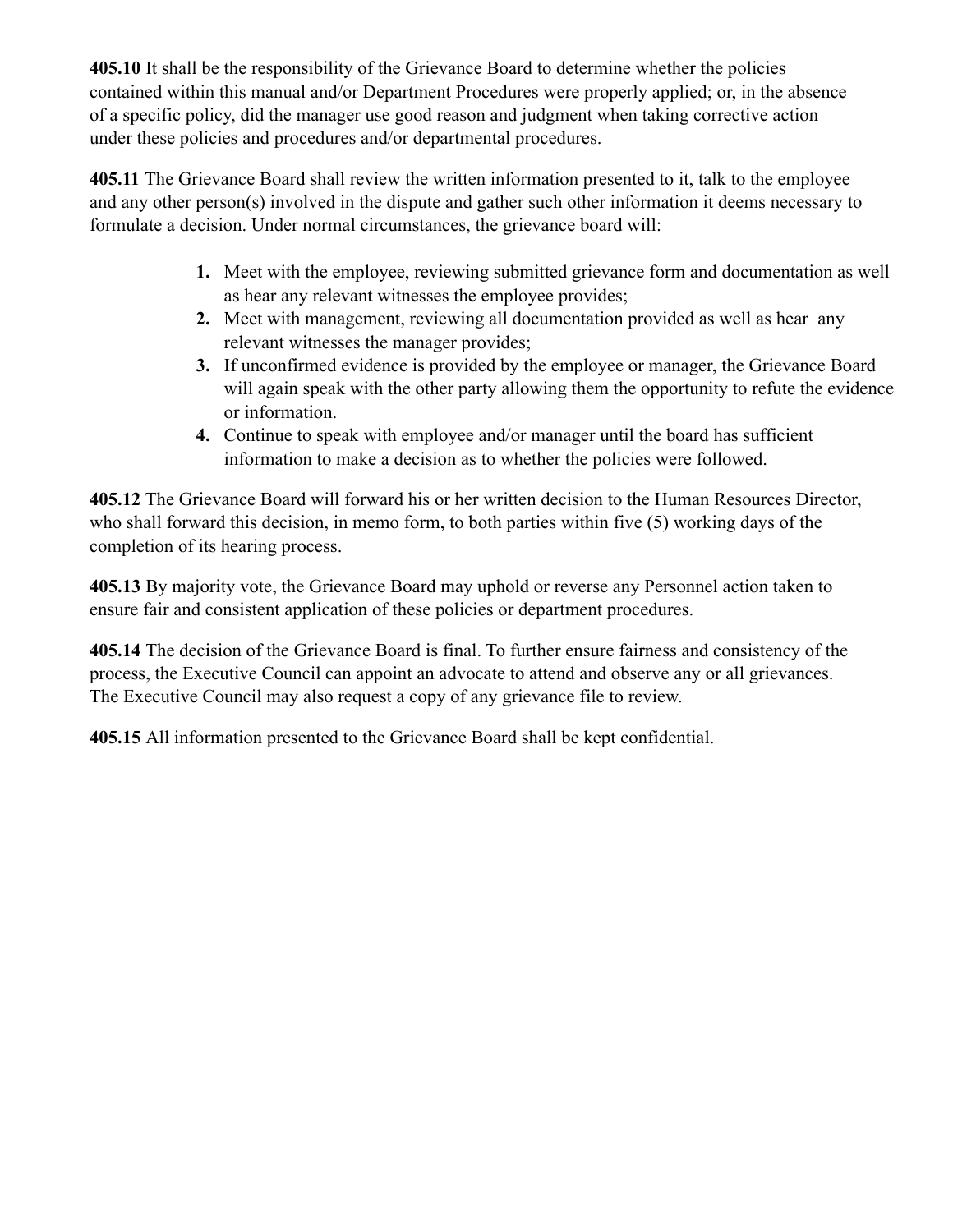### **406 TERMINATION OF EMPLOYMENT**

**406.1** Bay Mills Indian Community will terminate employment because of an employee's resignation, discharge, retirement, the expiration of an employment contract, or a permanent reduction in the workforce. Discharge can be for any reason not prohibited by law. In the absence of a specific written agreement, employees are free to resign at any time and for any reason, and Bay Mills Indian Community reserves the right to terminate employment at any time and for any reason.

**406.2** Employees are requested to give two weeks written notice of their intent to resign. Failure to give written notice may result in ineligibility for rehire.

**406.3** Employees who are absent from work for three consecutive days without being excused or giving proper notice will be considered as having voluntarily quit.

**406.4** No final paycheck will be issued to any employee (payee) until their Supervisor or Management certifies that:

- A. There are no outstanding travel advances to the payee.
- B. Repayment for any other debt owed the Tribe by the payee has been satisfactorily arranged.
- C. The payee has returned in workable condition all equipment owned by the Tribe.

**406.5** In the event that the Supervisor or Management determines that the payee owes the Tribe, the amount disbursed shall be reduced by the debt owed.

**406.6** Management must complete an exit interview form for each employee leaving the organization that has access to any of the following assets, information or property listed on the exit interview form.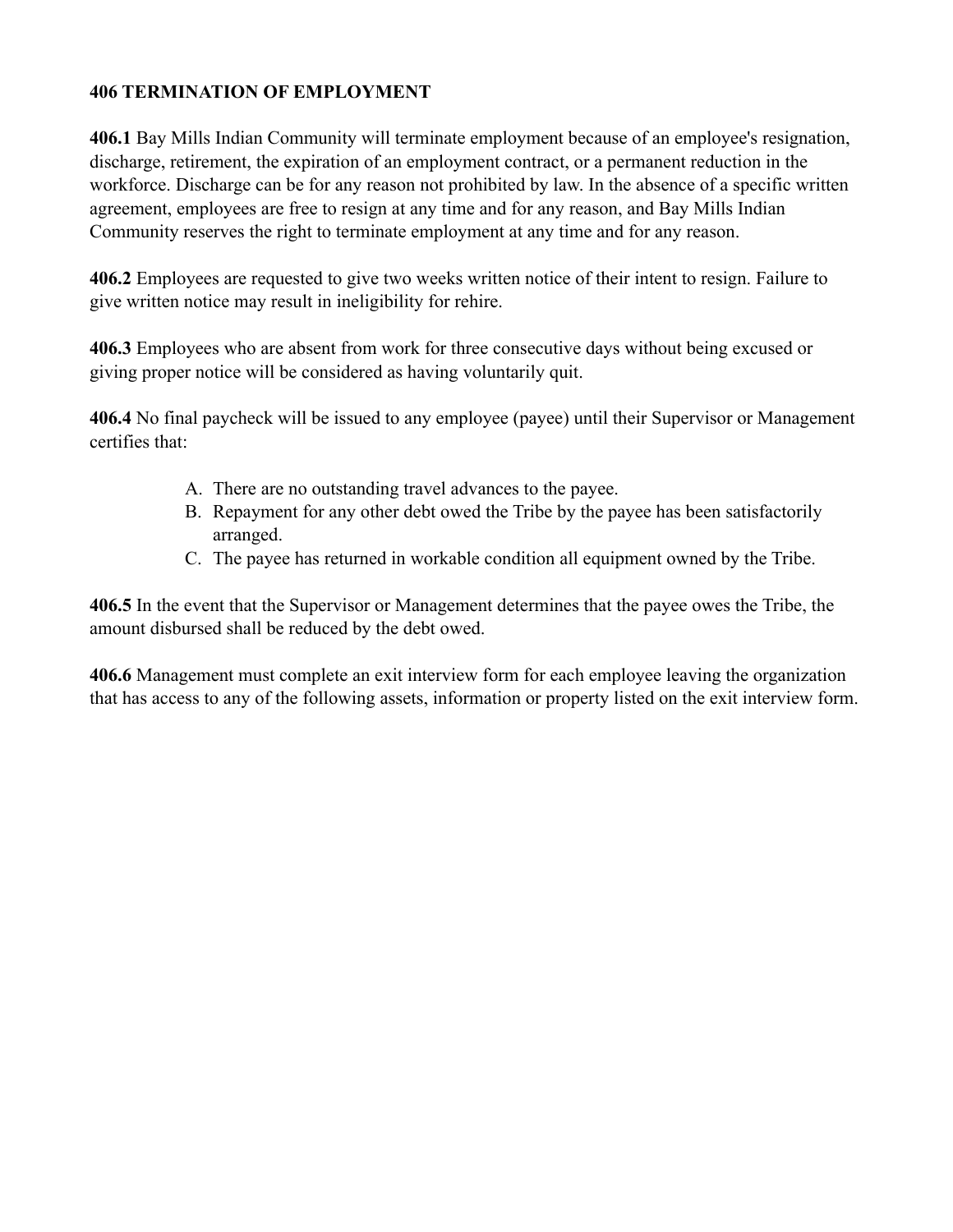#### **407 SEVERANCE PAY**

**407.1** Bay Mills Indian Community does not grant severance pay to employees whose employment is terminated. However, the Bay Mills Indian Community reserves the right to makeexceptions to this policy in its sole and absolute discretion.

**407.2** Bay Mills Indian Community does pay for unused annual leave up to the limit of annual leave hours allowed to be carried from one fiscal year to the next, when an individual employment is terminated.

**407.3** Bay Mills Indian Community will not pay for any unused sick leave, when an individual employment is terminated.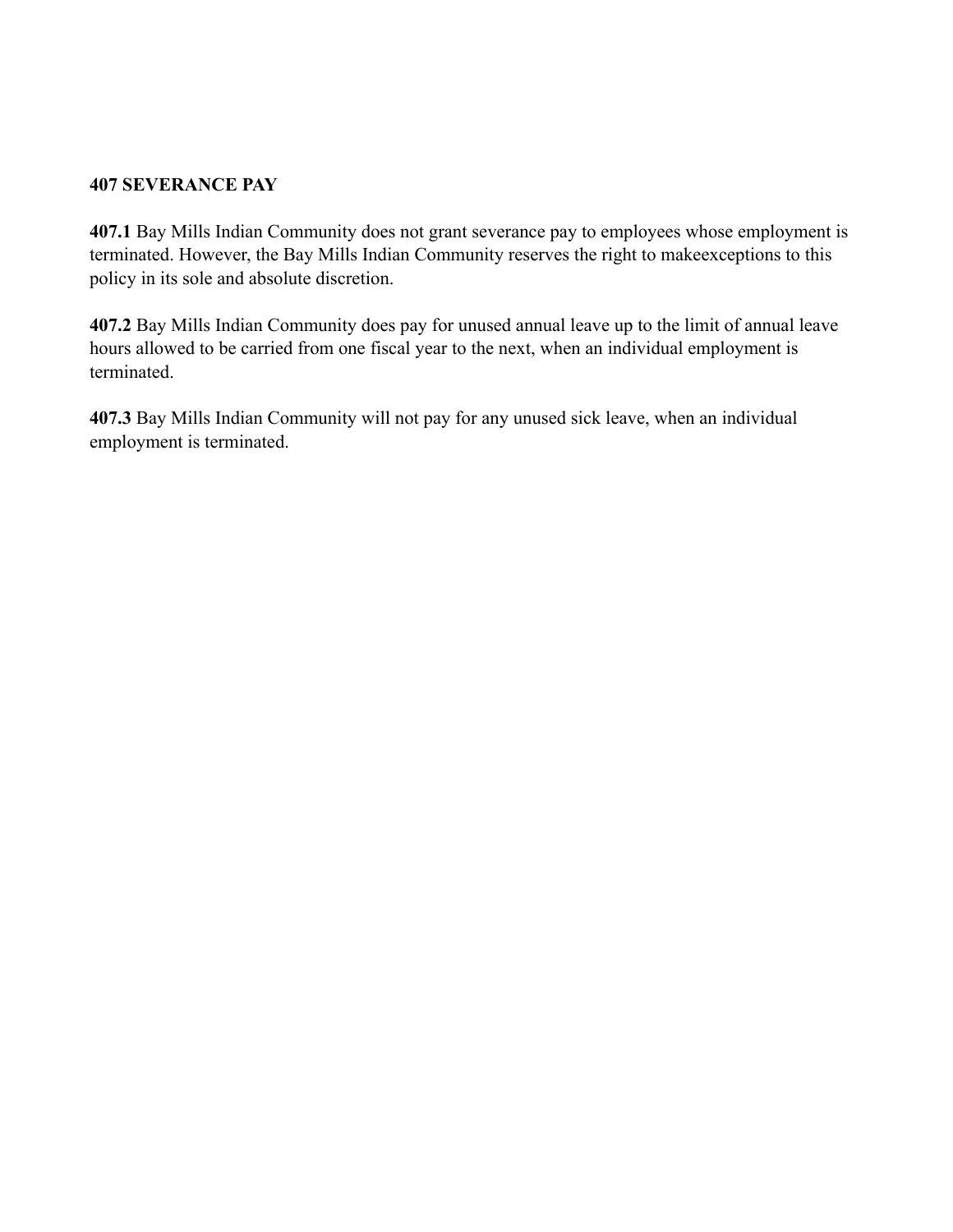### **408 SEXUAL HARASSMENT** *(revised 1/24/22)*

**408.1** The purpose of this policy is to protect employees as well as the Tribe itself, and to assure a safe and healthy work environment free from sexual harassment. Inappropriate conduct of this kind will not be tolerated and will subject the harasser to disciplinary action under section 400 of these policies.

**408.2 Sexual Harassment Defined***.* The Equal Employment Opportunity Commission defines "sexual harassment" as unwelcome sexual advances, request for sexual favors, and other verbal and physical conduct of a sexual nature when:

- A. Submission to such conduct is made either explicitly or implicitly a term or condition of an individual's employment;
- B. Submission to or rejection of such conduct by an individual is used as the basis for employment decisions affecting such individual; or
- C. Such conduct has the purpose or effect of unreasonably interfering with an individual's work performance by creating an intimidating hostile or sexually offensive work environment.

**408.3** Complaints of sexually harassing behavior will be investigated immediately by the Human Resources Director or designee, with the assistance of the complainant's supervisor (if appropriate). A non-fraudulent complaint of sexual harassment will not be held against the victim/complainant in any circumstances. Complaints can be turned in to the Human Resources Department by the victim, a witness to the sexual harassment, by the victim's supervisor, or the victim's advocate.

**408.4** The following procedures are to be followed by an employee in the event of a sexual harassment occurrence:

- A. Employees should first attempt to clearly state to the person that their comments, actions or behavior should stop.
- B. Notify the Human Resources Director in writing, within a reasonable time frame, of experiencing behavior that the employee feels may be considered sexual harassment.

**408.5** When a complaint is received, the investigation by the Human Resources Director or designee and the complainant's supervisor (if appropriate) will begin as soon as possible. The complainant will be required to record the sequence of events in writing, including dates, times, and details of the incident(s). The investigation will be completed within ten (10) working days, unless further information is necessary. If the investigation is not completed within 10 working days, the complainant will be notified in writing by the Human Resources Director or designee of that fact, and will be advised as to the date by which the investigation will be concluded. Confidentiality will be maintained to the extent possible in conducting a thorough investigation. If the alleged harasser is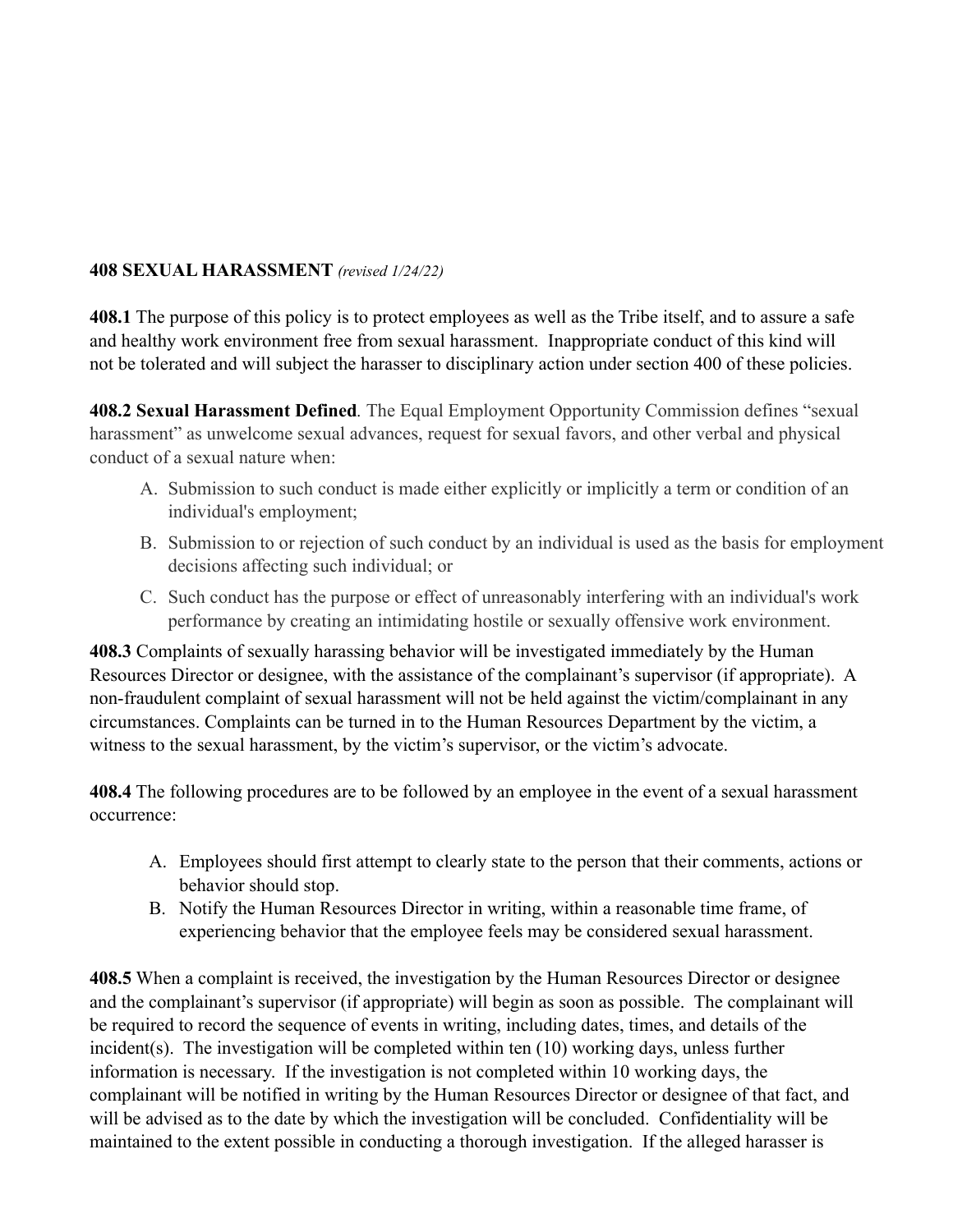found to have committed sexual harassment, he/she will be subject to disciplinary action, up to and including dismissal from employment.

If it is not possible to determine the veracity of the complaint, the complainant and the alleged harasser shall be provided information on sexual harassment and encouraged, with the assistance of the Human Resources Director, to resolve the matter to the satisfaction of both.

If a fraudulent or malicious complaint is determined to have been made, disciplinary action may be imposed on the complainant, up to and including dismissal.

# **500 COMPENSATION**

**500.1** Employees will be compensated fairly, without regard to age, sex, race, color, religion, or disability, and in accordance with all applicable laws and regulations, and subject to such budgetary considerations as business conditions may create.

**500.2** The Human Resources Director has overall responsibility for implementation and the day-to-day administration of this policy. Department Managers and Supervisors are responsible for setting clear objectives to subordinate's, conducting fair evaluations and helping employees improve performance.

**500.3 Job Analysis and Evaluation** Each position in the organization must be thoroughly analyzed and described. The Department Manager; in conjunction with the Human Resources Director, are responsible for the development and evaluation of each current or proposed position description. Each position will be evaluated and assigned to an appropriate labor grade and rate range. No new positions will be filled until this process is completed and approved by the General Manager and/or Tribal Chairman and the Human Resources Director

**500.4 New Hires** New employees are normally paid at the minimum rate which represents the lowest rate paid for a particular job/salary grade. In determining the appropriate rate of pay for a new hire, consideration must be given to pay equity within the department, as well as the new employee's overall experience, training, and skill level. The Department Manager may request an appropriate starting wage higher than the minimum rate. *(see 500.8)*

**500.5 Promotions** A promotion is defined as a job change resulting from a job posting or reclassification, in which the new position has a higher grade than that of the previous position. The amount of promotional increase, if appropriate, should be developed with consideration to several factors:

- 1. The magnitude of the job change (i.e., number of grades, etc.)
- 2. The current level of the promoted employees skills and experience as related to the new position;
- 3. The internal equity of the existing employees (i.e., what other employees in similar positions with comparable experience are earning);
- 4. The earnings history (including current salary) of the promoted employee.

**500.6 Transfers** When an employee transfers to a new department; either moving to a higher or lower grade level, they are subject to the starting wages of that position. Department Heads can request an appropriate starting wage above the minimum, based on the employees education, experience and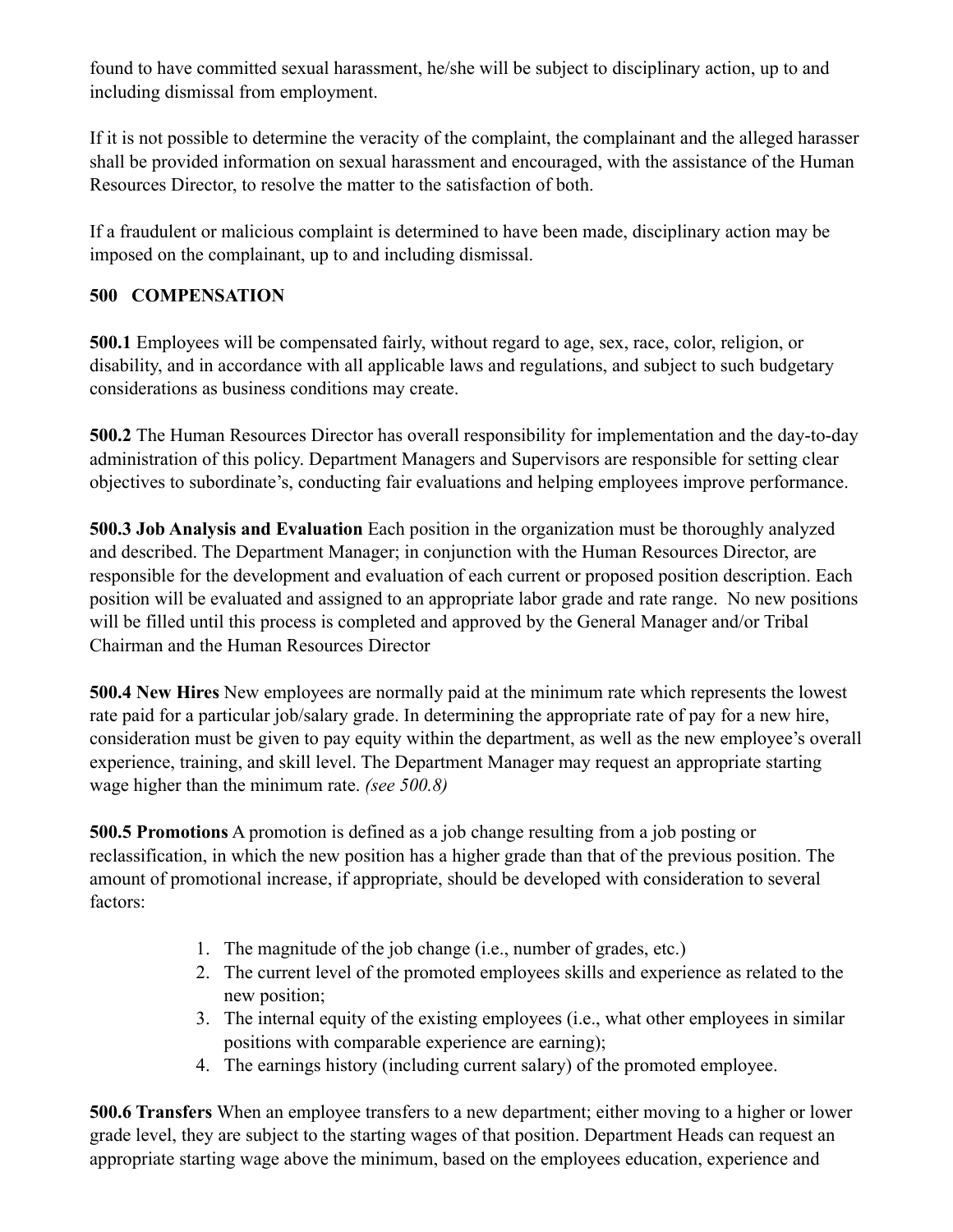training relevant to the position. This transfer date will be their new evaluation date. Certain positions within department will be allowed to transfer between positions without their evaluation dates being changed.

**500.7 Demotions** Employees being demoted within the department will be subject to the pay range of the new position. Employees demoted or transferred to another department are subject to the minimum pay rates of the new position.

**500.8** All Managers may request a higher starting wage for any new hire, employee accepting a transfer, or demotion. All higher wage requests must be submitted to and approved by both the General Manager/Tribal Manager and the Human Resources Director.

**500.9** Employees may become eligible for a pay raise at the end of one year's service and on each anniversary thereafter. The amount of a raise depends on the *employee's performance* over the preceding year and budgetary limitations. Total percent increase may change from year to year based on finances of the company.

**500.10 Performance Evaluation** A written performance evaluation will be conducted by the supervisor at the end of the employees six month's service using the Human Resources Employee Performance Evaluation, again at the end of a year's service, and on each anniversary thereafter. The results of each annual review will be used to determine the amount of any pay raise to be awarded. Performance is judged by the Manager, using objective measures, to the extent possible, and pay raises are reviewed and approved by the Department Manager.

**500.11 Exempt/Non-Exempt** Each position must be classified as "exempt" or "non-exempt". This determines whether the position is exempt from the provisions of the Fair Labor Standards Act. The Human Resources Director, in conjunction with the General Manager/Tribal Manager will determine such exemptions.

**500.12 Review Process** All wage requests outside the standard annual performance based increases must be reviewed and approved prior to implementation. All requests within the enterprise operations must be reviewed and approved by the Department Manager, in conjunction with the Human Resources Director and General Manager. All requests within the governmental operations must be reviewed and approved by the Department Manager, in conjunction with the Human Resources Director and Tribal Manager.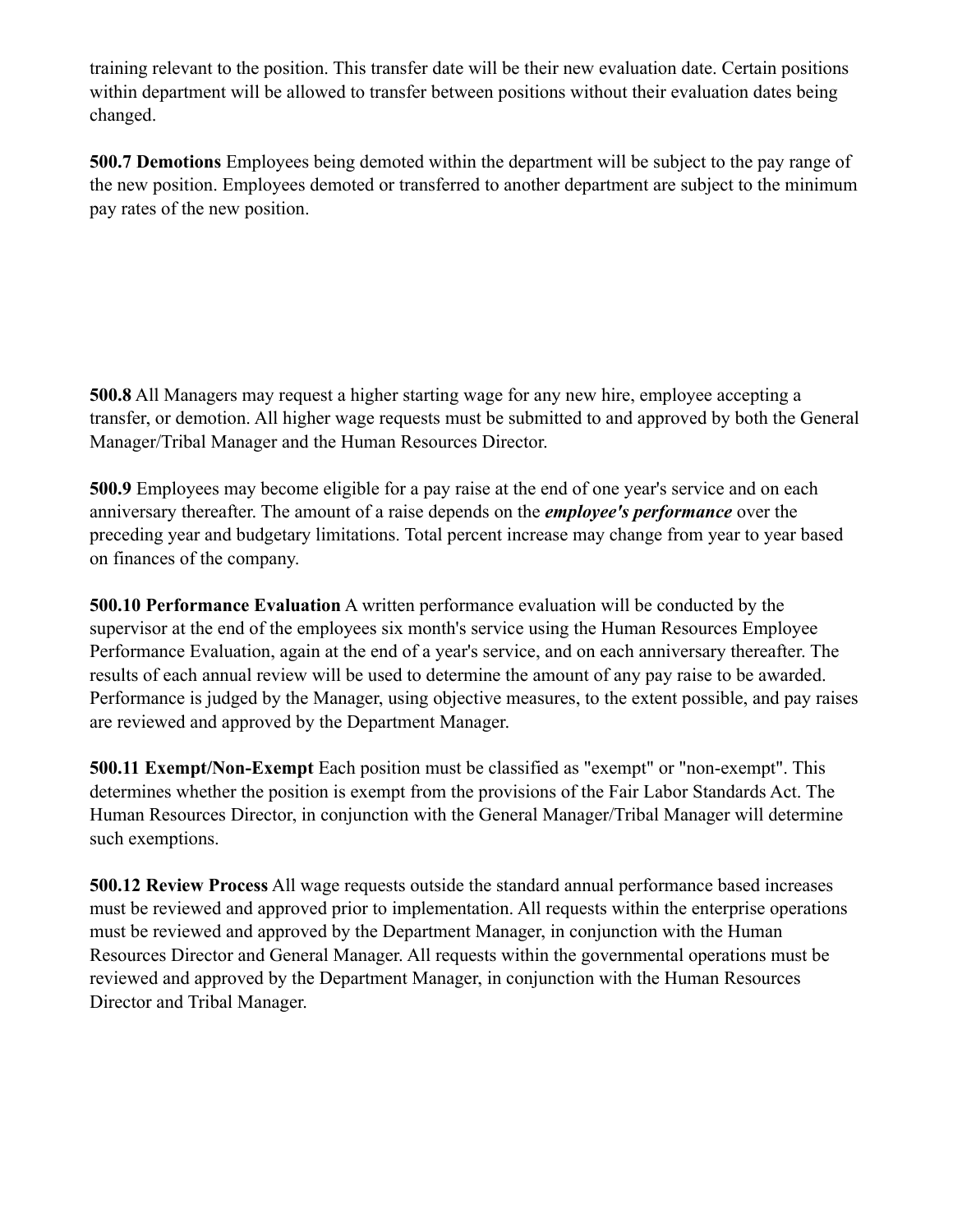# **501 PAYDAY**

**501.1** Employees will be paid on a biweekly basis. The first day of the pay period is Sunday and the last day is Saturday. Payday will be the Thursday following the end of the pay period.

**501.2** In the event that a regularly scheduled payday falls on a scheduled holiday, employees will receive pay on the last day of work before the regularly scheduled payday unless otherwise stated by Accounting.

**501.3** Timesheets must be signed off by 10am the Monday of pay week. No changes can be issued if changed in timekeeper after that.

**501.4** Unless communicated otherwise by the Accounting Department, a payroll correction is needed after the 10 am cut off, management must forward a completed payroll correction form to accounting. Only 75% of the correction will be issued. Hours will be reconciled with next pay period.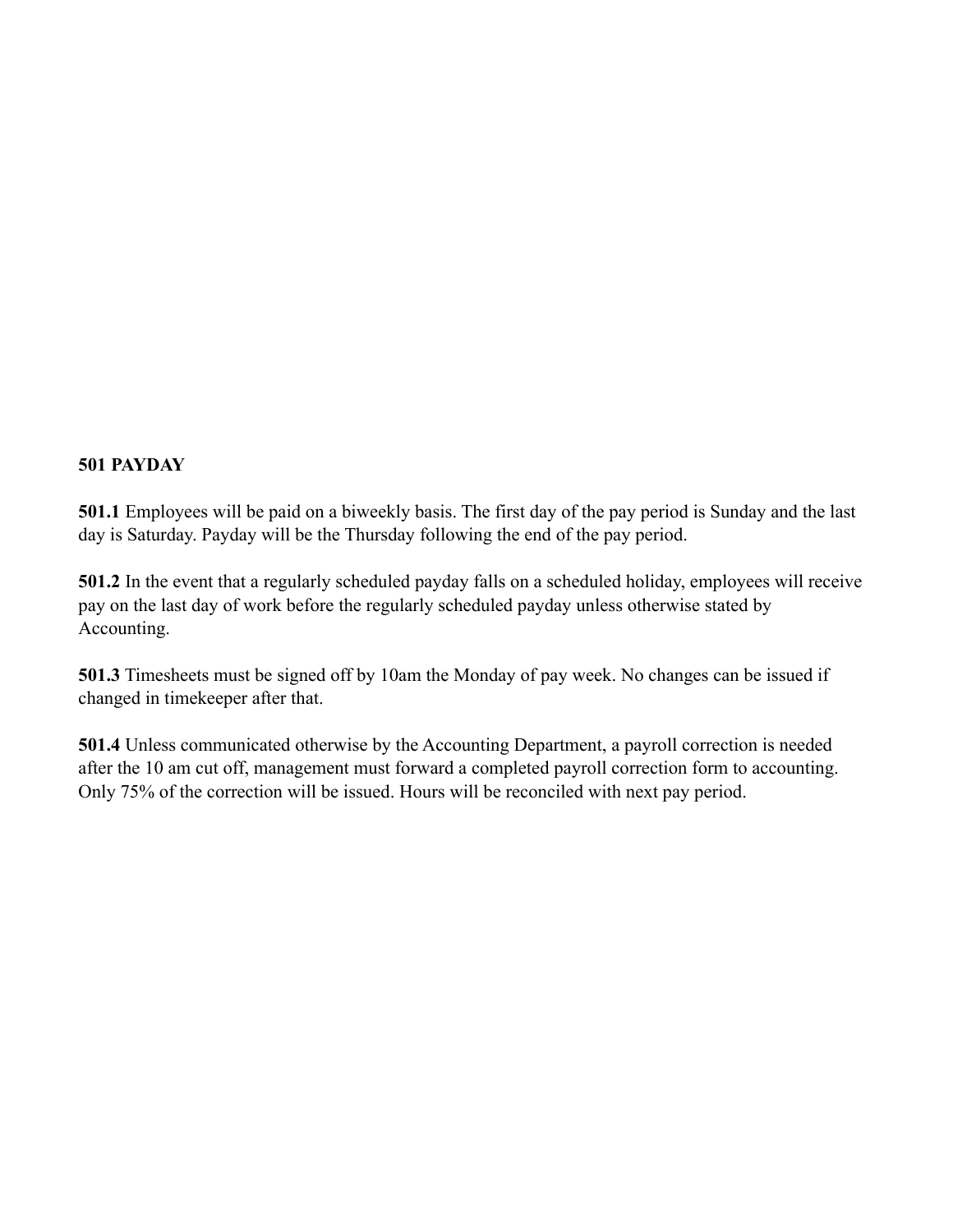### **600 EMPLOYEE BENEFITS**

**600.1** Bay Mills Indian Community employees are provided a wide range of benefits depending upon employment category and type of employment.

**600.2** Enterprise Employees will have benefits comparable to the Governmental Employees. However, because of the StateTribal Gaming Compact and possibly Federal Legislation the benefits may not be identical. An example is that Enterprise Employees are covered by worker's compensation instead of Short and Long Term Disability Insurance Coverage as Governmental Employees.

**600.3** For benefit and accrual rates only, an employee's length of service will be reduced by the length of time the employee was on approved leave without pay or layoff exceeding (14) fourteen calendar days. This does not include employees off on approved leave with pay.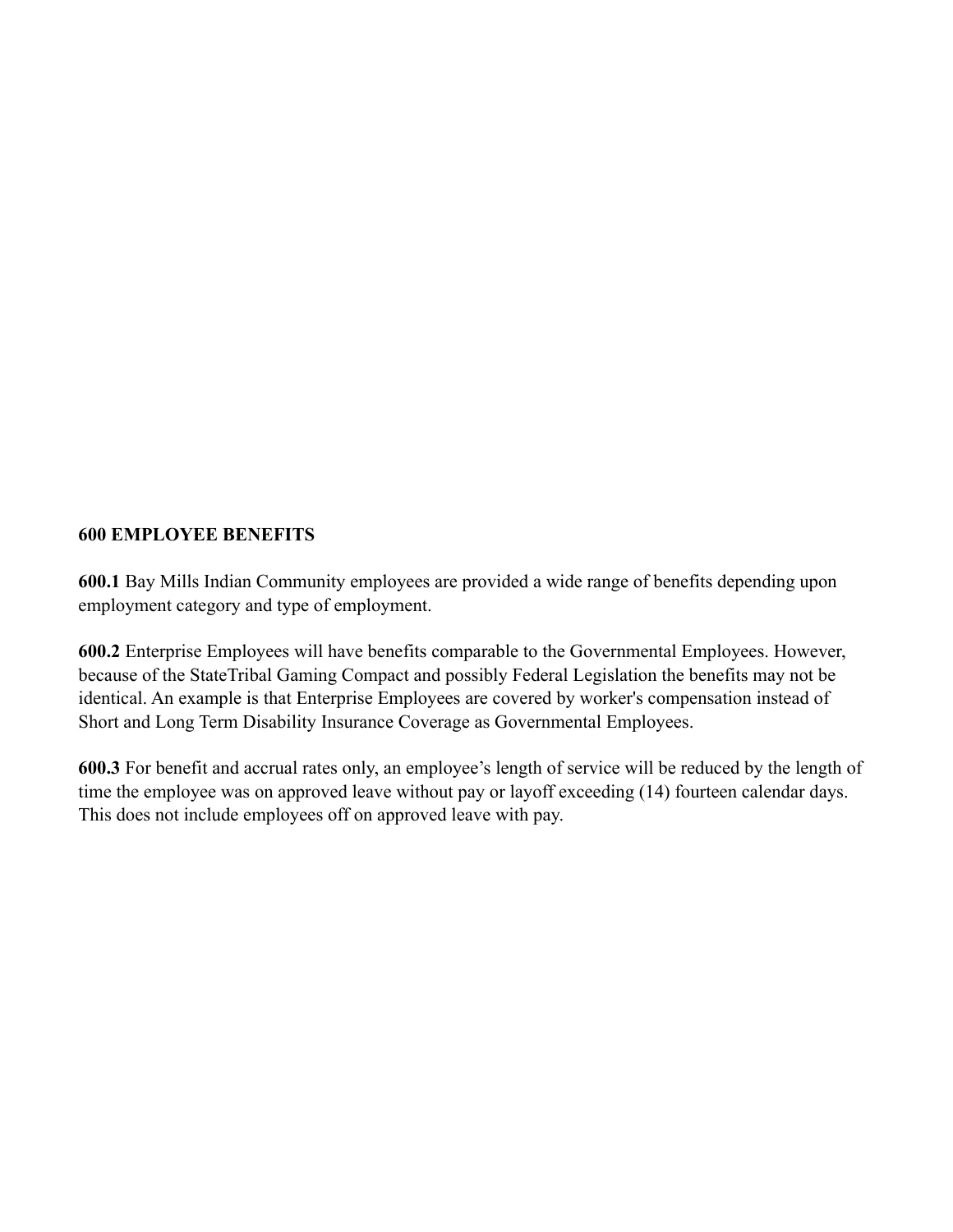#### **601 FEDERAL AND STATE TAXES / INSURANCES**

**601.1** The Bay Mills Indian Community contributes FICA (Federal Insurance Contribution Act), MEDI (Medicare), FUTA (Federal unemployment insurance) and SUTA (State unemployment insurance) for regular or temporary, full and part time employees.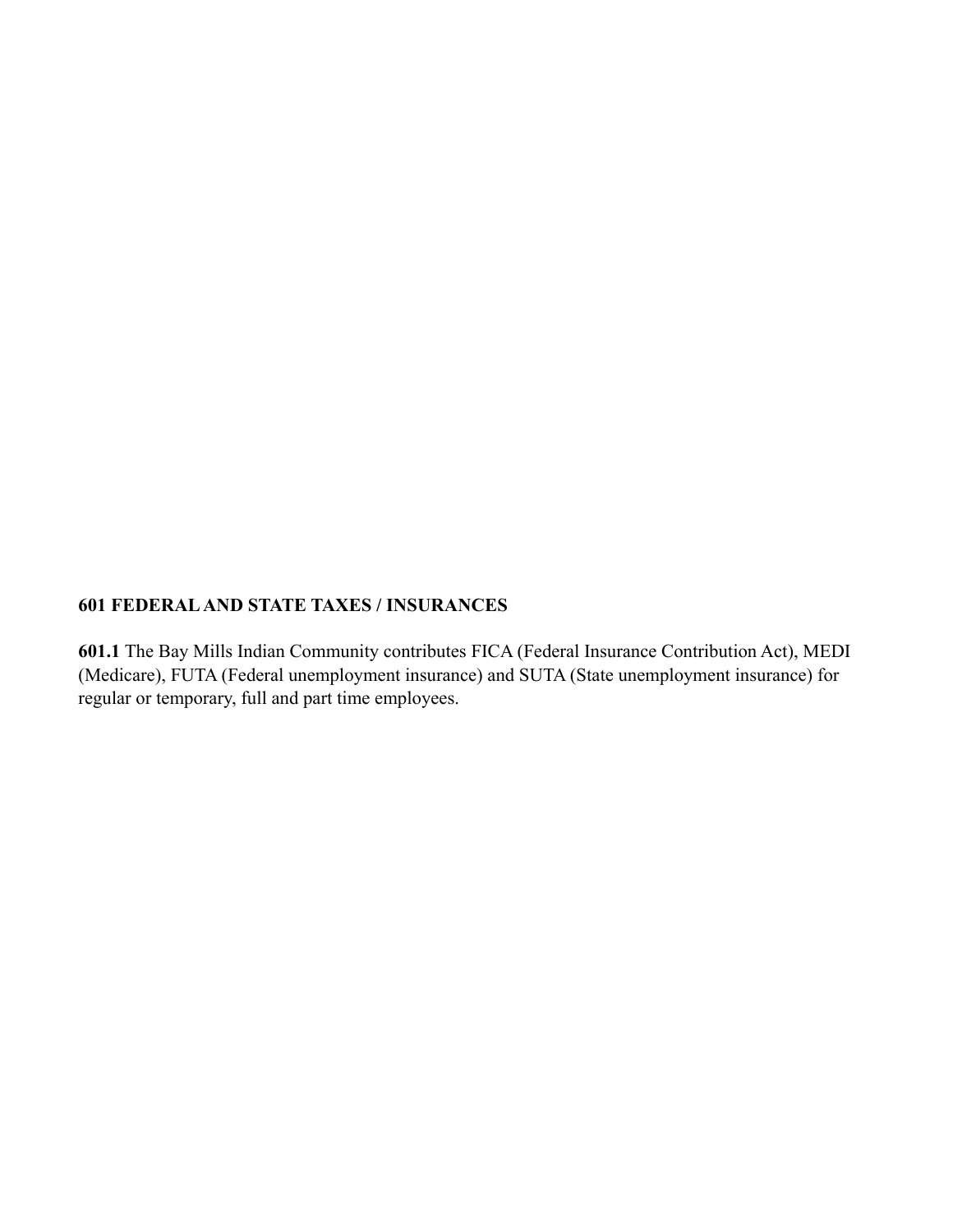### **602 BAY MILLS INDIAN COMMUNITY 401(K) RETIREMENT PLAN** *(revised 4/1/21)*

**602.1** The Bay Mills Indian Community adopted a qualified 401(K) Retirement Plan which was implemented on January 1, 1997. A plan overview prepaid by the Plan Manager is available for your review by contacting the Tribal Accounting Department.

**602.2** Bay Mills Indian Community makes a contribution based on a percentage of one's gross compensation for all employees employed for six months (starting the first day of the next full quarter). The amount contributed by Bay Mills Indian Community is determined annually prior to the beginning of the next year. Employees will be notified of each change. The quarters start on January 1st, April 1st, July 1st, or October 1st of each year the Plan is in effect.

**602.3** The Tribe has designated a professional Plan Manager to administer the Plan. Please contact the Accounting Department if you want to have additional questions and they will put you in contact with the appropriate person(s).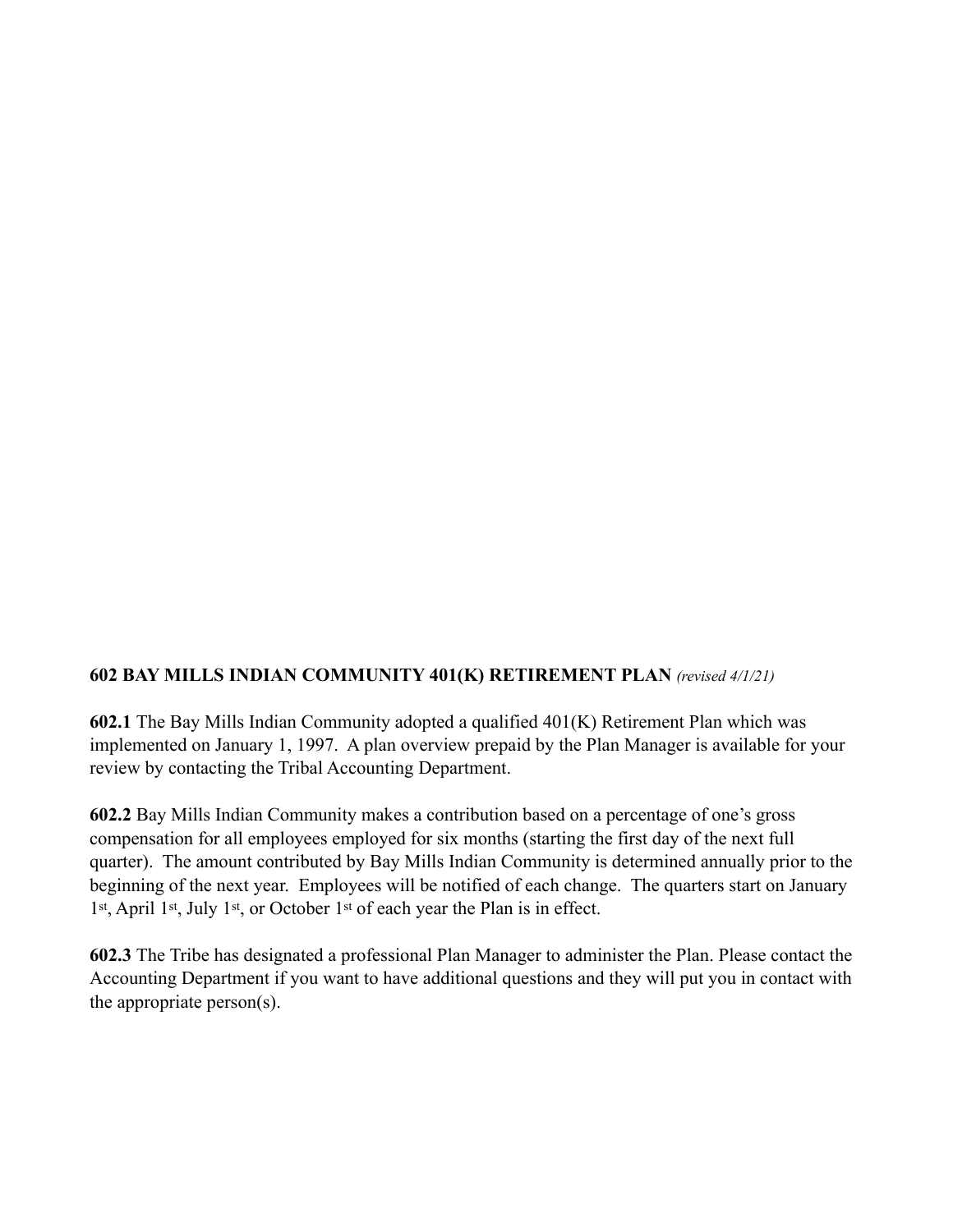#### **603 HEALTH INSURANCE**

**603.1 Waiting Period.** Regular full-time employees (as defined in Sec. 209.2) are eligible for health insurance after meeting the waiting periods described in this section.

Unless specified differently in the contract of employment, the waiting period for Government and Enterprise full-time employees is (60) days of continuous employment, with coverage available on the 1st of the month following completion of the sixty (60) day period. For purposes of coverage eligibility, the employee must have worked at least sixty (60) hours during each of the three (3) pay periods immediately preceding the date on which the sixty (60) day period is completed; for those fulltime employees who do not meet the work hour requirement upon completion of the sixty (60) day period, coverage will begin on the 1st of the month following the satisfaction of the minimum work hour requirement.

Employees are required to attend a benefit orientation prior to enrollment. Enrollment cannot be completed until he or she has attended benefit orientation.

**603.2 Waiver of Waiting Period.** The waiting period for benefit eligibility shall be considered fulfilled for those employees whose last employer was the Tribe or an organization with a governing board on which the Tribe is represented. There must be no lapse in time between the previous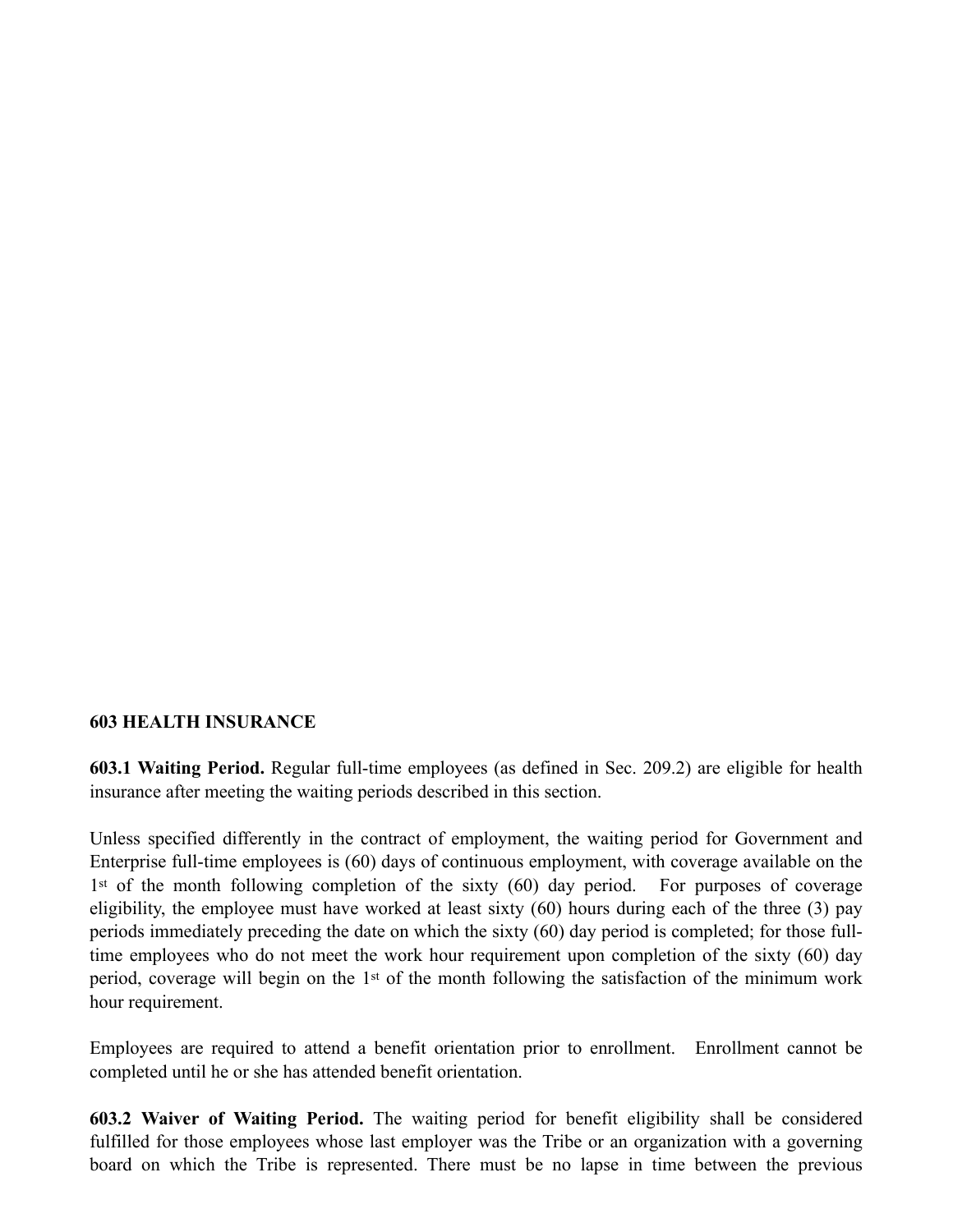employment and employment must have been at least sixty (60) days in duration. The organizations for whom previous employment satisfies the waiting period are as follows: **-**Inter-Tribal Council of Michigan, Inc. **-**Michigan Indian Child Welfare Agency **-**Bay Mills Housing Authority **-**Bay Mills Community College **-**Great Lakes Indian Fish and Wildlife Commission **-**Chippewa/Ottawa Resource Authority

**603.3 Insurance Provider.** Bay Mills Indian Community provides health insurance to eligible employees through Blue Cross/Blue Shield of Michigan.

**603.4 Contract Requirements.** All coverage is subject to the limitations and provisions of the Blue Cross/Blue Shield policy and contract.

**603.5 Persons Eligible.** The employee, his/her spouse and legally dependent minor children are eligible for health insurance coverage.

**603.6 Responsibility for Premiums.** Bay Mills Indian Community may designate a percentage of the monthly health insurance premiums to the employee. The employee is responsible for any designated health insurance premium costs on a bi-weekly basis to maintain eligibility and is subject to any future changes. All premium costs will be payroll deducted. Employees on approved leave are responsible for any missed payments which will be payroll deducted upon the employee's return, unless other payment arrangements are made by the employee.

**603.7 Look-Back Period.** Annually, Bay Mills Indian Community will review hours worked for all variable hour employees. This period is October 1 to the following September 30.

**603.8 Eligibility criteria under look-back terms.** Employees who have worked 1560 hours (average of 30 hours per week) during the look back period will become eligible for benefit enrollment and will receive an offer to enroll during open enrollment for the immediately following plan year.

**603.9 Length of eligibility under the look-back terms**. Those who enroll as a result of look-back eligibility, will remain eligible from January 1 to December 31, regardless of the number of hours worked during that period, as long as employment is maintained in a full or part-time position. Employees transferring to a seasonal, temporary, or on-call position will lose eligibility as those classes of employees are not eligible for health insurance benefits.

**603.10 Continued eligibility under look-back terms.** To continue to be eligible beyond one year, the employee must qualify for eligibility in the following year's look back period by working 1560 hours.

**603.11 Reporting Required by Employee.** Employees must comply with the reporting requirements of the Blue Cross/Blue Shield contract concerning membership changes to their contract. The following changes for an employee or his/her dependent(s) **must** be reported to the Human Resources Department within **30 days** of the event; failure to comply will delay adding covered person(s) to the employee's contract until the annual open enrollment dates for the group policy (currently December of each year):

**-**marriage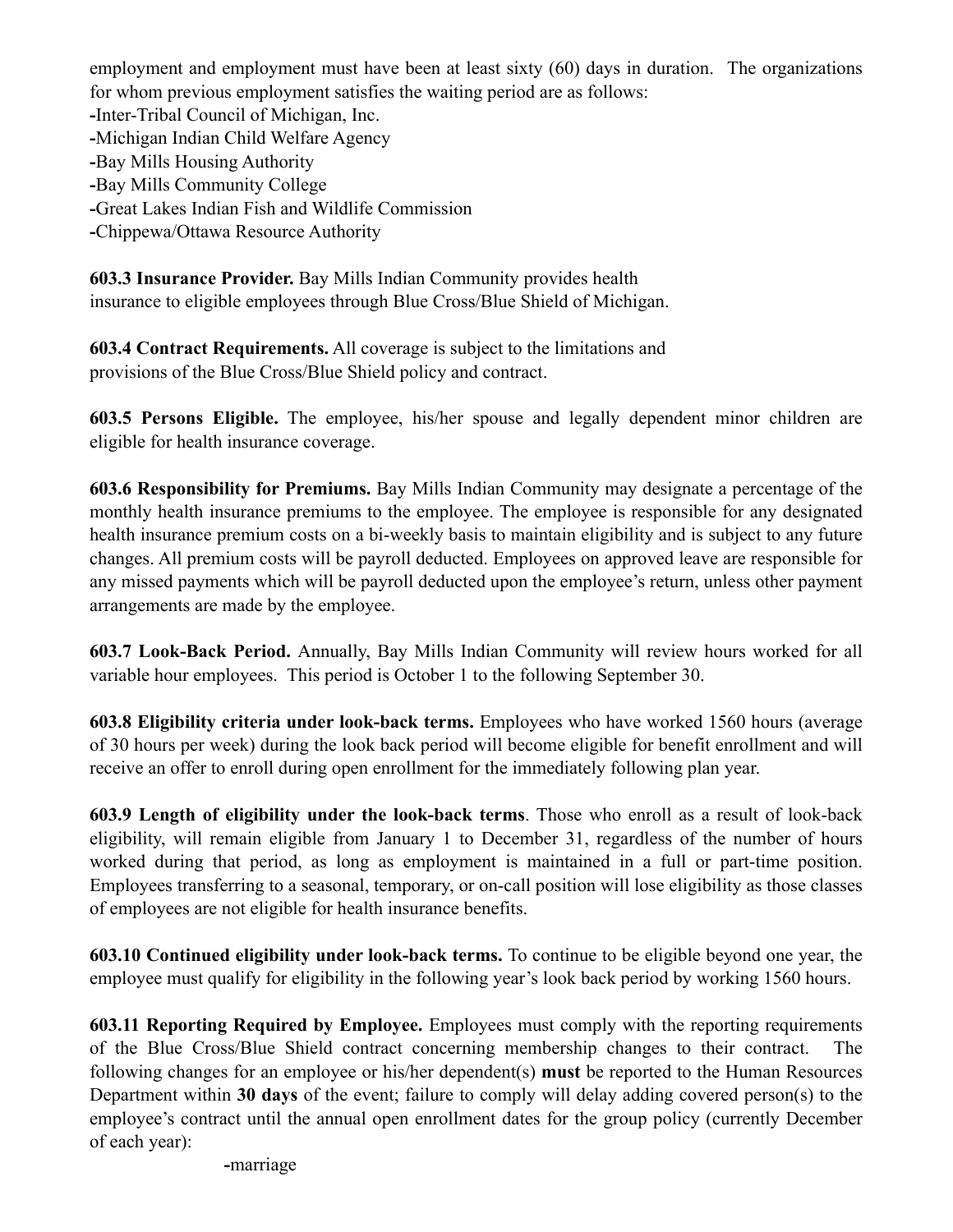**-**divorce **-**birth **-**death **-**no longer dependent **-**adoption **-**entry into military **-**transfer to another contract

In the event that an employee(s) spouse, and/or dependent(s) become eligible for coverage under more than one contract through Bay Mills Indian Community, the contract holder(s) must notify the Human Resources Department. The employees must choose under which contract his/her dependents and/or spouse will remain covered. Dual health coverage through Bay Mills Indian Community will not be allowed.

**603.12 Loss of Eligibility.** It is a condition of the Blue Cross/Blue Shield contract that any full-time employee who, due to unexcused absences, does not work at least 30 hours per week for three (3) consecutive pay periods shall become ineligible for health insurance, and will not be eligible for reinstatement until open enrollment.

**603.13 Employee Waiver of Coverage.** An eligible employee who has health insurance coverage from an external organization or agency may, upon submission of documentation of such coverage to the Human Resources Department, elect in writing to waive the health insurance coverage benefit provided by the Bay Mills Indian Community, and shall further specify in writing, to receive compensation determined by the Executive Council in lieu of enrollment of BMIC's sponsored plan or choose to place the additional compensation into their 401 (k) retirement account. Accounting will place this amount into an employee's receivables account until such time that the employee becomes a participant in the retirement plan. At that time the waiver money will be transferred into their 401 (k) retirement account.

### **604 LIFE INSURANCE**

**604.1** Regular fulltime Governmental and Enterprise Salaried employees are eligible for employer paid life insurance coverage.

**604.2** Each eligible employee will be covered by term life insurance beginning the first day of employment and ending the last day of employment.

**604.3** Coverage and terms of the life insurance are subject to limitations and provisions of the current policy. Check with the Human Resources Department for details.

**604.4** The cost of the life insurance will be paid by the employer.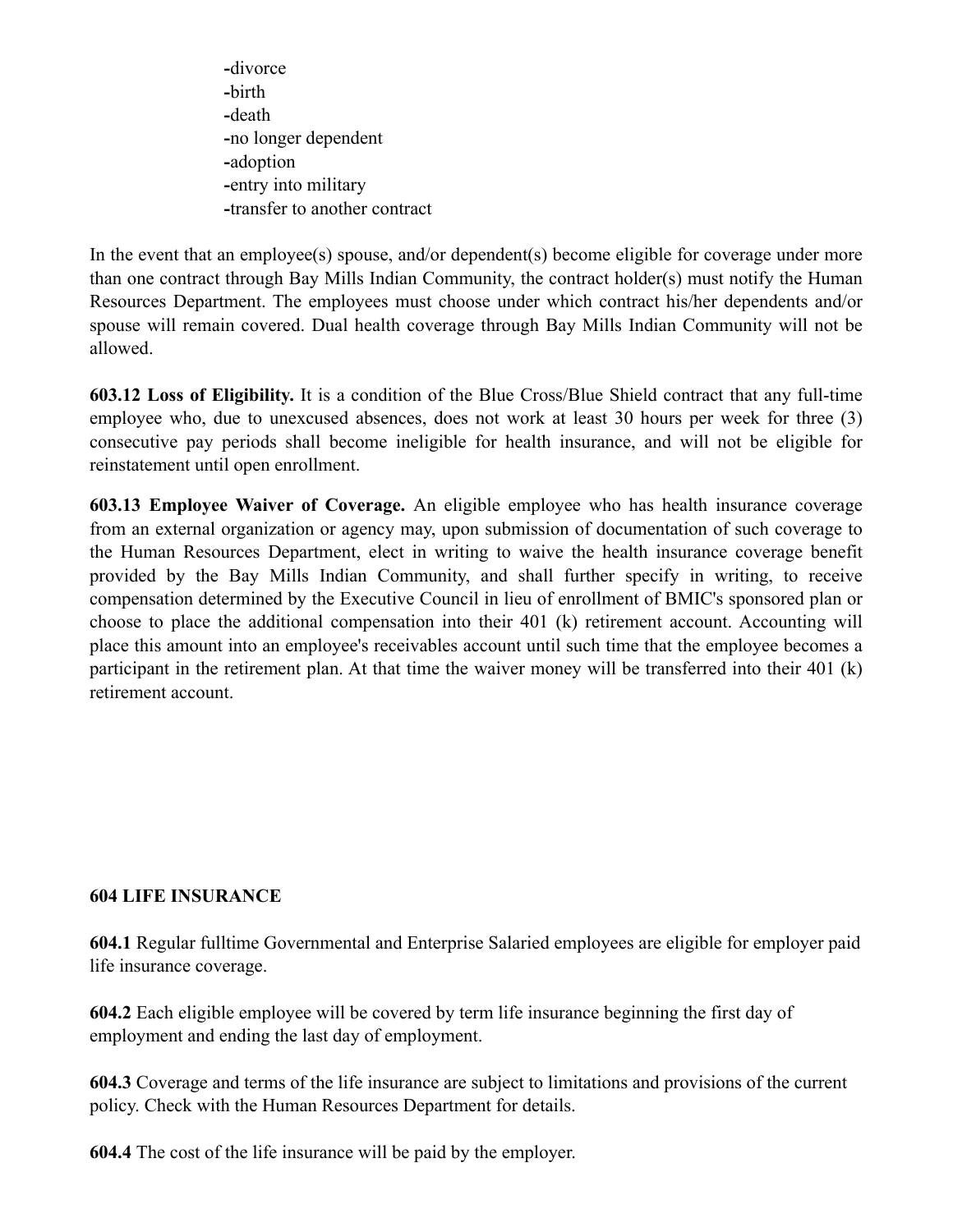**604.5** Employees may take out additional coverage at their expense; contact the Human Resources Department for information.

### **605 WORKERS' COMPENSATION**

**605.1** Enterprise employees are eligible for employee paid life insurance.

**605.2** Enterprise employees will be covered under the Tribe's workers' compensation insurance program beginning the first day of employment and ending the last day of employment.

**605.3** Limited governmental positions that require workers compensation coverage are subject to individual council approval.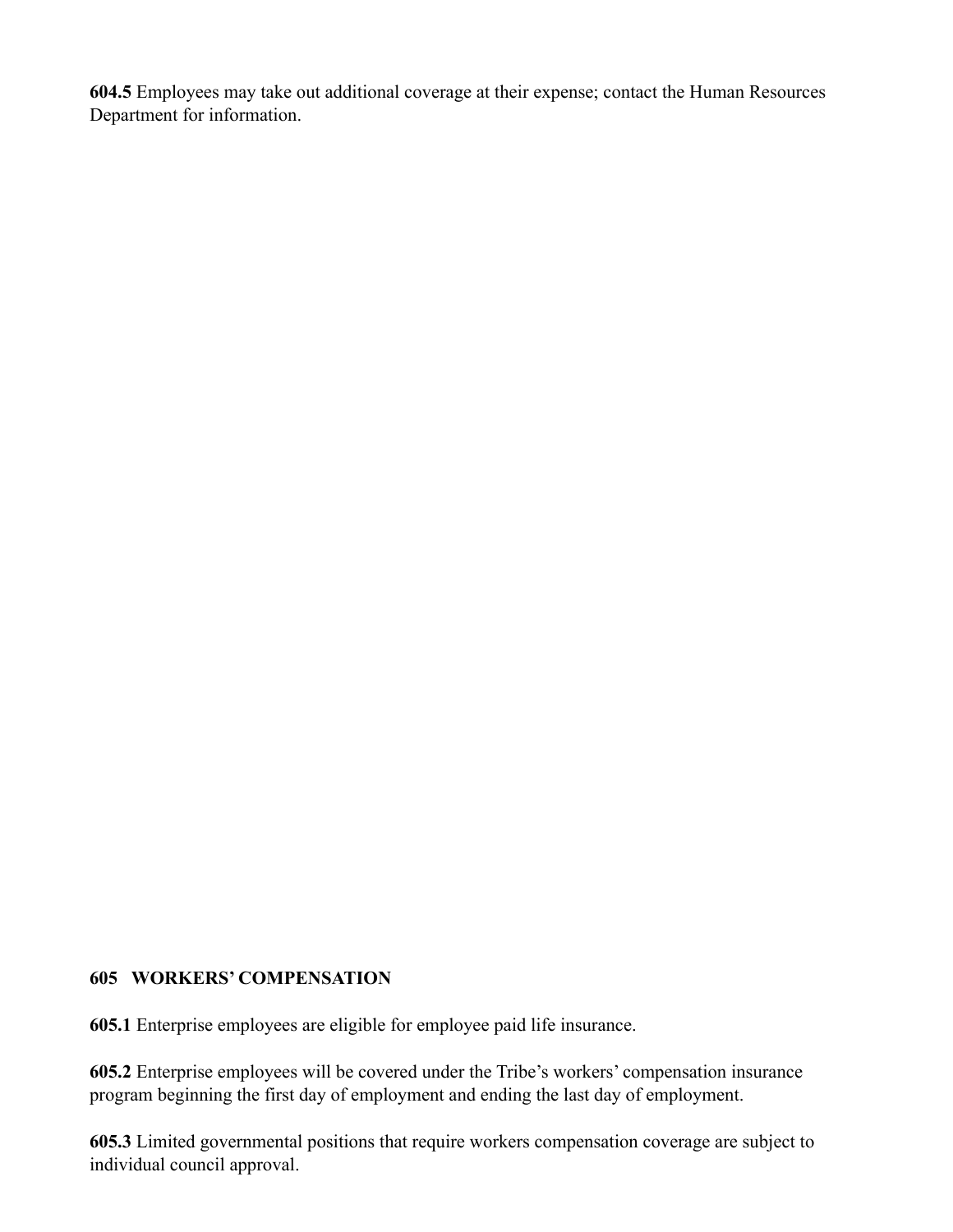# **606 DISABILITY COVERAGE & LIFE INSURANCE**

**606.1** Eligible Governmental employees are covered under the short and long term disability coverage and a Term Life Insurance Policy.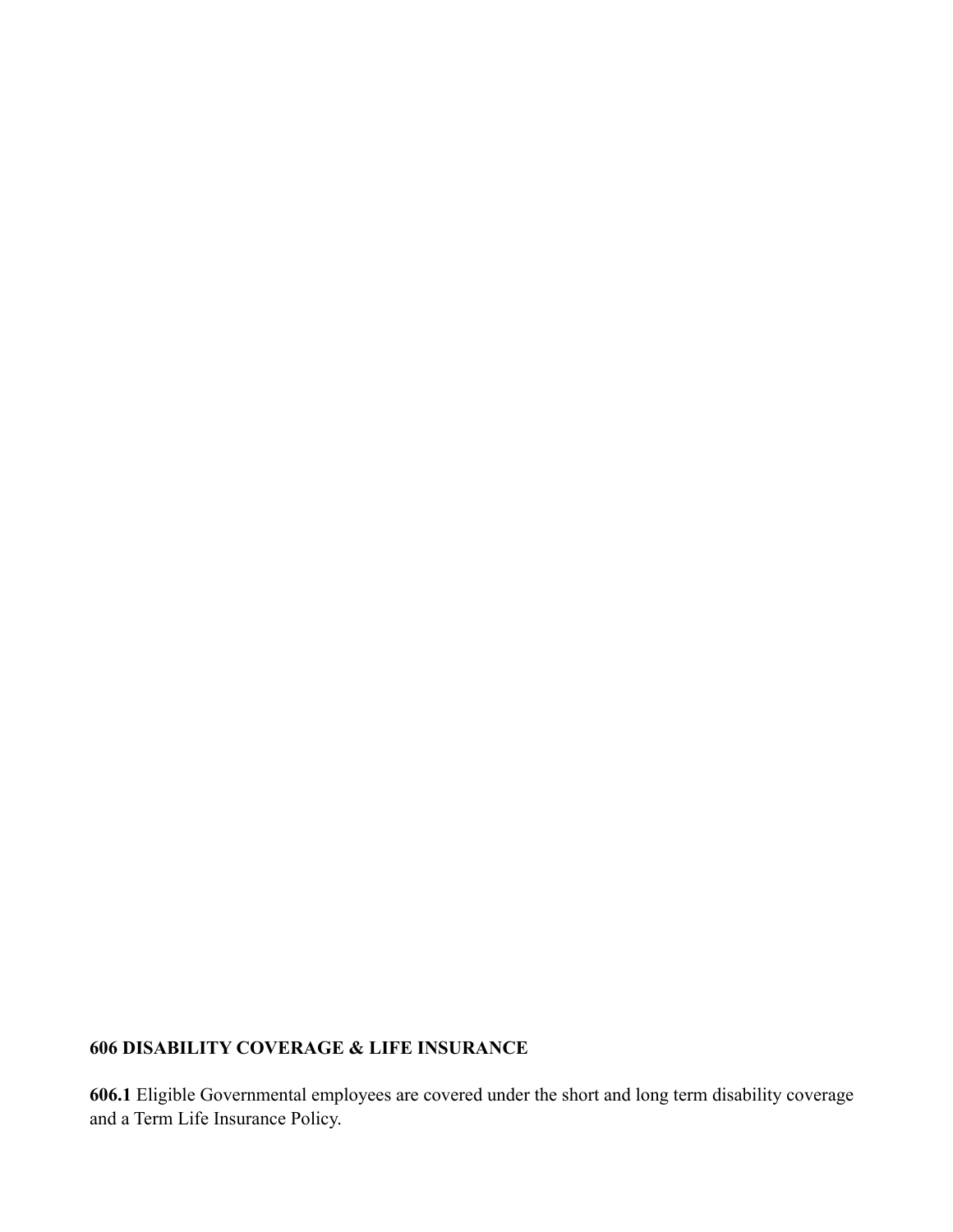**606.2** Coverage and terms of the disability and Life Insurance coverage are subject to the limitations and provisions of the current policies.

**606.3** The cost of the disability coverage will be paid by the employer.

**606.4** Enterprise management personnel are eligible for employer paid life insurance

**605.5** Specific terms of the disability and life insurance policies applicable to your employment situation can be reviewed by contacting the Human Resources department.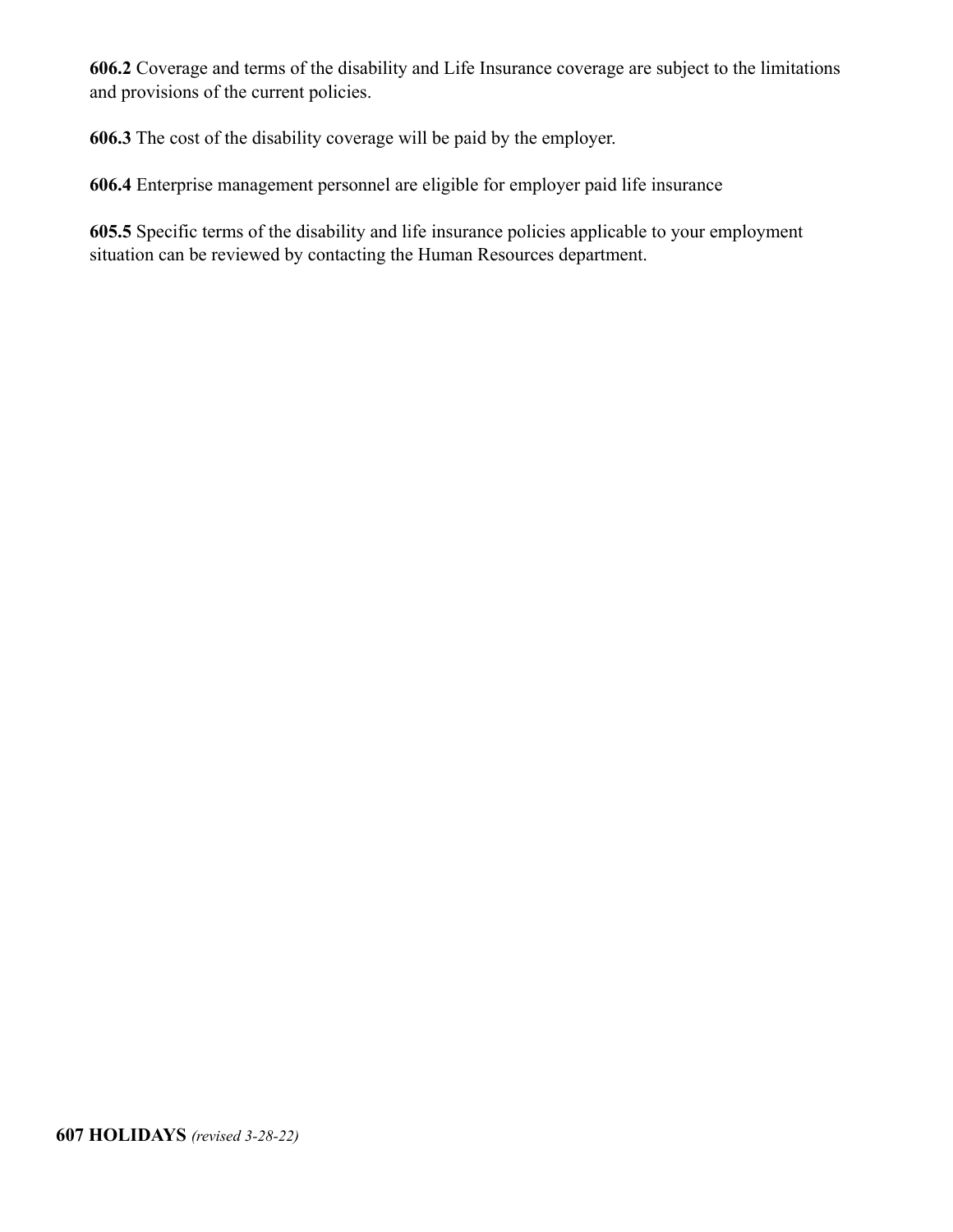**607.1 Regular fulltime employees** will receive the following paid holidays in 8 hour increments:

New Year's Day (January 1) Good Friday (Friday before Easter) for Government Employees Easter (Sunday) for Enterprise Employees Memorial Day (last Monday in May) Independence Day (July 4) Labor Day (first Monday in September) Thanksgiving (fourth Thursday in November) Christmas Eve (December 24) Christmas (December 25) New Year's Eve (December 31)

**607.2** Regular parttime employees are eligible for those holidays which are observed on their regularly scheduled days. Regular parttime employees will be compensated for the number of hours they would normally work on these days.

**607.3** A recognized holiday that falls on a Saturday will be observed on the preceding Friday. If that Friday is already an observed holiday, it will be observed on the following Monday. A recognized holiday that falls on a Sunday will be observed on the following Monday. If that Monday is already an observed holiday, it will be observed on the preceding Friday.

**607.4** Government Employees to be eligible for holiday pay, employees must work or be on a paid excused absence the last scheduled day immediately preceding the holiday and the first scheduled day immediately following it. Employees who claim sick leave for these days will be expected to provide verification from a medical practitioner or other evidence as requested by the employer.

 **607.5** Enterprise Employees must work the holiday to receive holiday pay.

**607.6** If a recognized holiday falls during an eligible employee's paid absence (annual leave) the holiday time will not be considered as part of the employee's annual leave time.

**607.7** It may be necessary for employees to work on these holidays. If an employee is scheduled to work on a holiday and he or she does not receive other consideration for such overtime, he or she will be granted an equal amount of time off on an alternate day as arranged by the employee and his or her Department Manager.

**607.8** All Full-Time Regular Governmental Employees will be granted 9 paid Holidays as long as they meet the criteria cited in 607.4. If a non-exempt employee is required to work on the actual designated holiday, not the day in which it is observed, they will be paid time and a half in addition to the 8 hours of holiday pay. If the employee does not work on that designated holiday, they will receive regular Holiday Pay, in eight (8) hour increments.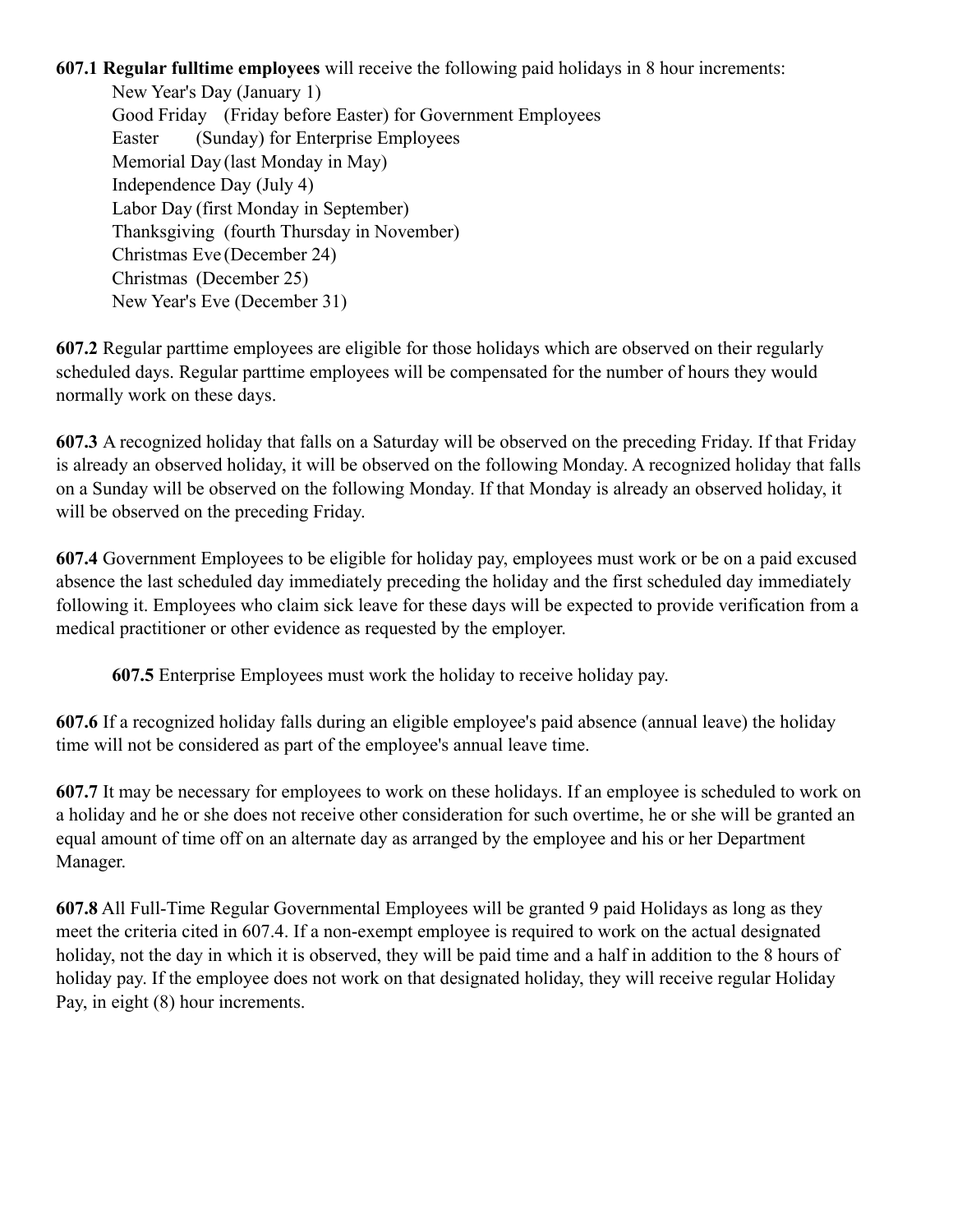### **700 700 ANNUAL LEAVE BENEFITS GOVERNMENTAL**

**700.1** Regular fulltime (30-40 hours scheduled) and regular parttime (20-29 hours scheduled) employees are eligible for annual leave benefits as described below.

**700.2** All requests for annual leave must be submitted in writing to an employee's manager at least one working day in advance of the requested leave time.

**700.3** Annual leave requests must be approved by an employee's manager. The employee is responsible for getting signed approval of his or her manager.

**700.4** Requests will be evaluated based upon various factors, including anticipated operating requirements and staffing considerations during the proposed period of absence.

**700.5** Annual leave shall not be used until after it has been accrued. Annual leave will be accrued at the end of each pay period.

**700.6** It is the responsibility of the employee to ensure that he or she has adequate annual leave time available before using it.

**700.7** Upon normal termination of employment, employees will be paid for unused annual leave benefits that have accrued through their last day of work, up to the maximum carryover allowed (104 hours).

**700.8** Only regular parttime and regular fulltime employment will be counted towards length of continuous service for annual leave benefits. Annual leave is awarded to eligible employees according to the following schedule:

| <b>Length of continuous service - Accrual rate Part-Time</b> |                 | <b>Full-Time</b> |
|--------------------------------------------------------------|-----------------|------------------|
| Less than 3 years                                            | 1 hour $p/w$    | 2 hours $p/w$    |
| More than 3 years/less than 10 years                         | 1.5 hours $p/w$ | 3 hours $p/w$    |
| Over 10 years                                                | 2 hours $p/w$   | 4 hours $p/w$    |

**700.9** Regular part-time employees will receive ½ the accrual rate of regular full time employees. Employees scheduled between 20-29 hours are considered regular part-time (see 209.3)

**700.10** Employees are not eligible for leave accruals until they are (18) eighteen or provide proof of graduation to HR Director. At that time, their eighteenth birthday or proof of graduation will be used as their anniversary date and not their original date of hire.

**700.11** Employees are strongly encouraged to take earned annual leave during the benefit year of its accrual. In the event that an employee has not used all annual leave benefits by end of the last pay period containing December 31st, he or she will be allowed to carry over a maximum of 104 hours into the next year. Any accruals over 104 hours will be lost and will not be compensated.

**700.12** Employees transferring into governmental positions, from enterprise positions, will be paid out their remaining vacation balance. He or she will start accruing annual leave at the end of his or her first working pay period in their new position based on their length of continuous service.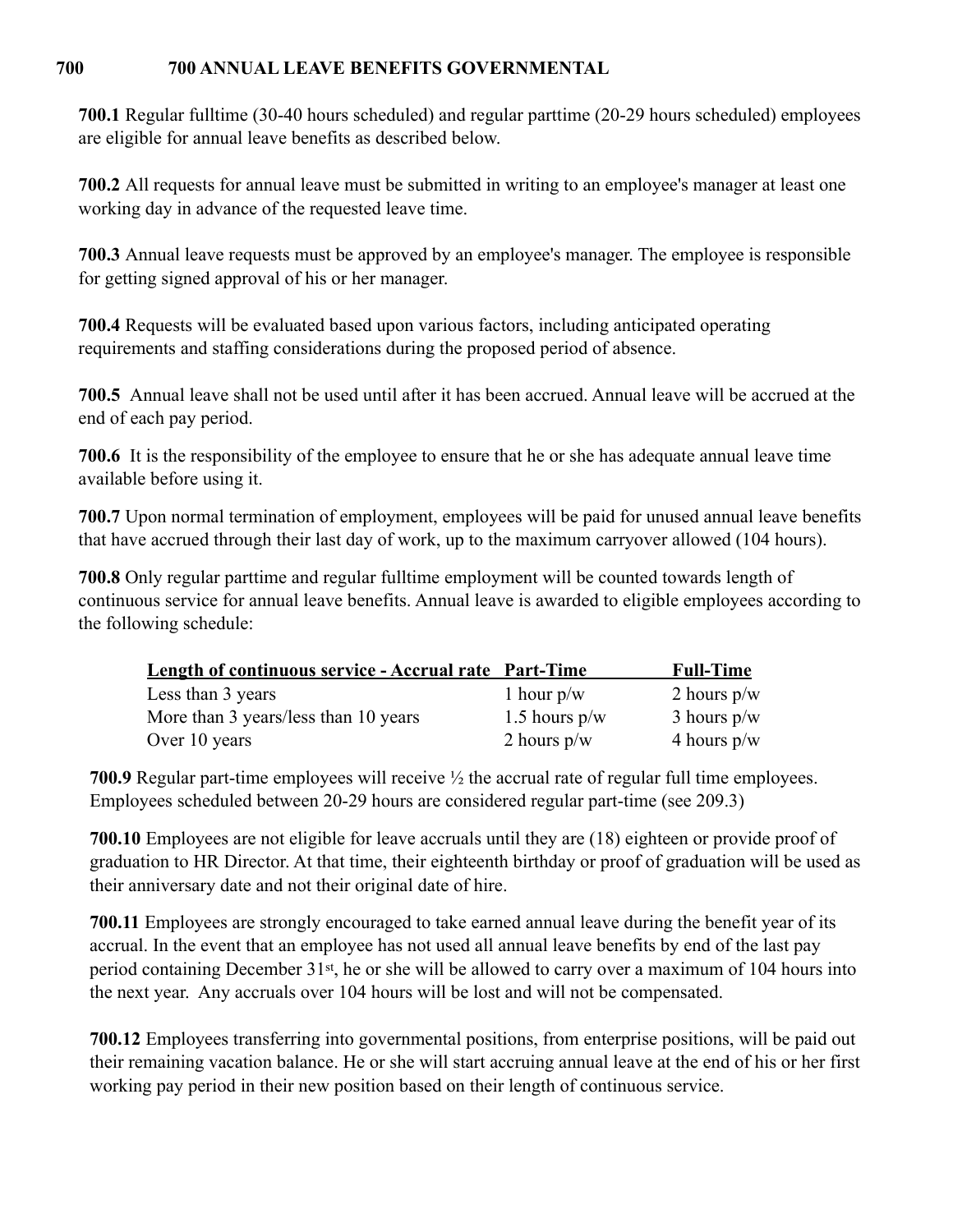# **701 VACATION LEAVE – ENTERPRISES**

**701.1** Regular fulltime and regular parttime employees are eligible for vacation leave benefits as described below.

**701.2** All requests for vacation leave must be submitted in writing to an employee's supervisor at least one working day in advance of the requested leave time.

**701.3** Vacation leave requests must be approved by an employee's Department Manager or their designee. The employee is responsible for getting signed approval of his or her supervisor and the Manager and submitting the approval request to the Human Resources department.

**701.4** Requests will be evaluated based upon various factors, including anticipated operating requirements and staffing considerations during the proposed period of absence.

**701.5** Vacation leave shall not be used until after it has been accrued. Vacation leave will be accrued at the beginning of each year of employment following the first complete year.

**701.6** It is the responsibility of the employee to ensure that he or she has adequate vacation leave time available before using it.

**701.7** Upon normal termination of employment, employees will be paid for unused vacation leave benefits that have accrued through their last day of work.

**701.8** Only regular parttime (20-29 hours scheduled) and regular fulltime (30-40 hours scheduled) employment will be counted towards length of continuous service for vacation leave benefits. Vacation leave is awarded to eligible employees according to the following schedule:

| Earned Leave (FT – PT)       |
|------------------------------|
| 40 hours/29 hours            |
| 40 hours/29 hours            |
| 80 hours per year/58 hours   |
| 120 hours per year/87 hours  |
| 160 hours per year/116 hours |
|                              |

**701.9** Regular part-time employees will accrue vacation leave at the maximum amount ofhours scheduled under part-time regular status.

**701.10** Employees are not eligible for leave accruals until they are (18) eighteen or provide proof of graduation to HR Director. At that time, their eighteenth birthday or proof of graduation will be used as their anniversary date and not their original date of hire.

**701.11** Employees are strongly encouraged to take earned vacation leave during the benefit year of its accrual or lose it. In the event that an employee has not used all vacation leave benefits by the end of their benefit year, they have the option of selling one week (40 hours) back, provided they accrue two or more weeks of vacation time per year.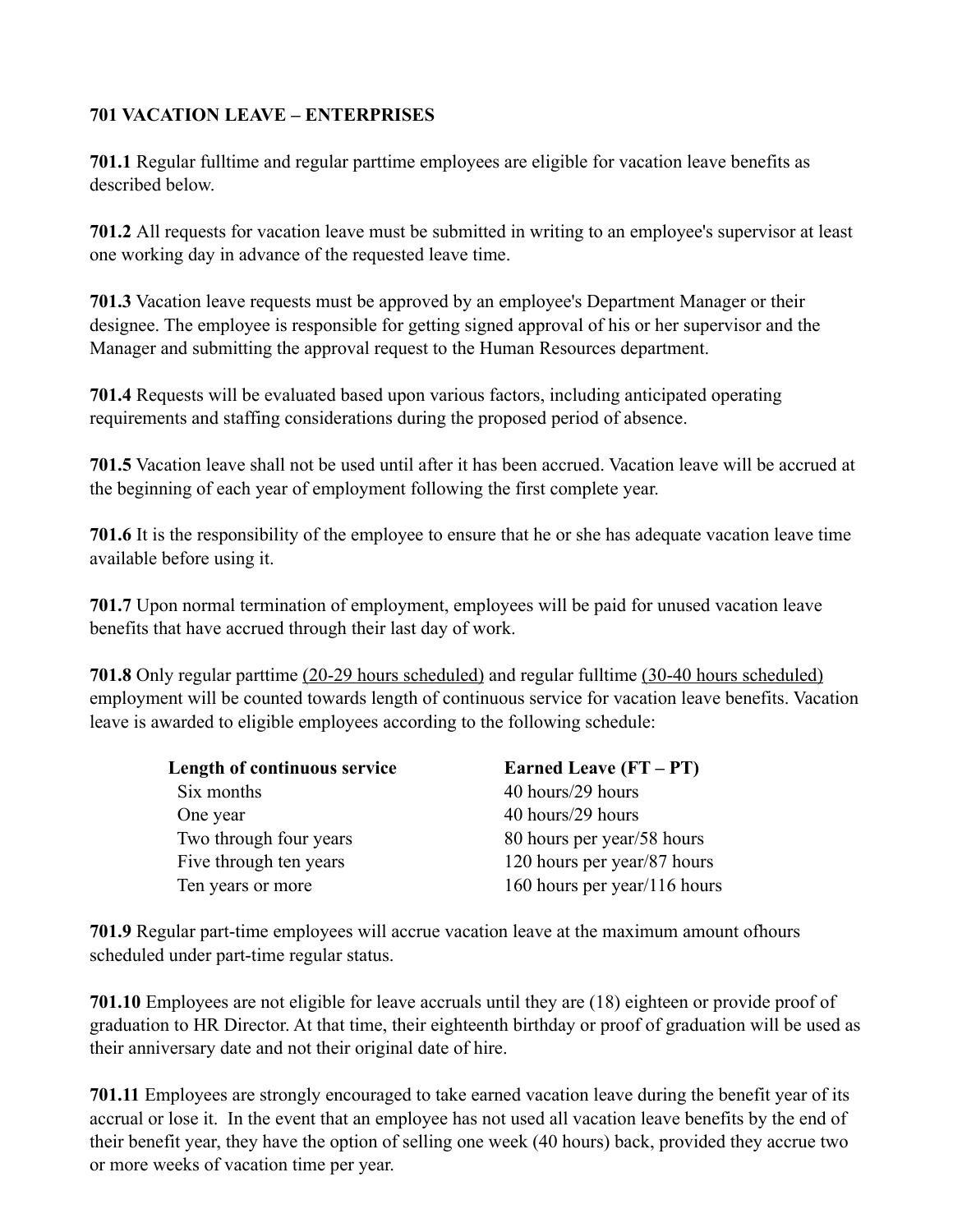**701.12** Employees transferring from governmental position will accrue as a newly hired probationary employee for their first six months, and then will accrue at their seniority level with the Tribe after one year.

# **702 SICK LEAVE BENEFITS GOVERNMENTAL**

**702.1** Regular fulltime (30-40 hours scheduled) and regular parttime (20-29 hours scheduled) employees are eligible for paid sick leave benefits for periods of temporary absence due to illnesses or injuries.

**702.2** Sick leave is provided to eligible employees as a benefit of employment. Sick leave is intended, and shall be used for illness or injury related absences from work. It is not an alternate form of annual leave. It is to be used when an employee is unable to report to work and properly perform his or her work duties. It is the intention of his or her manager to monitor use of sick leave carefully and correct situations where misuse or inappropriate use occurs.

**702.3** Regular fulltime employees will accrue sick leave benefits at the rate of 2 hours per week. Regular part-time employees will accrue sick leave benefits at the rate of 1 hour per week (see 209.3)

**702.4** Employees may not use sick leave until after it has been accrued. Sick leave will be accrued at the end of each pay period.

**702.5** An employee may use sick leave benefits for an absence due to illness or injury sustained by the employee. Sick leave may be used for medical, dental or health appointments if it is not possible for such appointments to be arranged during off duty hours. Sick leave may also be used for an injury or illness in the employee's immediate family when the nature of the illness or injury requires the care or assistance of the employee. Immediate family in such cases shall include employee's spouse, children, parents, siblings or any members of the employee's household.

**702.6** An employee may use a maximum of 48 hours of undocumented sick leave during a given calendar year, but no more than two days at any one time. An employee may use up to their total accrued sick leave time with documented illnesses or injuries. Written verification from a medical practitioner or other evidence as required by the employer must be received for an illness or injury to be documented.

**702.7** If illness or injury keeps an employee out of work for more than two days, the employee must provide medical substantiation of the illness.

**702.8** Employees who are unable to report to work due to an illness or injury must notify their supervisor as soon as possible.

**702.9** An employee may not claim sick leave while on approved annual leave unless evidence is received from a medical provider.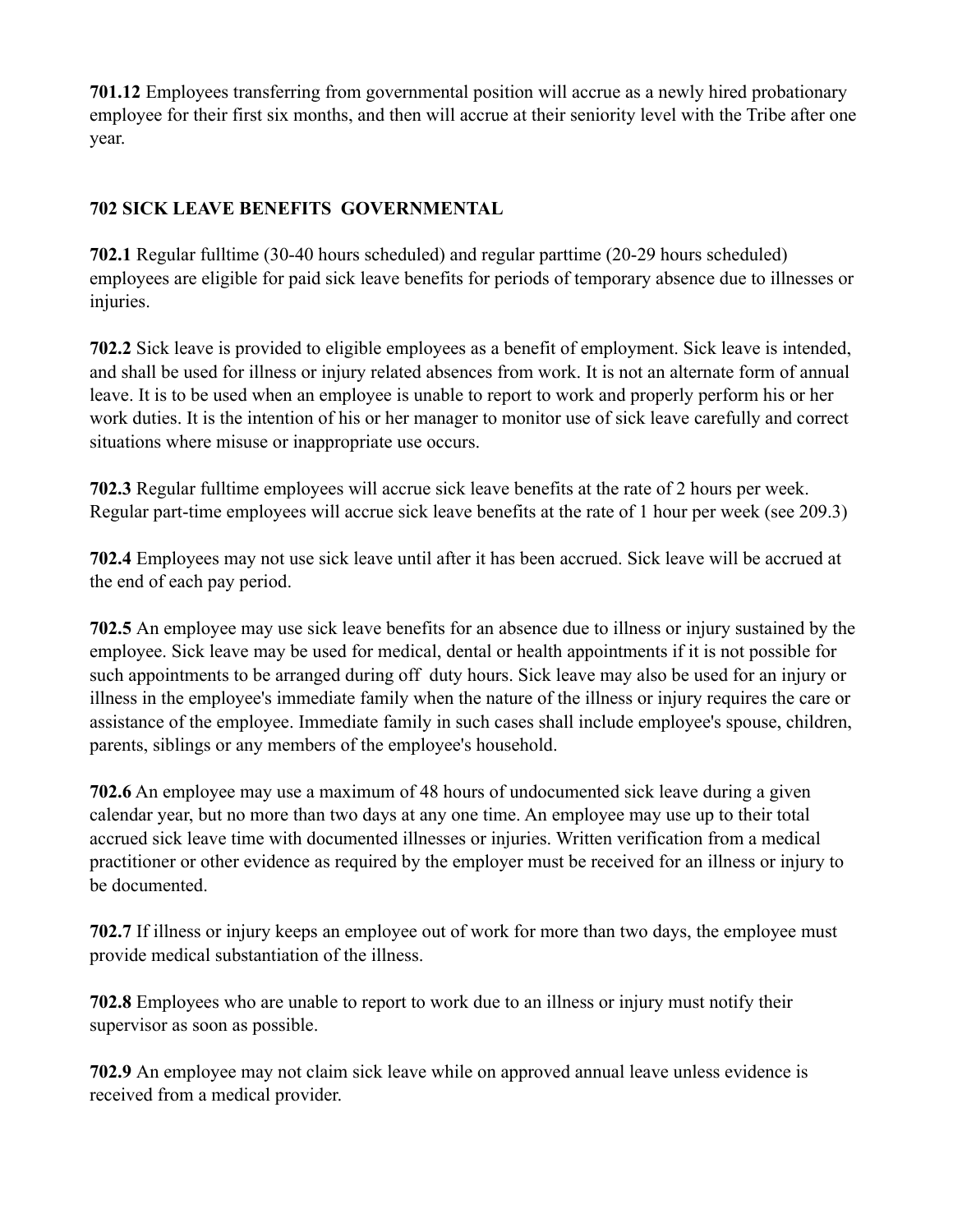**702.10** Unused sick leave benefits will be allowed to accumulate until the employee has accrued a total of 200 hours. Further accrual of sick leave benefits will be suspended until the employee has reduced the balance below this limit.

**702.11** Sick leave benefits are intended to provide income protection in the event of an actual illness or injury, unused sick leave benefits cannot be used for any other paid or unpaid absence and will not be compensated for at the time of termination of employment or retirement.

# **703 SICK LEAVE BENEFITS – ENTERPRISE** (revised 7/6/20)

**703.1** Regular fulltime (30-40 hours scheduled) and regular parttime (20-29 hours scheduled) employees are eligible for paid sick leave benefits for periods of temporary absence due to illnesses or injuries.

**703.2** Sick leave is provided to eligible employees as a benefit of employment. Sick leave is intended, and shall be used for illness or injury related absences from work. It is not an alternate form of vacation leave. It is to be used when an employee is unable to report to work and properly perform his or her work duties.

**703.3** Regular fulltime employees will be granted 40 hours of sick leave benefits at the completion of their six (6) month probationary period. Regular part-time employees will be granted 20 hours of sick leave benefits at the completion of their six (6) month probationary period. Employees will be granted the equivalent amount every year on their anniversary date.

**703.4** Employees may not use sick leave until after it has been awarded.

**703.5** An employee may use sick leave benefits for an absence due to illness or injury sustained by the employee. Sick leave may be used for medical, dental or health appointments if it is not possible for such appointments to be arranged during off duty hours. Sick leave may also be used for an injury or illness in the employee's immediate family when the nature of the illness or injury requires the care or assistance of the employee. Immediate family in such cases shall include employee's spouse, children, parents, siblings or any members of the employee's household.

**703.6** Employees who are unable to report to work due to an illness or injury must notify their supervisor as soon as possible, at minimum one hour before the start of their shift. Failure to give adequate notice may result in request being denied.

**703.7** Sick leave is subject to managerial approval. Documentation may be required at the discretion of management for approval of sick leave.

**703.8** Unused sick leave benefits will not carry over year to year as well as not be paid out upon termination of employment

**703.9** Employees found to be abusing the sick leave policy will be subject to disciplinary action, up to and including termination.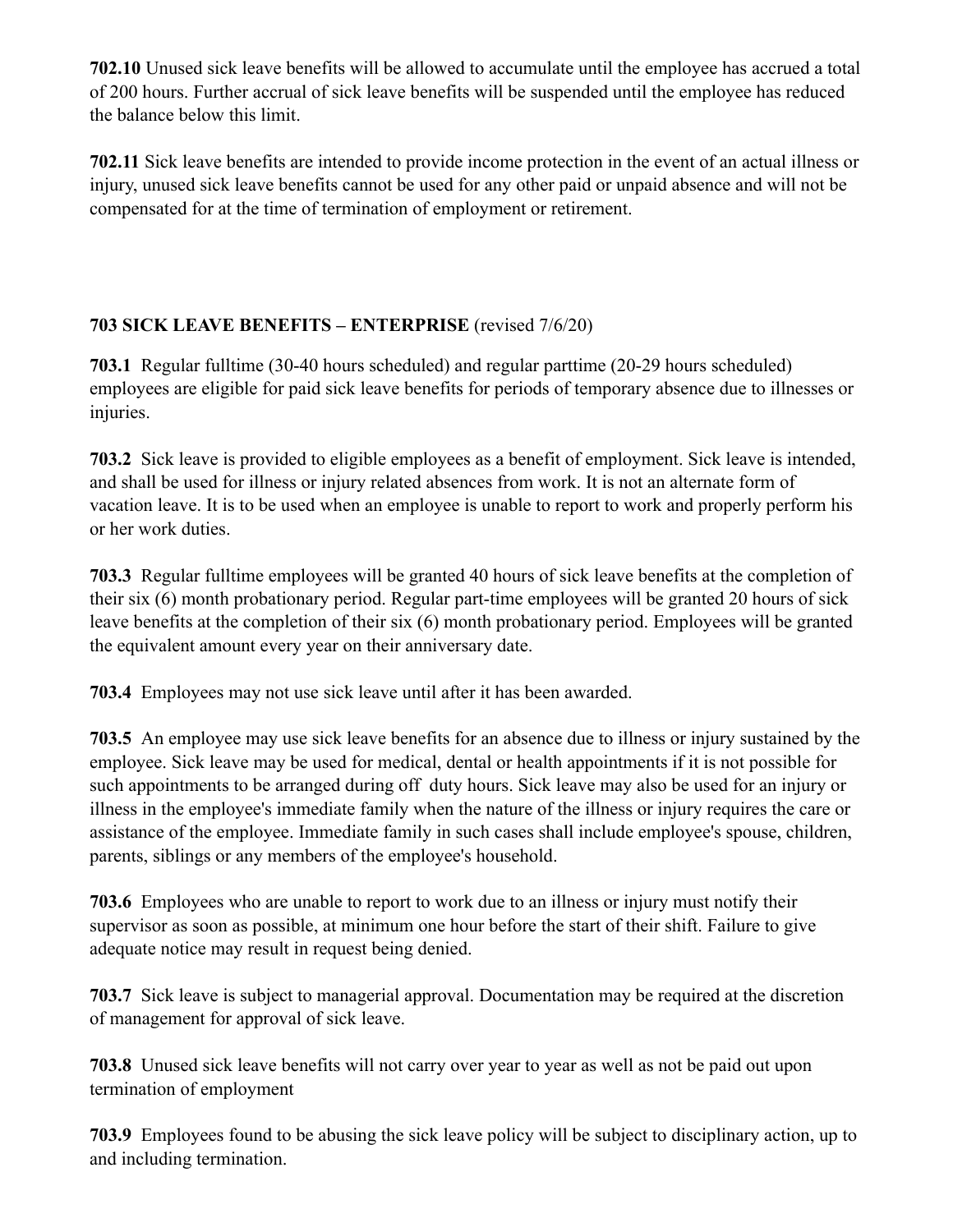### **704 PERSONAL LEAVEGOVERNMENTAL**

**704.1** It is recognized that situations will arise wherein an employee will not know in advance that time off work will be necessary. It is for this reason that all eligible employees are granted a maximum of sixteen hours of personal leave each calendar year.

**704.2** Regular fulltime and regular parttime Governmental Employees are eligible for personal leave. Regular fulltime employees will receive sixteen (16) hours of personal leave per calendar year. Regular parttime employees will be granted eight (8) hours of personal leave per calendar year.

**704.3** Eligible employees who begin work during a given year will receive personal leave on a prorated basis.

**704.4** Personal leave will be granted to eligible employees on January 1 of each year.

**704.5** Any personal leave not used by December 31 of a given year will be lost and not compensated. Nor will unused personal leave be compensated for at the time of termination of employment or retirement.

**704.6** Personal leave does not require 24 hour advance approval, but an employee must notify his/her supervisor of his/her absence as soon as possible. Employees may be denied personal leave request if they do not notify their manager in a timely manner, or have a valid reason to request the use of personal leave.

**704.7** It is advised that an employee use personal leave judiciously, as it is intended for unforeseen situations, not as a form of annual leave.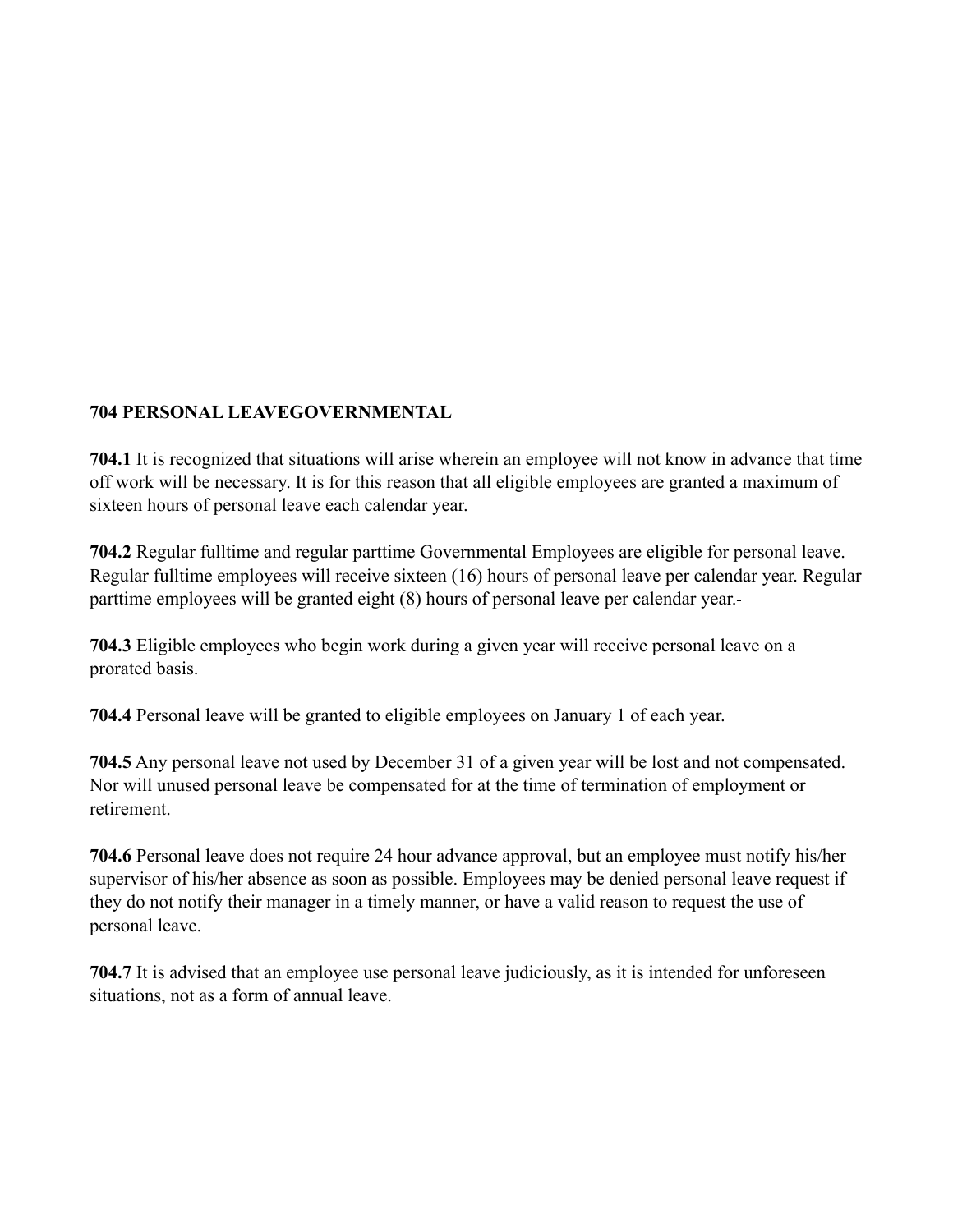### **705 JURY AND WITNESS DUTY**

**705.1** The employer encourages employees to fulfill their civic responsibilities by serving jury/witness duty when required. Jury/witness duty pay will be calculated on the employee's pay rate times the number of hours the employee would otherwise have worked on the day of absence minus the amount of compensation the employee receives for being a juror/witness. Regular fulltime and regular, parttime employees qualify for paid jury/witness duty leave.

**705.2** If an employee is required to serve jury/witness duty beyond the period of paid jury/witness duty leave, he or she may use any available paid time off (for example, vacation benefits) or may request an unpaid jury/witness duty leave of absence.

**705.3** Each employee must show the jury/witness duty summons to his or her supervisor as soon as possible so that the supervisor may make arrangements to accommodate the employee's absence. The employee is expected to report for work whenever the court schedule permits with his or her Department Managers approval.

**705.4** Either the employer or the employee may request an excuse from jury/witness duty if, in the employer's judgment, the employee's absence would create serious operational difficulties.

**705.5** Insurance benefits will remain in effect and unchanged for the full term of the jury/witness duty absence.

**705.6** Accrual for benefits calculations, such as vacation, sick leave, or holiday benefits, will not be affected during unpaid jury/witness duty leave.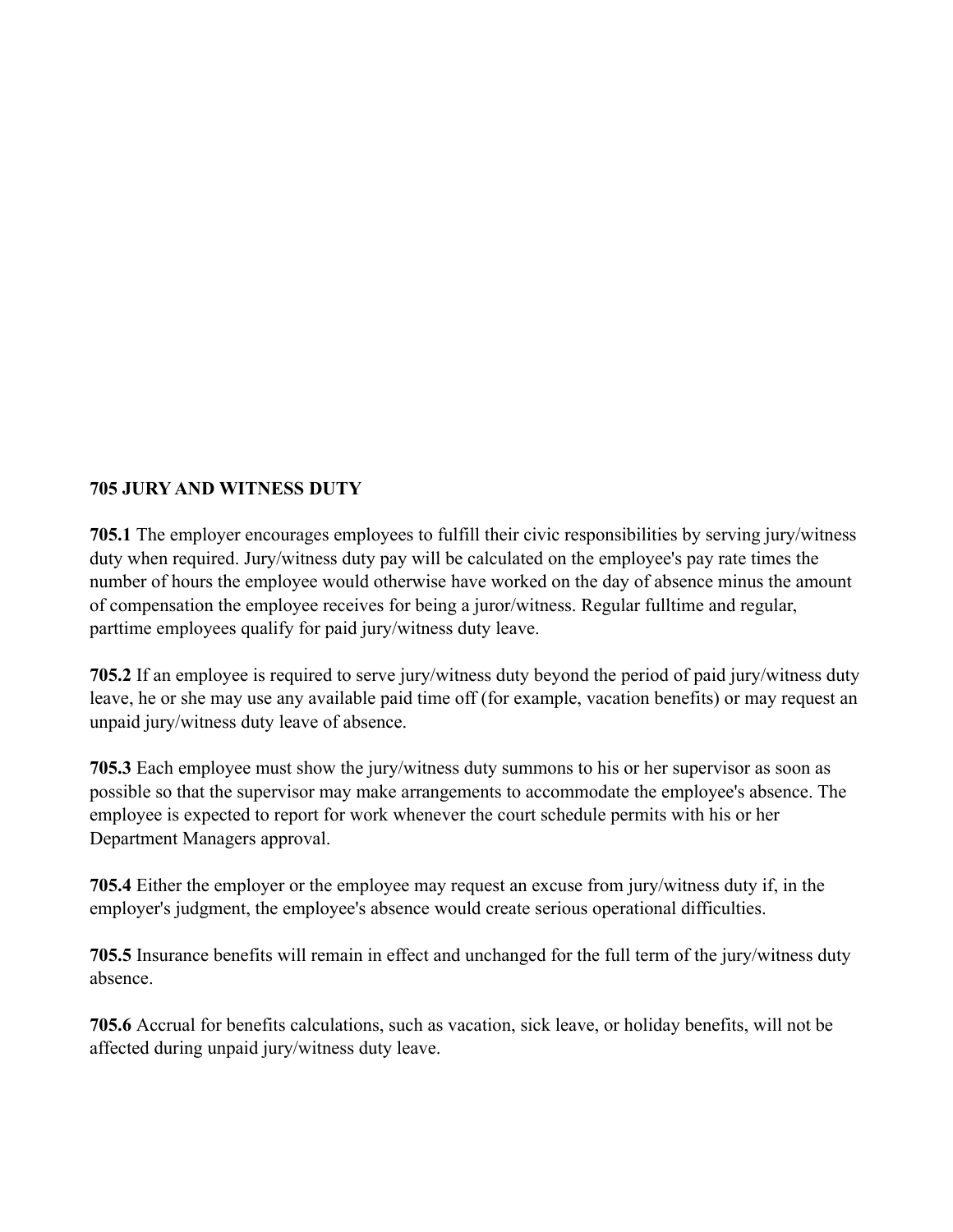### **706 BEREAVEMENT LEAVE** *(Revised 3-28-22)*

**706.1** Regular fulltime and regular parttime employees are eligible for paid bereavement leave in the event of a death of an immediate family member.

**706.2** If an employee wishes to take time off due to the death of an immediate family member, the employee must notify his or her supervisor immediately. Up to 32 hours paid bereavement leave can be granted to allow the employee to attend the funeral services and make any necessary arrangements associated with the death.

**706.3** The employer defines immediate family in such a case as the:

- 1. Employee's spouse,
- 2. Employee's parents/step-parents
- 3. Employee's brother's/sisters/step-siblings
- 4. Employee's children/step-children
- 5. Employee's fatherinlaw/motherinlaw,
- 6. Employees grandparent's/great-grandparents
- 7. Employee's grandchildren/great-grandchildren
- 8. And/or any person whose financial or physical care is the principal responsibility of the employee.
- 9. Long-Term partners

**706.4 Note:** Bereavement leave is a benefit the employer provides its employees to assist in their time of need. Bereavement leave, under normal circumstances, is provided only for time off to attend funeral services that fall on the employee's regular scheduled days. Bereavement leave is subject to management approval.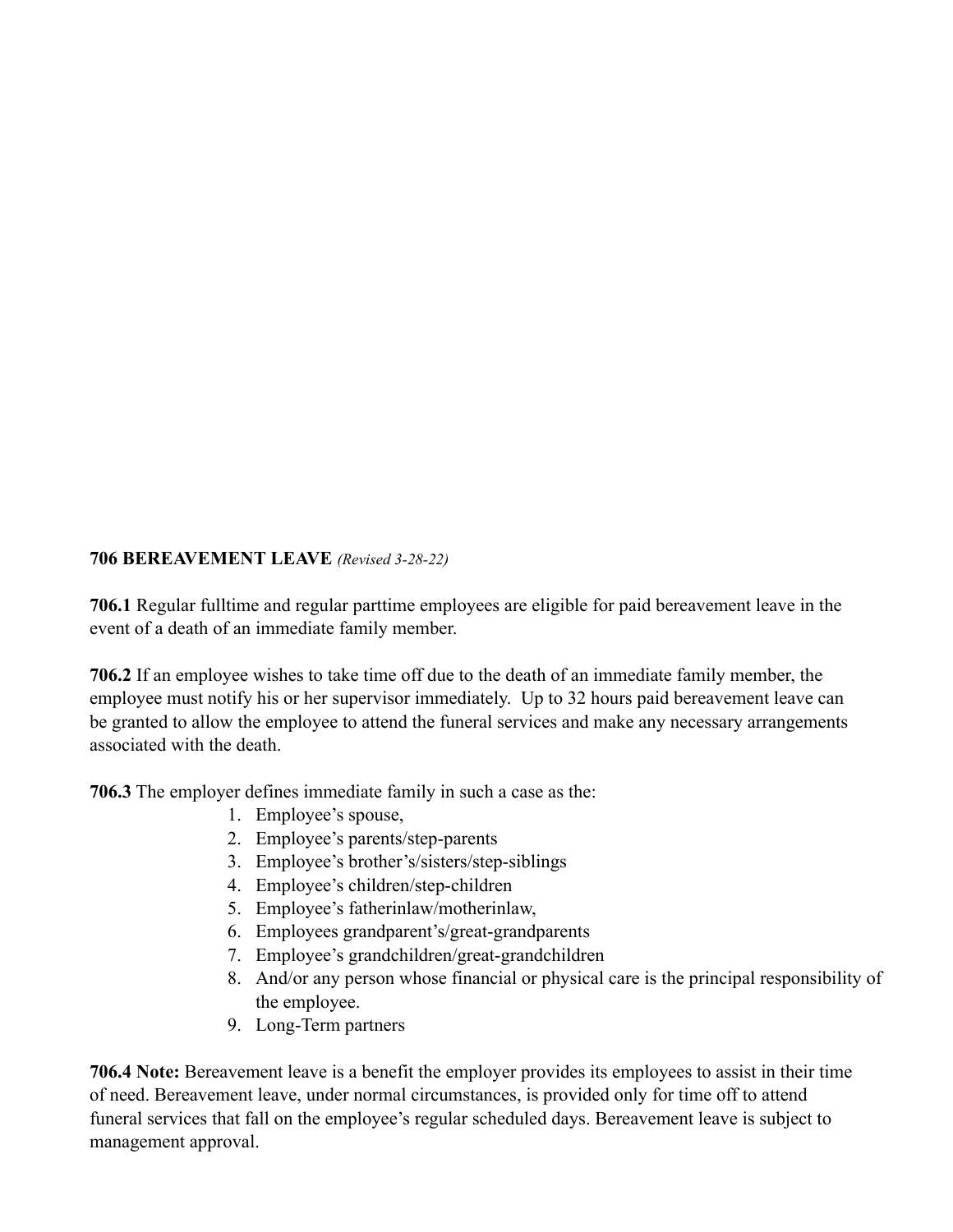**706.5 If** the approved bereavement leave is insufficient, or the employee is not eligible for bereavement leave under the immediate family definition, the employee may request other paid or unpaid leave to attend the funeral or make arrangements.

**706.6** Annual leave may be approved by an employee's immediate supervisor without the usual advance notice to allow an employee to attend the funeral of an individual not listed in Section 706.3.

### **70 707 EDUCATIONAL LEAVE**

**707.1** In accordance with the guidelines set forth in this policy, the employer may provide paid educational leave of up to 6 hours per week for eligible employees who wish to pursue educational goals which improve the employee's job skills or lead to a degree. Requests will be evaluated based on a number of factors, including relative merit of the course, anticipated operational requirements and staffing considerations during the proposed period of absence.

**707.2** Educational leave must be approved by the Department Manager. The employee must provide a class schedule to their Department Manager.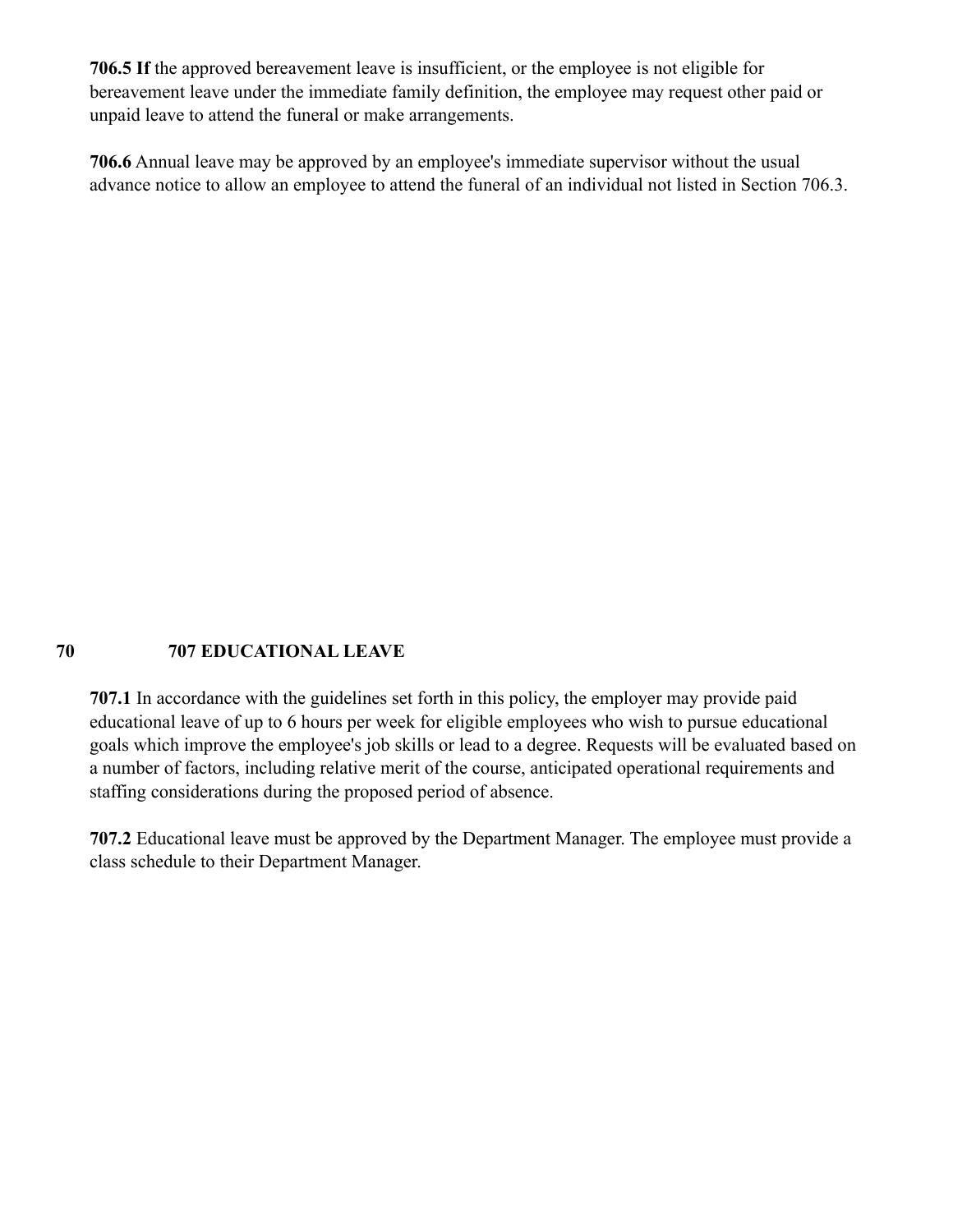#### **708 MEDICAL LEAVE**

**708.1** The employer will provide unpaid medical leave to employees who are temporarily unable to work due to an illness or injury.

**708.2** As soon as an eligible employee becomes aware of a need for a medical leave of absence, he or she must provide a satisfactory statement from a physician that verifies the existence and nature of the illness or injury. The statement will contain the approximate date the leave is expected to begin, its anticipated duration, and the date the employee can be expected to return to work. Any changes in this information should be promptly reported to the Department Manager.

**708.3** Eligible employees will be granted leave for the period of the disability, up to a maximum of 90 days. Employees may take any available sick leave or annual leave prior to the effective date of the medical leave of absence. If this initial period of absence proves insufficient, consideration will be given to a written request for a single extension of no more than 90 days.

**708.4** The employer will continue to provide the employee's normal insurance benefits for the term of the medical leave, but in no case for more than 180 days.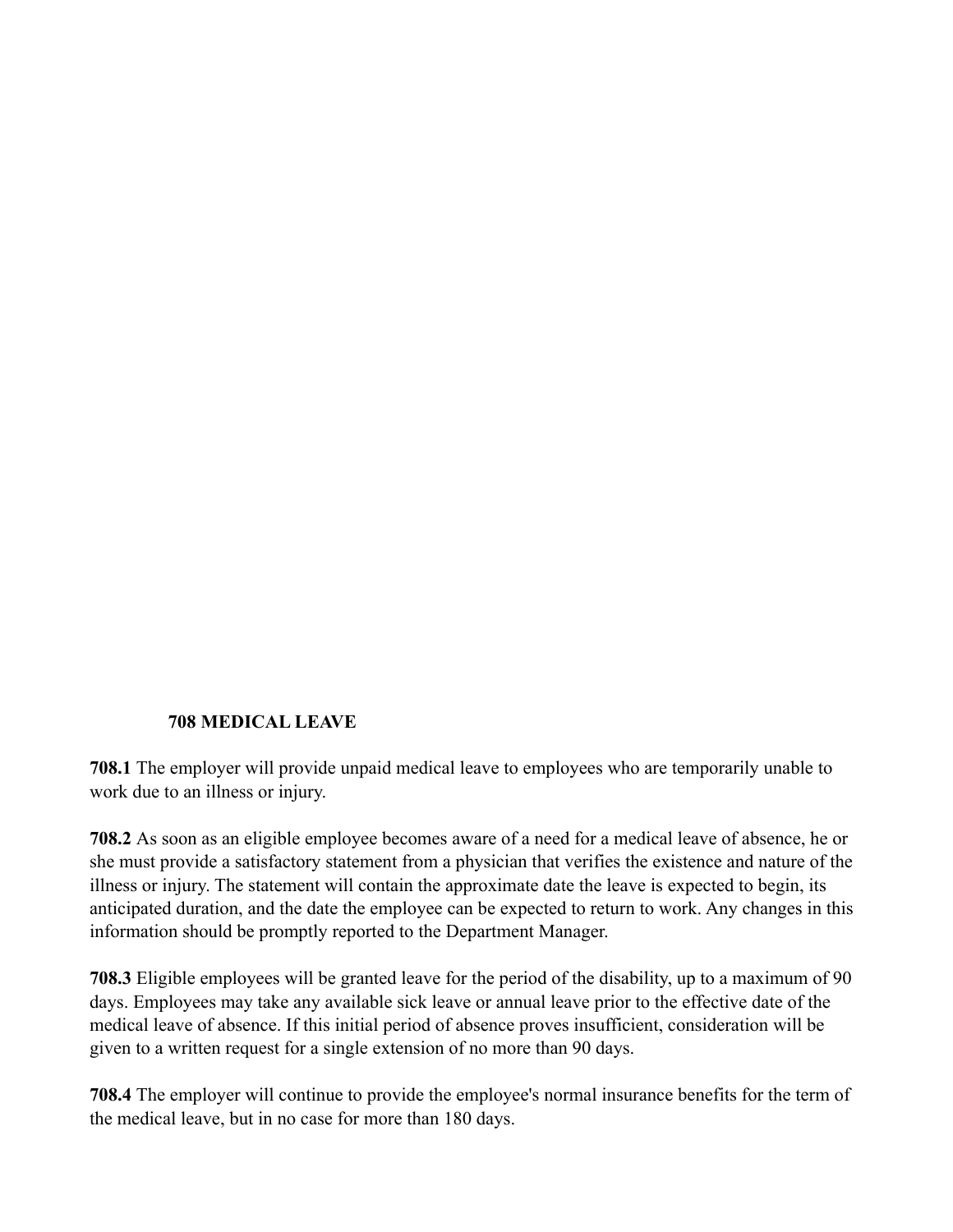**708.5** Accruals for benefit calculations, such as annual leave, sick leave, or holiday benefits, will be suspended during, the leave and will resume upon return to active employment.

**708.6** Employees returning from medical leave are required to provide a physician's verification of the employee's fitness to return to work. To the extent possible, employees will be returned to their former position or will be offered the first available comparable position for which they are qualified.

**708.7** Employees using a combination of FMLA, Maternity & Medical Leave, may only use a maximum of 180 days total in any rolling calendar year.

### **709 MATERNITY LEAVE**

**709.1** Unpaid maternity leave will be granted to regular fulltime and regular parttime employees who do not qualify under Section 712 Family and Medical Leave Absences.

**709.2** Maternity leave is normally granted for six- (6) week's duration. Exceptions occur on the advice of the physician. Employees may use accumulated sick and annual leave to cover any period of the maternity leave.

**709.3** An employee returning from maternity leave is entitled to the same or equivalent position at the same rate of pay as when he or she left. Employees must return within six (6) weeks following termination of pregnancy.

**709.4** If both parents work for the Tribe, only one parent may be approved the use of maternity leave at a time.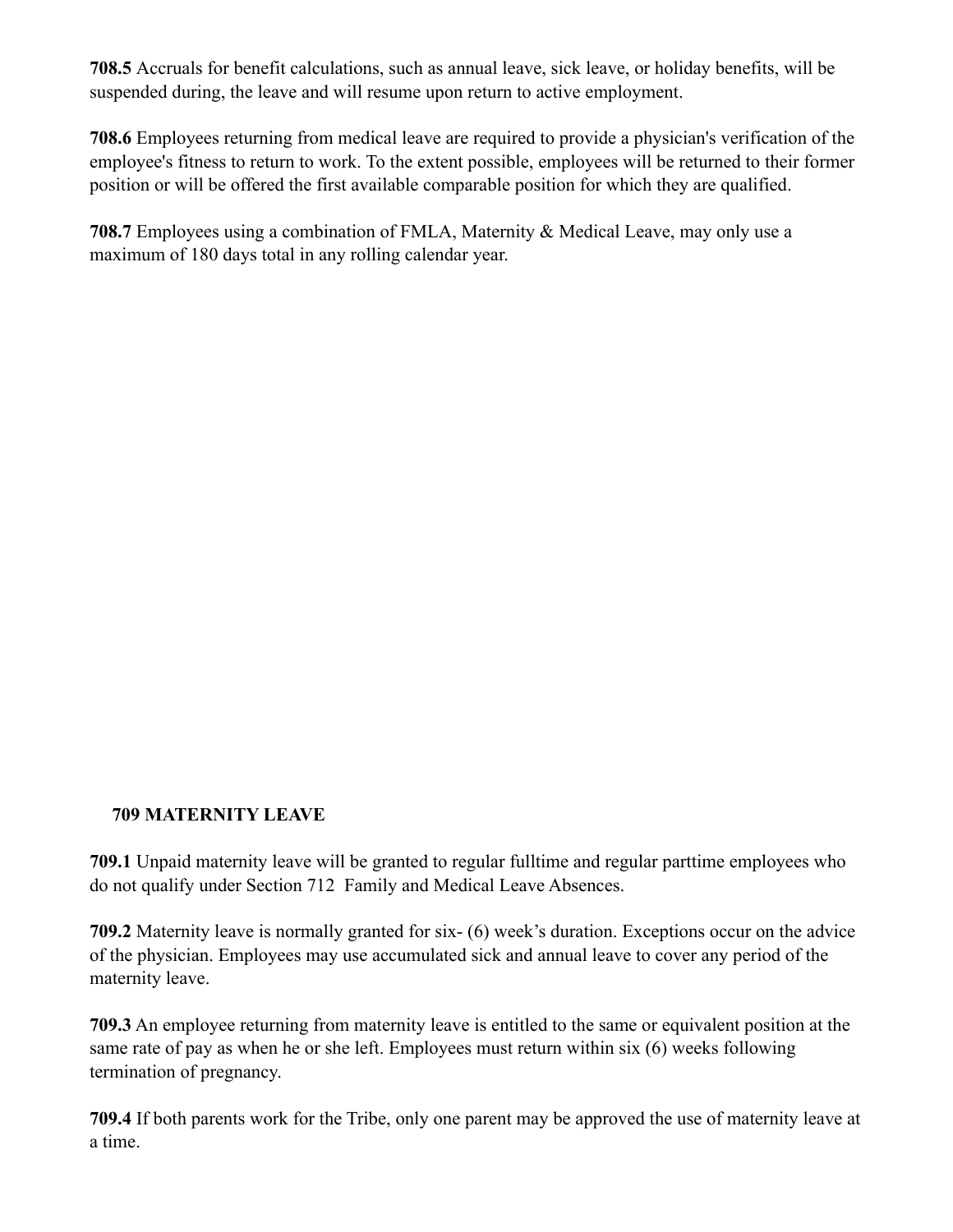#### **7 710 MILITARY LEAVE**

**710.1** A leave of absence without pay will be granted to any employee who is conscripted or called into active duty by a reserve branch of the United States armed services.

**710.2** The employee will be reinstated with full seniority to his or her former position or to a comparable position if application for reemployment is made within 90 calendar days of the date of an honorable discharge or the date of release from hospitalization following discharge.

**710.3** Any employee who is a member of a reserve component of the armed forces will be placed on unpaid leave for his or her annual twoweek training duty. Benefit programs will be unaffected, and the employee may elect to use any vacation entitlement for the absence. Training leaves will not normally exceed two weeks per year, plus reasonable travel time.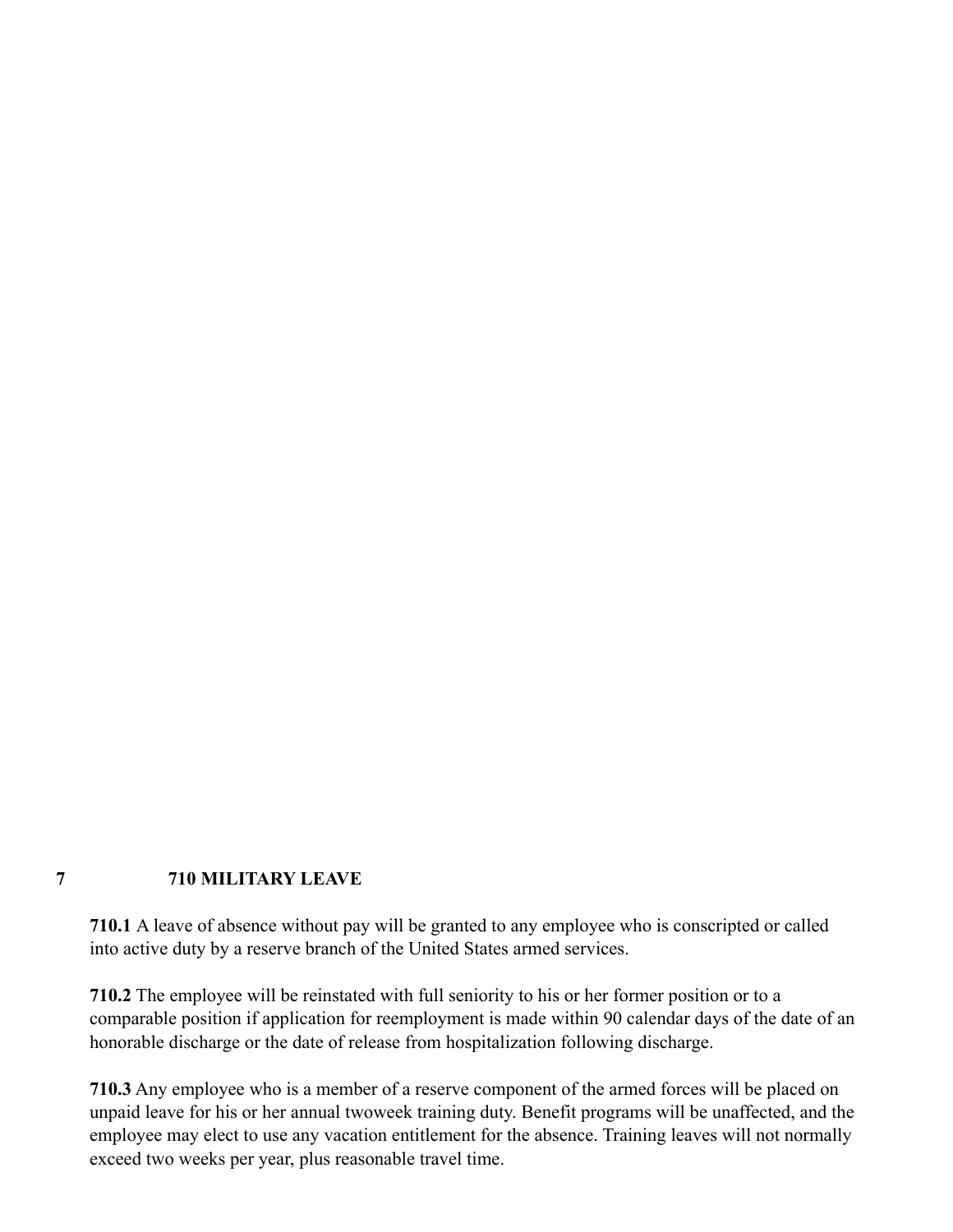### **711 LEAVE OF ABSENCE**

**711.1** In accordance with the guidelines set forth in this policy, the employer may provide an unpaid leave of absence to employees who wish to take time off from work duties to fulfill personal obligations.

**711.2** Leaves of absence may be granted for a period of up to 30 calendar days. All requests must be in writing and approved by Department Manager.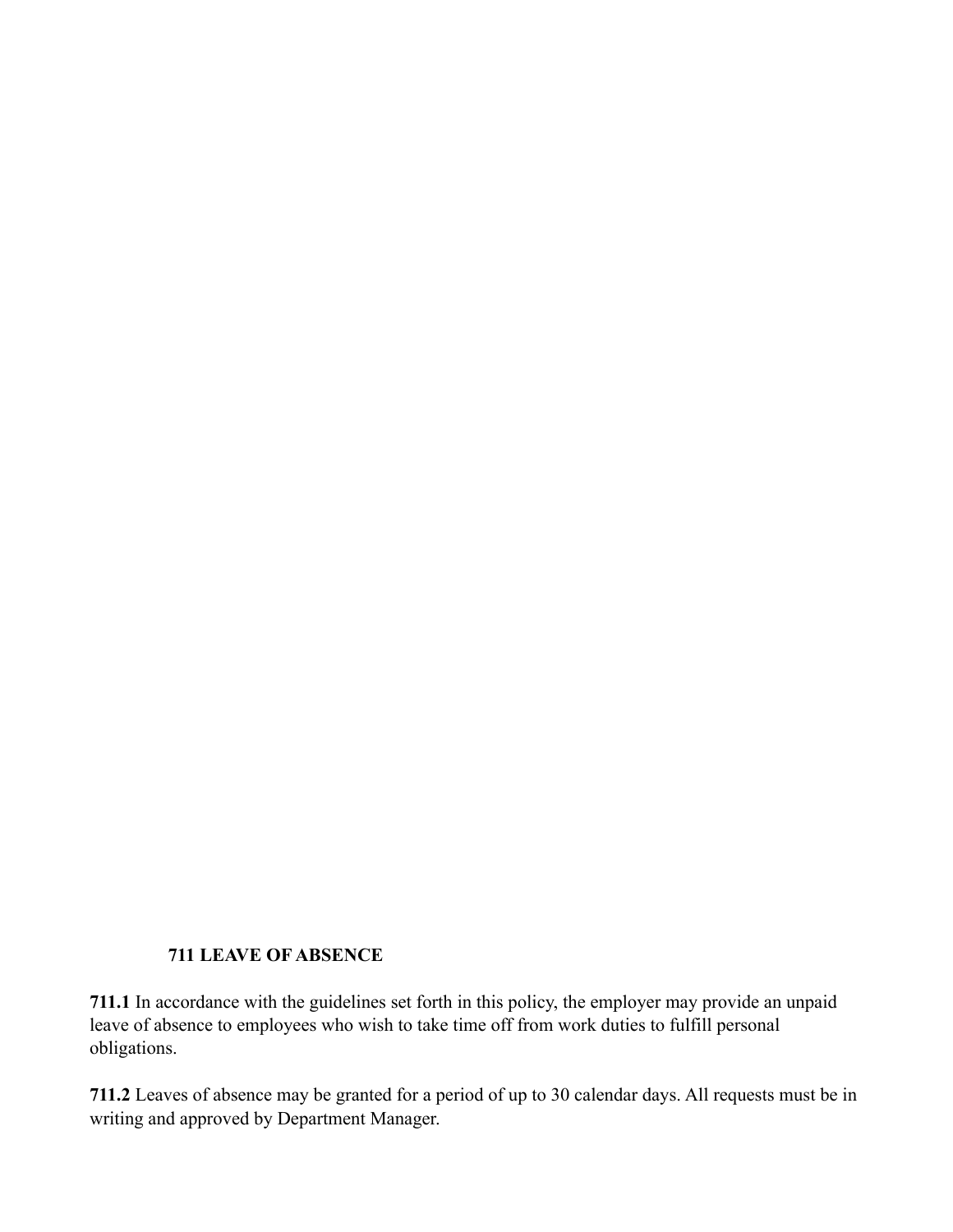**711.3** Requests for leave of absence will be evaluated based on a number of factors, including anticipated operational requirements and staffing considerations during the proposed period of absence.

**711.4** Accruals of benefit calculations, such as vacation, sick leave, or holiday benefits, will be suspended during the leave and will resume upon return to active employment.

**711.5** Medical and disability benefits will be paid by the employer for the duration of the leave of absence.

**711.6** To the extent possible, employees returning from a leave of absence will be returned to their former position or will be offered the first available comparable position for which they are qualified.

**711.7** An employee currently on a leave of absence may request early termination of the leave. The granting of such requests is at the discretion of Department Manager.

**711.8** If an employee fails to report to work at the expiration of the approved leave period, the employer **will** assume that the employee has resigned.

**711.9** The granting of all leaves of absence will be upon review of each individual request and a decision **will** be made on a nonprecedent setting basis.

# **712 FAMILY AND MEDICAL LEAVE OF ABSENCES**

**712.1 The Bay Mills Indian Community** will comply with all applicable requirements of the Family and Medical Leave Act (FMLA) of 1993.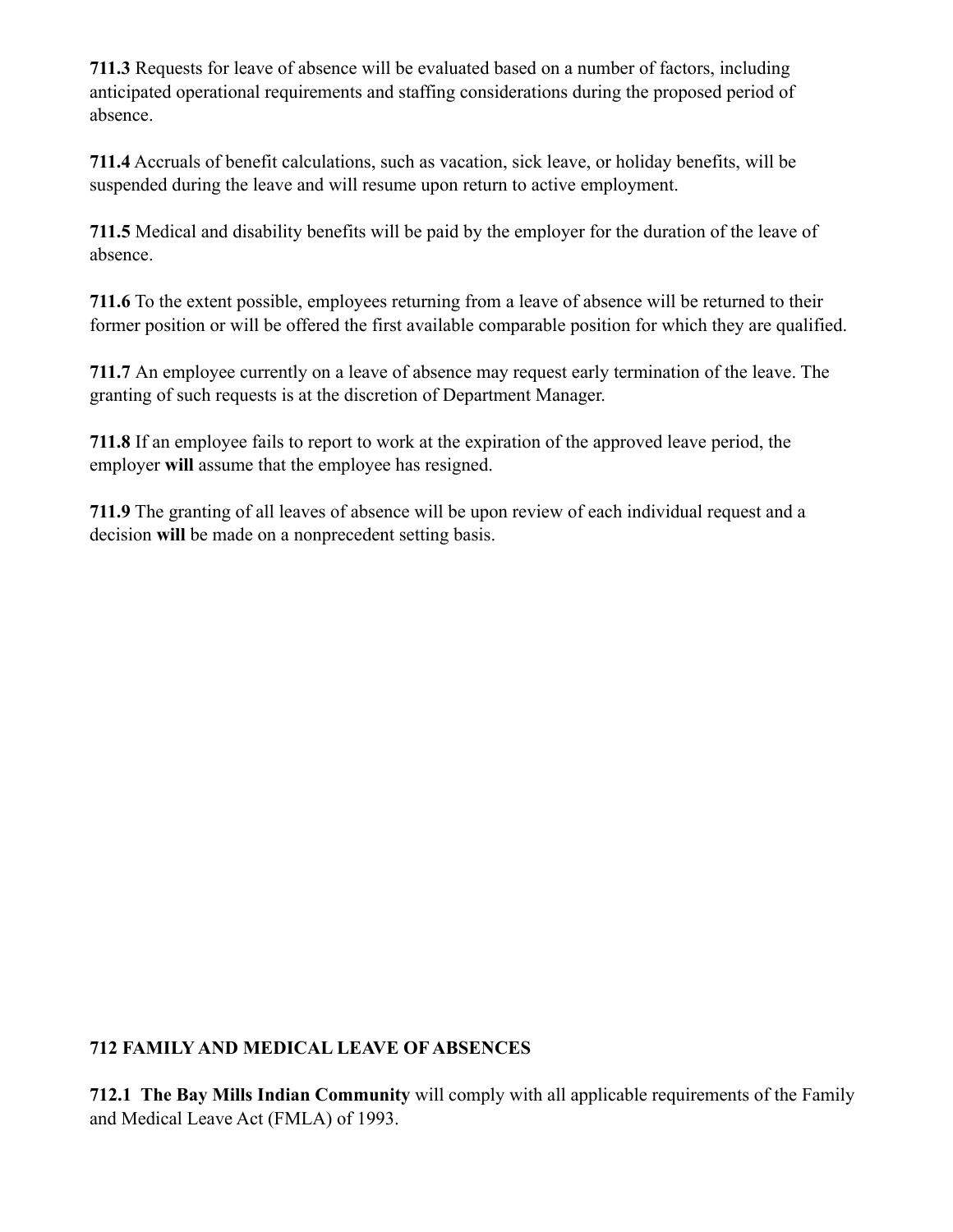**712.2** Employees who have worked for Bay Mills Indian Community and who have both: worked at least 12 months (not necessarily consecutively); and have worked at least 1250 hours in the previous twelve months, are covered by the provisions of the FMLA.

**712.3** Covered employees are eligible for up to 12 weeks unpaid, job protected leave in any calendar year for the following reasons.

(A)To care for a child upon birth or upon placement for adoption or foster care;

(B) To care for a parent, spouse, or child with a serious health condition; or

(C) When an employee is unable to work because of a serious health condition.

**712.4** When FMLA leave is taken to care for a sick family member or because of an employee's own serious health condition, the leave may be taken intermittently or on a reduced leave schedule when medically necessary. Medical certification that the treatment for a serious health problem is best accommodated by intermittent or reduced leave is necessary to do so. Employees must request intermittent leave with their department managers.

**712.5** FMLA Leave is unpaid, whether the employee is exempt or non-exempt and exempt employee's pay will be reduced by the amount of time on intermittent leave.

**712.6** The employer will continue existing health coverage and benefits for the extent of the FMLA leave. If an employee does not return to work at the end of his or her FMLA leave, the employee may be liable for repayment of all employer paid benefits during the FMLA leave.

**712.7** An employee returning from a FMLA leave will be reinstated to his or her former position or an comparable position.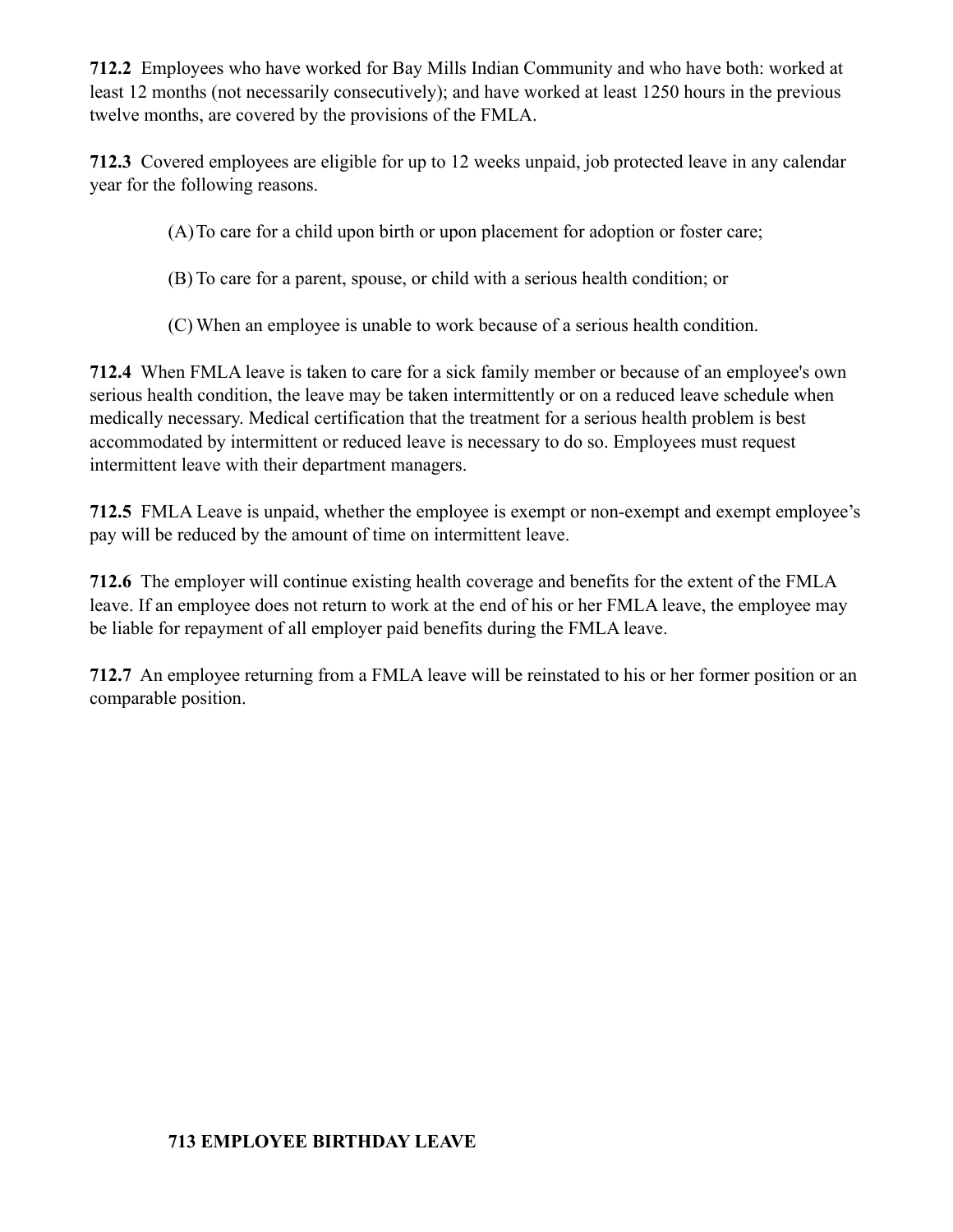**713.1** All non-probationary, regular fulltime (30-40 hours scheduled) and regular parttime (20-29 hours scheduled) employees are eligible to receive a day off with pay for their birthday.

**713.2** Birthday leave requests are subject to approval by an employee's manager based on operating requirements. All requests for birthday leave must be submitted in writing to an employee's manager at least one week in advance of the requested day off.

**713.3** The paid birthday equivalent to 8 hours can be taken within the pay period of the actual birthday date. Employees who do not request birthday leave, or use within the pay period of their birthday, will lose it.

**713.4** Employees are not eligible for birthday leave until they are (18) eighteen or provide proof of graduation to the department manager.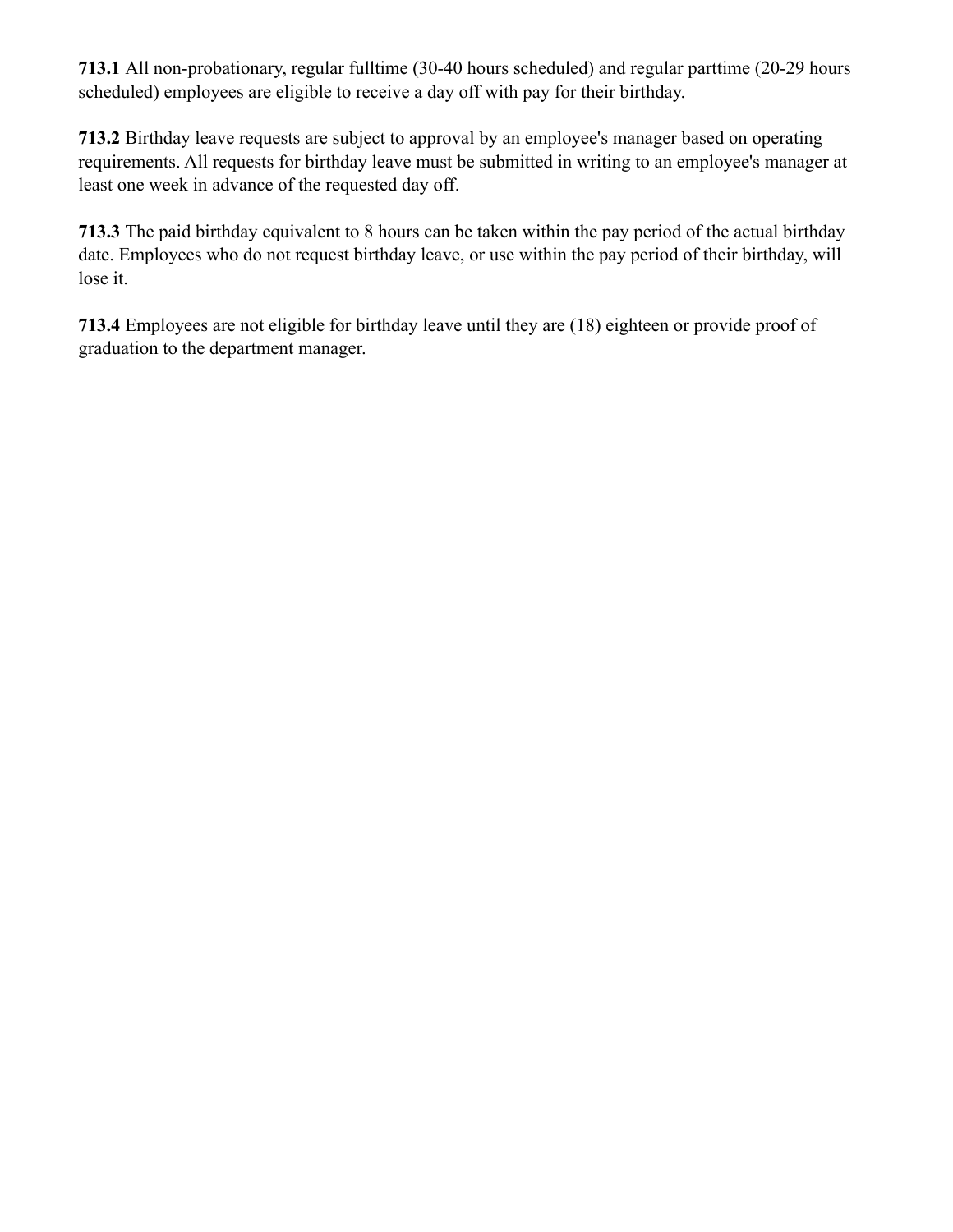### **714 DONATED LEAVE** *(revised 9/17/2021)*

**714.1** Bay Mills recognizes that employees may have medical emergencies, resulting in the need for additional time off in excess of their available sick/personal time. To address this need, all eligible employees will be allowed to donate accrued leave from their current balance to the donated leave bank.

**714.2** Employees can donate a maximum of 40 hours or no more than 50% of their current Vacation, Annual or Sick leave. Eligible employees can voluntarily donate leave at any time during the first three quarters of the fiscal year, except in connection with termination of employment.

**714.3** Donated leave will be converted to an hourly rate of the employee donating the leave rate when allocated to the donated leave bank.

**714.4** All non-probationary, regular fulltime (30-40 hours scheduled) and regular parttime (20-29 hours scheduled) employees are eligible to request leave from the donated leave bank for their regularly scheduled hours. On-Call, Seasonal and Temp Employees are eligible to request donated leave if they have been required to quarantine or unable to work due to the Tribes Covid-19 related policies for their regularly scheduled hours.

**714.5** Employees can request donated leave using the "Request for Leave Form". All requests must be submitted in writing to their department manager, and approved by executive management.

**714.6** Employees must have currently exhausted all their leave and be on approved Medical or Family & Medical Leave (FMLA) to qualify for donated leave.

**714.7** Employees can receive a maximum of 160 hours of donated leave in any rolling calendar year.

**714.8** Human Resources will be responsible for the communication and administration of the donated leave bank.

**714.9 DECLARED EMERGENCIES:** During periods of Federal, State, or Tribal declarations of emergency, the Tribe recognizes the need to protect the wellbeing of its members, employees, patients and patrons. In the event of any declared emergency, the Tribe may modify the manner of implementation of this policy and grant leniency.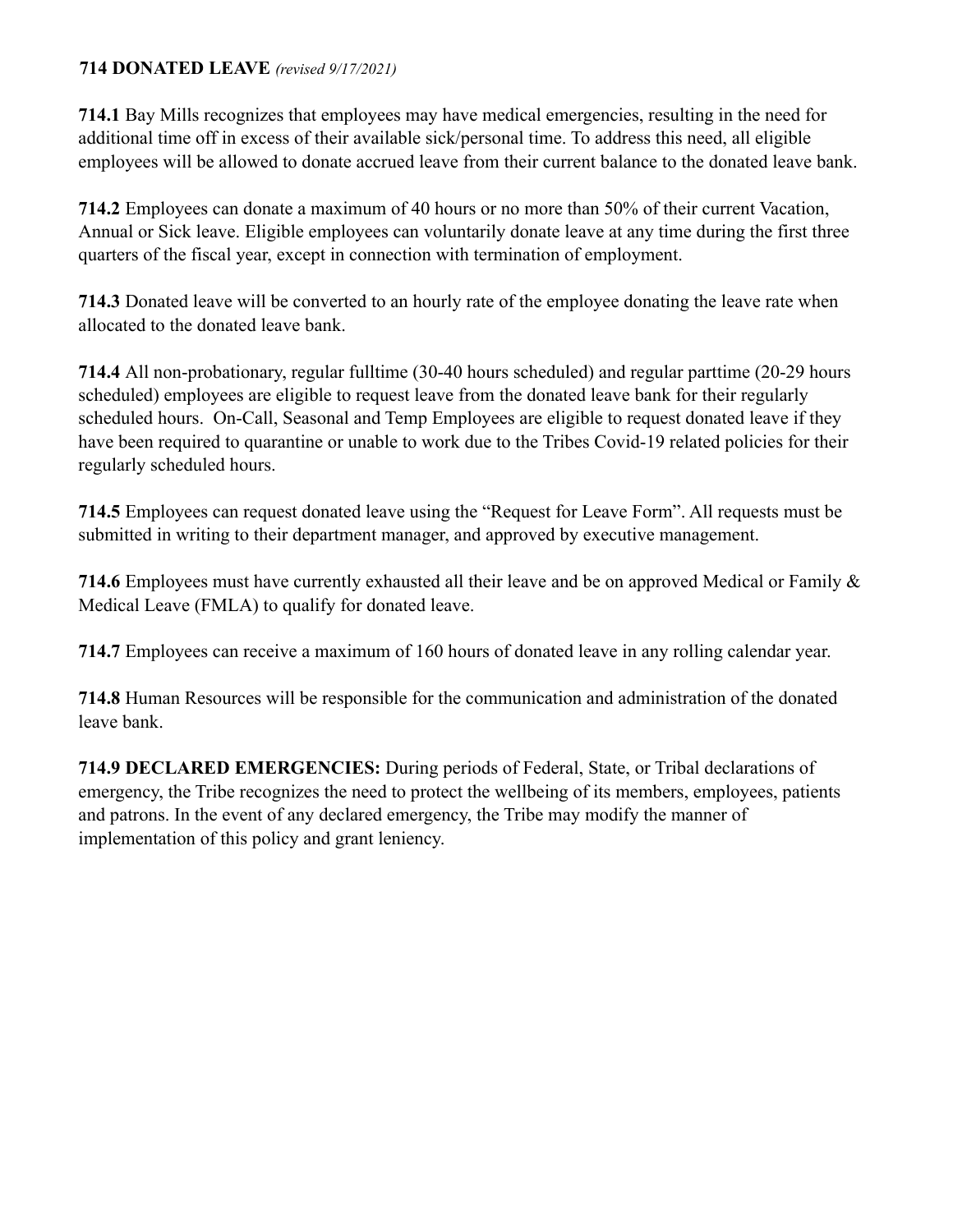### **800 WORK SCHEDULES**

**800.1** Work schedules will be set by an employee's immediate department manager according to operating requirements. Employees may not alter their set work schedule without the written permission of their department manager.

**800.2** Employees requesting to switch or change their schedule must have the prior approval from their department manager.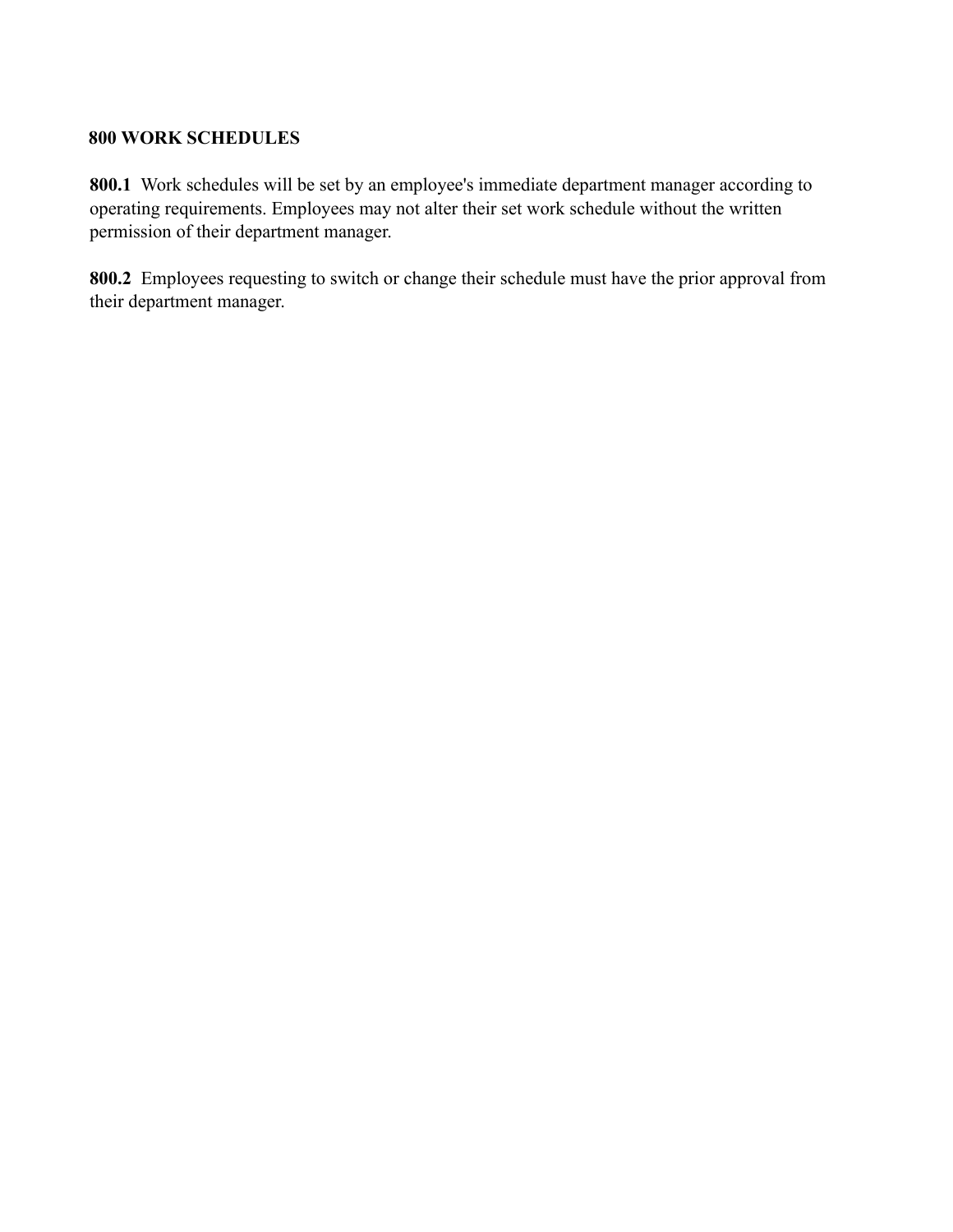#### **801 WORK HOURS** *(Revised 3-28-22)*

**801.1** The normal full-time work schedule for all employees is 40 hours a week, or 80 hours a pay period. Staffing needs and operational demands may necessitate variations in starting and ending times, as well as variations in the total hours that may be scheduled each day and week.

**801.2** Each employee's work schedule will be set by his or her department manager according to the needs of the Tribe and the Enterprise.

**801.3** Non-exempt employees must be paid overtime, or compensatory time, for any hours worked over 40 hours in a week, or 80 hours in a pay period for Law Enforcement. Paid leave, holidays, paid lunches or other leave time does not count towards hours worked. Law Enforcement Captain, or their designee, may approve overtime for unscheduled hours worked in lieu of total hours worked.

**801.4** Overtime or compensatory time must be approved by the department manager in advance of the excess hours being accumulated. Time spent traveling outside of normal working hours shall not be eligible for compensation, Non-exempt employees attending trainings shall be compensated for attendance during their regular scheduled work hours.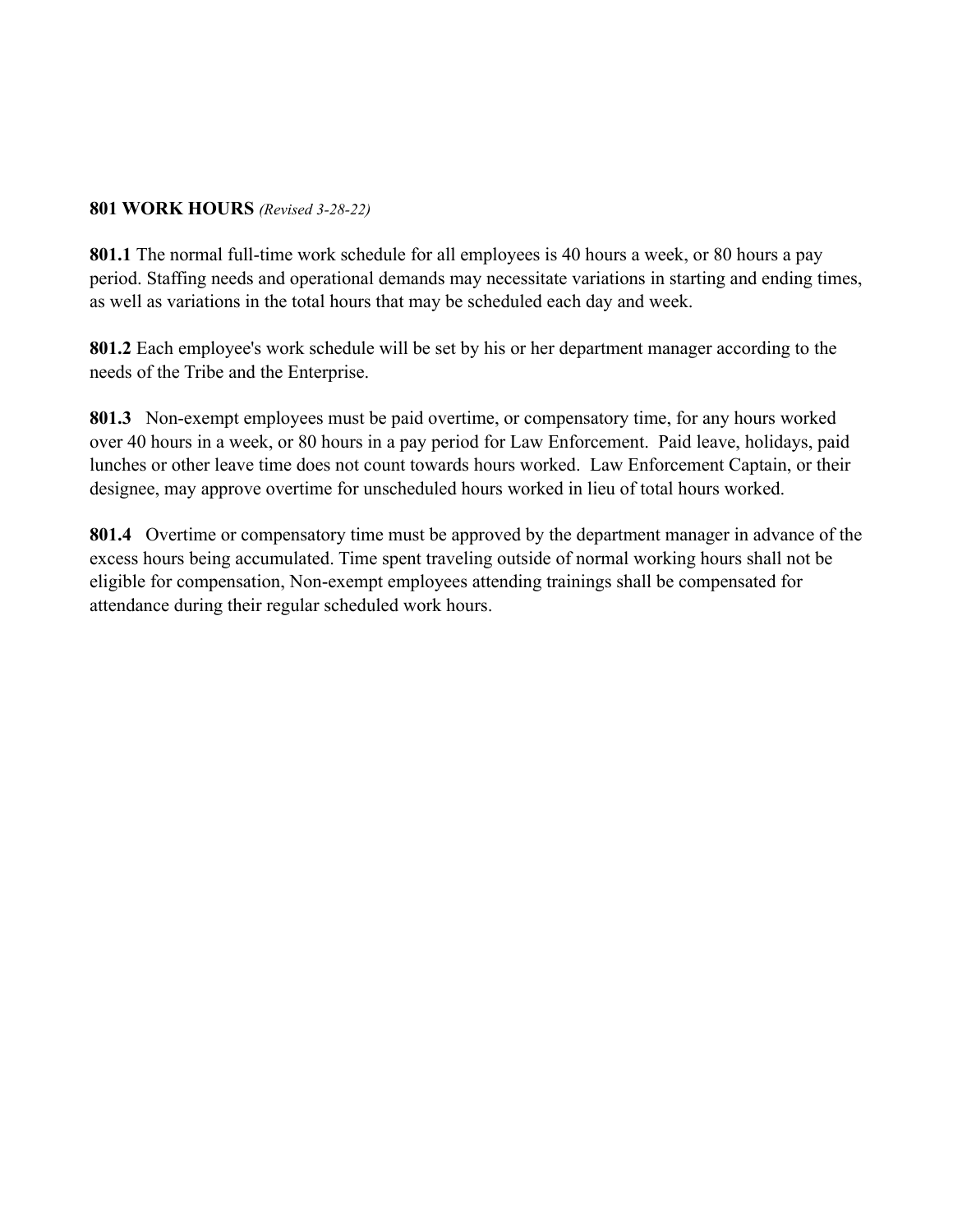# **802 MEAL AND BREAK PERIODS** *(Revised 3-28-22)*

**802.1** Full and parttime employees who are scheduled to work six or more hours on a given day will receive a thirty (30) minute meal period. Governmental employees must work at least 6 hours in a workday to receive a 30 minute paid meal period. Governmental employees must punch out when they leave the workplace for non-work related purposes or take a lunch break. All Government Departments do not qualify for paid lunch. Those department directors will communicate their internal policies to their staff.

**802.2** Meal periods will be scheduled by an employee's immediate supervisor according to operating requirements.

**802.3** Employees should be relieved of all active responsibilities during meal periods.

**802.4** Unless requested or approved by a manager, an employee will not receive additional compensation for time worked through a meal period.

**802.5** Only Enterprise Employees are eligible for the employee paid or reduced cost employee meals provided by management. Only Enterprise Employees may use the enterprise employee break-rooms.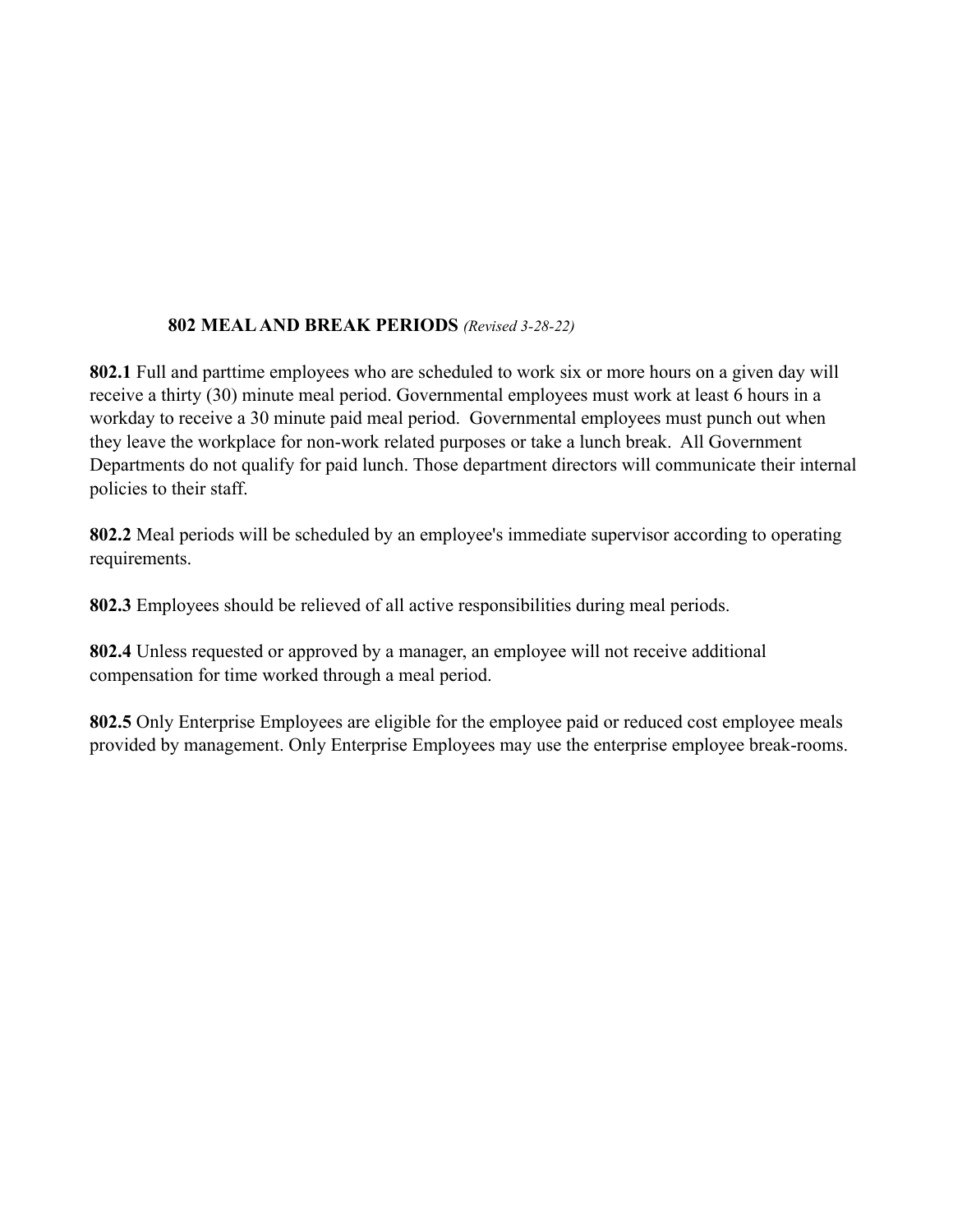## **803 TIMEKEEPING**

**803.1** Accurately recording time worked is the responsibility of every employee. Federal regulations require the employer to keep an accurate record of time worked. Time worked is all the time actually spent on the job performing assigned duties.

**803.2** The employee must comply with the timekeeping system implemented by the employer. Failure to properly comply with the requirements of the timekeeping system can result in disciplinary action.

**803.3** All employees must record their time through use of a time clock, unless otherwise stated by the Executive Council.

**803.4** Employees must punch in and out at the beginning and end of their scheduled shift. Employees must punch out and in if they leave the workplace for non-work related purposes, including lunch. Employees must have approval from their department manager to leave the workplace for non-work related purposes during their scheduled shift. Failure to properly utilize the time clock can result in disciplinary action.

**803.5** Tampering, altering, falsifying time records or recording time on another employee's time record may result in disciplinary action, up to and including discharge.

**803.6** Managers must ensure that an employee's timecard is audited and all leave accruals inputted, prior to signing off and submitting to payroll each pay period. Unless notified otherwise, the deadline for this is Monday at 10 AM of a payroll week.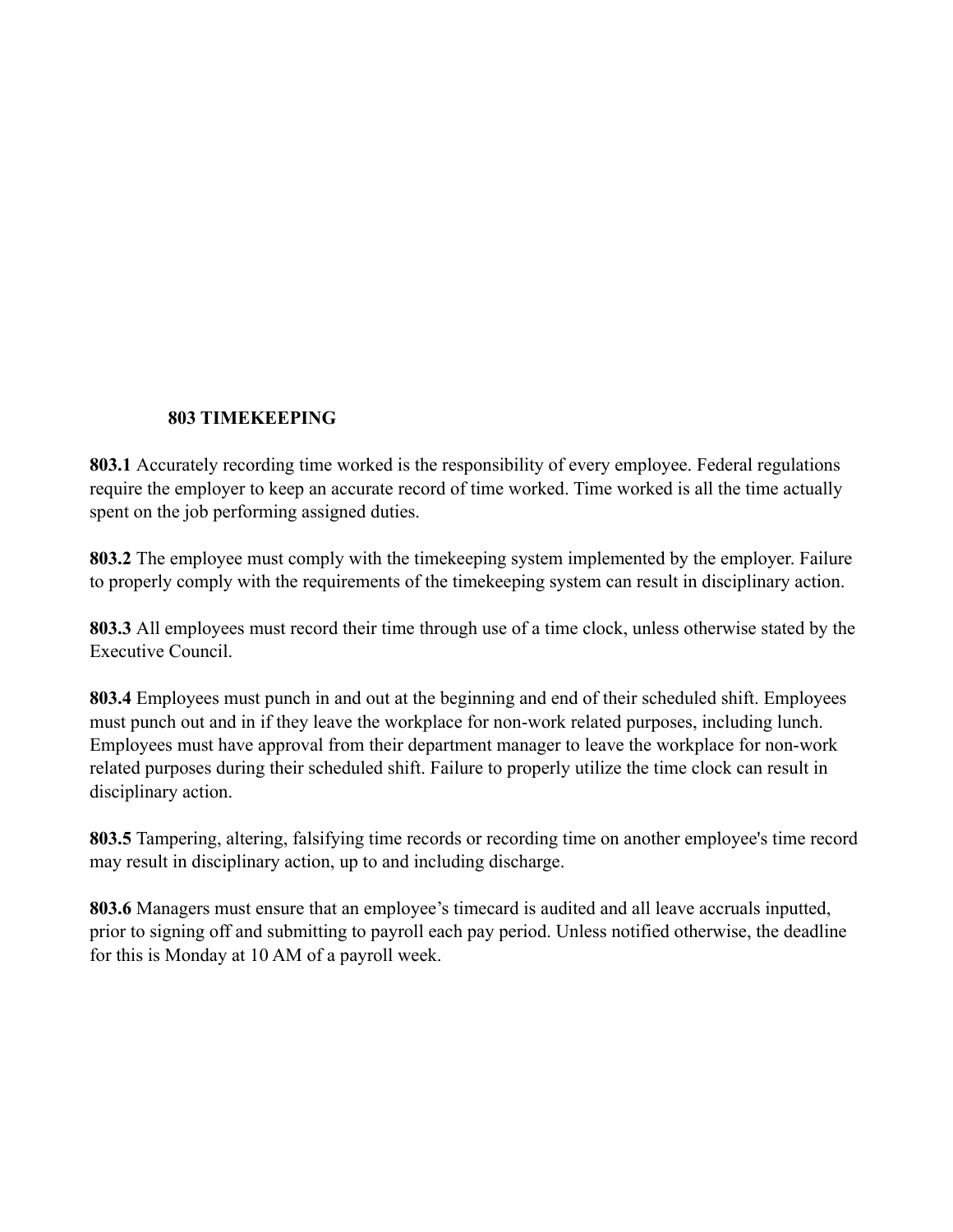## **804 OUTSIDE EMPLOYMENT**

**804.1** An employee may hold a job with another Employer as long as their manager determines no conflict exists or he or she satisfactorily performs his or her job responsibilities with the Bay Mills Indian Community. All employees will be judged by the same performance standards and will be subject to the employer's scheduling demands, regardless of outside work requirements.

**804.2** If the employer determines a conflict of interest exists or that an employee's outside work interferes with performance or the ability to meet the requirements of the organization, the employee may be asked to terminate the outside employment if he or she wishes to remain employed with the Tribe.

**804.3** All requests are subject to management discretion and approval, as well as any potential contract restrictions.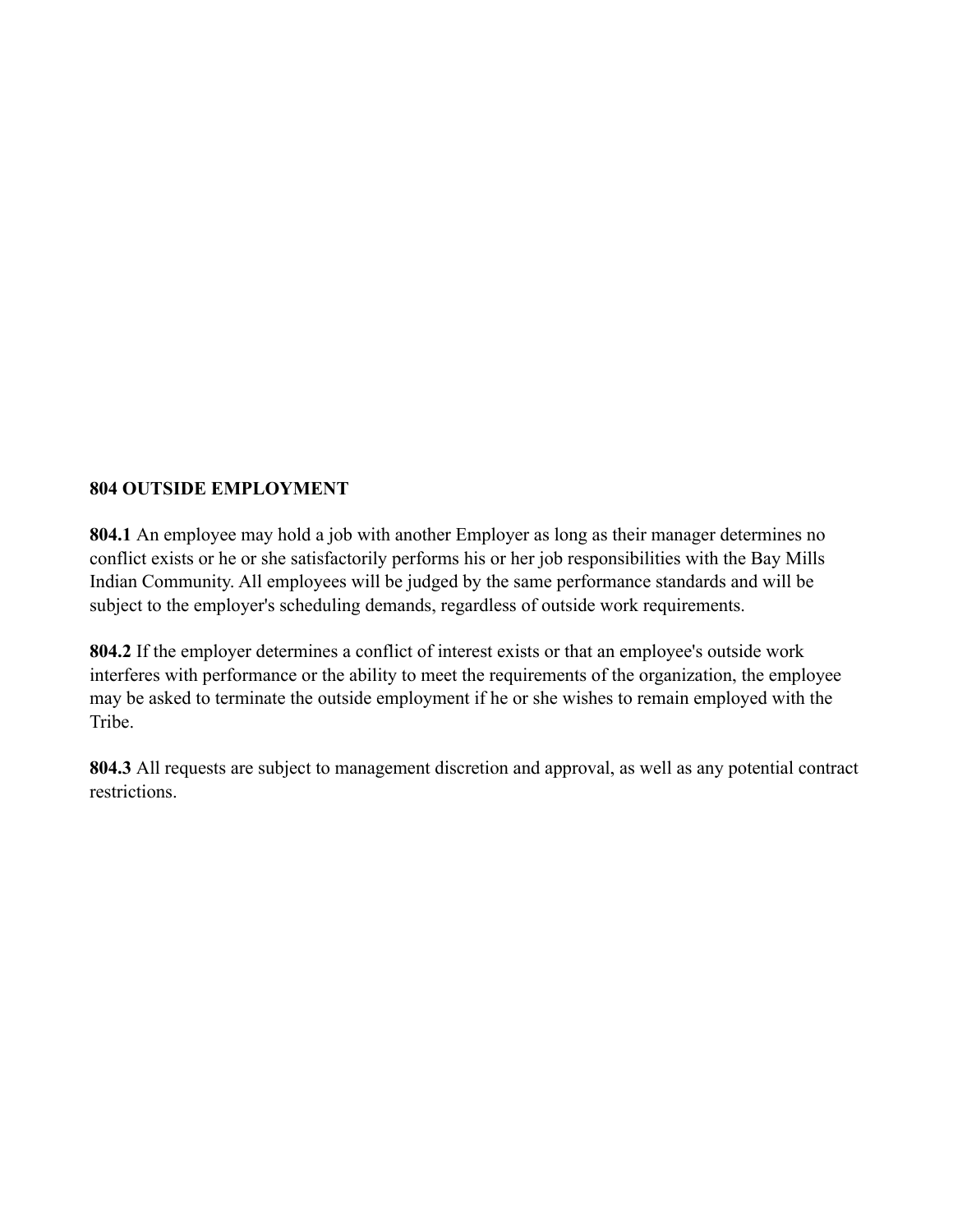#### **805 SAFETY**

**805.1** Establishment and maintenance of a safe work environment is the shared responsibility of the employer and employees from all levels of the organization. The employer will attempt to do everything within its control to assure a safe environment and compliance with federal and local safety regulations. Employees are expected to obey safety rules, wear safety equipment provided, and exercise caution in all their work activities. They are asked to immediately report any unsafe conditions to their supervisor. Not only supervisors, but employees at all levels of the organization are expected to report or correct unsafe conditions as promptly as possible.

**805.2** All accidents that result in injury must be reported to your manager, as well as the proper documentation completed and reported to the safety department, regardless of how insignificant the injury may appear.

**805.3** Employees working in positions that have access to or use harmful chemicals are required to know the location and familiarize themselves with the Material Safety Data Sheets (MSDS) provided for each chemical they use while employed with the Tribe.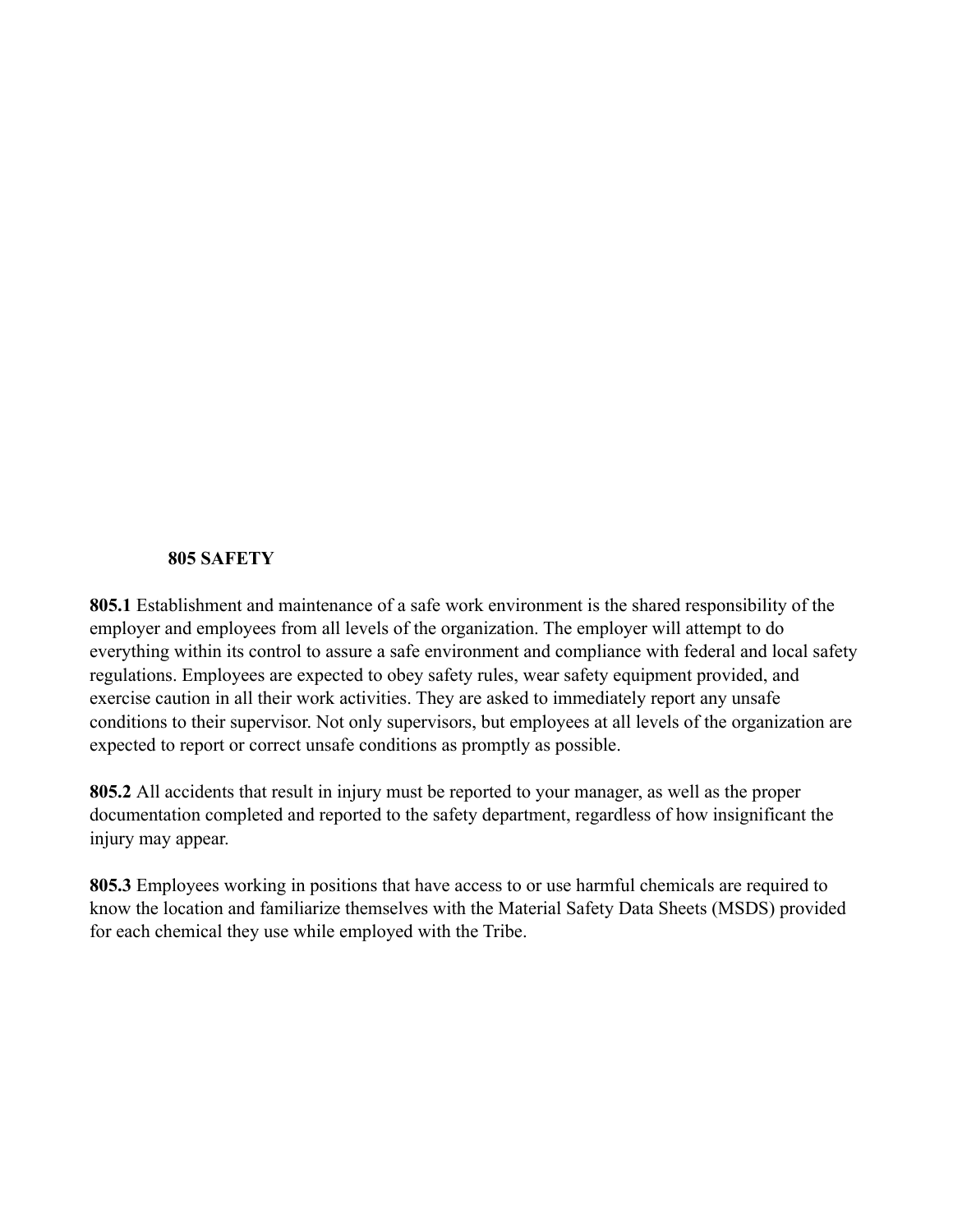## **806 SECURITY INSPECTIONS**

**806.1** The employer wishes to maintain a work environment that is free of illegal drugs, alcohol, firearms, explosives, or other prohibited items. To this end, the employer prohibits the control, possession, transfer, sale, or use of such materials on its premises. The employer requires the cooperation of all employees in administering this policy.

**806.2** Desks, lockers, and other storage devices that may be provided for the convenience of employees remain the sole property of the employer. Accordingly, management can inspect these areas at any time, either with or without prior notice. Law Enforcement should be contacted if there is reasonable suspicion of illegal activities.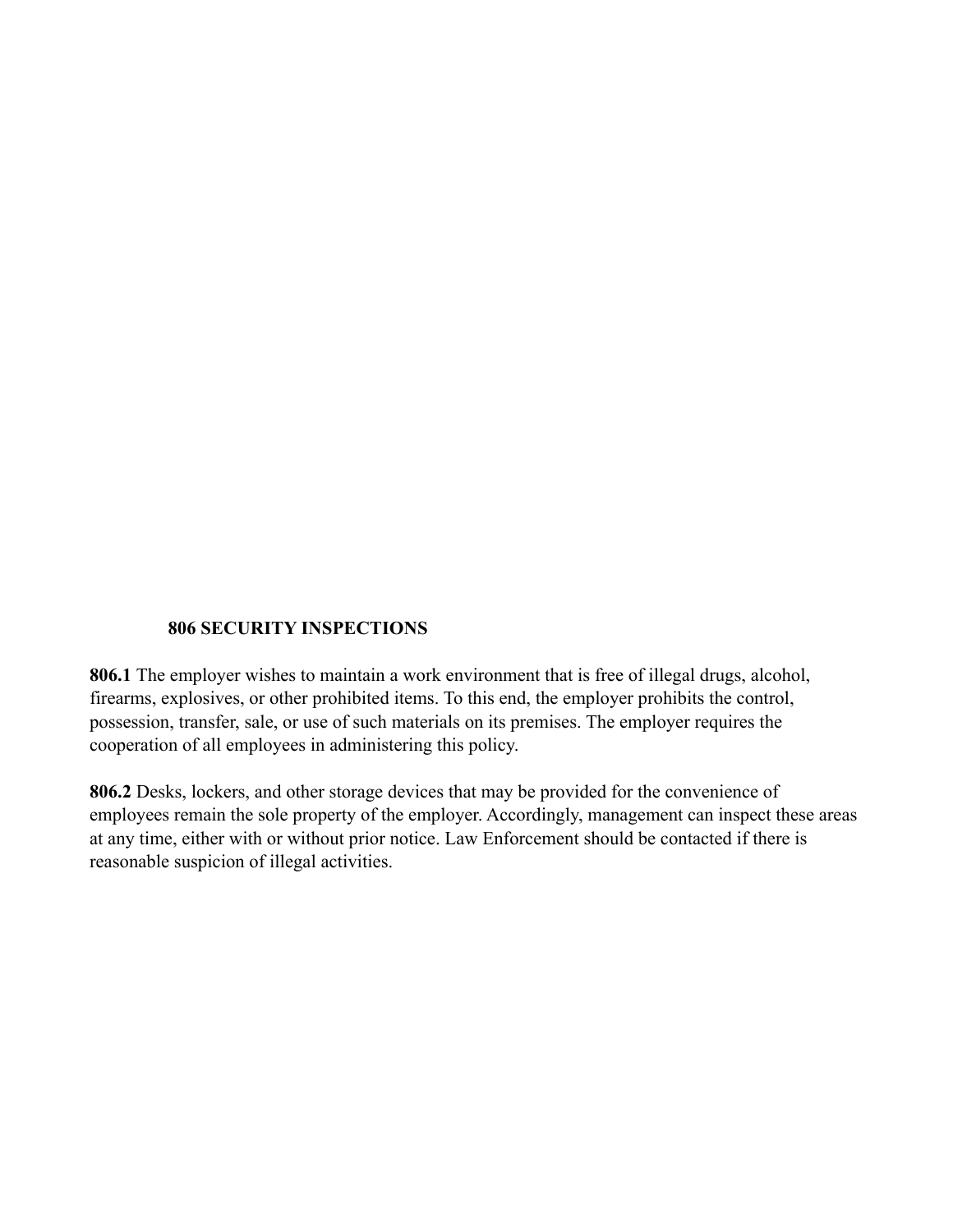# **8 807 USE OF PHONE, COMPUTER AND MAIL SYSTEMS**

**807.1** The Tribe discourages the use of company phones, email and mail systems for personal use. The department manager may set further departmental restrictions on acceptable use within his or her department. All usage must be professional and comply with other tribal policy guidelines.

**807.2** The use of employerpaid postage for personal correspondence is not permitted.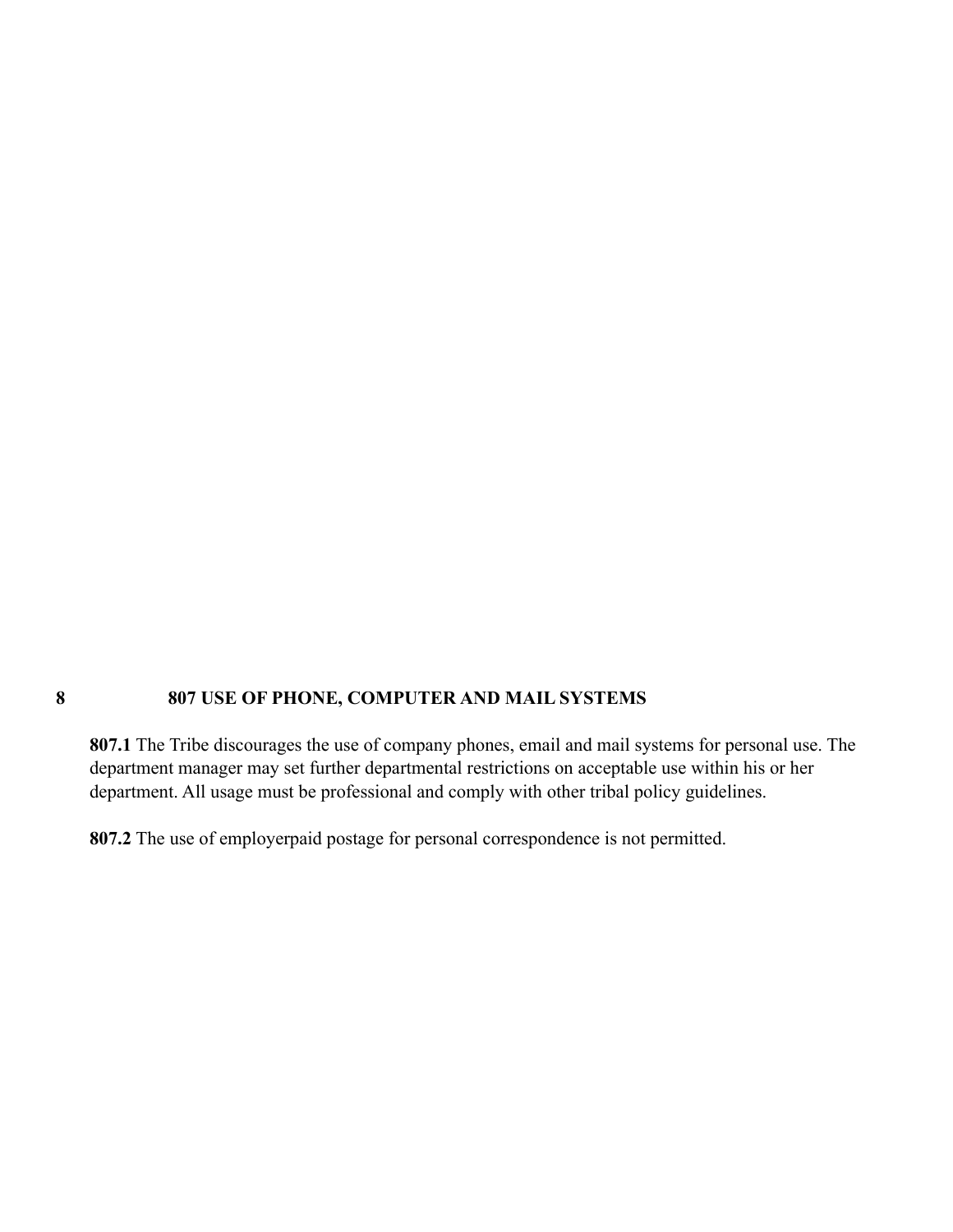# **808 SOCIAL MEDIA POLICIES**

**808.1** Bay Mills Indian Community recognizes that many of its employees use social networking sites such as Facebook, Twitter, LinkedIn, YouTube and MySpace, to name a few. However, employees' use of social media could become a problem if it:

- Interferes with the employee's work
- Is used to harass or discriminate against co-workers or our clients
- Creates a hostile work environment
- Divulges confidential information about our agency or our clients; or
- Harms the goodwill and reputation of our organization.

As a result, employees are encouraged to use social media within the following guidelines. If one is uncertain about the appropriateness of a social media posting, check with the appropriate manager.

## **Social Media Guidelines:**

- Do not post any comment or picture involving an employee or patron of our organization without their express consent.
- Unless given written consent, an employee may not use the Bay Mills logo or any organizational material in social media posts.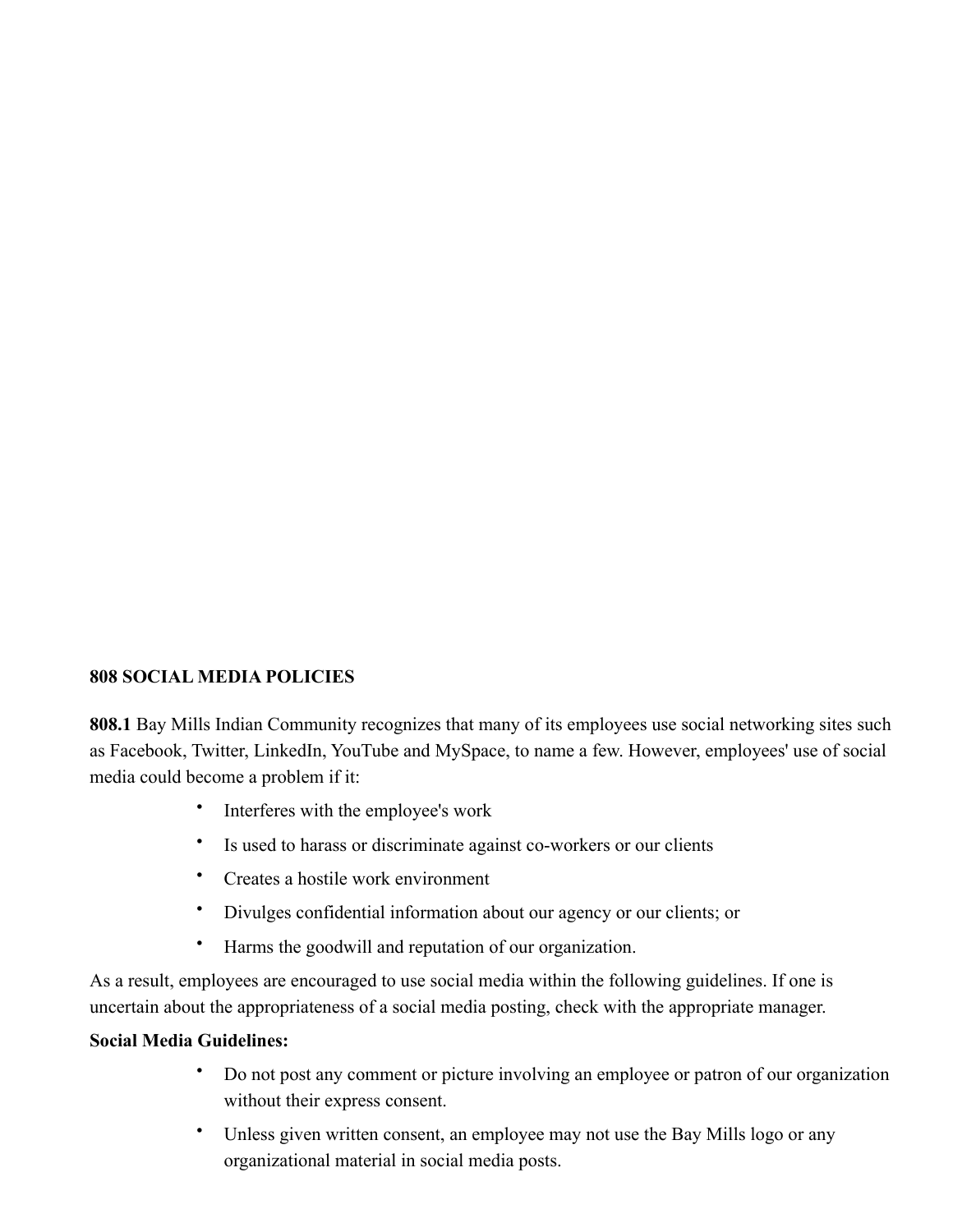- All postings on social media must comply with the Bay Mills policies on confidentiality and disclosure of proprietary information. If an employee is unsure about the confidential nature of information he or she is considering posting, consult the appropriate supervisor, or whoever is in charge of these matters.
- Do not link to the organization's website or post any organizational material on a social media site without written permission from management.
- Do not post any negative comments or picture involving any Tribal entity, Tribal management personnel, or the Tribal Council.
- If an employee posts photographs, comments or other information about patrons or coworkers that are construed as being defamatory, harassing, and libelous, could create a hostile work environment and/or disrupt the operations of the Tribe, the employee will be subject to disciplinary action up to and including the immediate termination of employment.

# **809 SMOKING**

**809.1** To provide and maintain a safe and healthy work environment for all employees, it is the policy of the Tribe to prohibit the use of all commercial tobacco and smoking products, including chewing tobacco and electronic cigarettes (E-cigarettes) on all company premises except in designated areas.

**809.2** Smoking is prohibited in all of the non-designated areas within the Tribal work sites, without exception. This includes common work areas, departments, facilities, conference and meeting rooms, private offices, hallways, stairs, restrooms; employer owned or leased vehicles, and all other enclosed facilities or non-designated areas.

**809.3** Smoking break-rooms and outdoor smoke areas may be designated at the Tribes discretion. While the Tribe may make these areas available to smokers, it in no way has any legal responsibility to do so. Employees who choose to use these smoking areas do so at their own risk.

**809.4** Outdoor designated smoke areas are assigned by the Department Managers of each facility. To ensure consistency, managers working within facilities with more than one department should coordinated and assign one outdoor area.

**809.5** No additional breaks beyond those allowed under the Tribes break or leave policy (*may be taken without prior approval*), for the purpose of using tobacco products.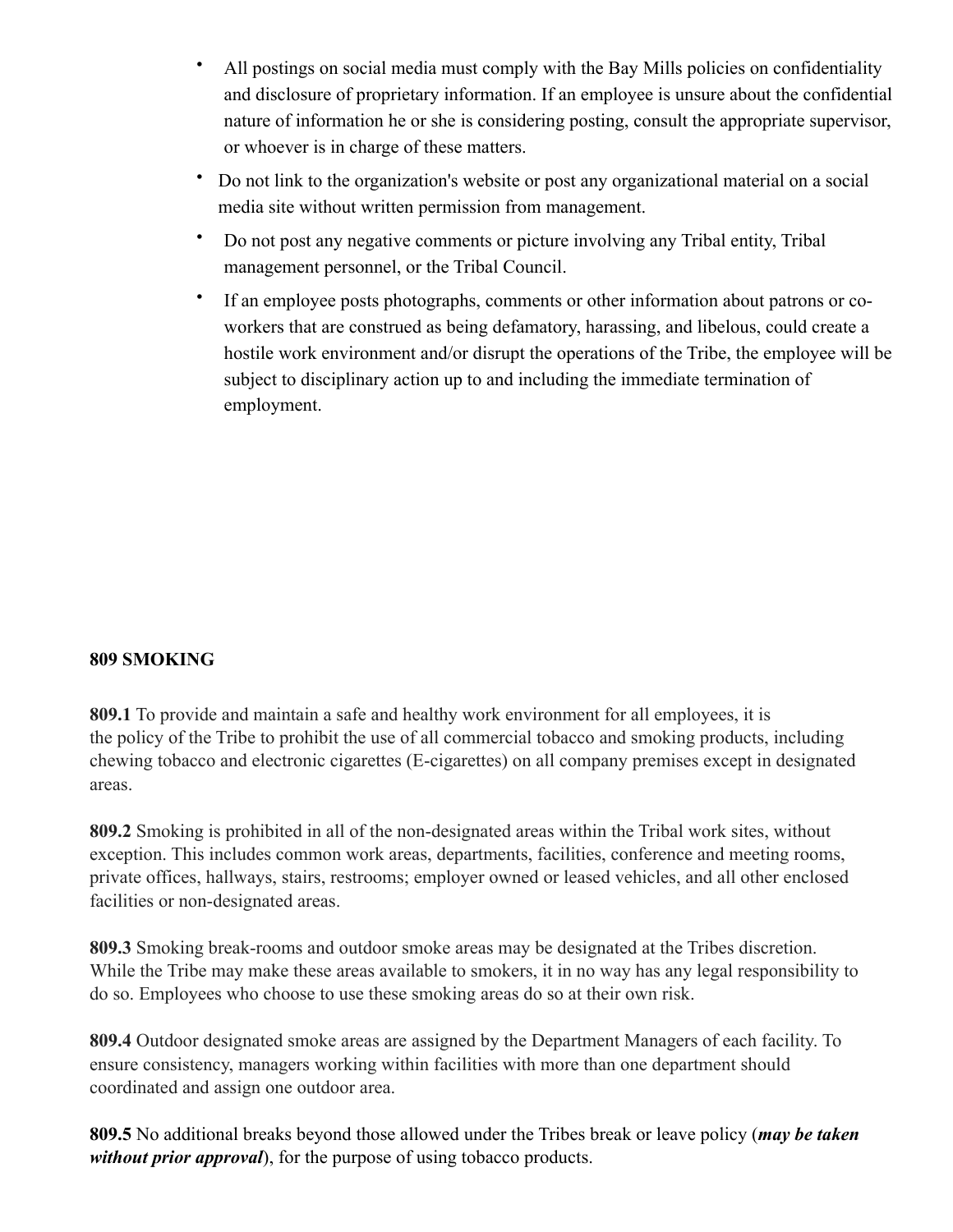**809.6** Employees using tobacco products in the designated areas must dispose of the remains in the proper containers. Failure to comply with all of the components of this policy will result [in disciplinary](https://www.thebalance.com/use-disciplinary-actions-effectively-and-legally-1917913)  [action](https://www.thebalance.com/use-disciplinary-actions-effectively-and-legally-1917913) that can lead up to and include [employment termination.](https://www.thebalance.com/what-causes-employment-termination-1918275)

## **810 REMOTE WORK**

**810.1** Remote work may allow an opportunity for employees to work at home, on the road or in a satellite location. Bay Mills Indian Community (BMIC) considers remote work to be a viable, flexible work option when both the employee and the job are suited to such an arrangement. Remote work may be appropriate for some employees and jobs, but not for others. It is the policy of the Bay Mills Indian Community to permit employees to utilize remote work arrangements where they elect to do so, to the extent it is consistent with this policy. Management will make the determination about which positions are eligible for remote work arrangements. Management must communicate that decision, in writing, with the assistance of Human Resources (HR).

Some employees may be better prepared than others to manage the unique requirements of remote work. When evaluating a remote work request, supervisors should consider whether the employee has a record of satisfactory performance in the workplace and has demonstrated the ability to:

- Prioritize work to meet deadlines
- Accomplish job duties with minimal supervision
- Communicate effectively with clients, stakeholders, and team members
- Manage time effectively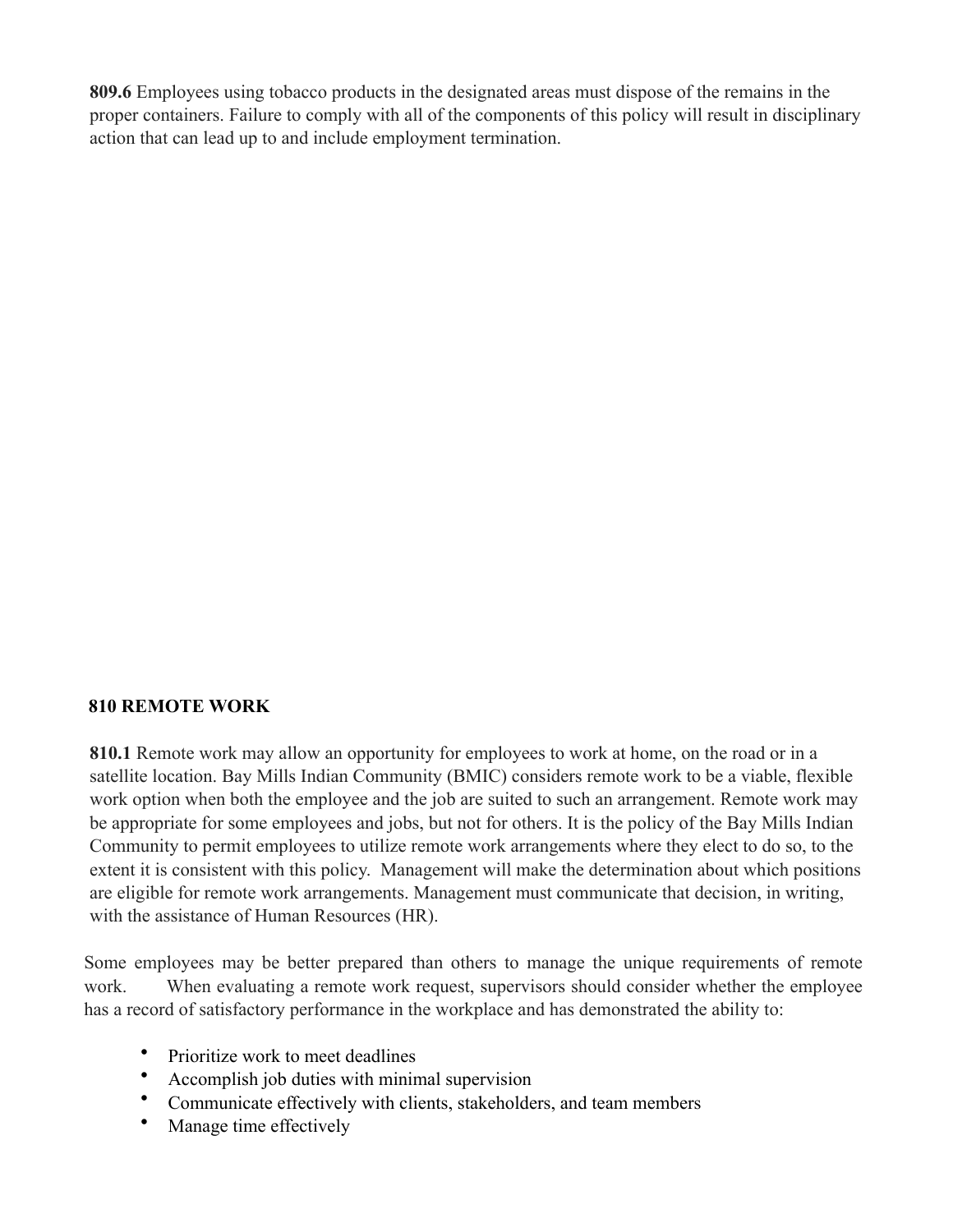Supervisors and Managers must presume that an eligible employee has the capability to adequately work at least 20% of their regularly scheduled hours under a remote work arrangement for the trial period described in Section 810.3. If a Supervisor, or Manager, denies an employee's request to work remotely, that decision must be communicated to the employee in writing.

**810.2** Temporary remote work arrangements may be approved for circumstances such as inclement weather, special projects, business travel or where employees are on medical leave or unable to come to work due to illness or injury. All temporary remote work arrangements are made on a case-by-case basis, focusing first on the needs of the Tribe.

**810.3** A signed agreement between managers and employees is required before an employee is permitted to work from a non-office location on a recurring basis. Managers and employees should determine short-term and long-term goals, and should meet regularly to discuss progress and results.

Employees utilizing a remote work arrangement must follow the performance evaluation process in section 301; and, a six-month performance evaluation must be provided in writing to evaluate the effectiveness of the individual working remotely, as indicated in section 301.2. Similarly, the performance evaluations should include any specific criteria deemed appropriate relating to remote work, such as: responsiveness; one's ability to work remotely; and the criteria set forth in section 810.1.

**810.4** Managers should ensure remote employees have identified and implemented the following as part of the remote work agreement:

- 1. Choose a quiet and distraction-free working space;
- 2. Have an internet connection that's adequate for the job;
- 3. Ensure that other employees in the organization, and people from outside the organization, have the ability to consistently reach the employee;
- 4. Dedicate his or her full attention to the job duties during working hours;
- 5. Adhere to break and attendance schedules agreed upon with his or her manager;
- 6. Ensure the work schedule overlaps with other team members in the department for as long as is necessary to complete job duties effectively.

**810.5** BMIC will provide remote work employees with equipment that is essential to their job duties, such as laptop computers, VPN access, and other supplies and equipment. Non-essential equipment (eg. home internet access and a personal phone) will not be provided by the employer, but will be required for remote work. Department Managers will determine what equipment is deemed essential based on employee position responsibilities. Equipment supplied by the organization is to be used for business purposes only. Any supplies or equipment purchased for remote work will require written approval before the purchase is made. Purchases can then be formally approved using a miscellaneous reimbursement form and a check request.

**810.6** Remote working employees must follow all company policies and procedures as if working from an office based setting. Furthermore, employees are expected to attend in person meetings when requested by Administration. Managers and Supervisors are encouraged to use telephone and video conferencing as an alternative to in-person meetings for remote workers.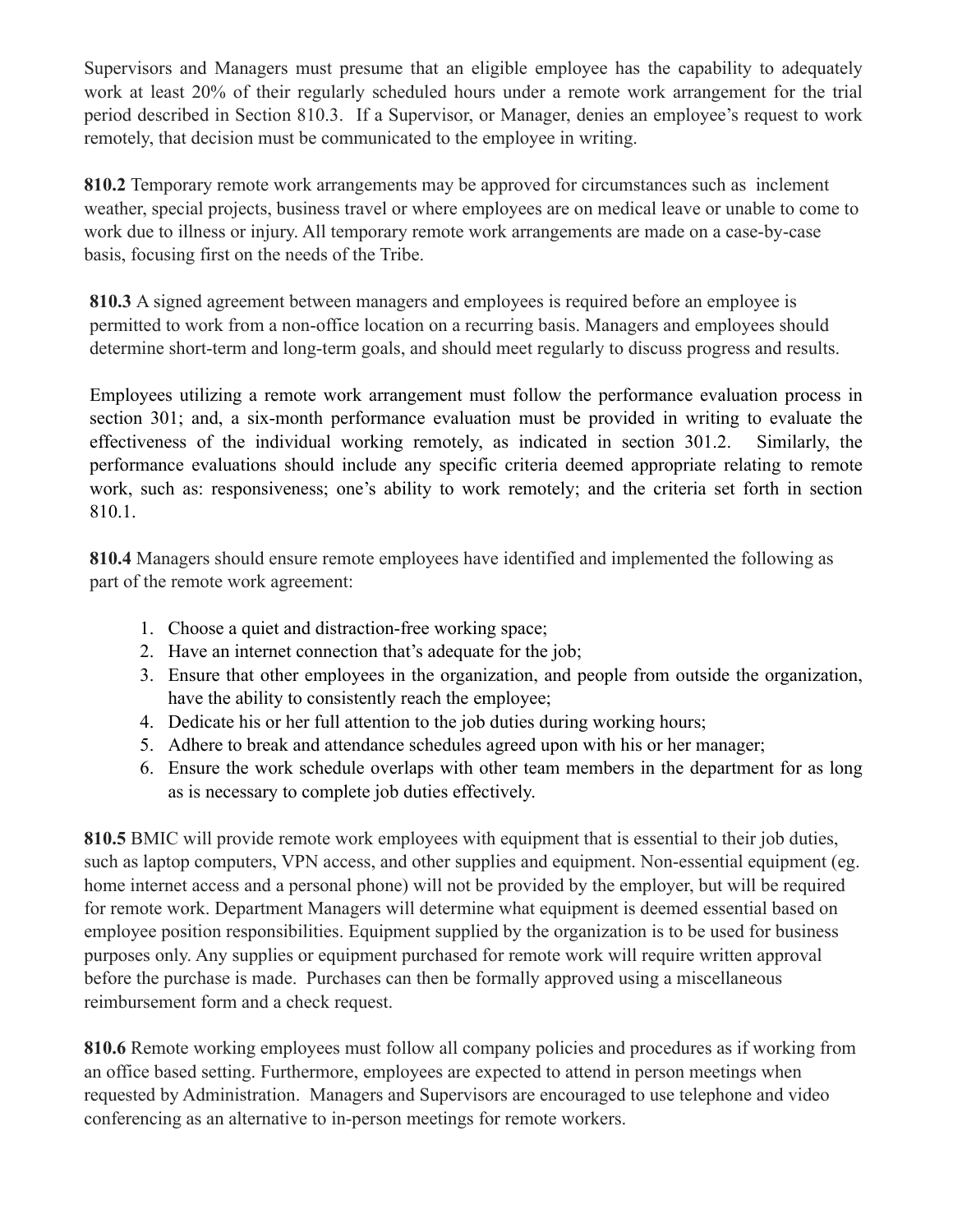**810.7** Consistent with the organization's expectations of information security for employees working at the office, remote working employees will be responsible for ensuring the protection of confidential and/or proprietary information accessible from a home office. Steps to protect this information may include the use of locked file cabinets and desks, regular password maintenance, and any other measures appropriate for the job and the environment.

**810.8** Remote work employees are required to accurately record all hours worked using the Kronos time-keeping system.

# **811 BREASTFEEDING POLICY** *(revised 1/24/22)*

**811.1** Breastfeeding has been shown to be the superior form of infant nutrition, providing a multitude of health benefits to both infants and mothers. The Bay Mills Indian Community, and all its entities, support and promote a breastfeeding-friendly work environment to enable mothers to breastfeed or express their milk during work hours.

Bay Mills Indian Community expects employees and management to have a positive and supportive attitude toward employees who need to breastfeed or express milk during the workday. Discrimination against and harassment of lactating employees in any form is unacceptable.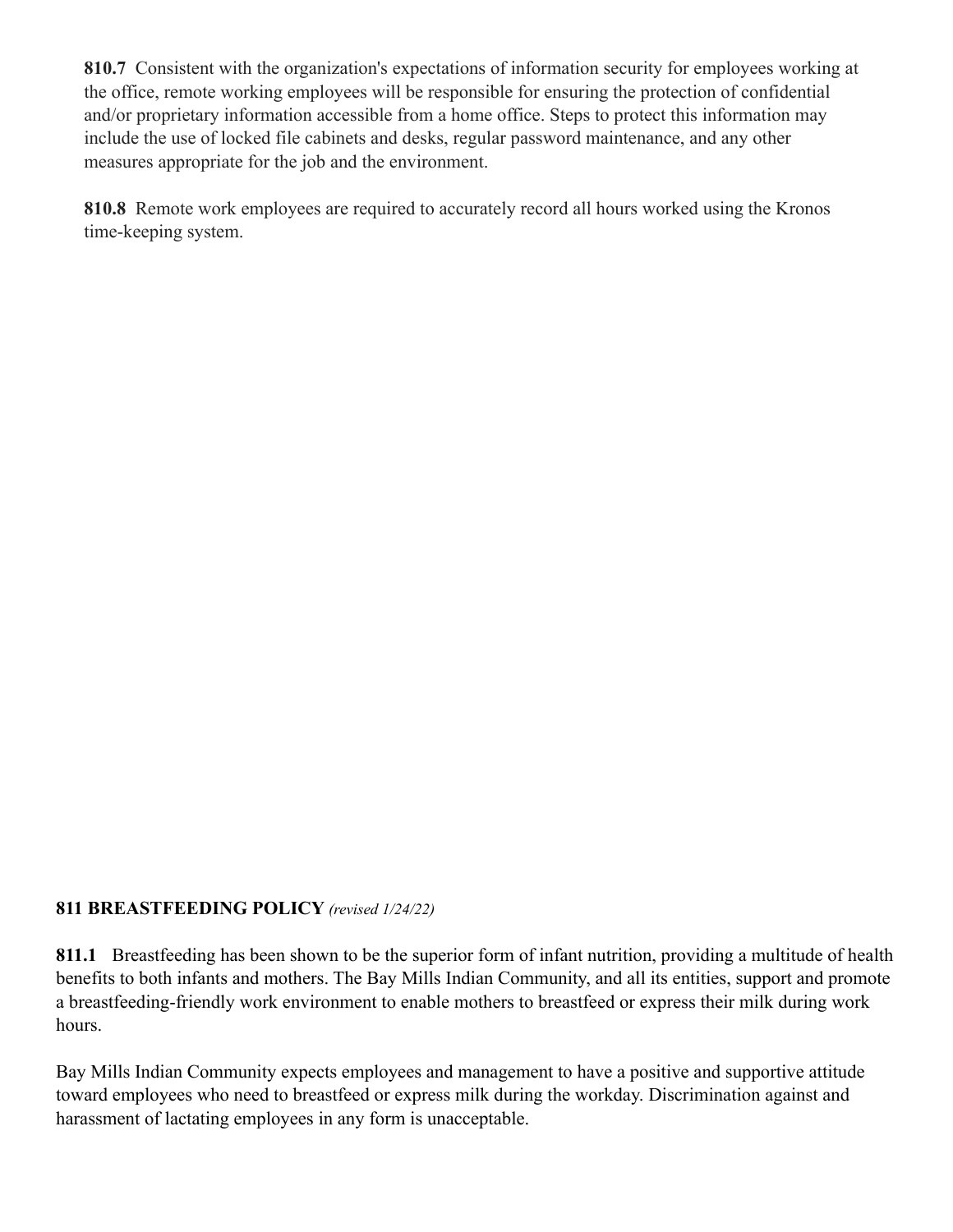**811.2** The frequency, duration and timing of lactation breaks will very between individuals. Employees who wish to breastfeed their infants or express milk during scheduled work hours should work directly with their departmental manager to develop an agreed upon flexible work schedule that minimizes workplace disruption. Where possible, lactation breaks are to be provided as time off without requiring the use of employee paid leave time. Flexible work schedules agreements may include:

- A. Flexible schedules;
- B. Extended break periods;
- C. Paid or unpaid leave if needed beyond breaks;

**811.3** Managers must make reasonable efforts to provide location accommodations close to the employee's work area where they can privately breastfeed or express breastmilk. At minimum, designated areas should include:

- A. A safe, clean, private location;
- B. Must have ability to be locked and free from intrusion;
- C. An electrical outlet;
- D. Comfortable chair;
- E. Nearby access to running water.

Employees may, if available, use their private office area for breastfeeding or milk expression, if they prefer. Where suitable workplace facilities are not available on-site, the employee and their manager should discuss suitable alternatives and agree on the most appropriate arrangement.

**811.4** The duration of breastfeeding and lactation is the personal and individual choice of the employee. Thus, the Bay Mills Indian Community will continue to support and accommodate the lactating employee for as long as the employee chooses to express breast milk for their child.

**811.5** Employees may use their own cooler packs to store expressed breastmilk, or may store milk in a designated refrigerator/freezer. Employees should provide their own containers, clearly labeled with name and date.

**811.6** Accommodations made between the employee and management regarding flexible work options and designated areas should be documented in writing by management, signed by both parties, and placed in the employees personnel file

## **900 TRAVEL POLICIES**

**900.1** Bay Mills Indian community hereby establishes the following policy to provide for reimbursement to employees for reasonable and necessary travel costs incurred in the performance of their duties.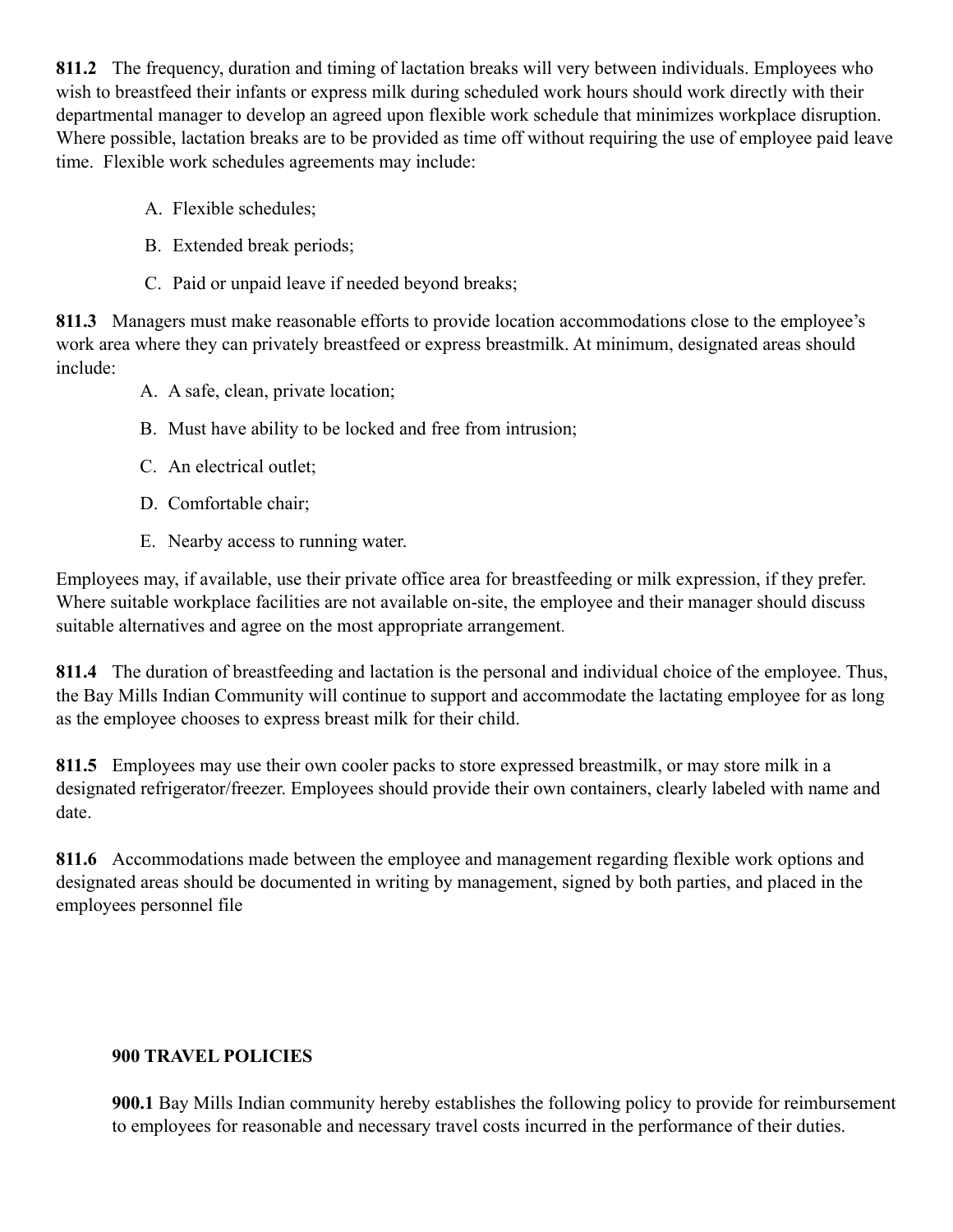**900.2 ALLOWABLE EXPENSES:** Bay Mills Indian Community will reimburse the employee for amounts incurred for reasonable travel expenses when required by an employee's position. This may include transportation costs, (i.e., mileage, bridge fare, coach airfare, bus, or taxi fees) overnight accommodations, meals (minus ones provided at the training/conference), and parking. It is required that employees travel in the method most advantageous to the Tribe. Employees bringing family with them are only eligible for reimbursement for a single occupancy rate.

**900.3 MILEAGE**: Credit will be given for mileage when an employee uses his or her own vehicle in the performance of duties, if a Tribal vehicle is unavailable. A Tribal vehicle must be the first option for travel. If more than one employee is traveling to the same destination they are encouraged and expected to travel in the same vehicle unless otherwise authorized by management. Only one person per vehicle will be reimbursed for the mileage. The rate of reimbursement for mileage is determined by the Bay Mills Indian Community Executive Council. Information on rates and effective dates are available on the GSA website, [www.gsa.gov/perdiem.](http://www.gsa.gov/perdiem)

**900.4 PER DIEM ALLOWANCE:** In lieu of actual expenses incurred, an employee may be reimbursed for awayfromhome expenses using the per diem rates from the GSA website in following scenarios:

- A. Single Day Travel: When the total round trip travel occurs within one day, fifty percent (50%) of the destination's per diem rate will be provided to each traveler. To receive this amount, the destination, one way, must be 100 miles or more from Bay Mills. This distance must be confirmed with the documentation provided with the travel form, such as map quest or other sources that provide travel distance to a destination. Travel that is within 100 miles of Bay Mills in a single day won't receive any per diem.
- B. Multiple Day Travel: Travel that requires an overnight stay, or multiple days of travel, will provide the employee with 75% per diem for the first and last days of travel and 100% for any day in between.
- C. Extended Travel: When a travel period exceeds two weeks, where room and board are provided at no cost to the employee, the employee will be reimbursed for daily incidentals of  $($5.00).$

**900.5 DOCUMENTATION:** Adequate documentation (all receipts) of the business and time awayfrom-home, including training agenda and mapquest information, or another source of documentation verifying mileage, must be provided with the travel form. The mileage print-out should use a work address and the actual address of the travel destination that will be submitted with the BMIC Travel Statement Form before it is approved. If receipts are not submitted for ALL expenses, the employee will not be reimbursed for missing receipts.

**900.6 USAGE OF COMPANY CREDIT CARD:** Employees will not be reimbursed for travel costs incurred when using the company credit card.

- A. An employee may use the company credit card to reserve/book lodging, airfare, and registration/conference fees.
- B. Employees are not allowed to use company credit card to pay for food, and be reimbursed for the difference of the per diem rate and actual cost of meal.
- C. Employees are not allowed to use the company credit card to pay for gas and then be reimbursed for the difference of the mileage and actual cost.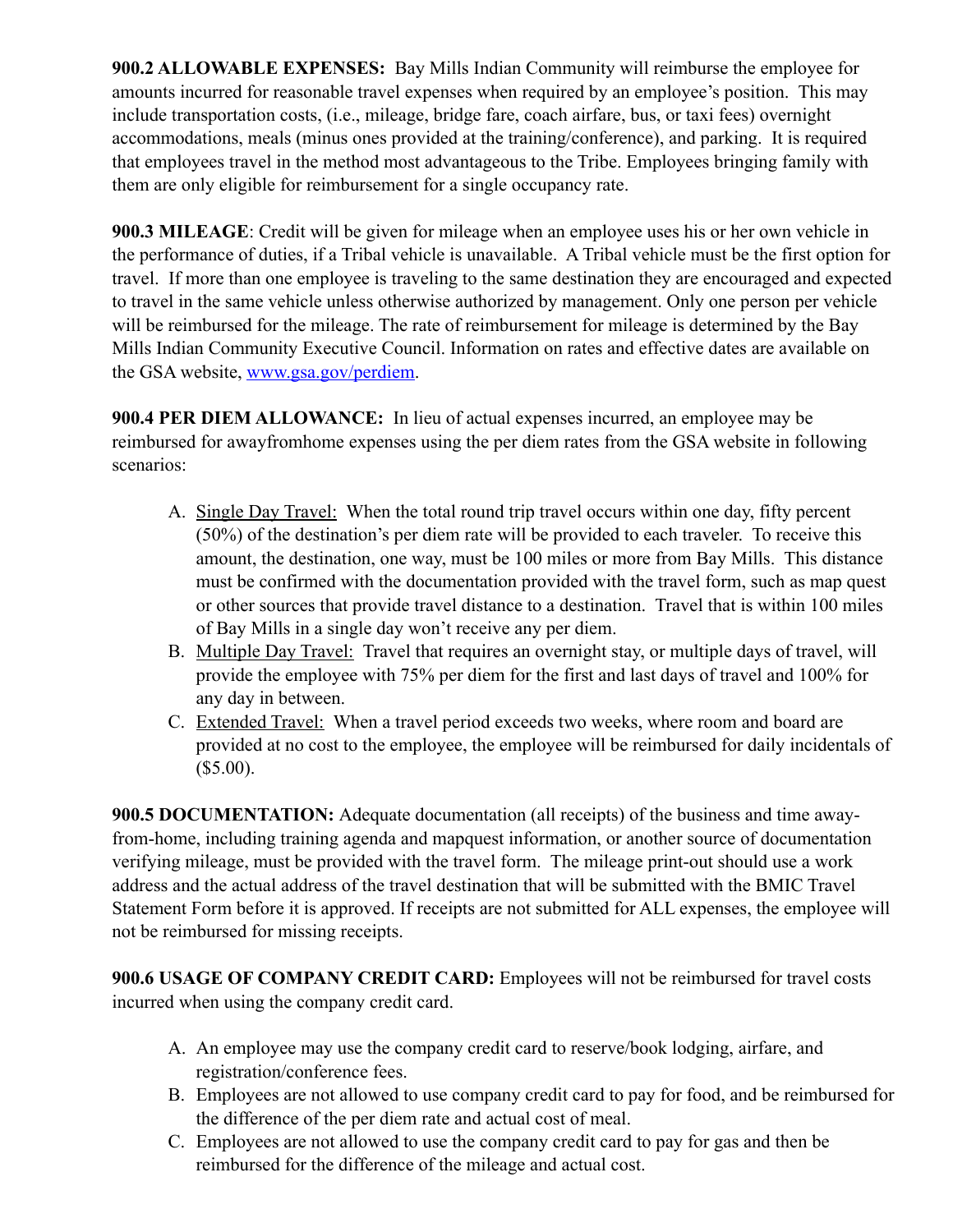**900.7 TRAVEL APPROVAL PROCESS:** The following process should be followed when requesting travel and returning from traveling:

- A. The Travel Authorization and Travel Advance Request form must be filled out before any travel is conducted on behalf of the Tribe. The form must be filled out completely, according to the instructions included in Appendix A. Such information must include the appropriate receivable account, obtained from Accounting. The receivable account number is unique to each employee and won't change on future travel.
- B. Specific details about the proposed travel must be included in the information box, including the applicable budget the travel will come from to verify available funds.
- C. Travel advances will be allowed for 90% of the estimated cost of travel, rounded up to the nearest dollar.
- D. A check request form must also be included with the Travel Authorization and Travel Advance Request form and must include the same appropriate receivable account number.
- E. The Travel Authorization and Travel Advance Request form shall be prepared and submitted to the employee's Department Manager for approval. Management must verify all the information is accurate and all inclusive of the necessary documents that should be included, hotel reservation information, MapQuest information, etc.
- F. Management must also verify that the travel is included within budget parameters.
- G. *Travel advances must be completed and submitted to Accounting by 10AM, the Thursday before the travel date*.
- H. After an individual returns from traveling, travel statements must be completed immediately after returning to work, otherwise the employee's accounts receivable will be payroll deducted to clear the balance out.
- I. The Travel Statement and Travel Advance Write-Off form should be utilized to clear the remaining travel balance. Appendix A has the instructions needed to enter this information.
- J. The second check request in Appendix A includes both the program to be charged and a reduction in the receivable account by the amount provided from the payroll advance. Following the information in Appendix A should help an individual clear out travel information.

**900.8 TRAVEL ADVANCES:** Employees may request travel advances to cover expenses of travel that will be incurred for the benefit of the Tribe and Department. *Travel advances must be completed by 10AM, the Thursday before the travel date.* (Do we want this separate or is having it above sufficient?)

**900.9 PER DIEM/MILEAGE:** Per Diem rate may change each year, please go to the GSA website for rates or contact the Accounting Department for the current mileage rate.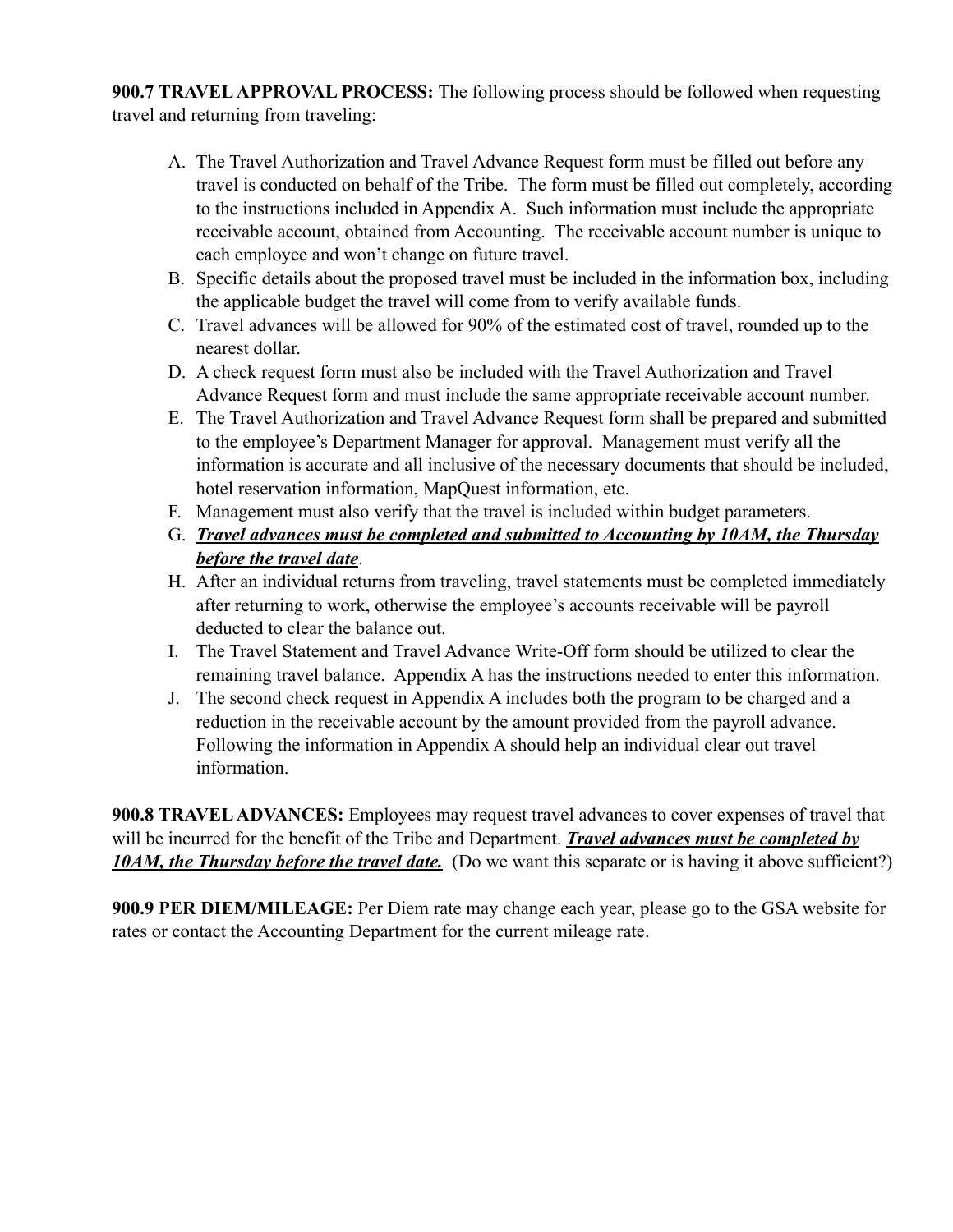# **901 USE OF EQUIPMENT AND VEHICLES**

**901.1** When using Tribal property, employees are expected to exercise care, maintenance, and follow all operating instructions, safety standards, laws and guidelines.

**901.2** Please notify the department manager if any equipment, machines, tools or vehicles appear to be damaged, defective or in need of repair.

**901.3** The improper, careless, illegal, negligent, destructive, or unsafe use or operation of equipment or vehicles, can result in disciplinary action, including discharge.

**901.4** Tools and equipment should remain at the department or job in a secure location at the end of each shift.

**901.5** Vehicles should also remain at the department or job site, unless there is written permission that specifies otherwise. Such permission must come from the GM/Tribal Manager, Chairman, or the Executive Council.

**901.6** Using vehicles, equipment or tools for personal use is strictly prohibited.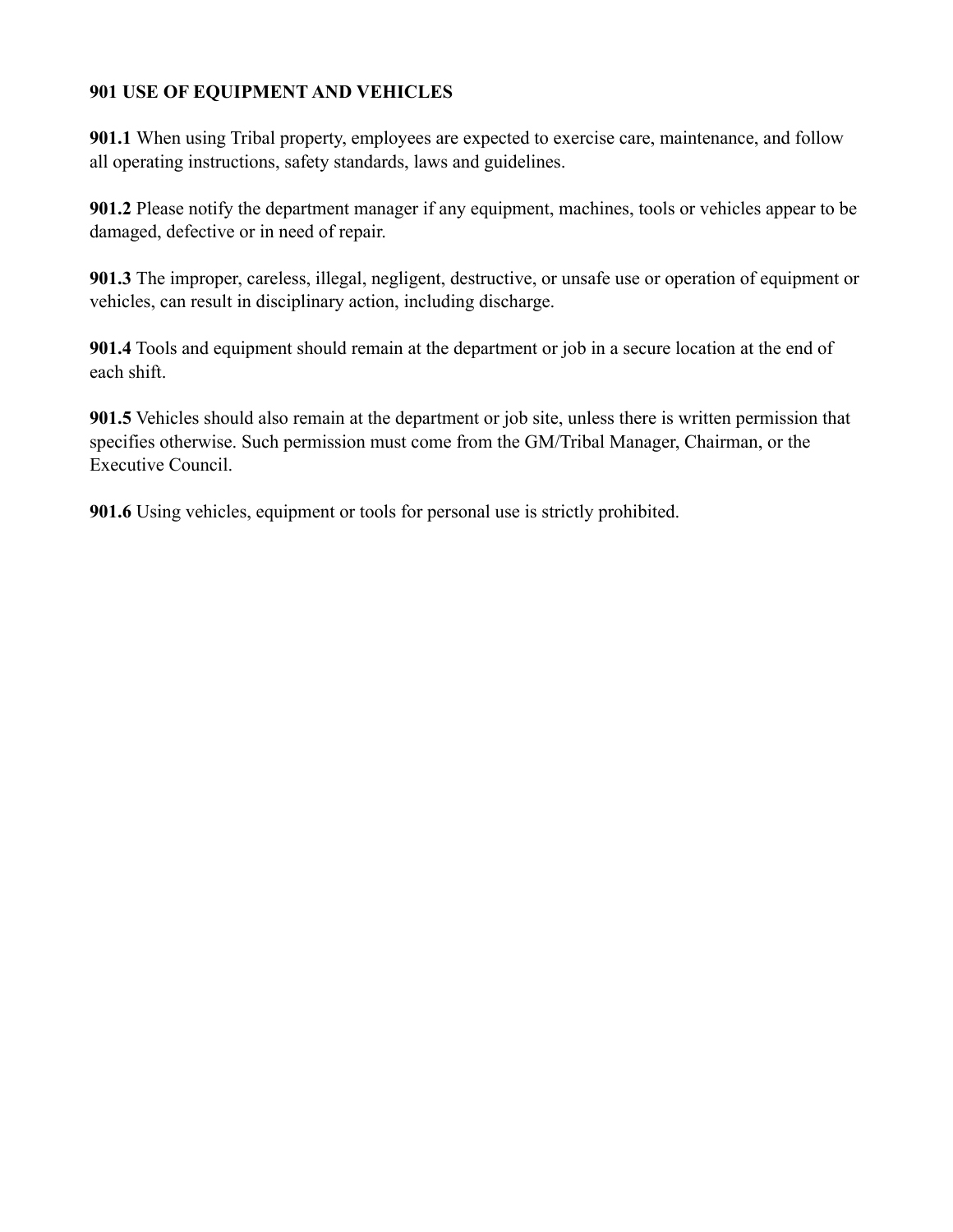#### **902 RETURN OF PROPERTY**

**902.1** Employees are responsible for all property, keys, computers, materials, or written information issued to them or in their possession or control. Employees must return all property of the employer that is in their possession or control in the event of termination of employment.

**902.2** The employer may withhold the employee's last paycheck until employer property has been returned. The employer may also take all action deemed appropriate to recover or protect its property.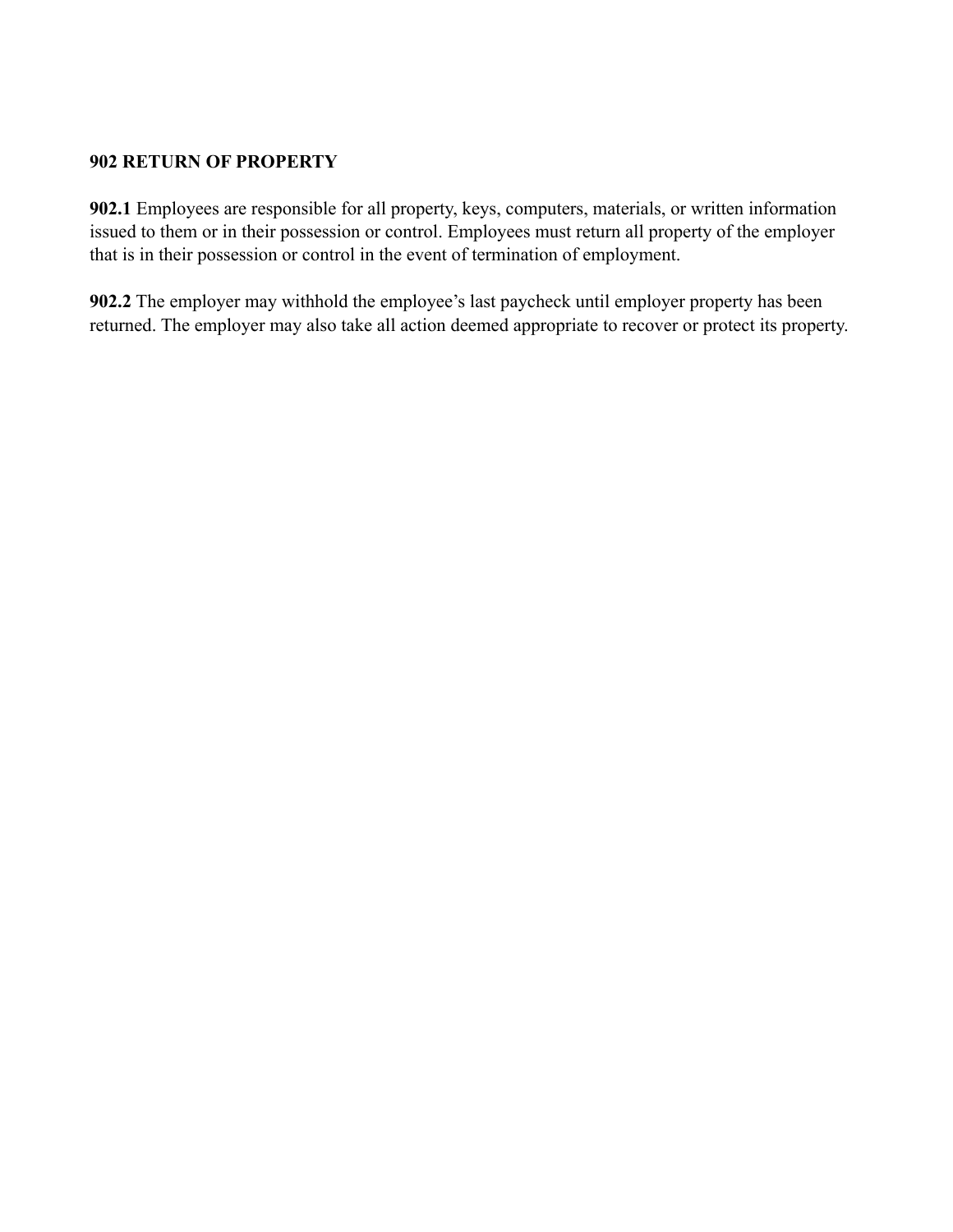# **903 PAY ADVANCES**

**903.1** Payroll advances are only available to active current employees after their 90 days probation. Advances are only issued on the week following the regular payday.

**903.2** Payroll advance amounts will equal 75% of hours worked minus any deductions (health insurance, 401k, payroll deductions, etc.) then 50% of the remaining available.

**903.3** All payroll advance requests must be accompanied by an approved, completed timesheet. (Hours cannot be recorded on the timesheet for work which has not yet been performed except for pre-approved sick/vacation/annual leave.) They must be turned in by 11 am on Mondays and 12 pm the rest of the week. Advances may not be picked up before 4 pm.

**903.4** For each payroll advance, a fee will be charged that is determined by accounting.

**903.5** The amount of the check received by an employee as a payroll advance will be deducted from the employee's first scheduled paycheck following the advance.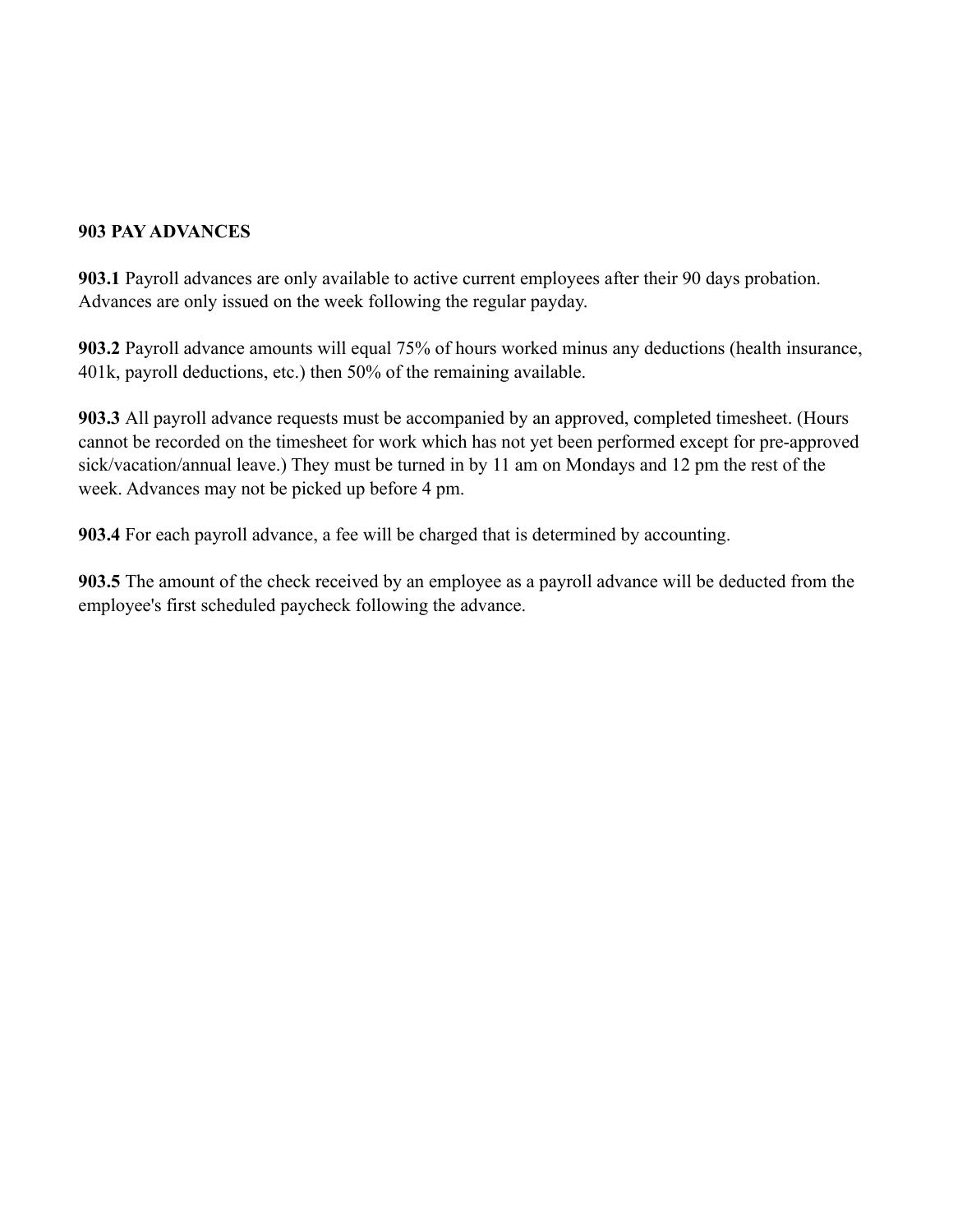#### **904 EMPLOYEE RECEIVABLES**

**904.1** Each employee of the Bay Mills Indian Community is assigned an employee receivable when either a payroll or a travel advance is requested. The following rules are in force for any outstanding balance that results from said request:

- A. An employee's receivable will be reconciled monthly. Any outstanding balance after reconciliation will be made known to the employee with a notice from the Accounting Department. Any credit balance will be issued to the employee by check.
- B. For those employees with outstanding balances, a repayment plan must be set up with the controller to clear their balance.
- C. If an employee has a outstanding balance at the time of his or her termination of employment, his or her last check will go towards that balance. A check for any balance remaining after the deduction will be made out to the employee. Each supervisor must check with Accounting when terminating an employee to see if the employee has any outstanding advance.

**904.2** Tribal Members – Any payment made to a tribal member, excluding G.A., can have a percentage deducted for any outstanding receivable balance. The percentage will not exceed twenty (20) percent.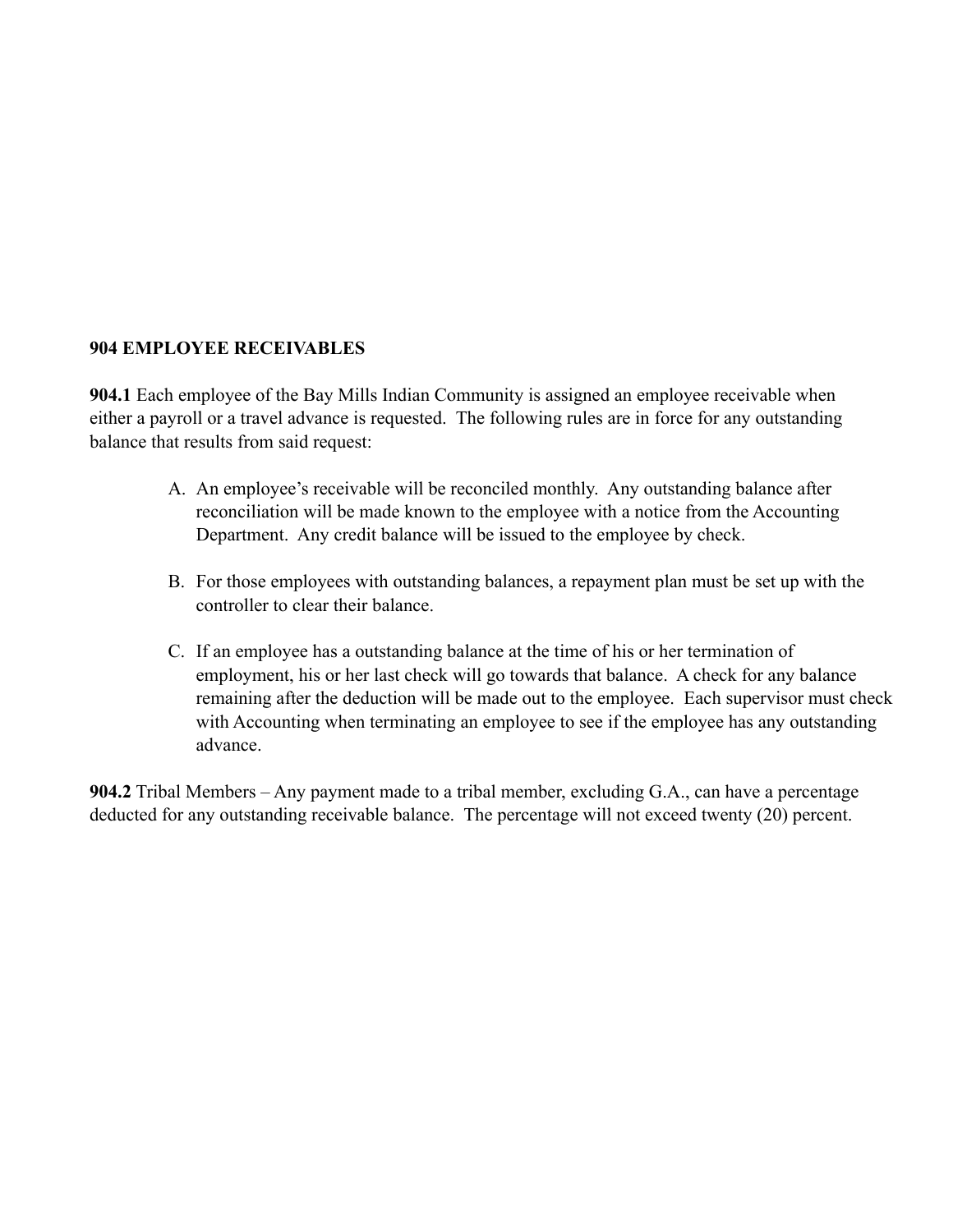#### **905 CREDIT CARD POLICY** *(revised 6/28/21)*

**905.1 PURPOSE** To specify the policy regarding appropriate use of BMIC credit cards.

**905.2 STATEMENT OF POLICY** A Tribal credit card may be approved and issued to employees within BMIC, BMGA, and BMBH after a need is demonstrated by providing justification in a memorandum or email and receiving approval from the employee's supervisor and BMIC's President.

#### **905.3 RULES OF USE**

- 1. **Allowable Uses of BMIC Credit Card:** Allowable uses are those that are necessary for the employee to complete his/her tasks. A check request, with or without a purchase order, should be the primary means of making purchases and paying bills. A company credit card should only be utilized in instances where a check request isn't feasible or there isn't an automated monthly payment occurring. Some other examples would include: travel, training, or repairs on a department vehicle. It is important to note that the fleet vehicles should have charges flow to the fleet fund for repairs. Employees should check with their supervisor before making a purchase, if they are unsure if a purchase falls outside of the organization's rules of use or not.
- 2. **Unallowable Uses of the Tribal Credit Card:** Any purchase that is made expressly for the benefit of the individual, not in the capacity as an employee, is unallowable. An example of unallowable costs would include booking an extra (personal) day at a hotel on the company credit card when traveling, outside of training/session (arrival/departure) related days. Another example of unallowable purchases is making food purchases on a company credit card and then requesting per diem on a travel form. Per diem is provided to employees for food related costs; hence, charging costs on the company card, while getting per diem, is a form of double dipping. Any purchase that could be made via check request should be done via check request to ensure the proper approvals are received ahead of the purchase being made. An employee should get approval, in writing, ahead of making any purchase that could be deemed questionable with a company credit card before making a purchase.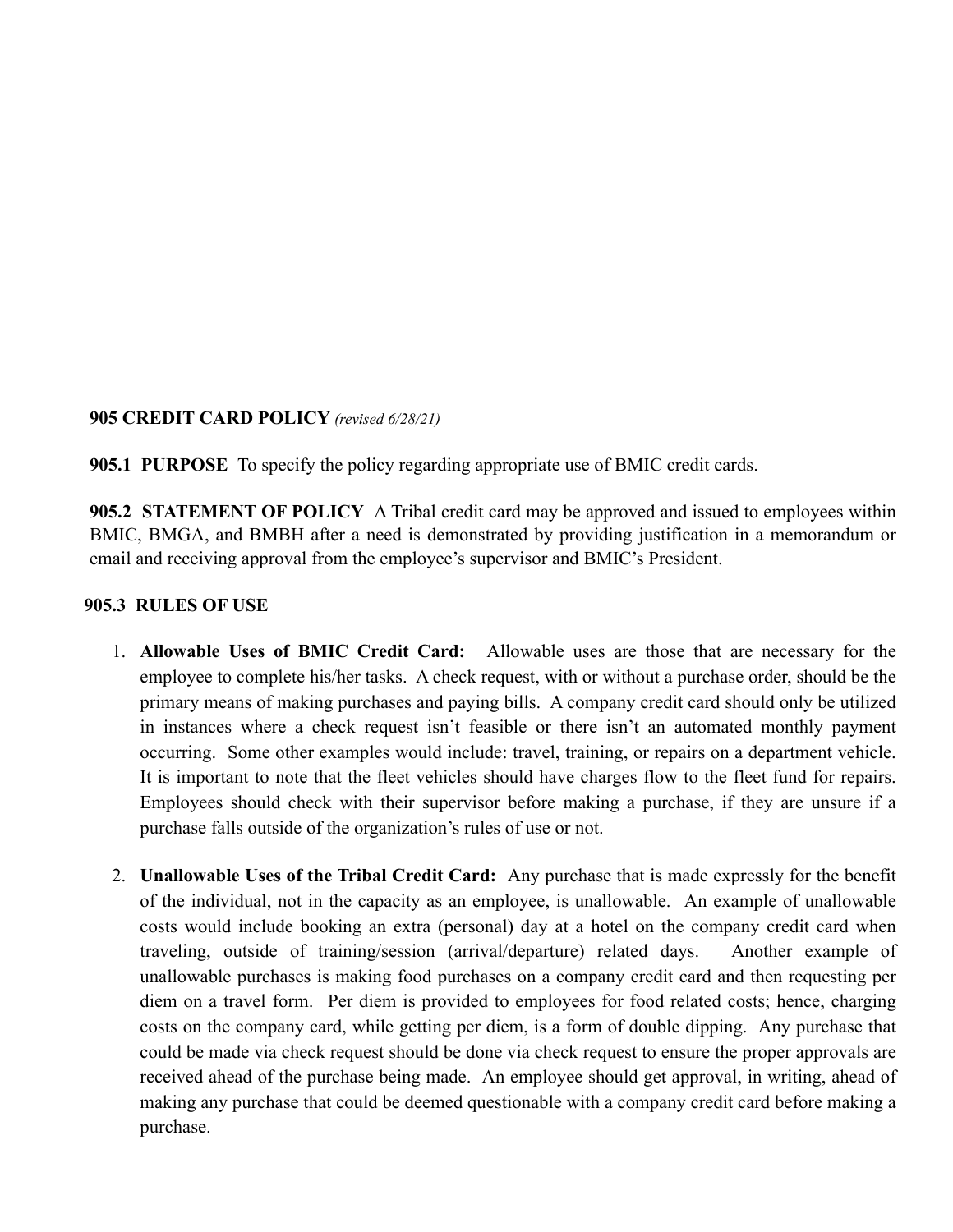3. **Other Rules of Use:** Interdepartmental purchases are not allowed. Any promotional items received from the use of the credit card must be turned in to the employee's supervisor or Accounting. Reward points earned through the use of the card are property of the organization. BMIC is exempt from paying sales tax; hence, a tax exemption form should be obtained to provide the merchants that require proof of tax exempt status.

**905.4 ROLES AND RESPONSIBILITIES** All purchases made must comply with the Procurement policy. For grant and contract related purchases, this includes getting multiple quotes ahead of formally making a purchase and contacting Grants management about conducting a vendor check annually. Employees should get a W9 from new vendors and provide a copy to Accounts Payable before making purchases.

**905.5 BMIC CREDIT CARD ADMINISTRATION** The CFO, Controller, and Accounts Payable (AP) are responsible for the overall administration of the credit card program, including:

- Keep an issuance log for all employees that have a company credit card. The log should have the employee's signature and the date the card was received on it.
- Review and process requests for new accounts after receiving approval from the President.
- The CFO/Controller will periodically review card usage and credit card statements submitted to Accounts Payable from cardholders to ensure that the policy and procedures are followed.
- Monitor compliance with the Credit card Policy and Procedure.
- Follow up on action involving noncompliance with Policy and Procedure.
- Report suspected misuse to the Executive Council and applicable manager.
- Review the Policy and Procedure with new cardholders.
- Return/Destroy cancelled credit cards.

**905.6 CARDHOLDER** The credit cardholder is solely responsible for all expenses charged to his/her assigned credit card. The liability for the expenses pass to BMIC upon submission of the approved credit card statement, with all supporting documents and approval by the immediate supervisor, to Accounts Payable during the applicable timeframe.

- *1. Responsibilities*
	- The cardholder is responsible for obtaining an itemized receipt directly from the merchant for every purchase. The receipt must be included with the submission to AP to satisfy the formal approval.
	- Ensure all purchases are approved by the immediate supervisor. Travel-related purchases must be supported by a copy of an approved Travel Authorization Form. Travel forms and documentation should be sent with the CC information to allow AP to reconcile everything simultaneously.
	- Do not allow anyone else to use your credit card, except in the case where a card has been issued in the name of a manager intended for departmental purchases. Authorization must be granted in advance and the department manager is ultimately responsible for appropriate use of the card.
	- Secure the credit card at all times to protect it from unauthorized use.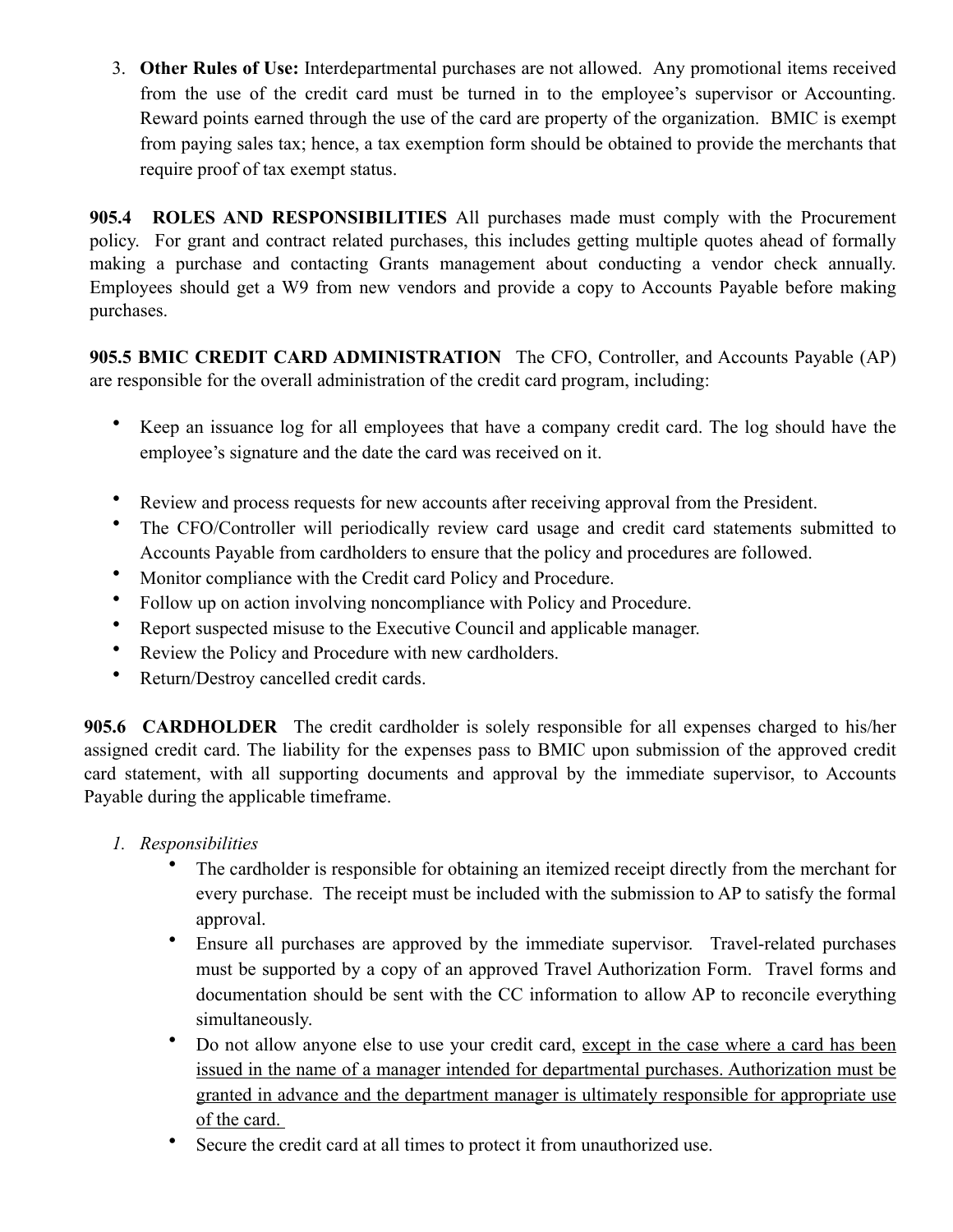- Do not take the credit card off the premises, except for approved travel and purchases.
- Use the card only for appropriate Tribal business, as outlined above.
- When purchasing inventory to resell by BMIC, or goods described as exempt from payment of vendor, so that the BMIC Tax Agreement, obtain a Sales Tax Exemption Form to submit to the vendor, so that the Tribe is not charged sales tax.
- *2. Monthly Process*
	- At the end of each month after, Accounts Payable sends a copy of the Credit Card Statement, the cardholder must:
		- o Reconcile the Credit Card Statement to the purchase documentation and receipts.
		- o If there is an item that is listed as purchased, but was not received, the cardholder will immediately notify Accounting and submit all necessary documentation to assist in resolving the matter.
		- o On the Credit Card Submittal Form, list all purchases separately. List the vendor from whom the purchases were made, the item(s) purchased, the amount, and what department and expense code to charge. Attach the receipts and the copy of the Credit Card Statement form.
		- o Date and sign the cardholder's full name on the Credit Card Submittal Form, obtain the immediate supervisor's full signature (for approval), and forward the purchases documents (payment request, receipts, and statement) to Accounts Payable by the 10<sup>th</sup> of each month or the preceding business day.
		- o The credit card must be returned to the supervisor or Accounting when employment ends, when it is no longer needed, or when changing positions within the Tribe.

**905.7 RECOVERY OF UNALLOWABLE EXPENSES** Unallowable charges to the credit card is the sole responsibility of the cardholder and will become a liability of the cardholder which must be paid within 30 days from the statement date:

- Failure to provide timely and appropriate documentation that verifies that a charge is for a Tribal business objective, with appropriate approval, will result in the charge being placed into the employee cardholder's Account Receivable (owed by that employee to the Tribe). If adequate documentation regarding the charge is not provided within 30 days, payroll deductions will automatically begin from the cardholder's paycheck.
- Upon the provision of proper documentation, including receipts, the charge may be reversed out of the employee's Accounts Receivable, if all the complete information is received within 60 days of the statement date.

**905.8 CARDHOLDER'S SUPERVISOR** The direct supervisor of the cardholder is responsible for these actions:

Review and consider the employee's written request for a company credit card, based on the business needs of the department, and forward the request to the BMIC President for approval/ denial.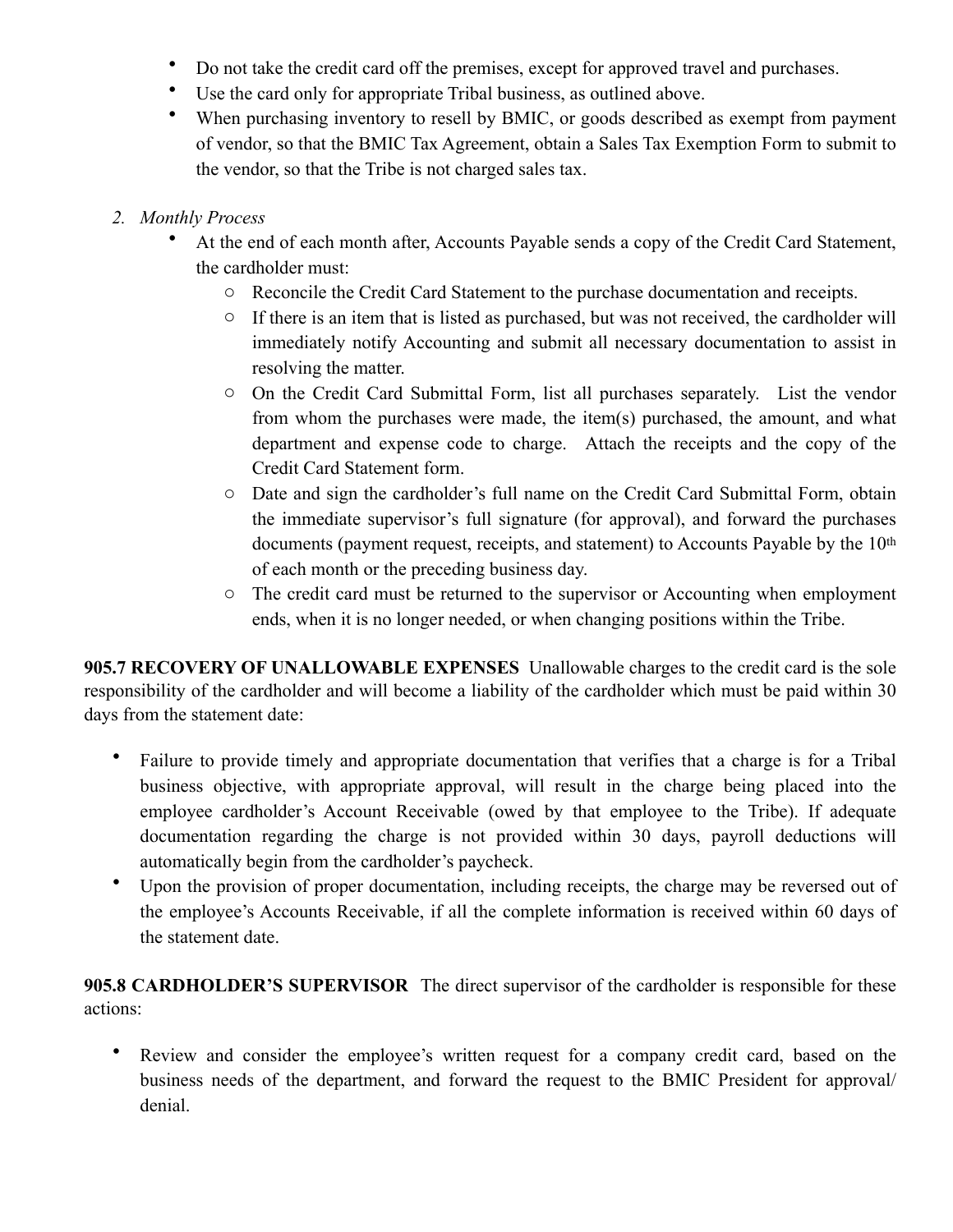- Review/approve each purchase request prior to the purchases occurring. The approved travel Authorization shall constitute prior approval of all reasonable and allowable travel expenditures. A travel form should be provided simultaneously for consideration.
- Review the monthly credit card statement and expense submittal and supporting documentation, to ensure all approvals were obtained and each transaction made was an appropriate purchase.
- Confirm that receipts match transaction for reported merchants, dollars spent, and that sales tax was not charged.
- Approve the Credit Card submittal with full signature and date affixed.
- Notify Accounting when a cardholder resigns, transfers, or is terminated.
- Retrieve the card when an employee's duties no longer requires a card, or when the employee departs or changes jobs, and return the card to the Accounting Department.

**905.9 ACCOUNTING DEPARTMENT** Accounts Payable receives and disperses the credit card statements each month, with the due date written on the statement. The complete statement is reviewed by the CFO/Controller. They will highlight questionable purchases for further review. When the Credit Card Submittal Form is sent to Accounts Payable for payment by the cardholder, Accounts Payable will forward the highlighted purchase documents to the CFO/Controller. A random sampling of four (4) AOT purchases will be reviewed each month by the CFO/Controller.

- 1. Accounts Payable has a credit card to pay some vendors and take advantage of discounts/benefits that are available. Before payment is made:
	- Accounts Payable must have all check requests reviewed by the CFO/Controller.
	- Any invoices found that do not have an approved check request attached, shall be removed from the payment request.
	- Accounts Payable shall refer the check requests to the CFO/Controller for approval of payment.
	- Upon Receipt of the approval for payment, Accounts Payable shall process the payment.
- 2. Employee Credit Card Submittal Forms shall be reviewed by Accounts Payable for completeness, including:
	- Check that purchases match up with submitted receipts and that all receipts are submitted.
	- Check that there are appropriate codes for payment.
	- Check that there are correct signatures on the form.
	- Have the CFO/Controller review any purchases which appear questionable.
	- Charge any missing receipt to the employee's receivable and notify the employee and applicable manager of the outstanding balance the will be sent to payroll for deductions.
	- Process Payment.
- 3. Any processed payment shall be provided to the appropriate Accounting Department personnel for filing.

**905.10 POLICY AND PROCEDURE EXCEPTIONS** Exceptions to the policy may be requested in writing, addressed to the Executive Council. Accounting will need meeting minutes are written authorization for a policy exception.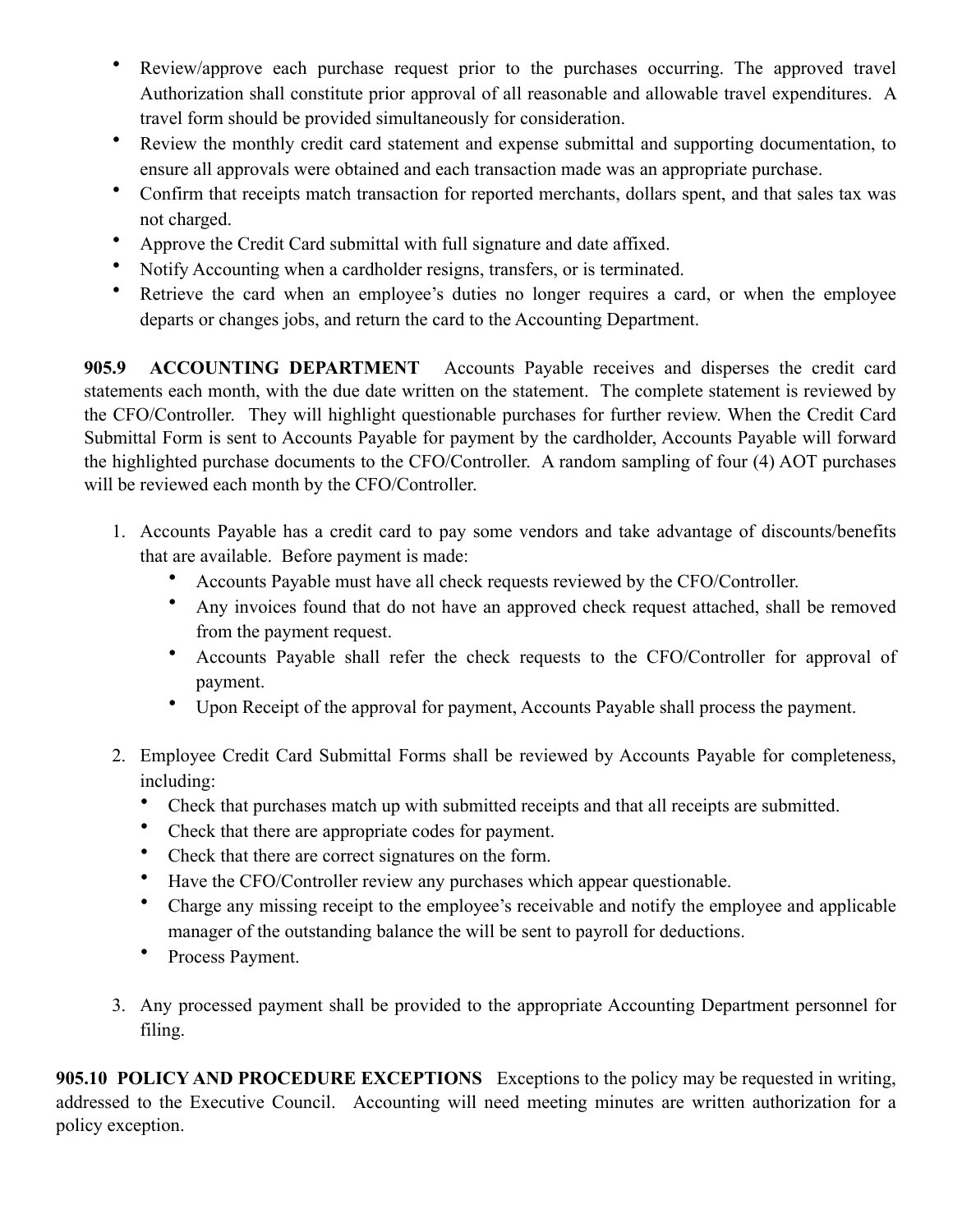**905.11 POLICY VIOLATION** Violating this policy may result in disciplinary actions ranging from cancellation of the credit card to termination of employment, depending on the severity of the violation.

## **1000 POLICY ON INCLEMENT WEATHER & EMERGNCIES**

**1000.1** Due to the severe weather conditions of the Upper Peninsula, the Tribe may designate inclement weather days when weather patterns may harm or potentially harm employees of the Tribe while traveling to and from work, or performing the requirements of their positions.

- 1. Employees of the Tribe will contact their department manager when any of the following exist:
	- a. Icy and hazardous roads
	- b. Whiteouts due to severe blizzards
	- c. Downed trees across the roads or highways
	- d. Washed-out roads due to flooding
	- e. High winds above 60 miles per hour
- 2. Governmental Department Managers will contact the Tribal Chairperson or the Tribal Manager in the event of inclement weather. The Tribal Chairperson or Tribal Manager shall be responsible for monitoring email and telephone calls, and will be the primary authority to approve or deny an inclement weather day.